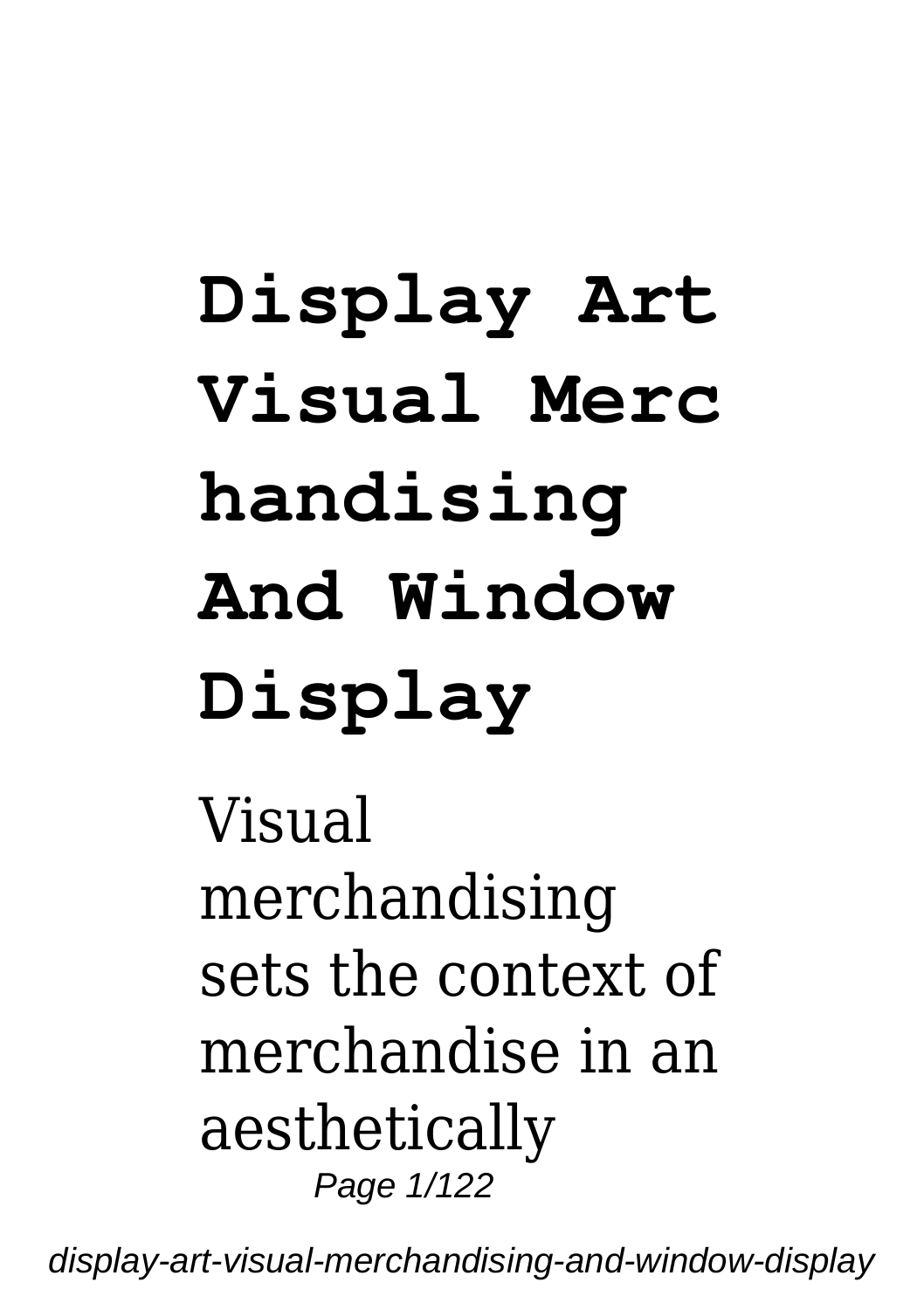pleasing fashion, presenting them in a way that converts shoppers into buyers. As a contemporary arts discipline, artistic displays often reflect a particular situation – place and time – in Page 2/122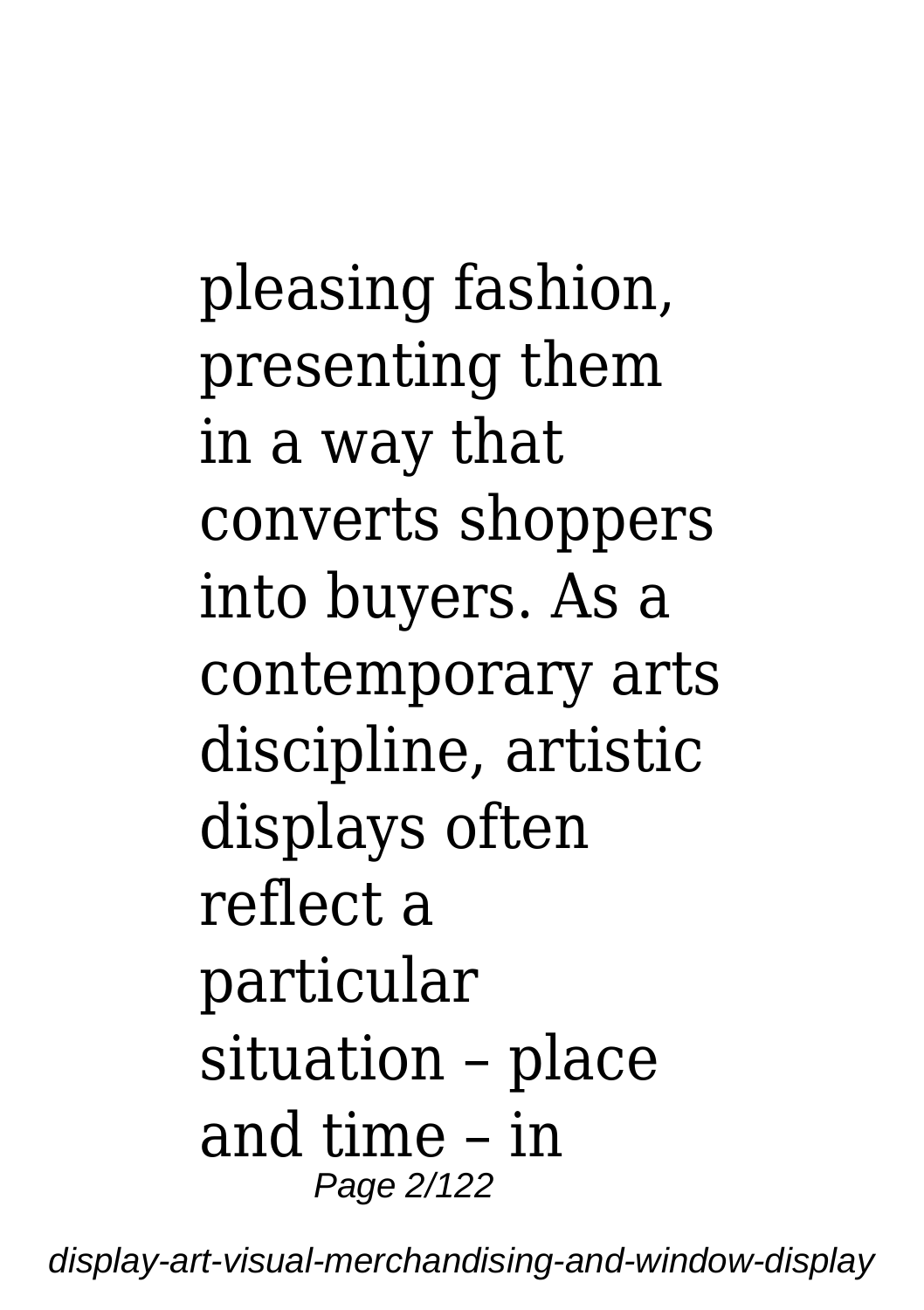which the merchandiser so chooses.

## **Display Art Visual Merchandising And 45 Best Ideas Boutique Displays and Visual** Page 3/122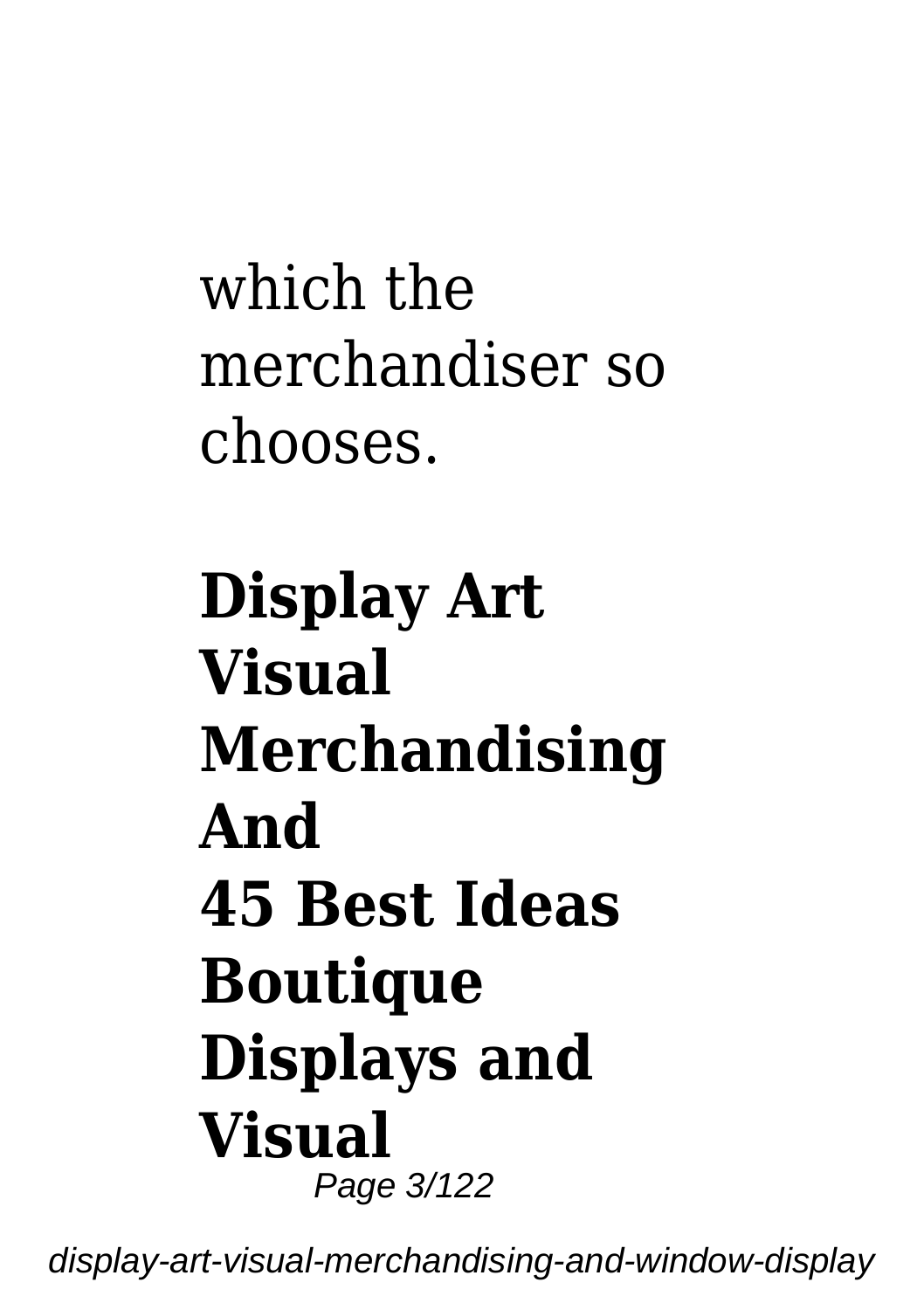## **Merchandising**

**...** Each year, our Visual Merchandising Arts students participate in Redefining Design, an annual showcase and gala event for Seneca's fashion Page 4/122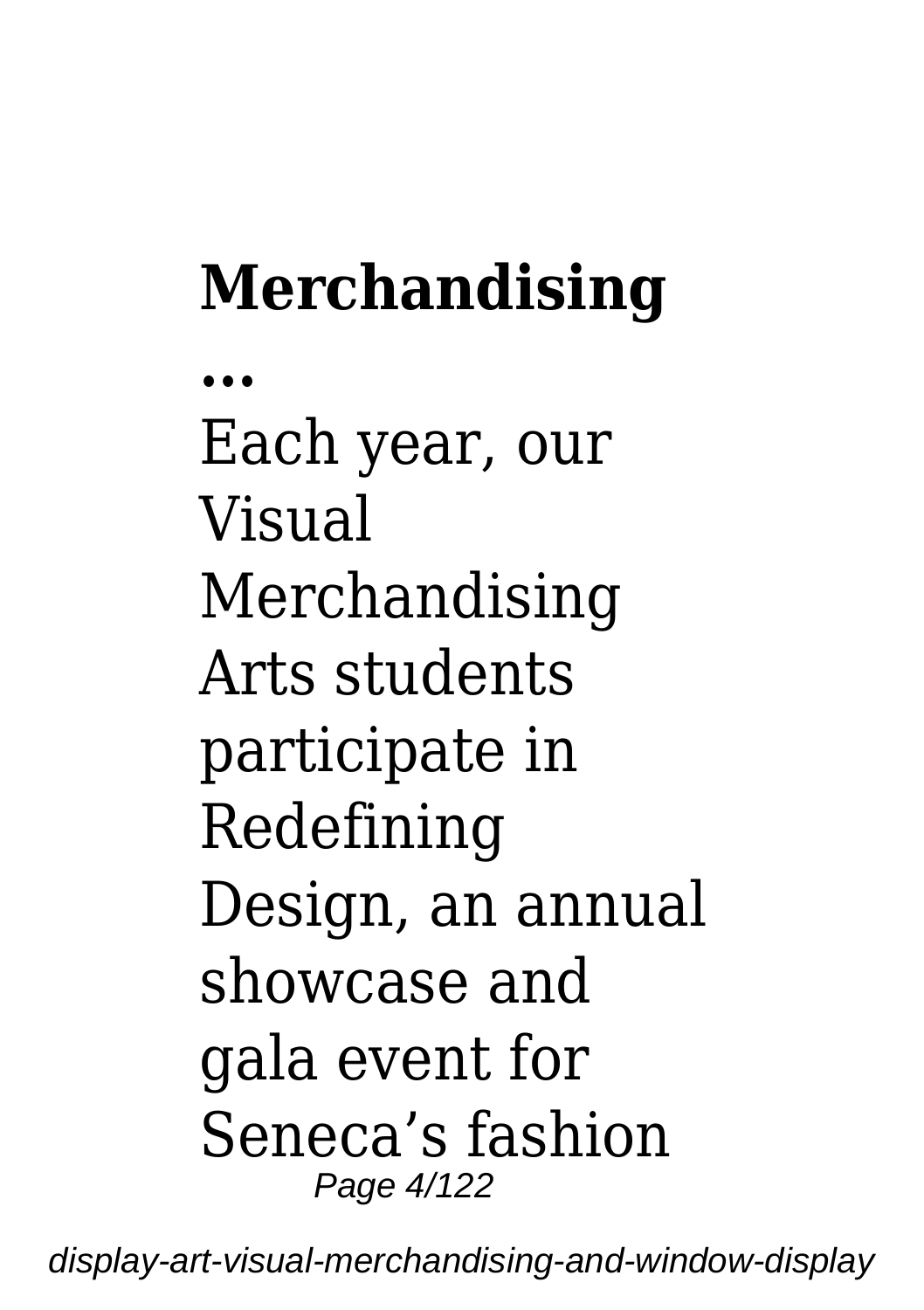programs. Students create "art of display" exhibits that are judged by a panel of industry professionals. Behind the Scenes of Visual Merchandising Arts . **Display** .<br>Page 5/122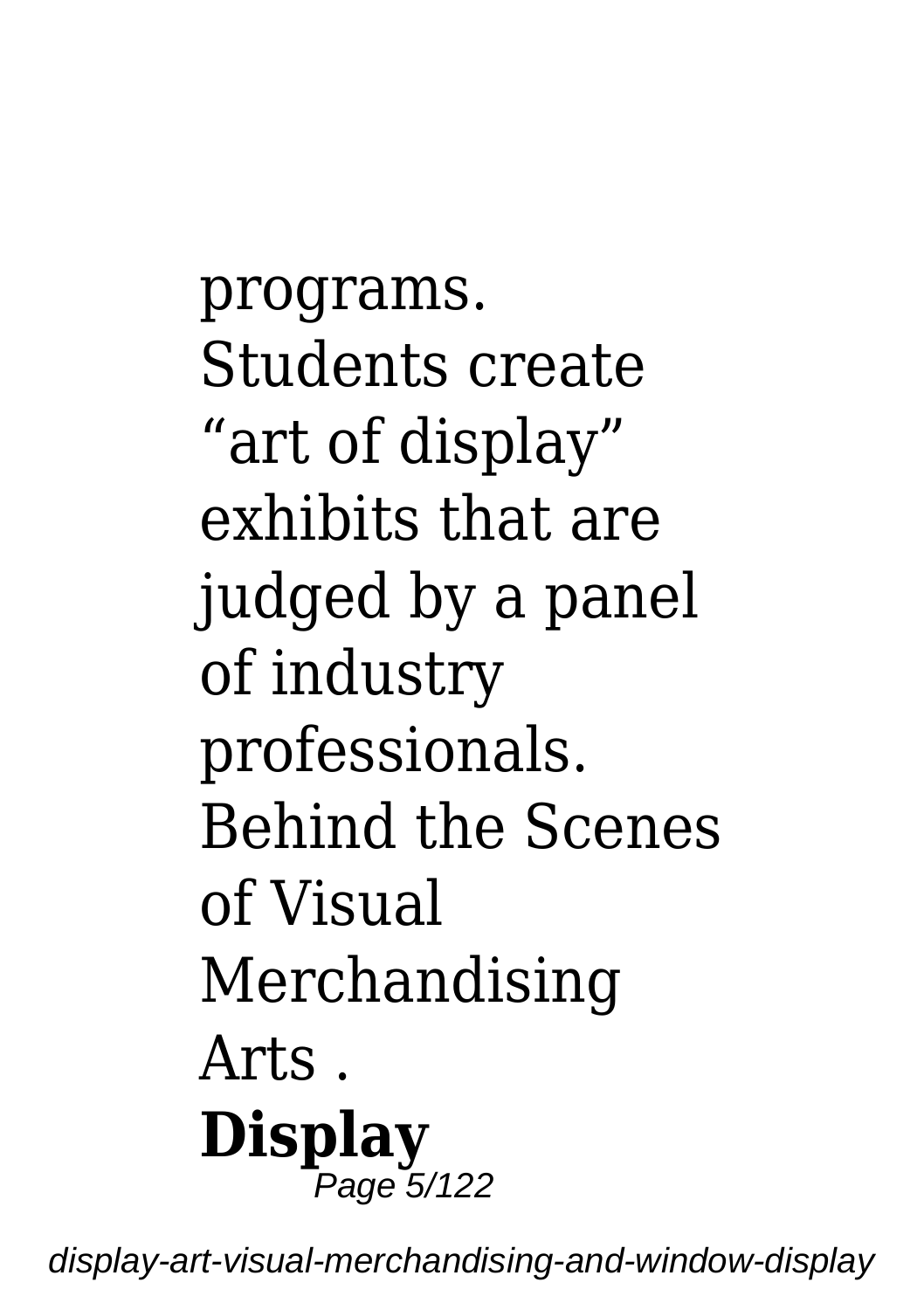**Art—Visual Merchandising and Window Display on Behance Display Art Visual Merchandising And** Display Art features examples of visual Page 6/122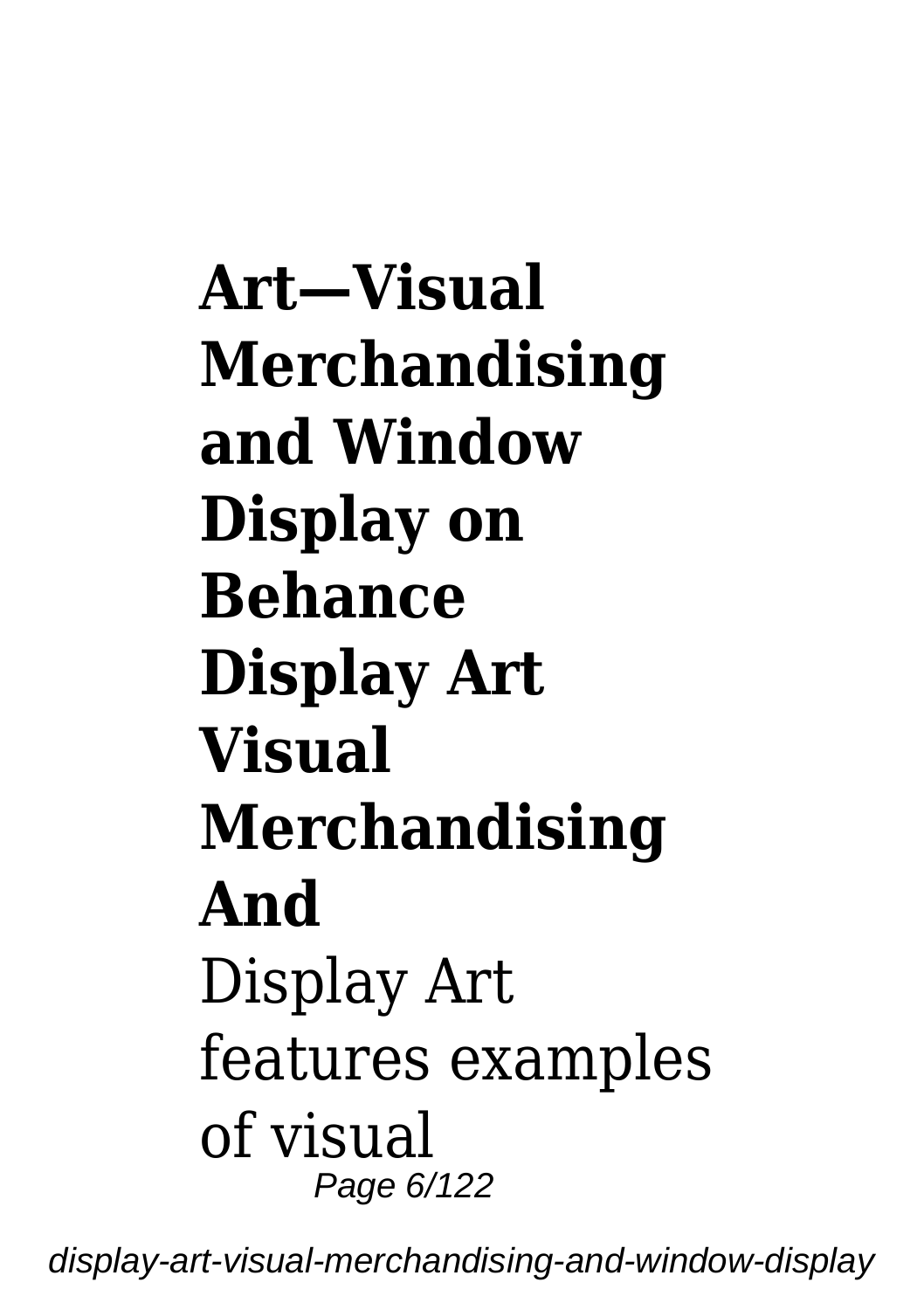merchandising and window design by art directors, graphic and window designers across the globe, in an impressive selection that showcases sophisticated projects and also Page 7/122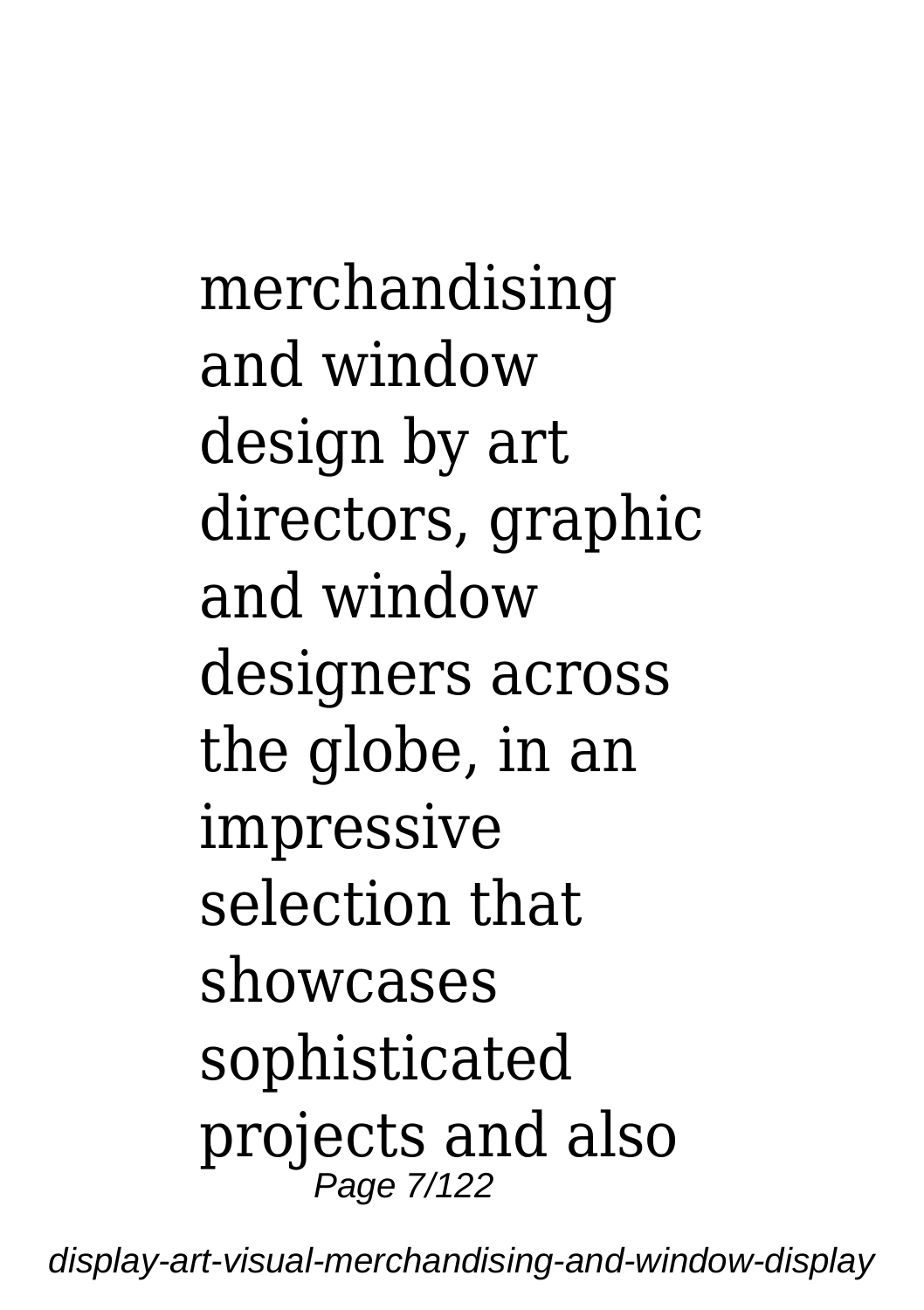also simple, minimal and highly creative window displays.The works included in this volume offer successful ideas concerning aspects such as lighting design, structures, Page 8/122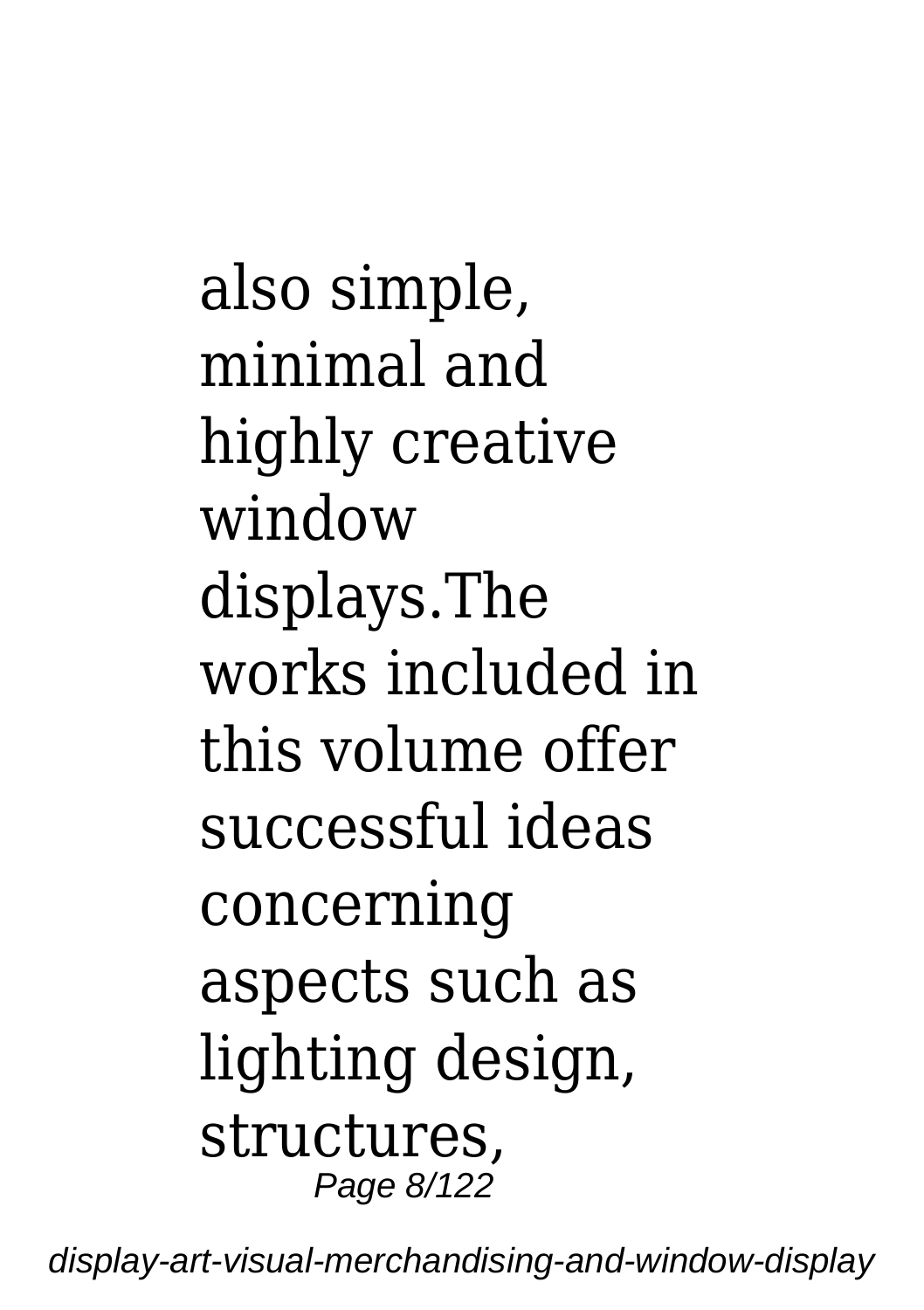custom lettering, amusing illustrations, delicate paper crafting, textures, or installations made of multi

#### **Display Art: Visual Merchandising and Window** Page 9/122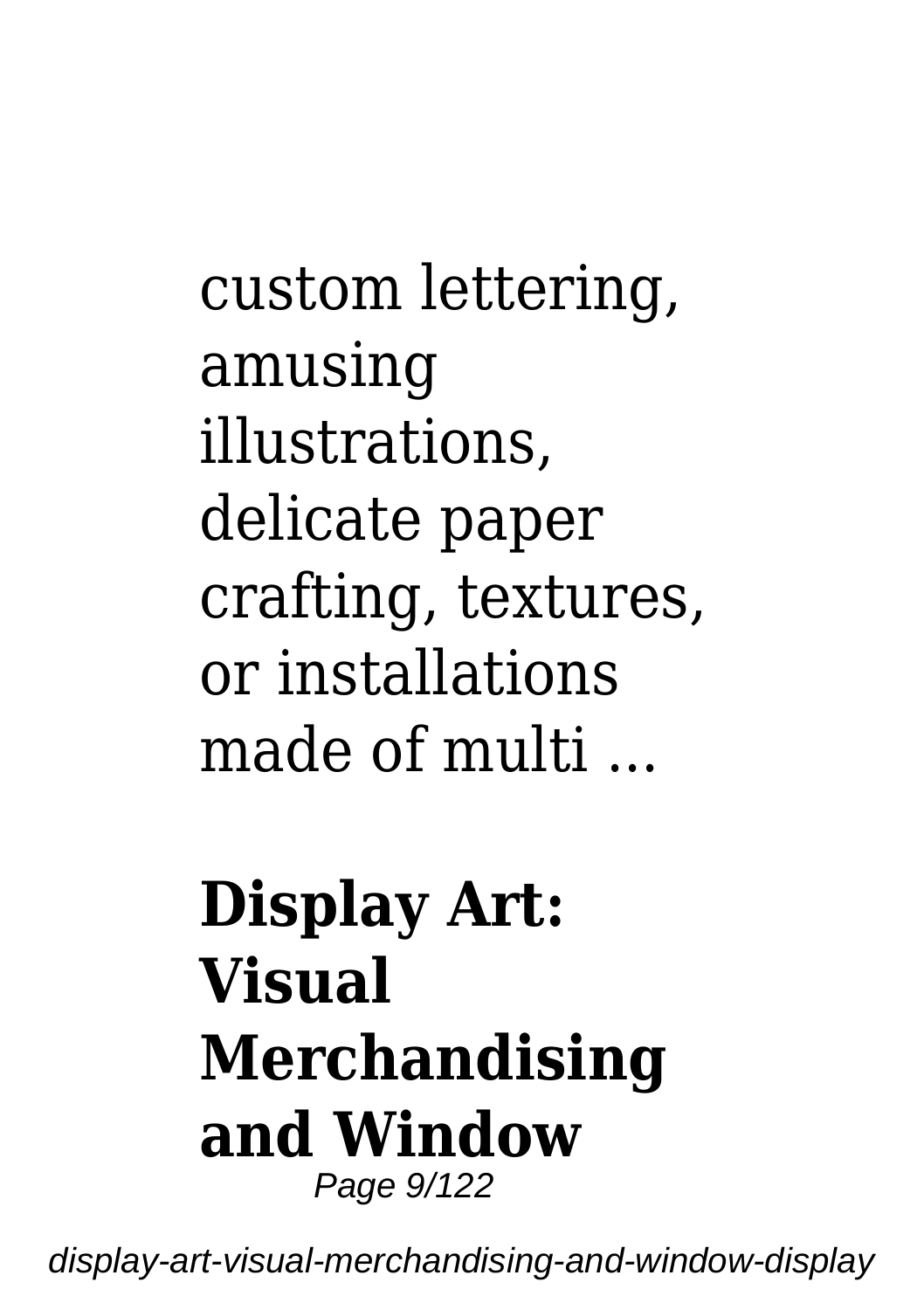**Display ...** Visual merchandising should extend into the retail space to make efficient use of the store layout and shelf displays, or – in the case of both a store and, say, a cafe – to help set an Page 10/122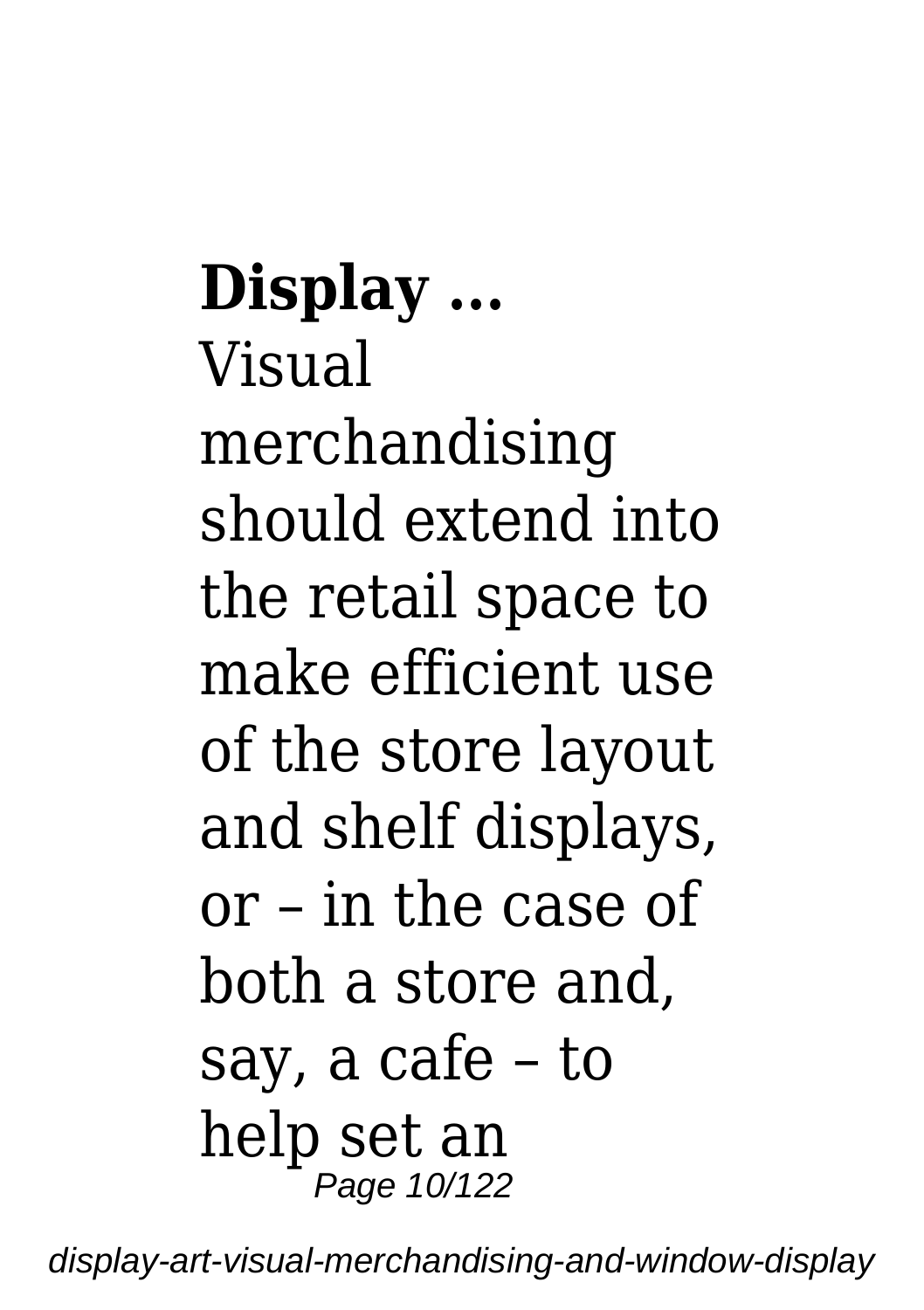appropriate mood or ambience. Visual merchandising is often regarded as a mix of art and science, so it can be a complex task.

#### **45 Best Ideas Boutique Displays and** .<br>Page 11/122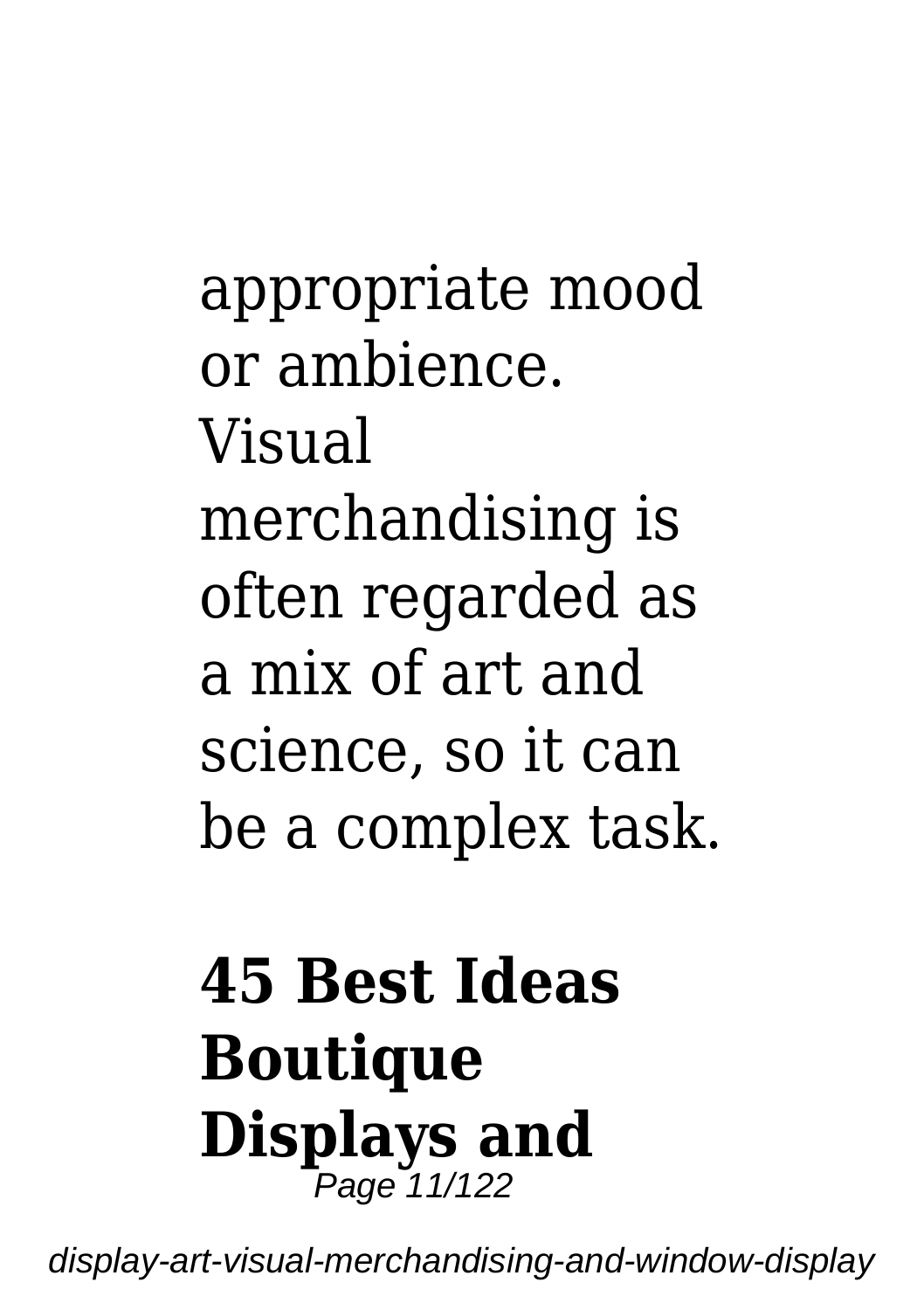## **Visual Merchandising**

**...**

"Customers scan and view the store at about 45 degrees from their own path of walking. So, oftentimes when merchants or owners or even Page 12/122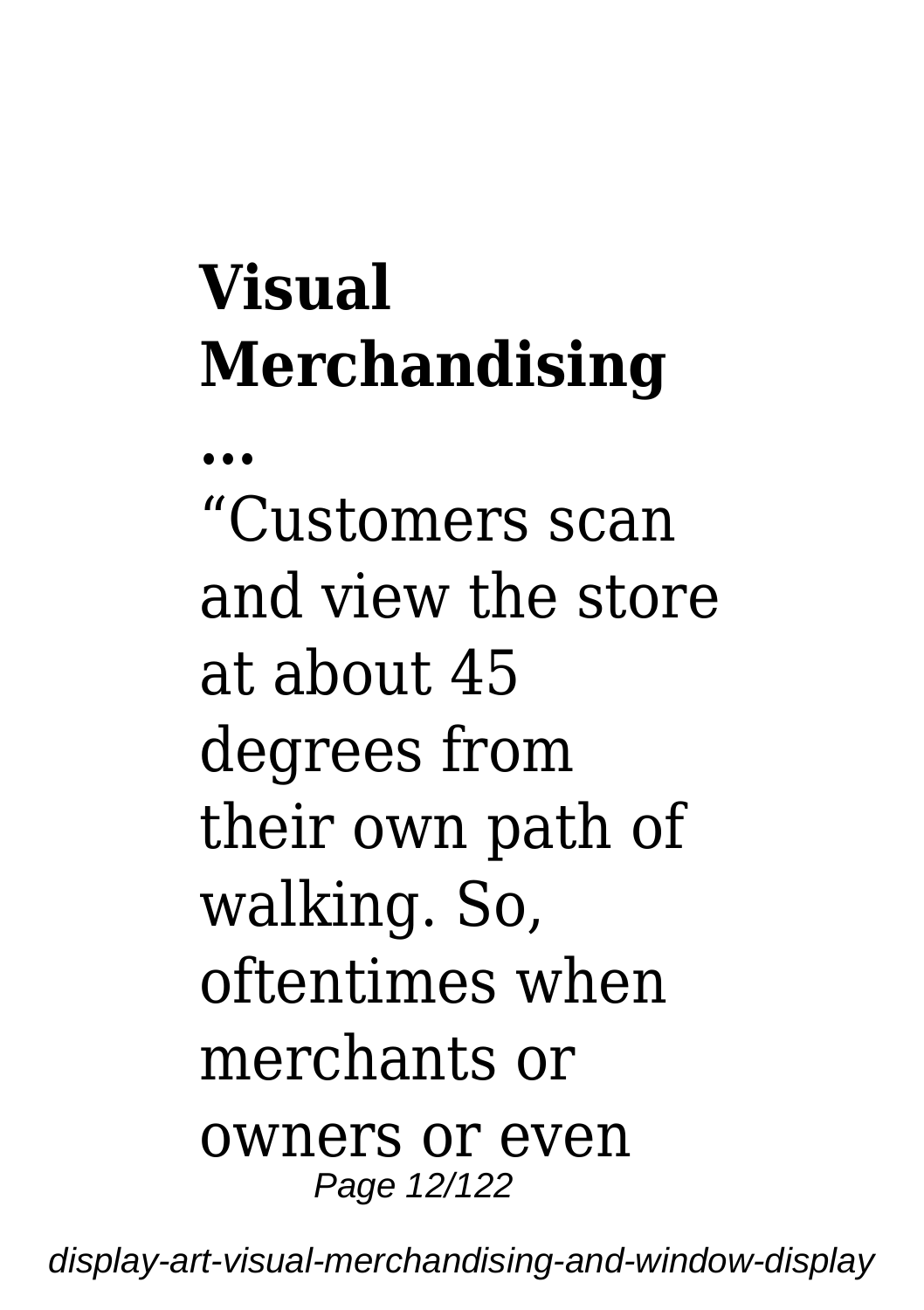employees are setting or fixing the visual merchandising display, they're doing it right in front, head on, without respecting how customers are walking around."

Page 13/122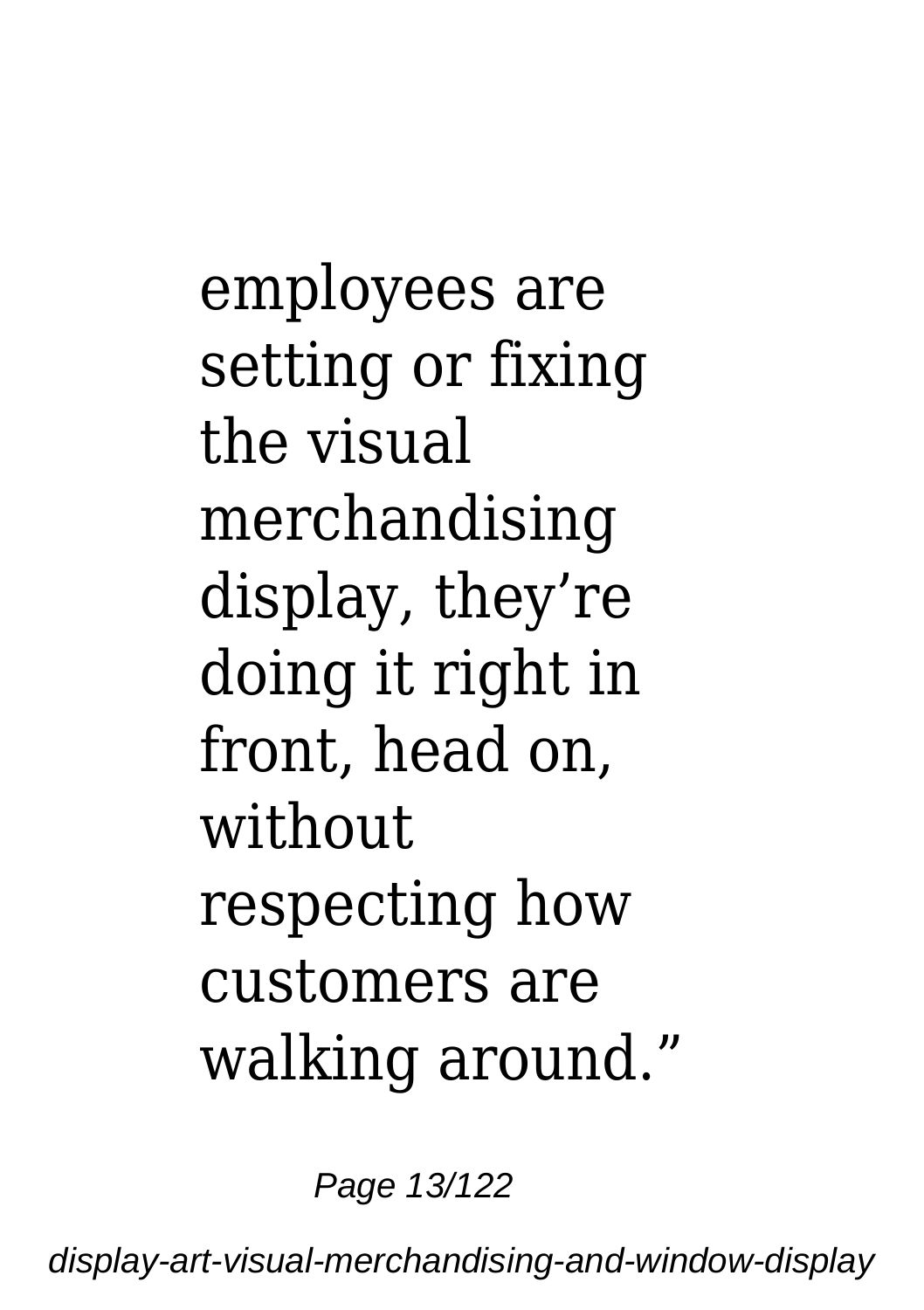**10 Unique Visual Merchandising Ideas You Should Steal — In ...** Visual merchandising in retail is the display and promotion of products in a way Page 14/122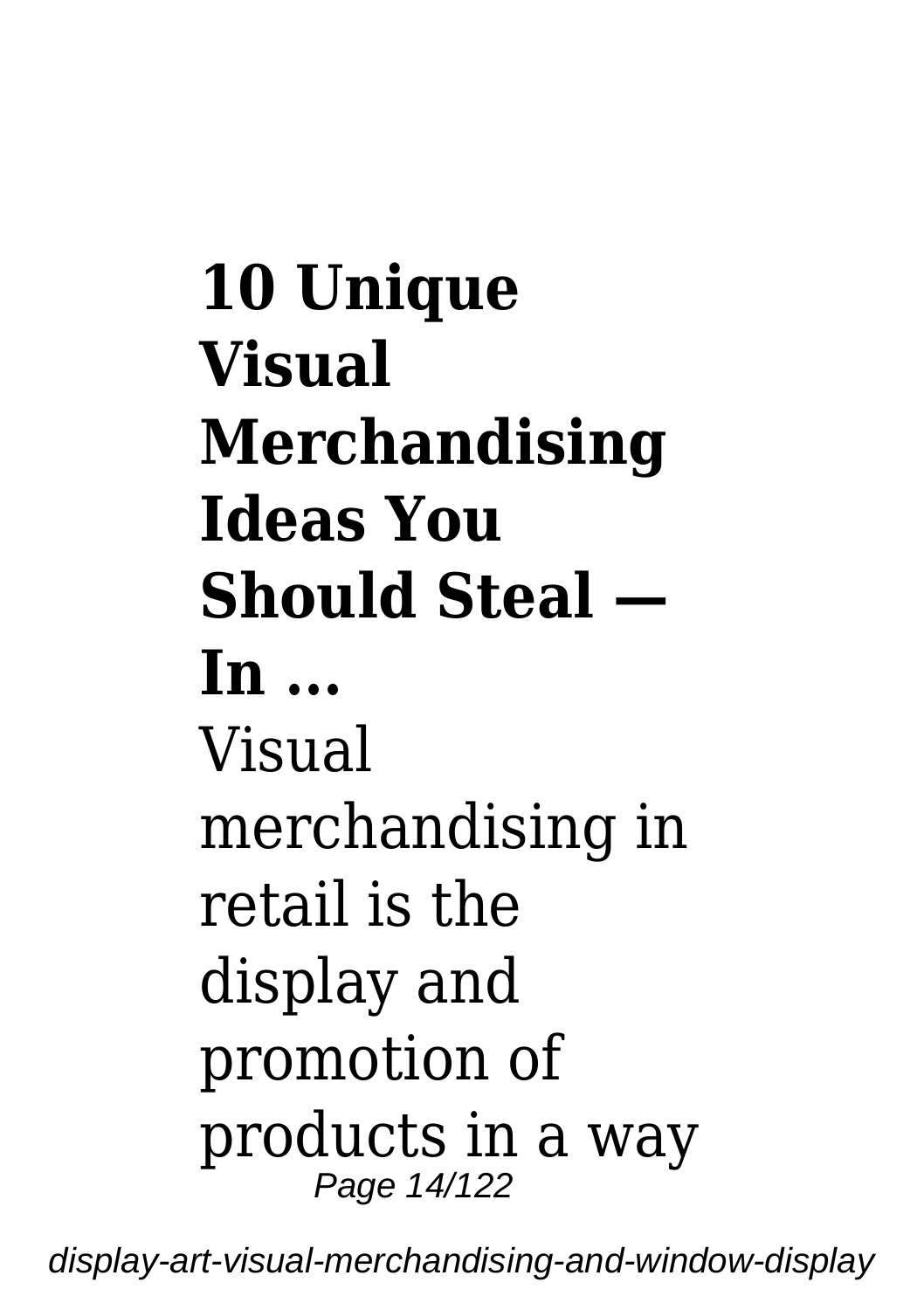that encourages sales. Retail visual merchandising also helps customers to find products easier and generally makes the shopping experience more appealing and enjoyable. It's no Page 15/122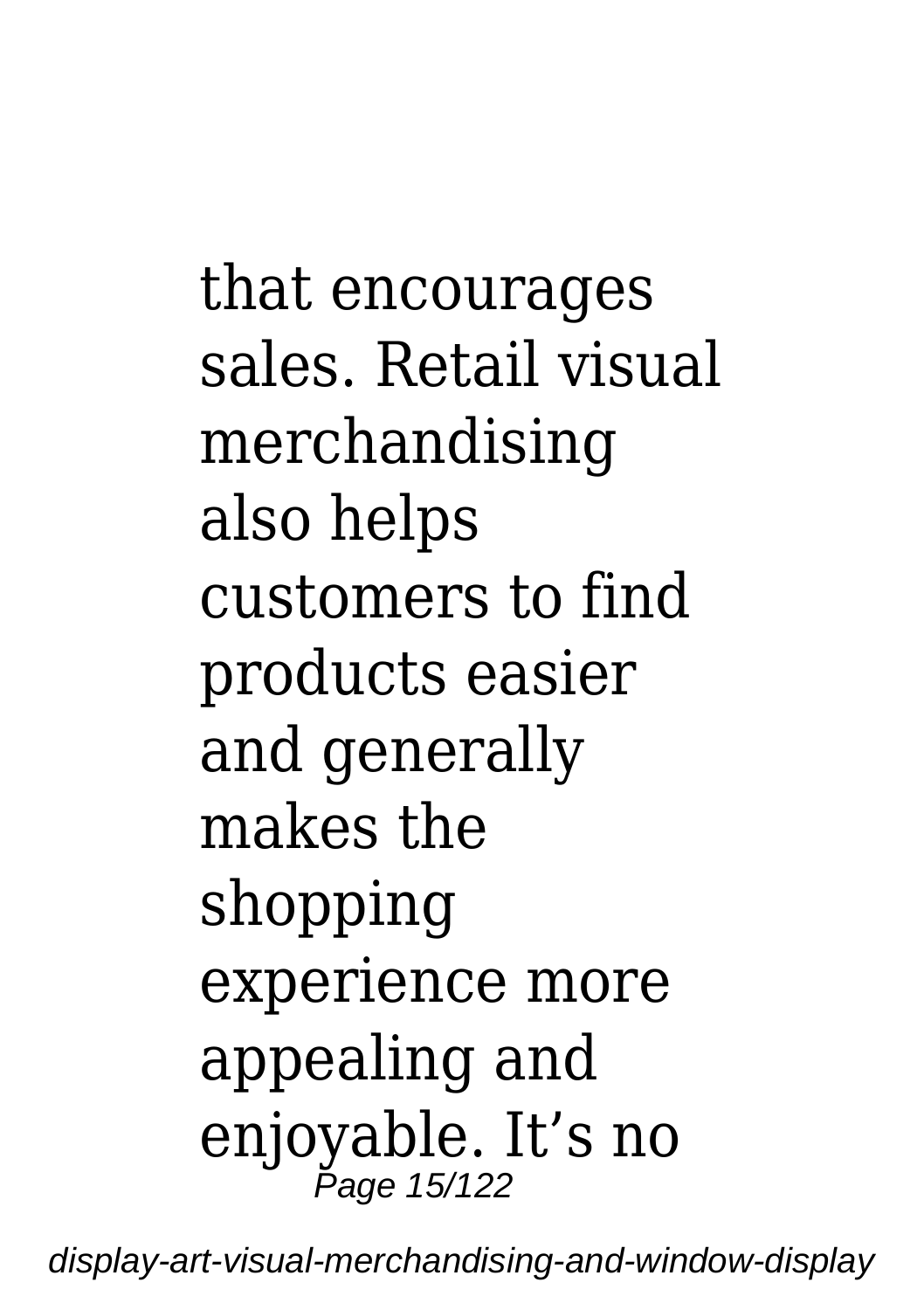## wonder it's known as the 'silent salesperson.'

## **10 Creative Examples Of Retail Visual Merchandising | Deputy®** Display Art—Visual Merchandising Page 16/122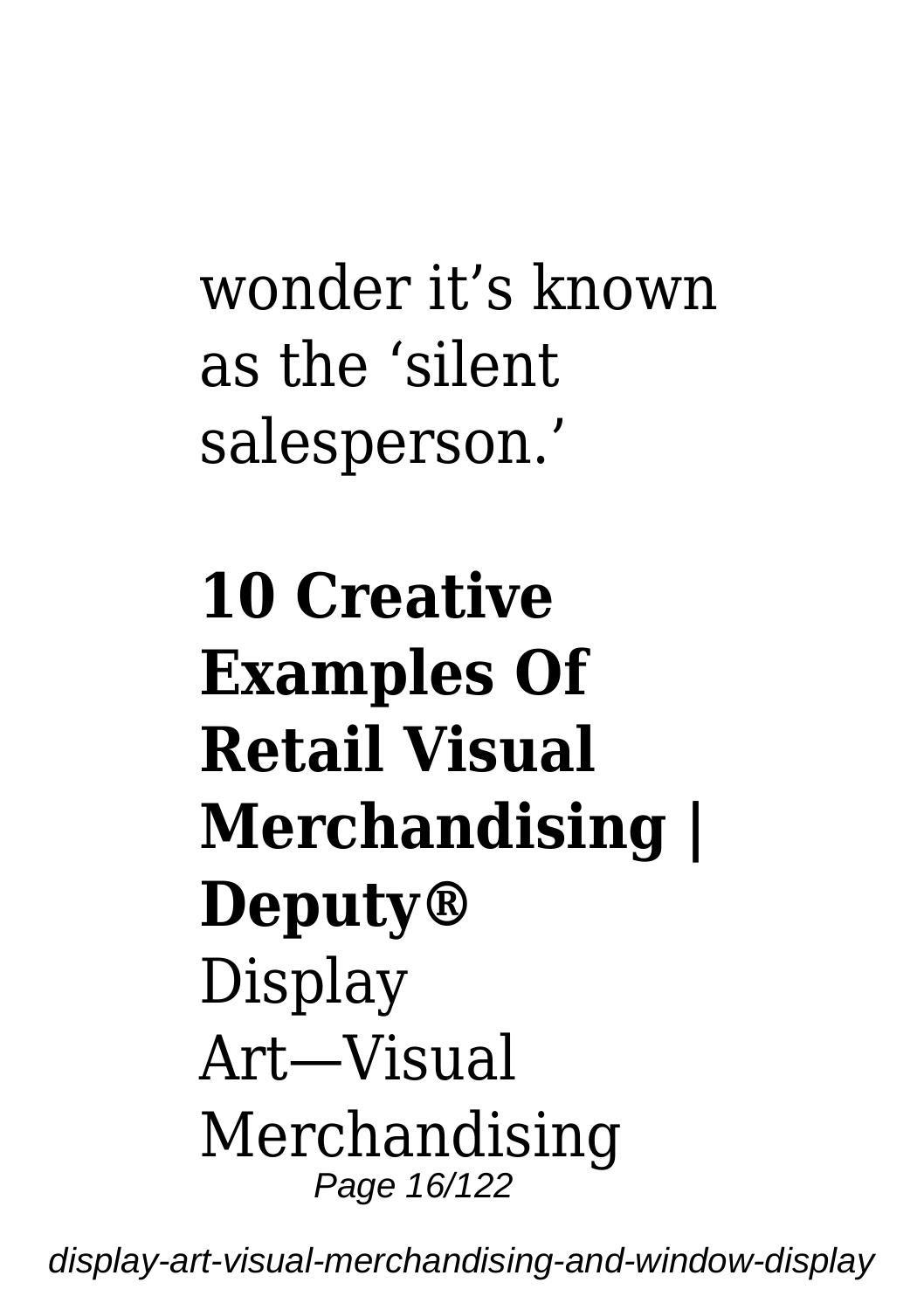and Window Display Display Art features extraordinary examples of window design that are specifically meant to catch the attention of passers-by and to differentiate a Page 17/122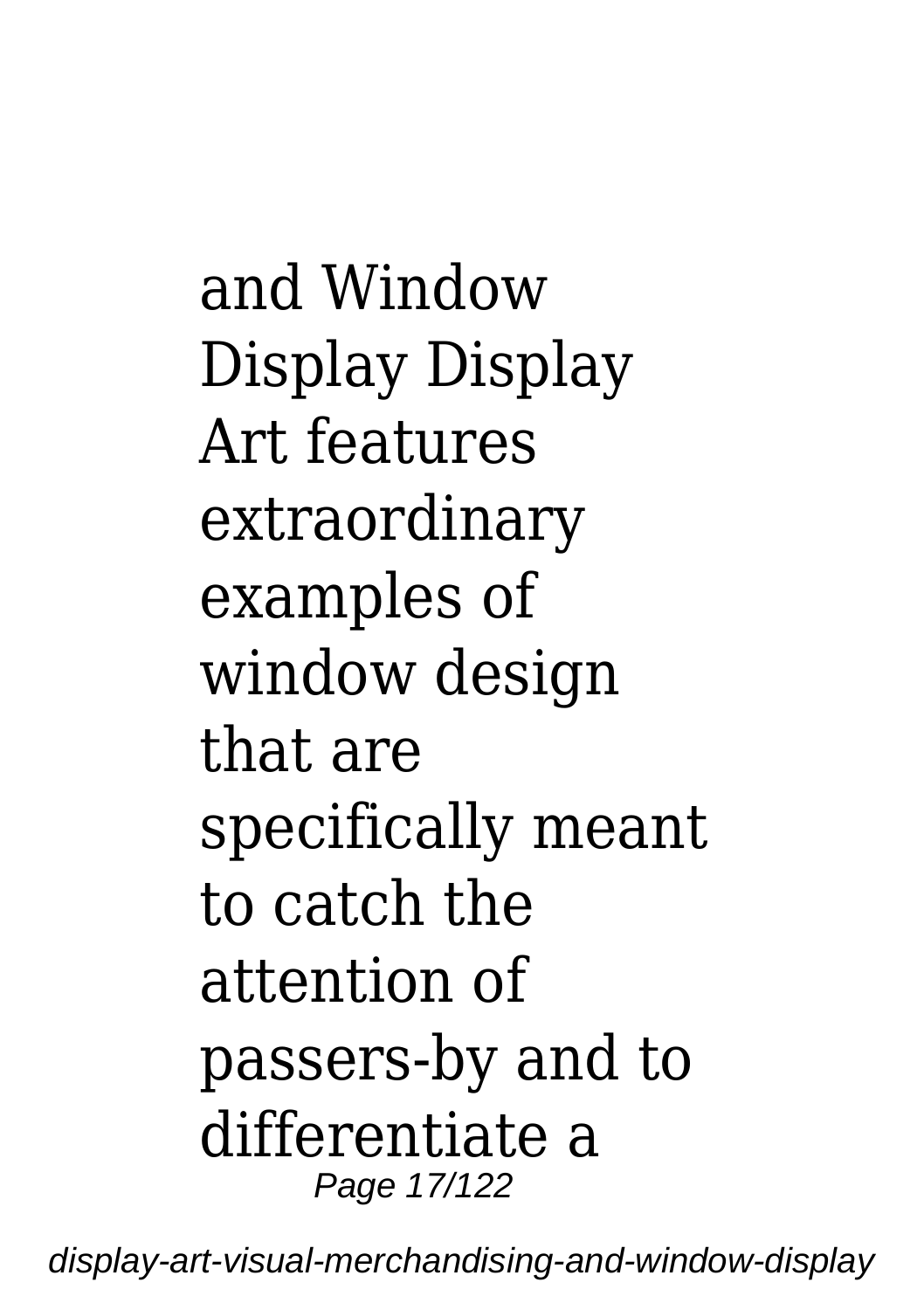#### retail brand from its competitors.

## **Display Art—Visual Merchandising and Window Display on Behance** Visual merchandising is an art form in Page 18/122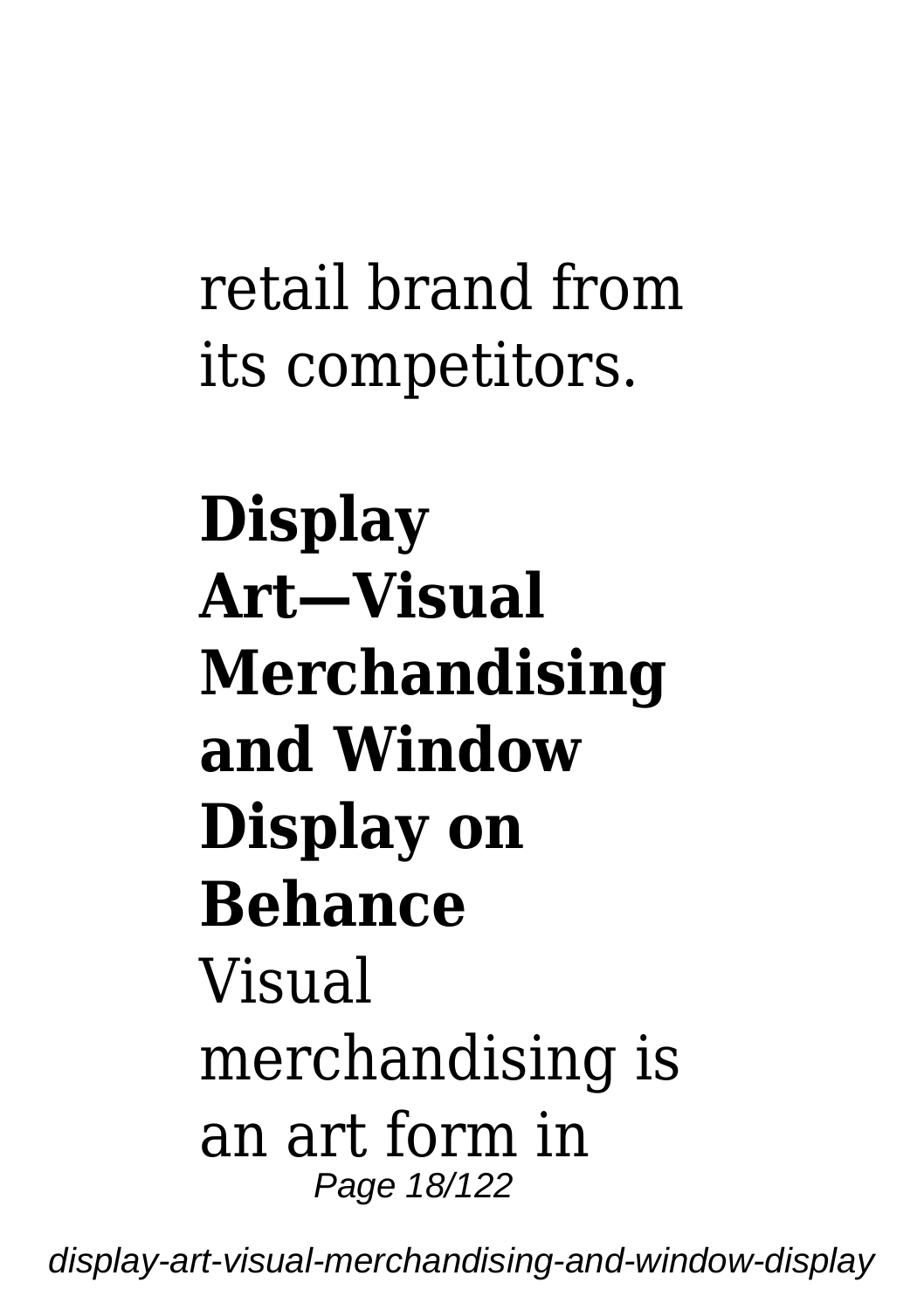itself, and in the right hands it can make that allimportant difference between customer or no customer, profit or loss. True, it's only one component of the...

Page 19/122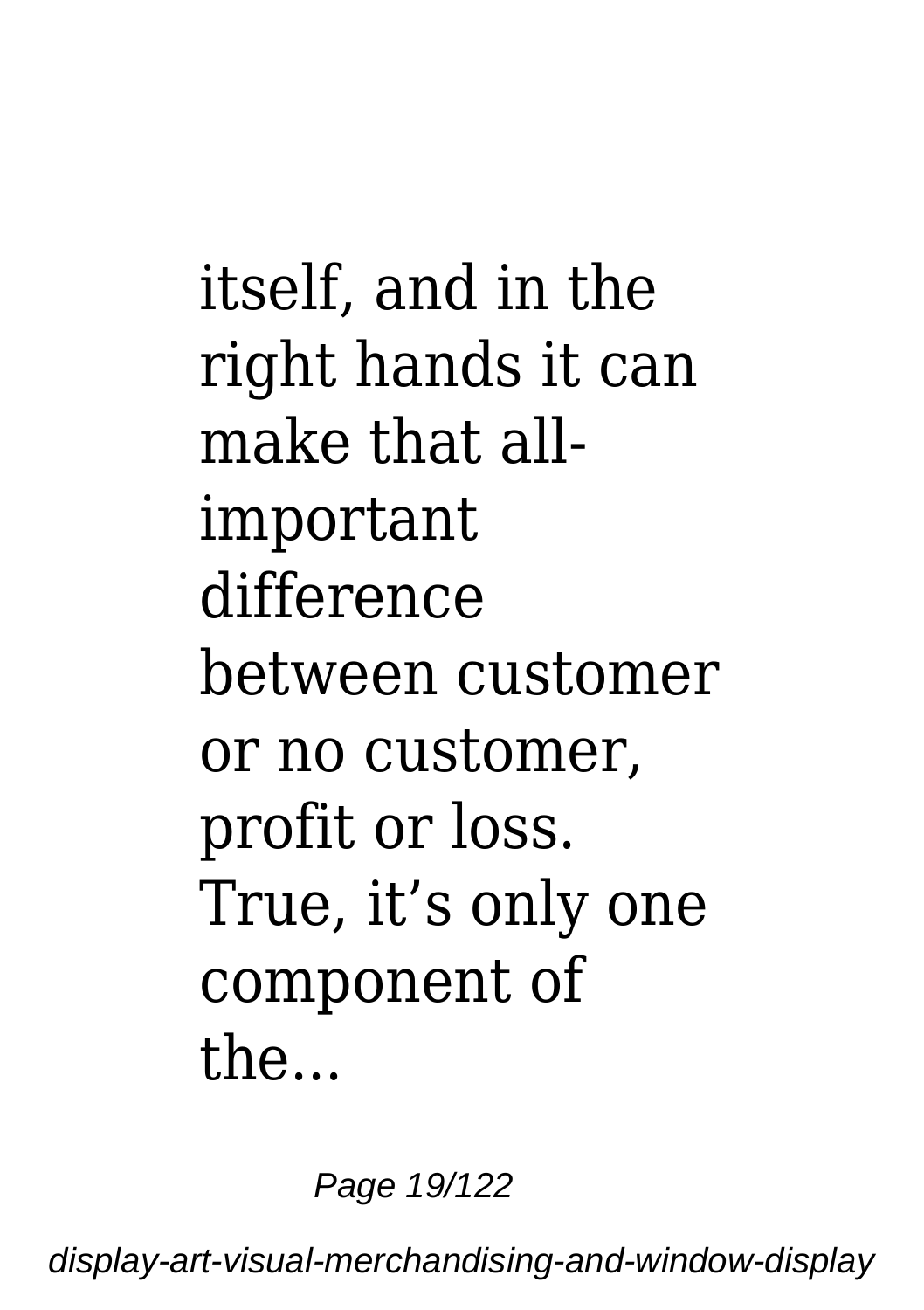**The art of visual merchandising: 8 indispensible tips to ...** Visual merchandising is a profession that involves displaying merchandise and décor in a store in a way that elicits Page 20/122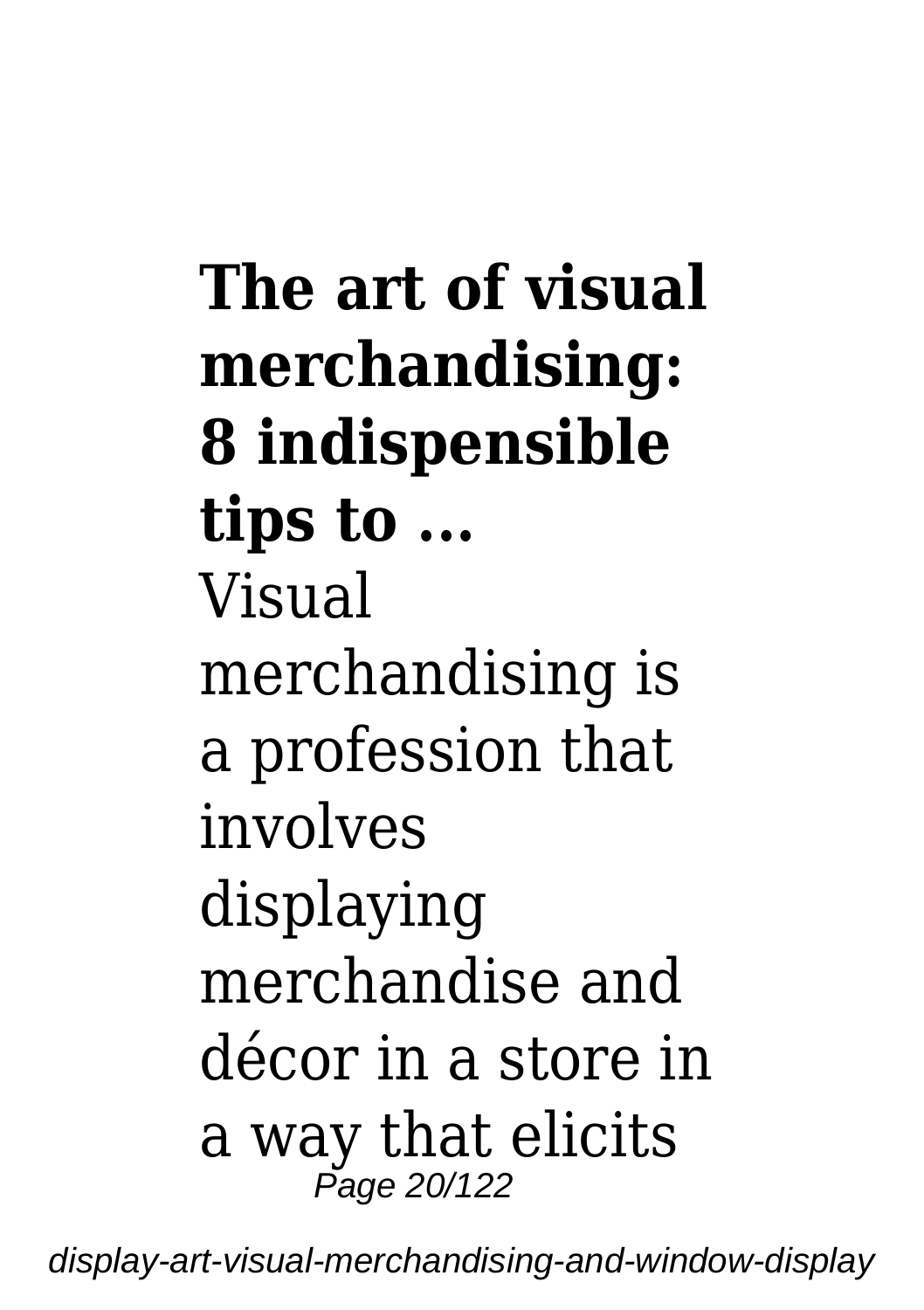a positive image of the store, gets customers' attention and entices them to buy. Read on for more details about virtual merchandising, and get an overview of education options Page 21/122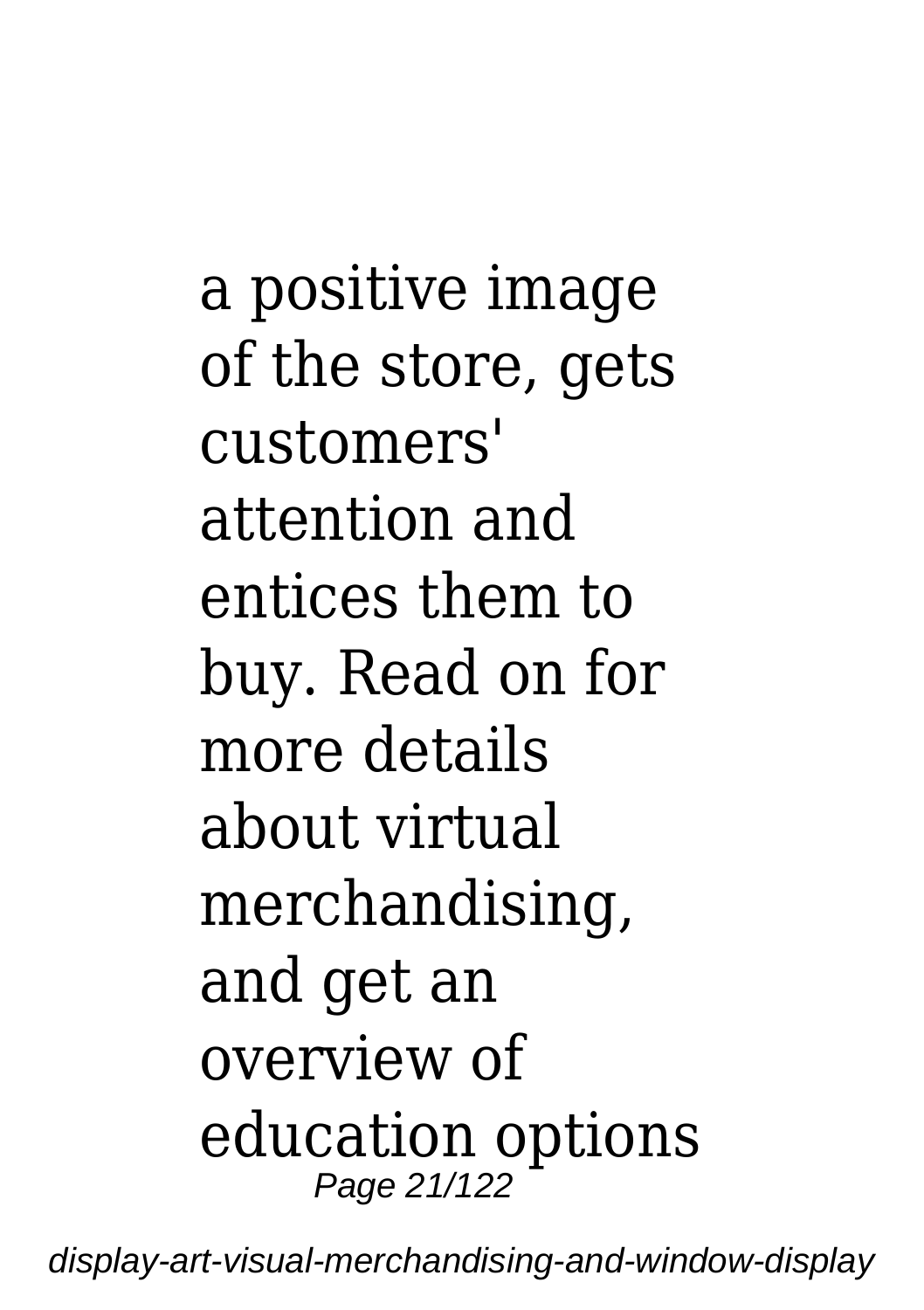and the career outlook.

## **What is Visual Merchandising? - Learn.org** When people hear visual merchandising they typically get nervous and uneasy. They Page 22/122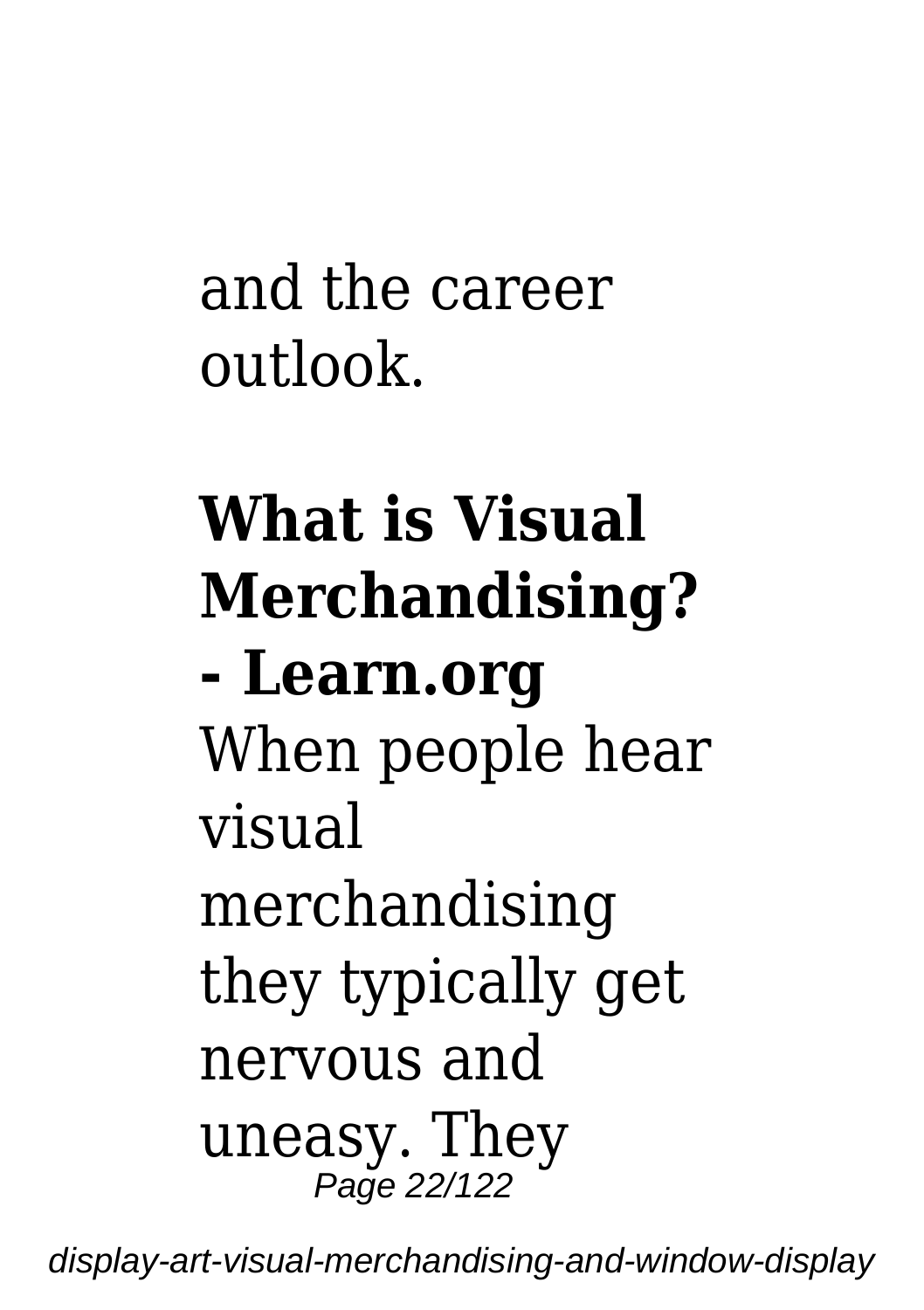know it's an important retail term, but not sure exactly what it is or how to do it well. It can create uncertainty about where to start. If you're artistically challenged and financially deprived, creating Page 23/122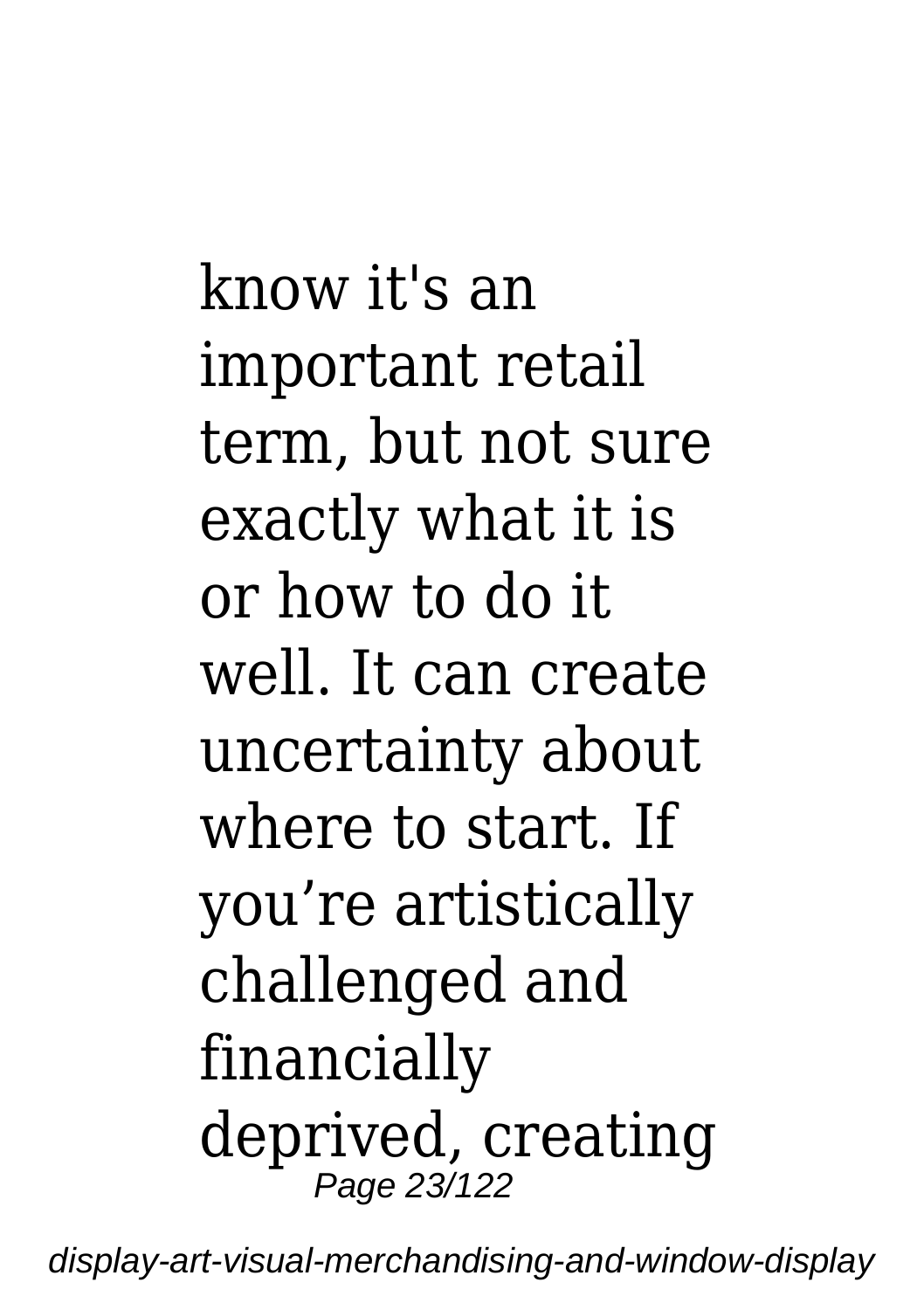visual displays can be especially difficult.

**5 Most Important Elements of Visual Merchandising** Sheridan Visual Merchandising Chinese New Year Page 24/122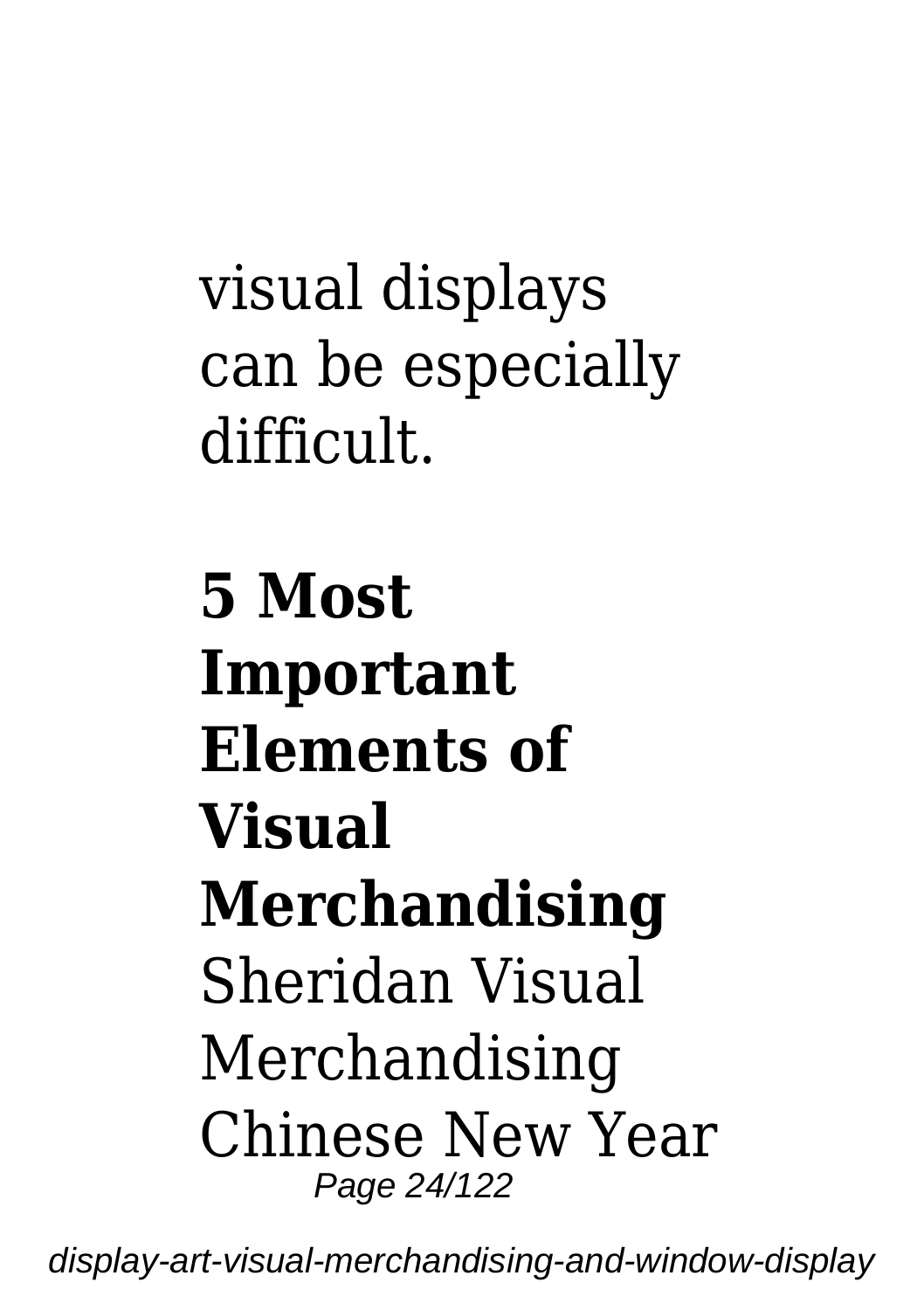Window Display Develop skills for a visual merchandising career, and build your communication and leadership skills. Master the creation of interactive retail environments Page 25/122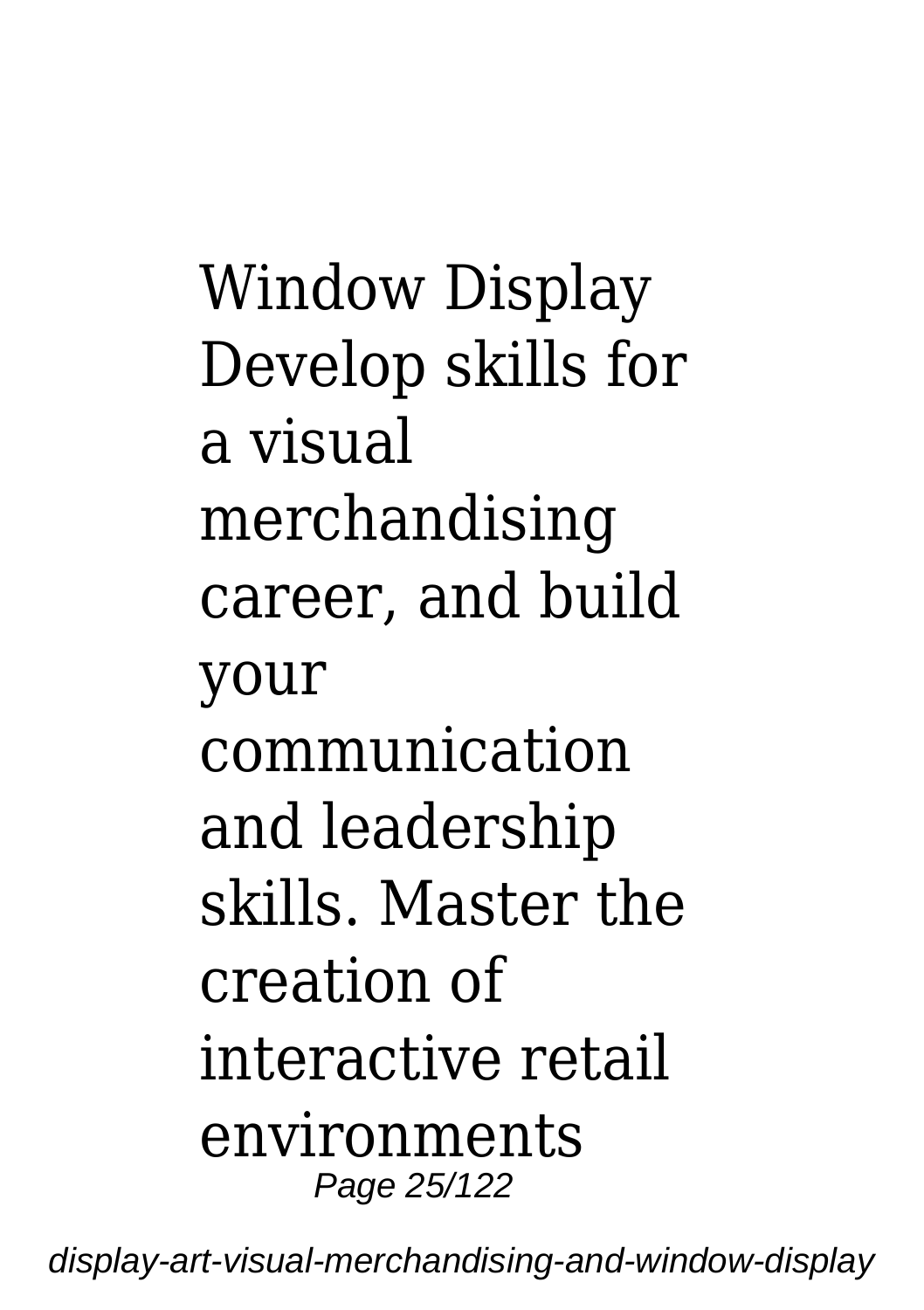Students work in a hands-on and collaborative learning environment that reflects the rapidly-changing retail market.

#### **Visual Merchandising Arts - Sheridan** Page 26/122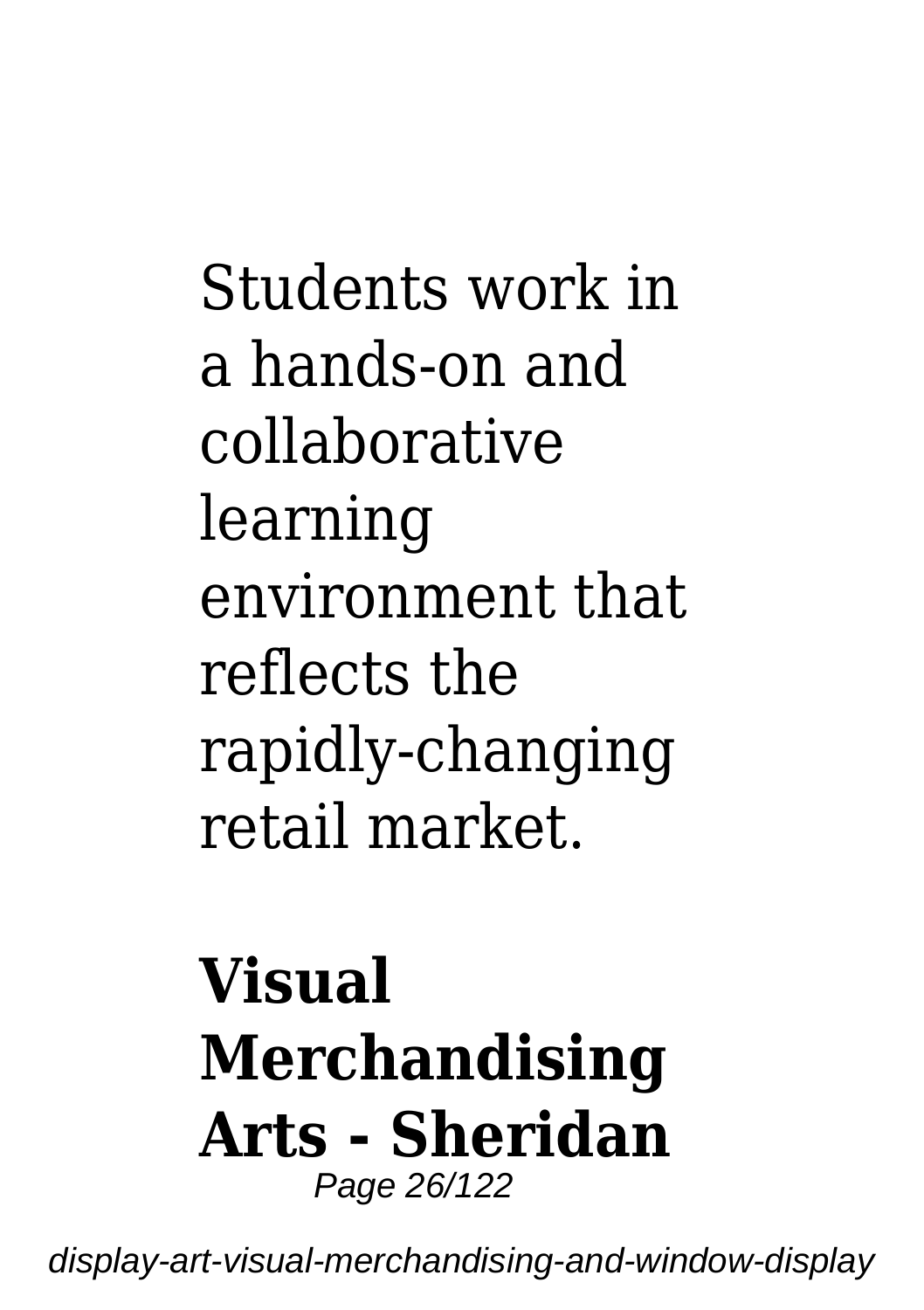**College** Display designers and visual merchandisers use their design skills to help promote the image, products and services of businesses and other organisations. To Page 27/122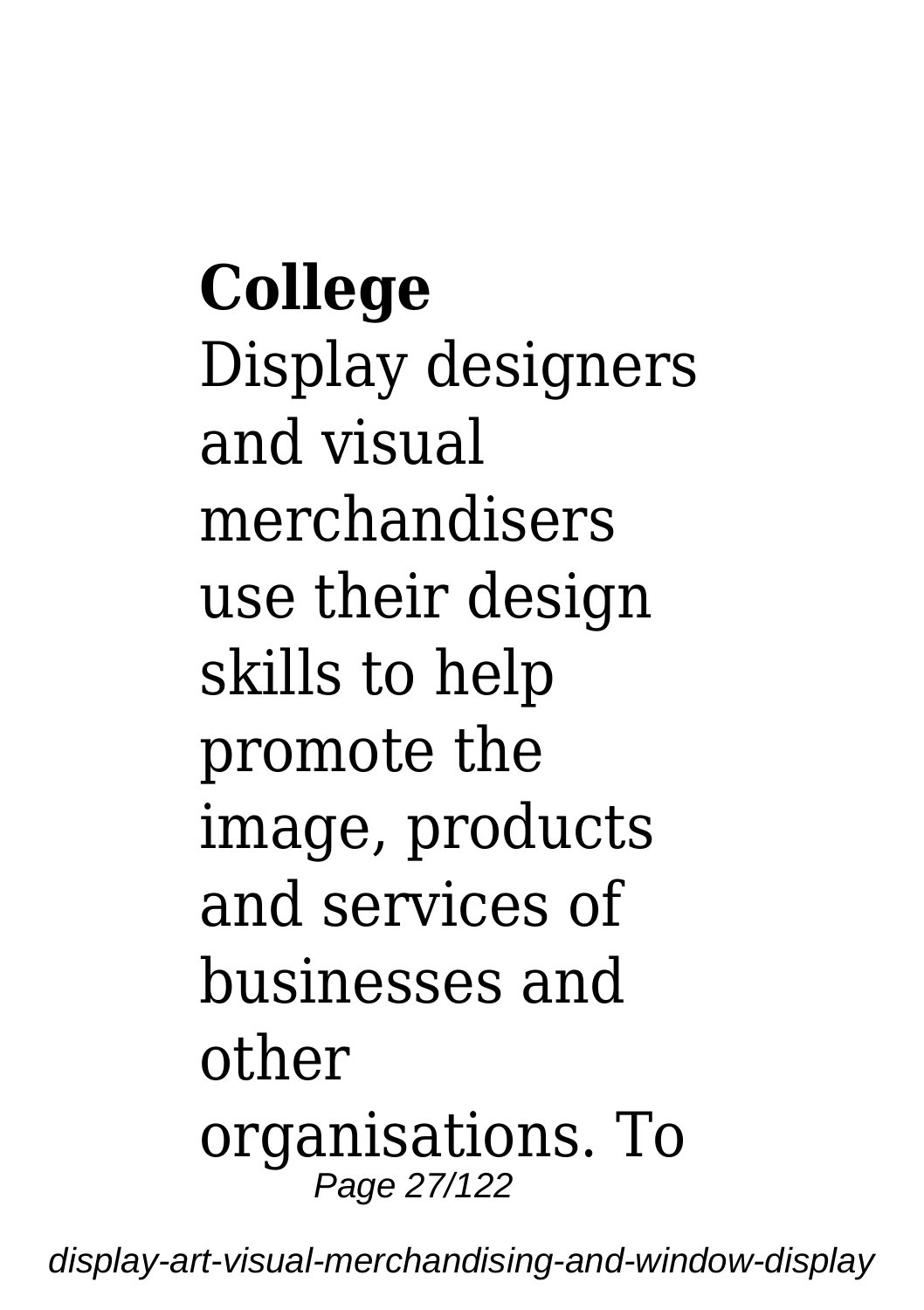some extent the roles of display designers and visual merchandisers may overlap, but display designers usually focus on designing displays, stands and panels which are used at Page 28/122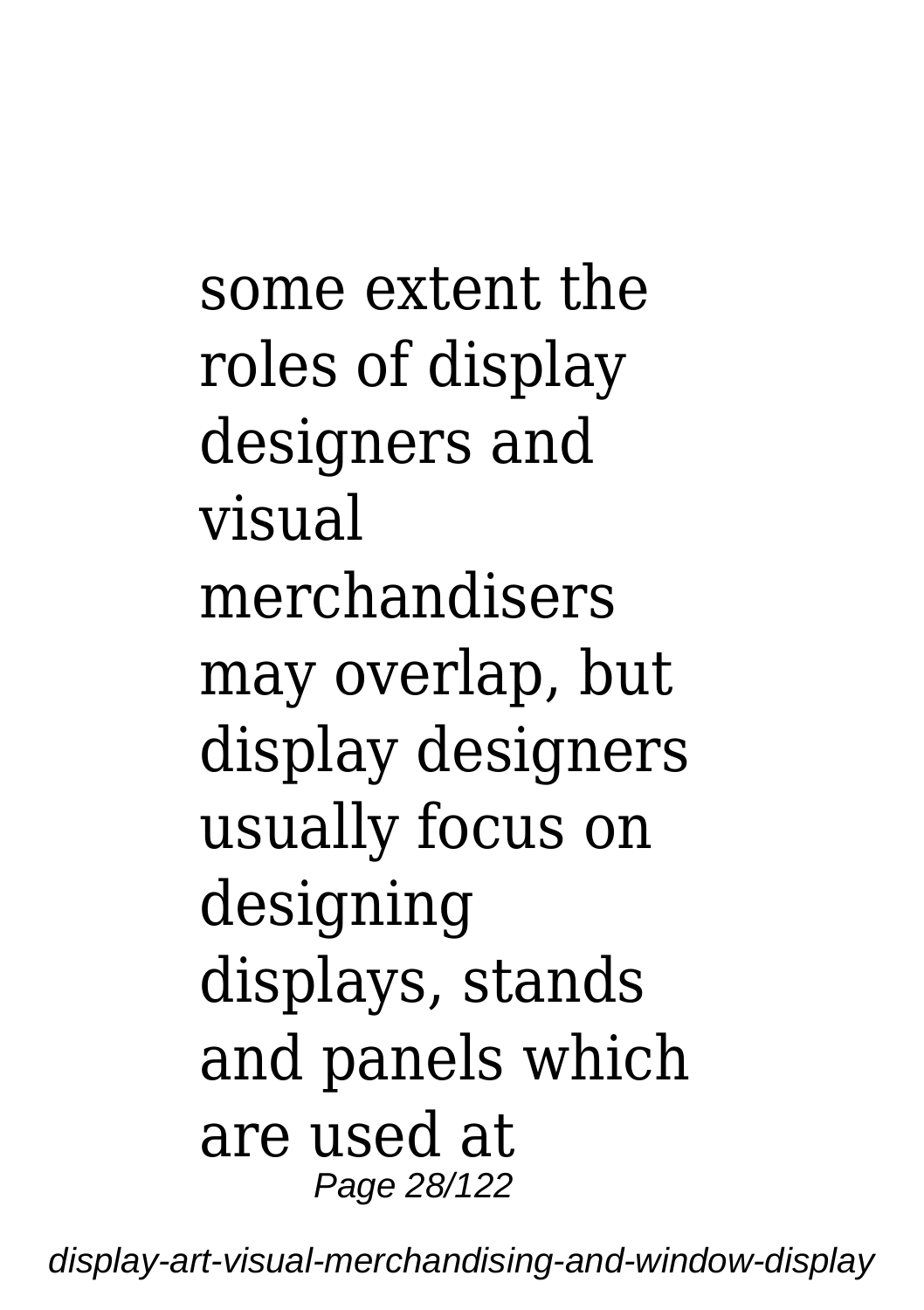exhibitions, conferences and other events.

## **Job Description: Visual Merchandiser / Display Designer.** Visual merchandising consists of mainly Page 29/122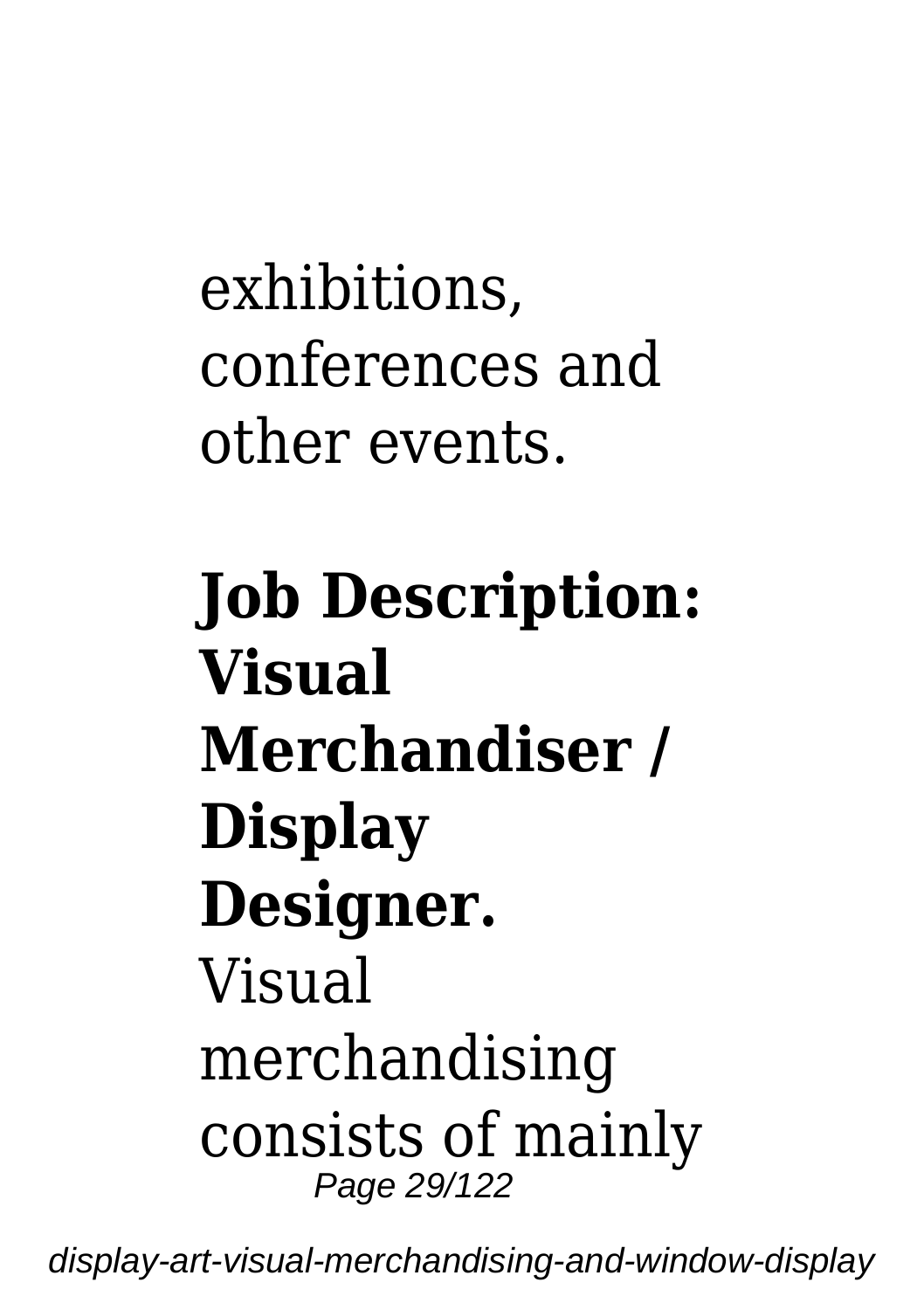two techniques: interior and exterior displays, also known as instore design and window displays. The goal of these two techniques is to attract the attention of consumers, entice them into the Page 30/122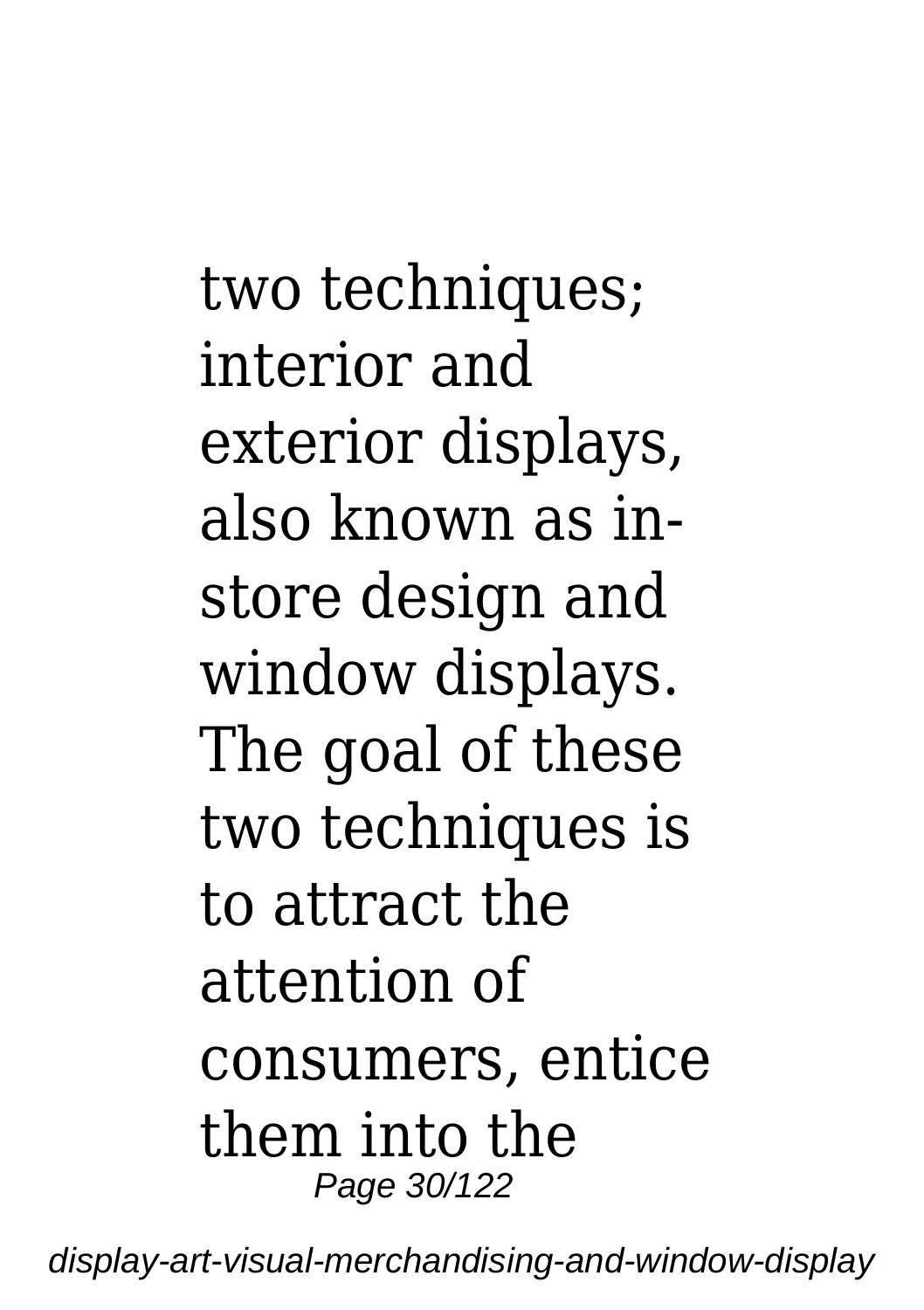store, to keep them in the store as long as possible, and influence purchasing decisions.

#### **Visual merchandising - Wikipedia** The answer is Page 31/122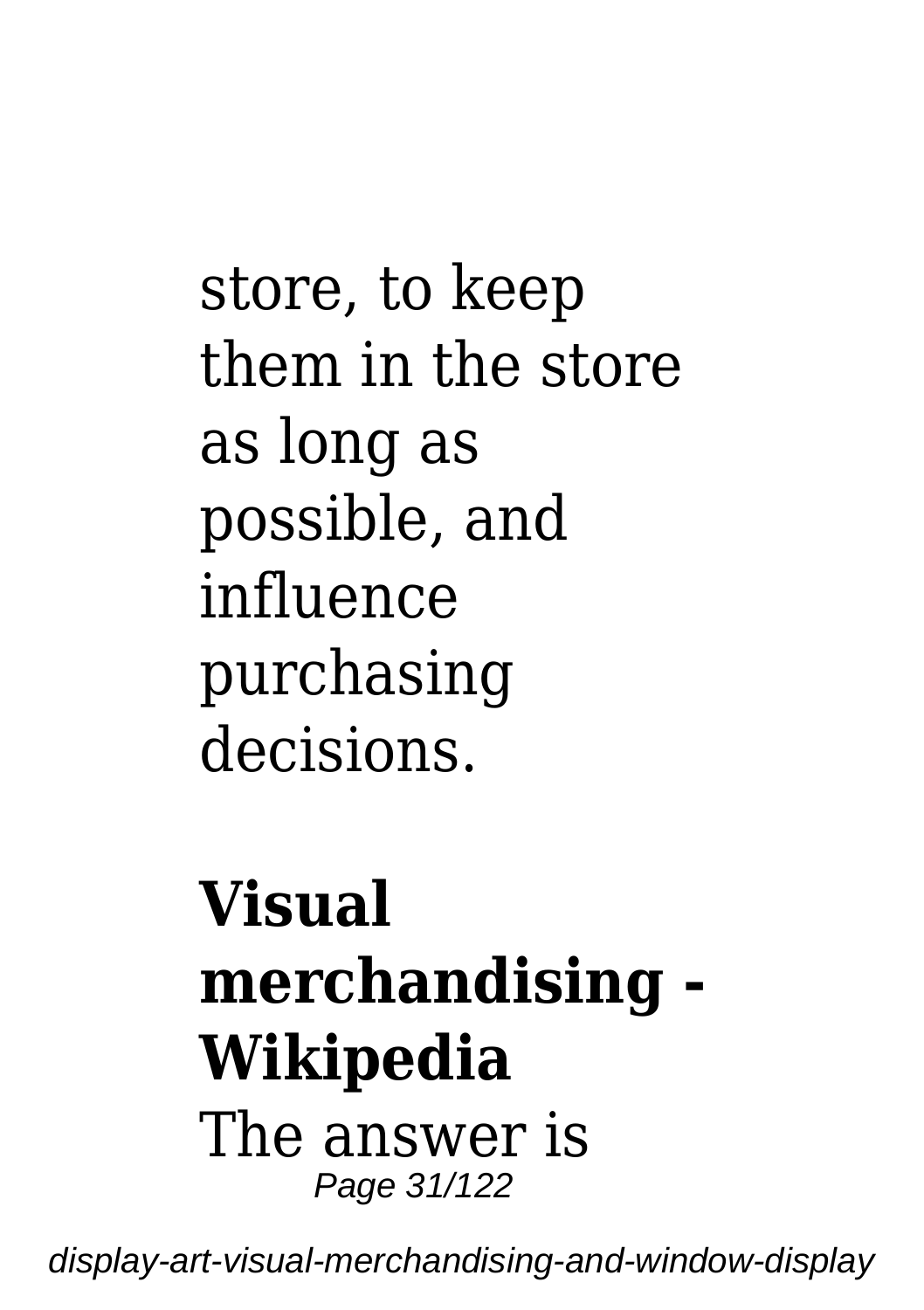visual merchandising. Visual merchandising is the retail practice of designing instore displays that will catch the shopper's eye and increase sales. A good visual merchandising Page 32/122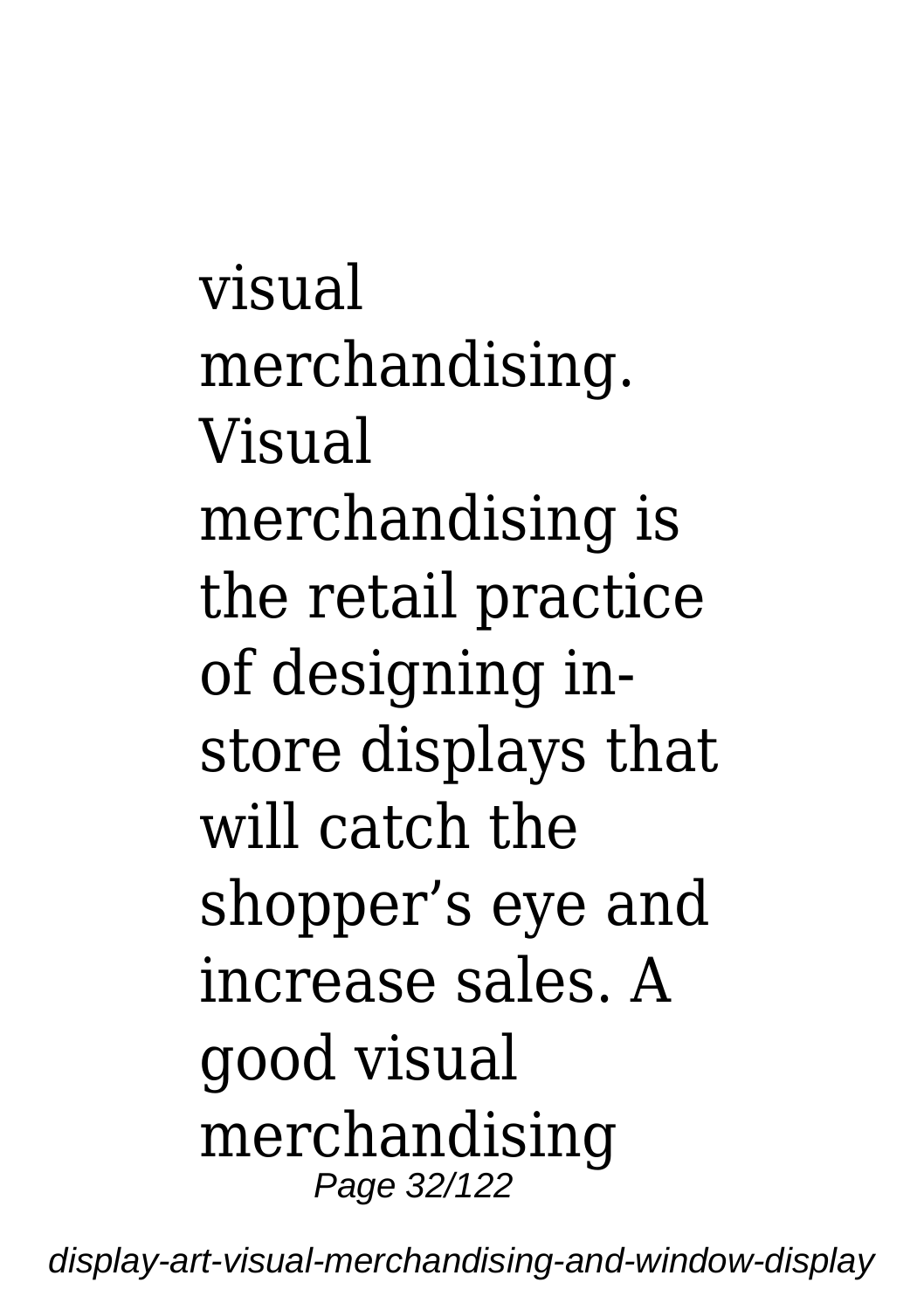strategy involves multiple different components.

## **The Ultimate Guide to Visual Merchandising [Examples]** Visual Merchandising is the art of displaying Page 33/122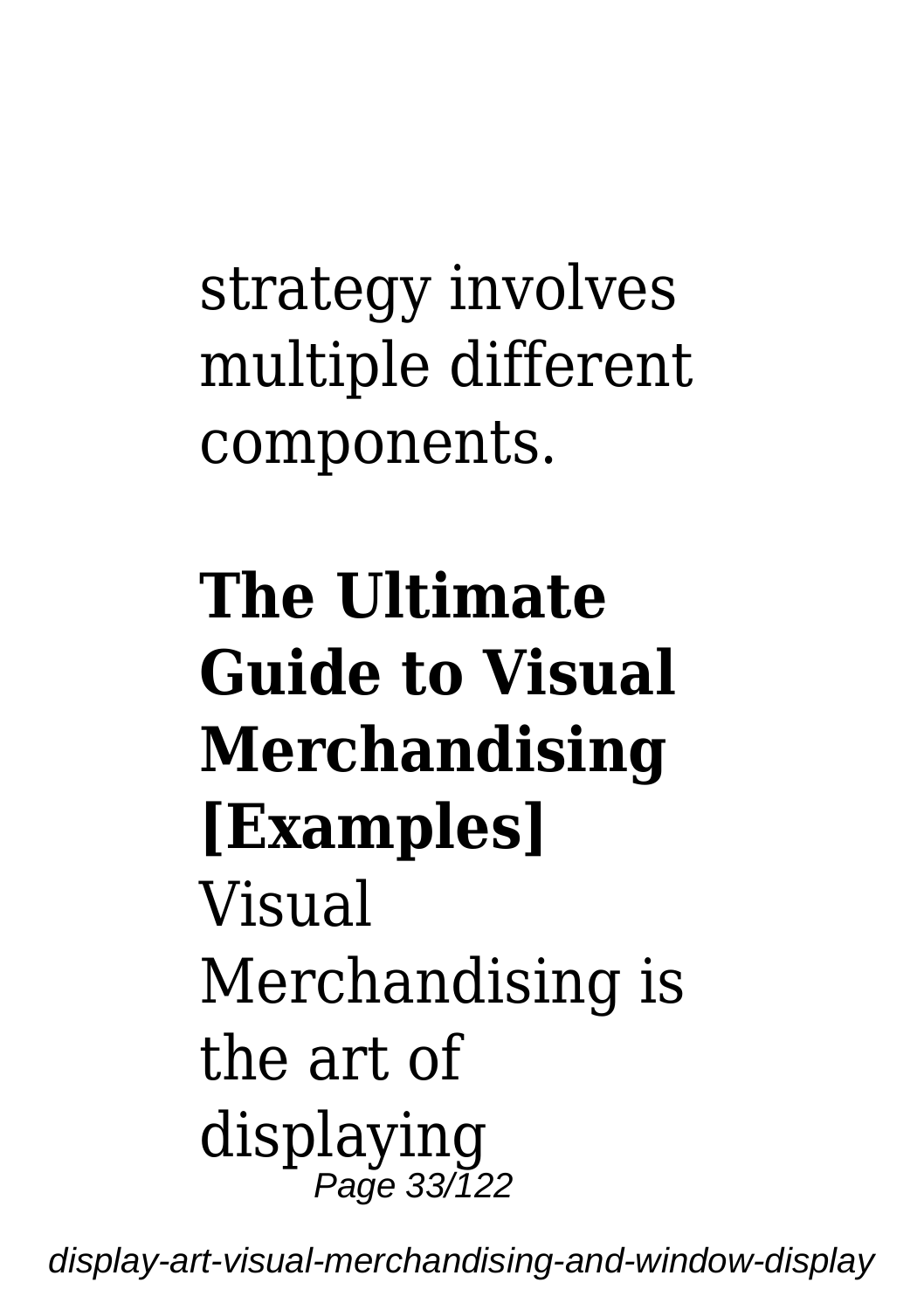merchandise in a manner that is appealing to the eyes of the customer.

#### **The art of visual merchandising - Fibre2Fashion** Essentially, your retail space has to be your most Page 34/122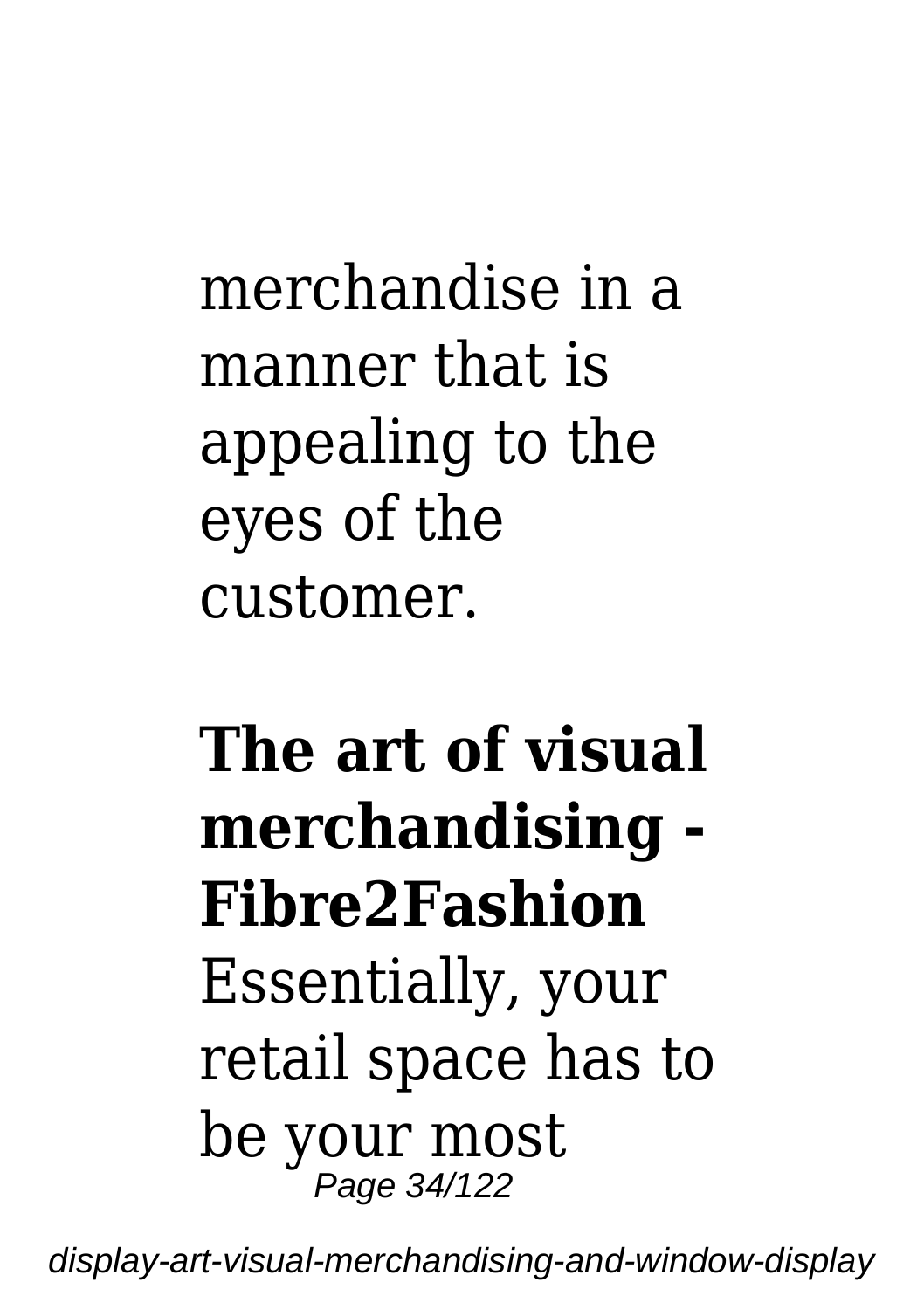productive and most efficient salesperson, and visual merchandising employs the art of optimizing your retail store and product displays for maximum revenue. Page 35/122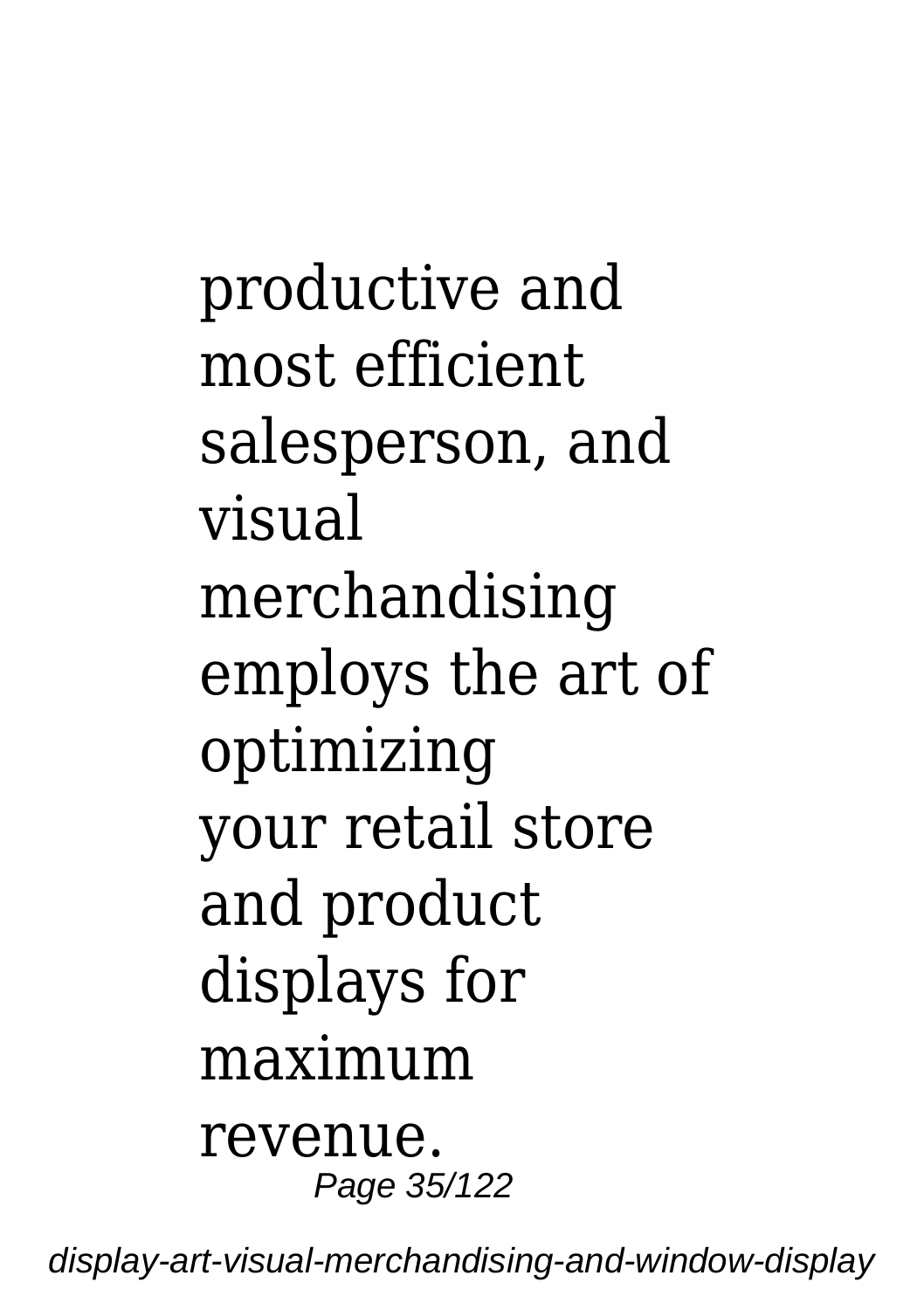**Visual Merchandising: Creating High-Converting Product ...** Each year, our Visual Merchandising Arts students participate in Redefining Page 36/122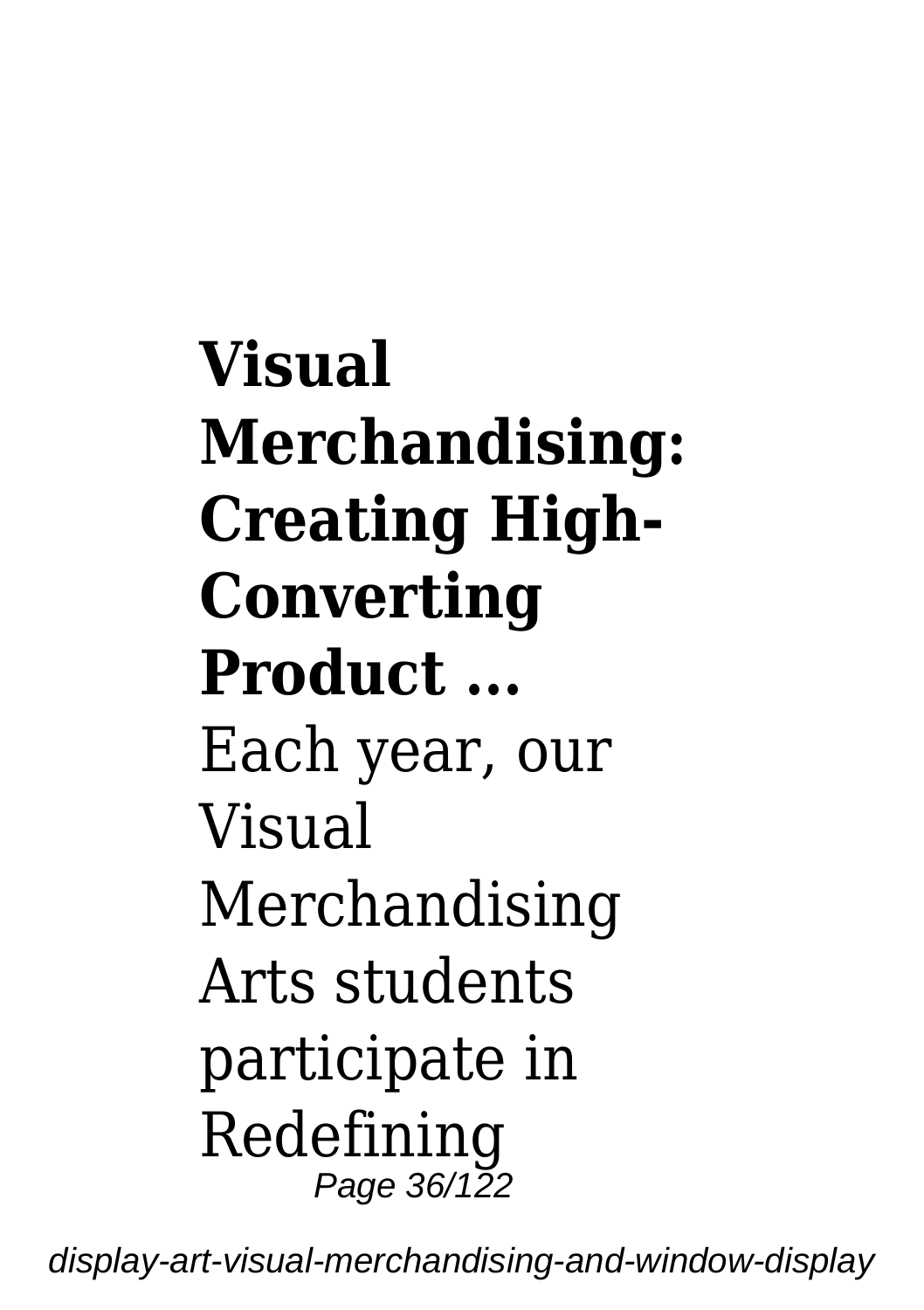Design, an annual showcase and gala event for Seneca's fashion programs. Students create "art of display" exhibits that are judged by a panel of industry professionals. Behind the Scenes Page 37/122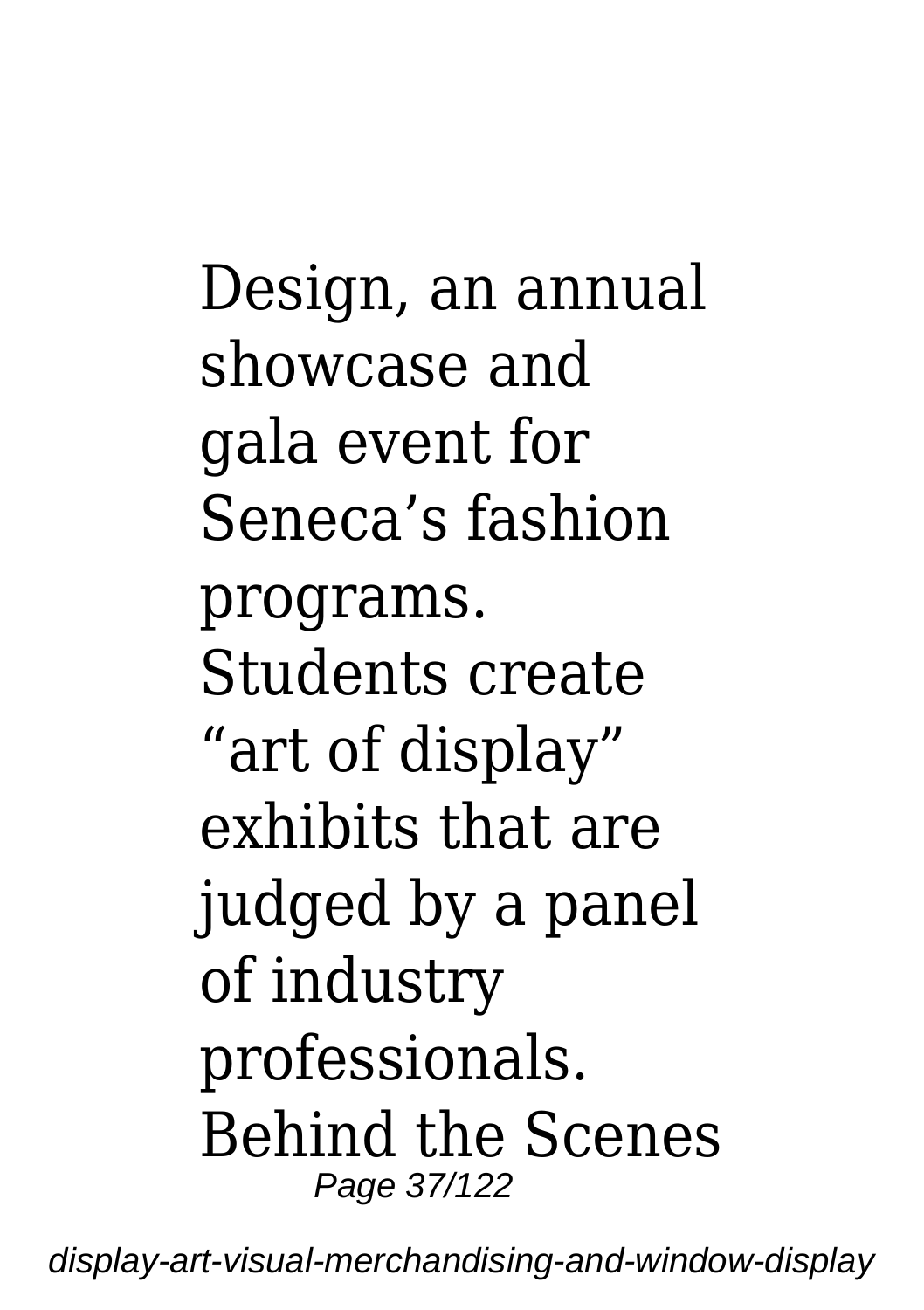of Visual Merchandising  $Arts$ 

**Visual Merchandising Arts - Seneca, Toronto, Canada** Display / visual merchandising What others are saying A display Page 38/122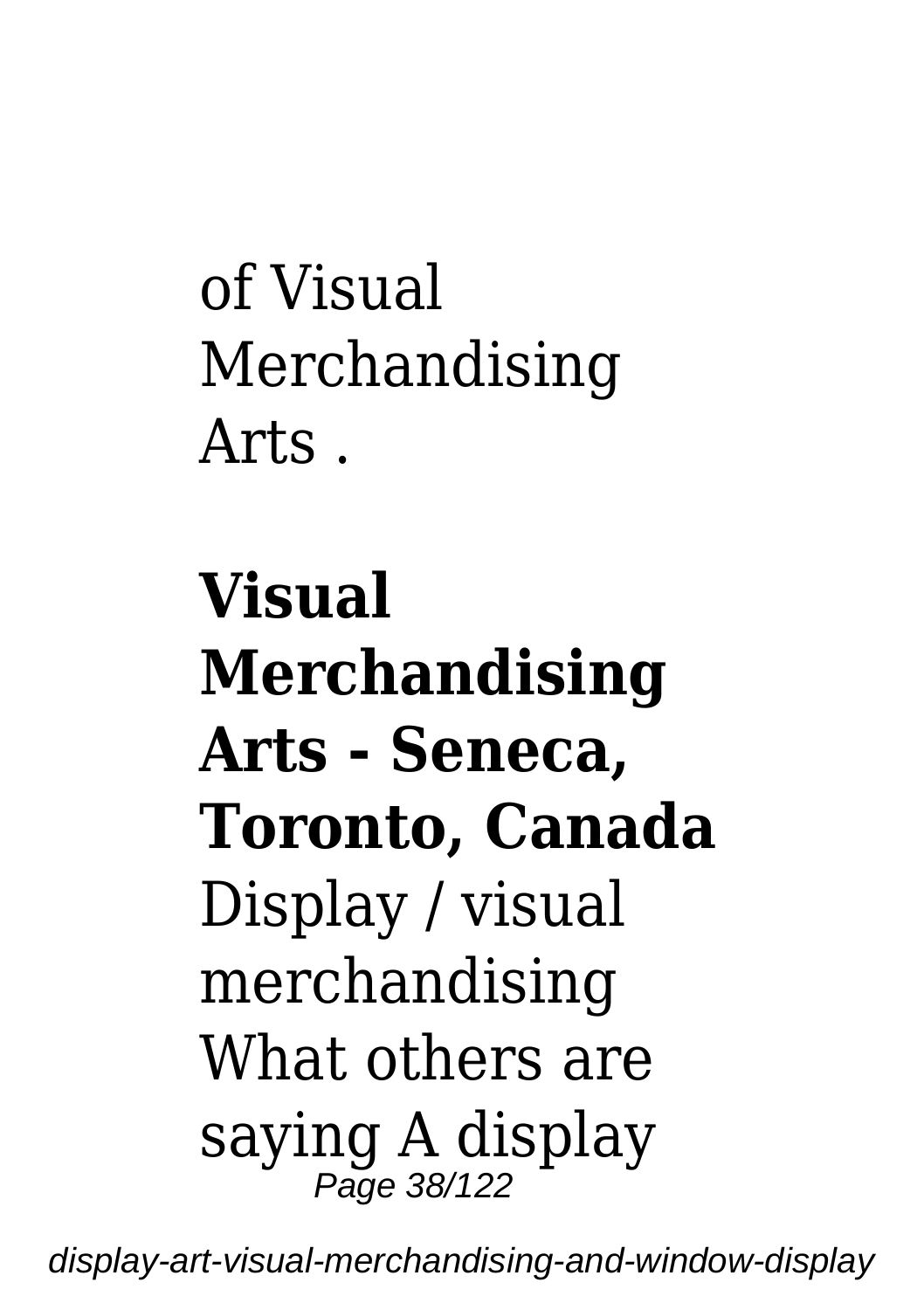case presents the inner-self of the creator. With a look at the display case, you can know the person inside.

### **214 Best Display / visual merchandising images in 2019** Page 39/122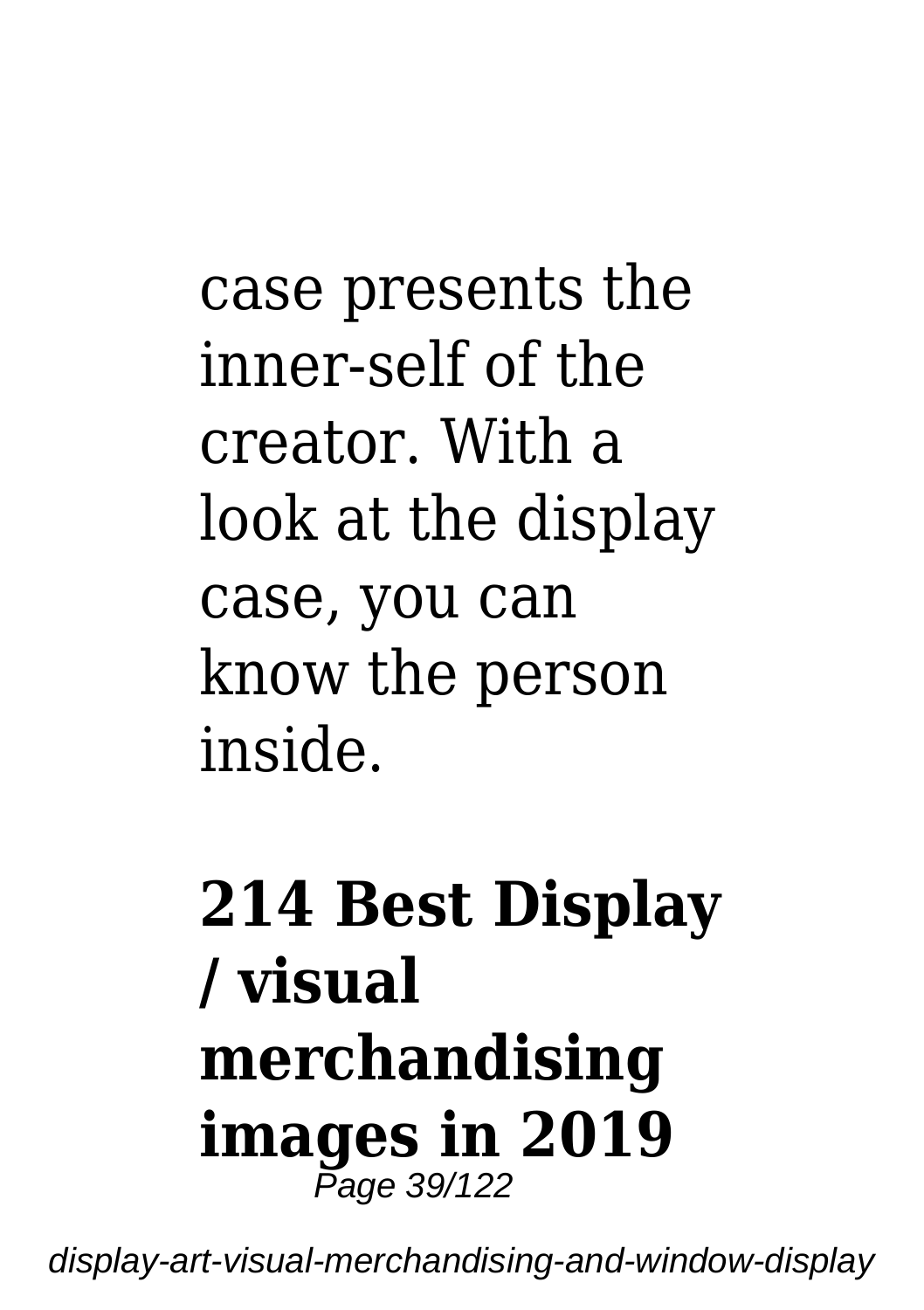**...** THE ELEMENTS OF VISUAL MER CHANDISING Visual Merchandising is commonly accepted as a merchandising technique that uses the visual elements Page 40/122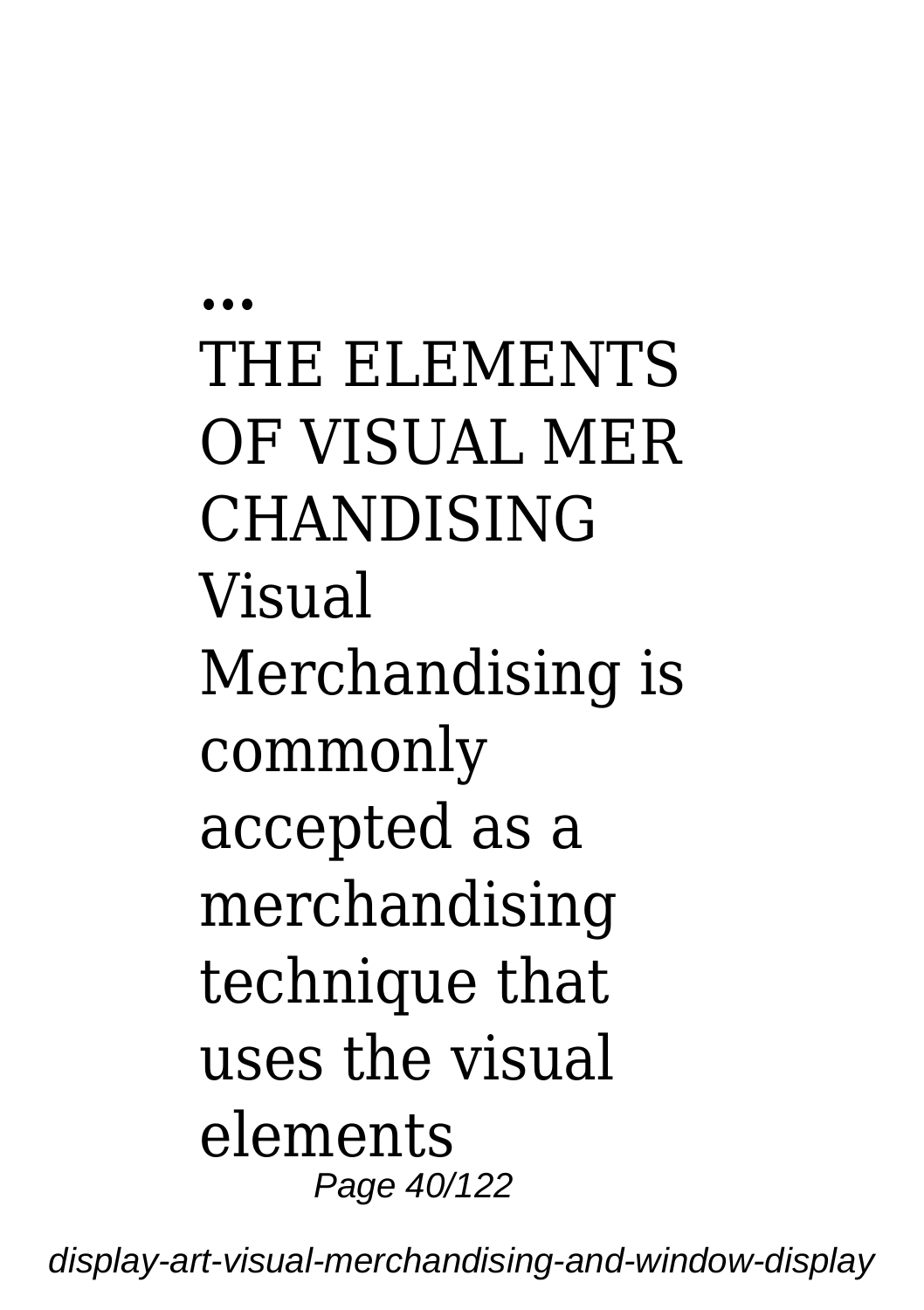effectively. Visual element refers to lighting, colors and signage. In short, they are the visual communications in the de-signing of an environment. The key elements of visual Page 41/122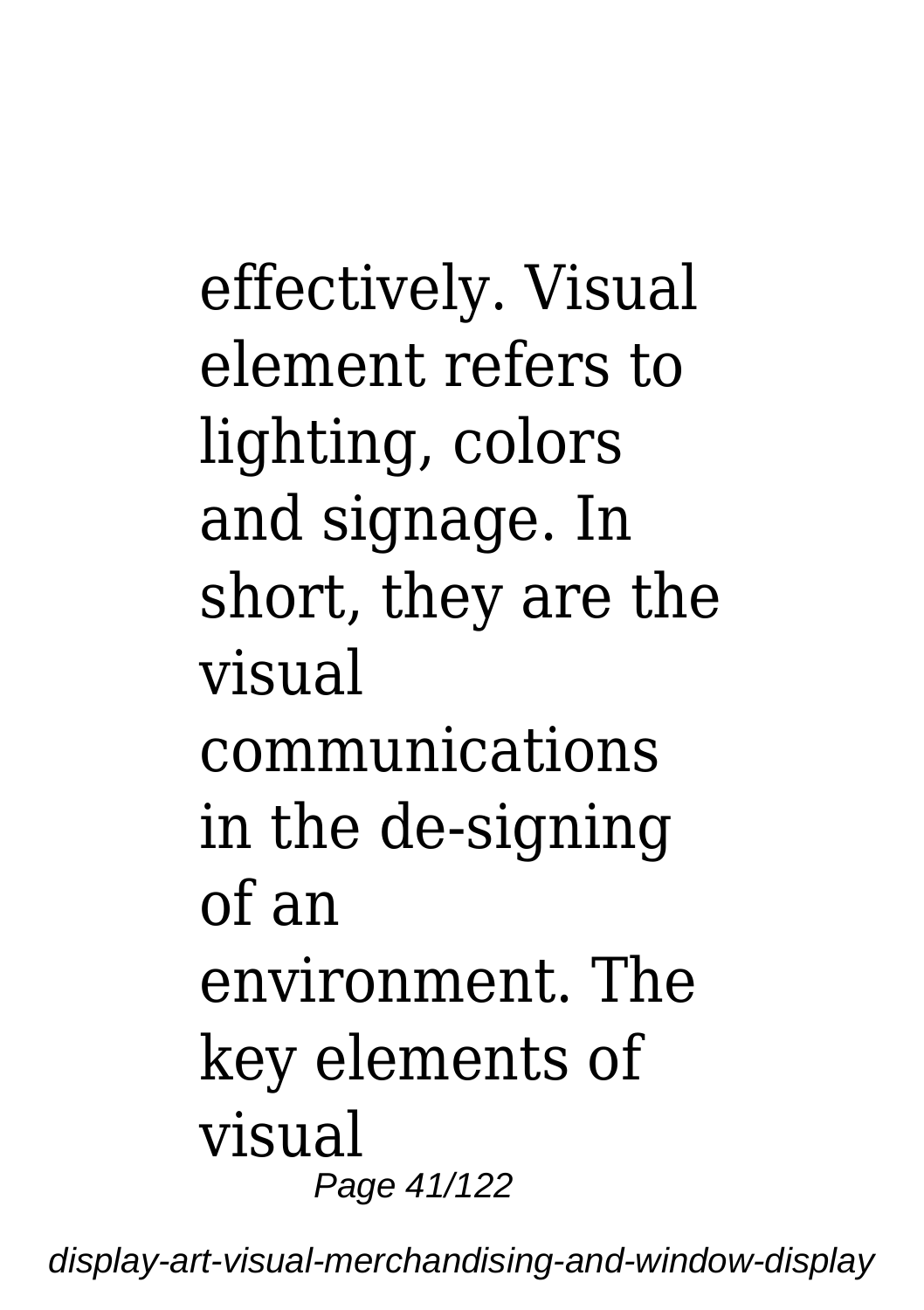merchandising are the elements of window display at the same time.

## **THE ELEMENTS OF VISUAL MER CHANDISING** Visual merchandising sets the context of merchandise in an Page 42/122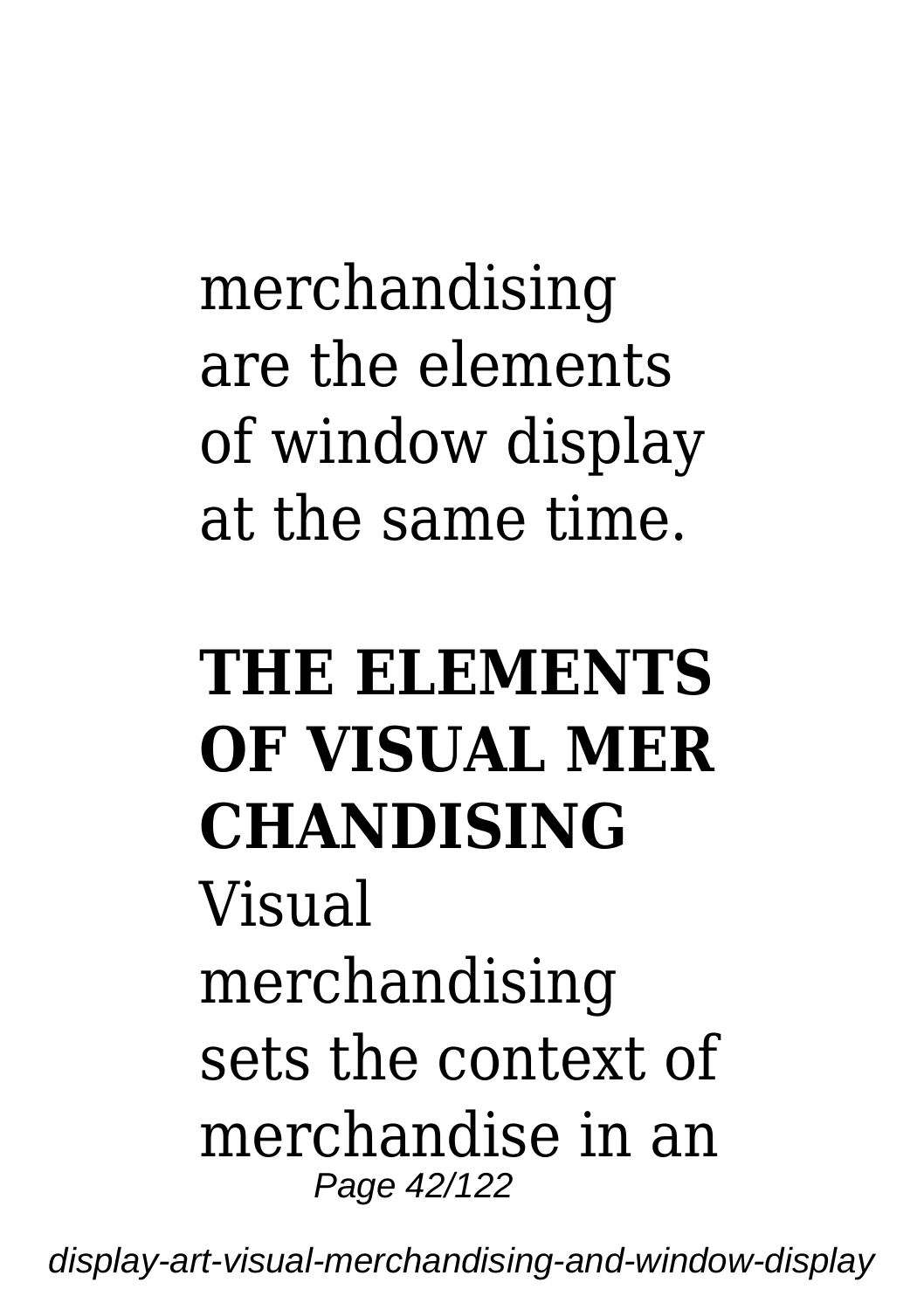aesthetically pleasing fashion, presenting them in a way that converts shoppers into buyers. As a contemporary arts discipline, artistic displays often reflect a particular situation – place Page 43/122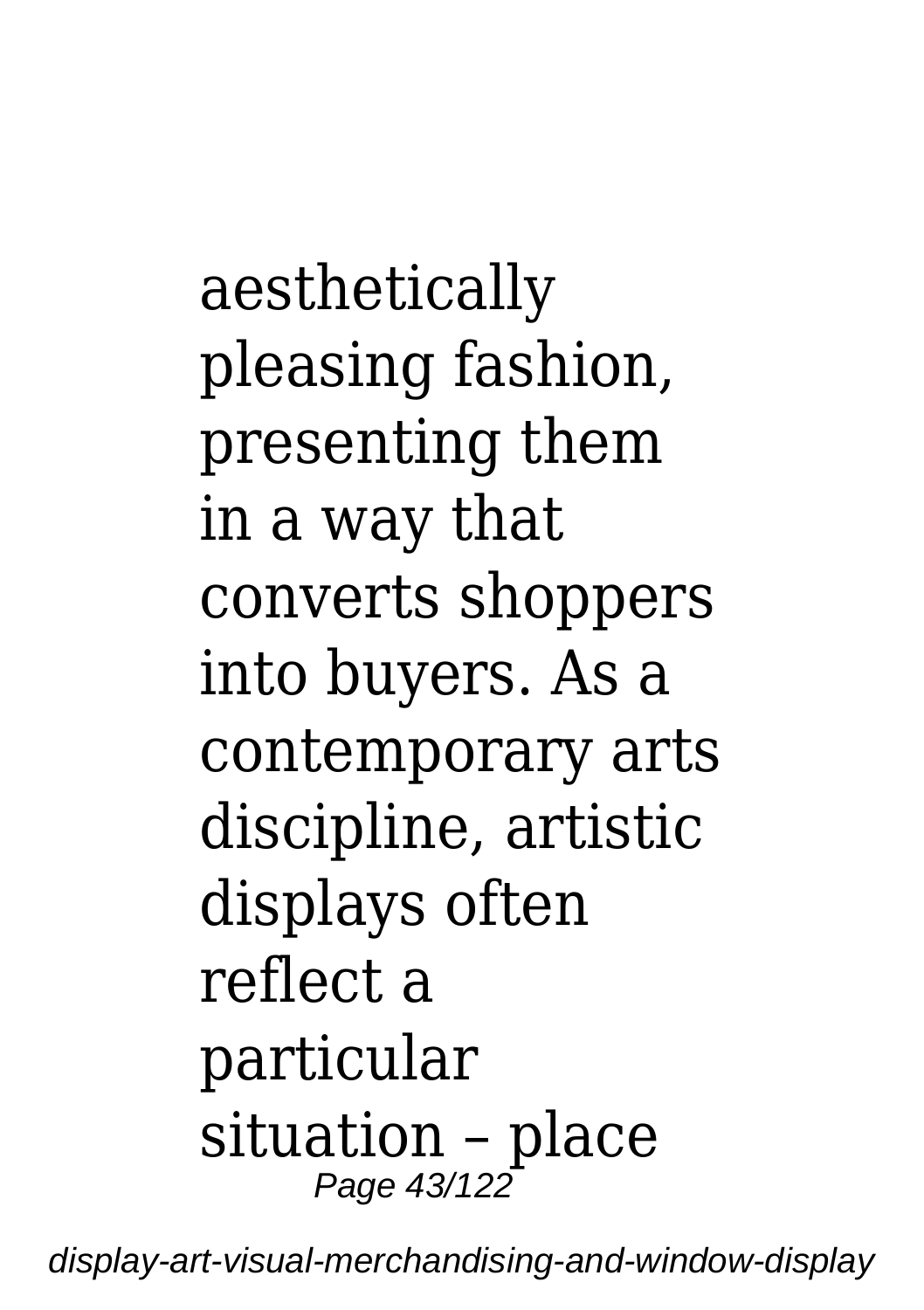and time – in which the merchandiser so chooses.

# **7 Aesthetic Qualities Proving Visual Merchandising is Art** Consider what you want to Page 44/122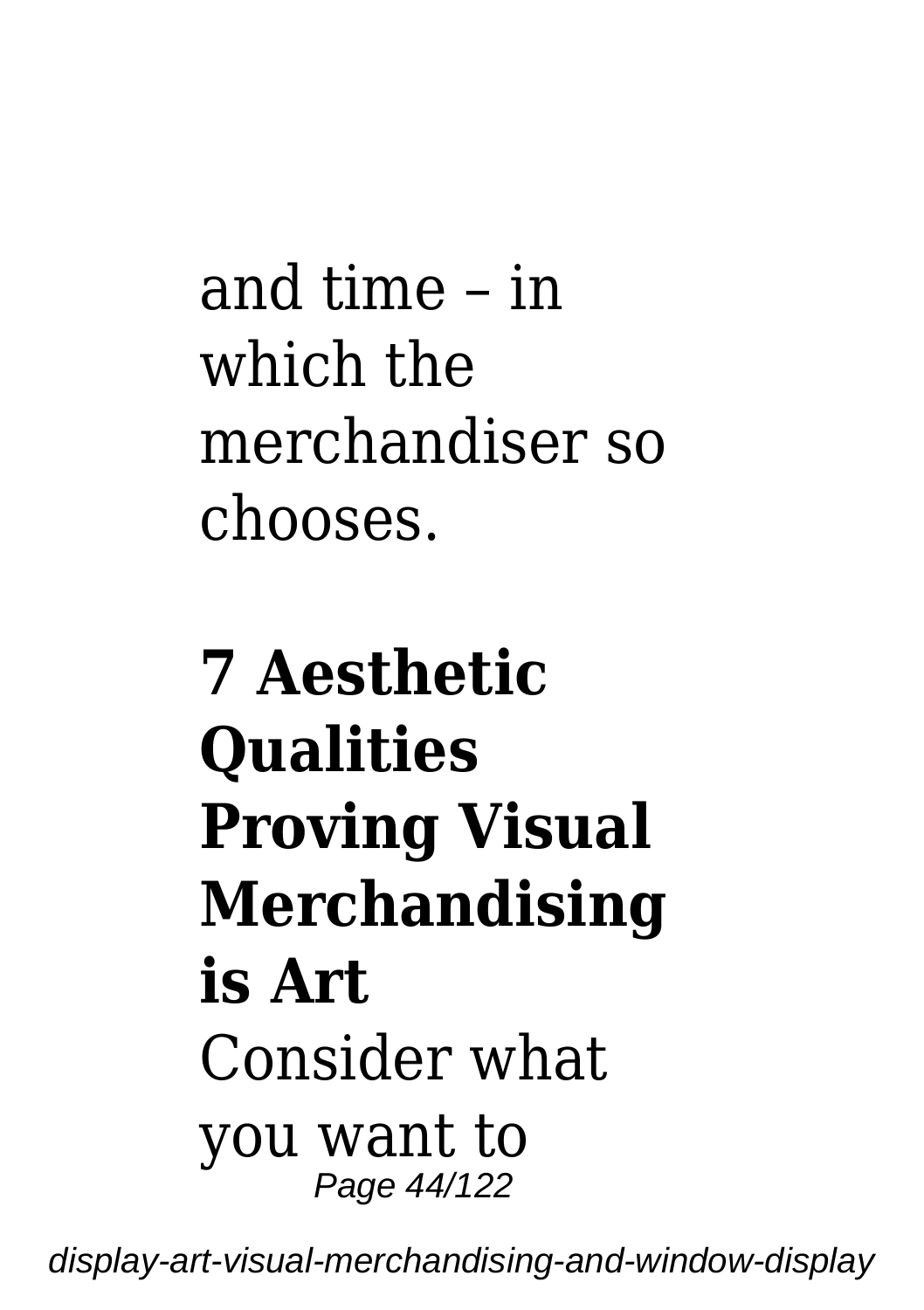accomplish, develop a budget and determine a central theme. You may even want to sketch your display on paper. Gather your visual display toolbox, the merchandise, and any props. Page 45/122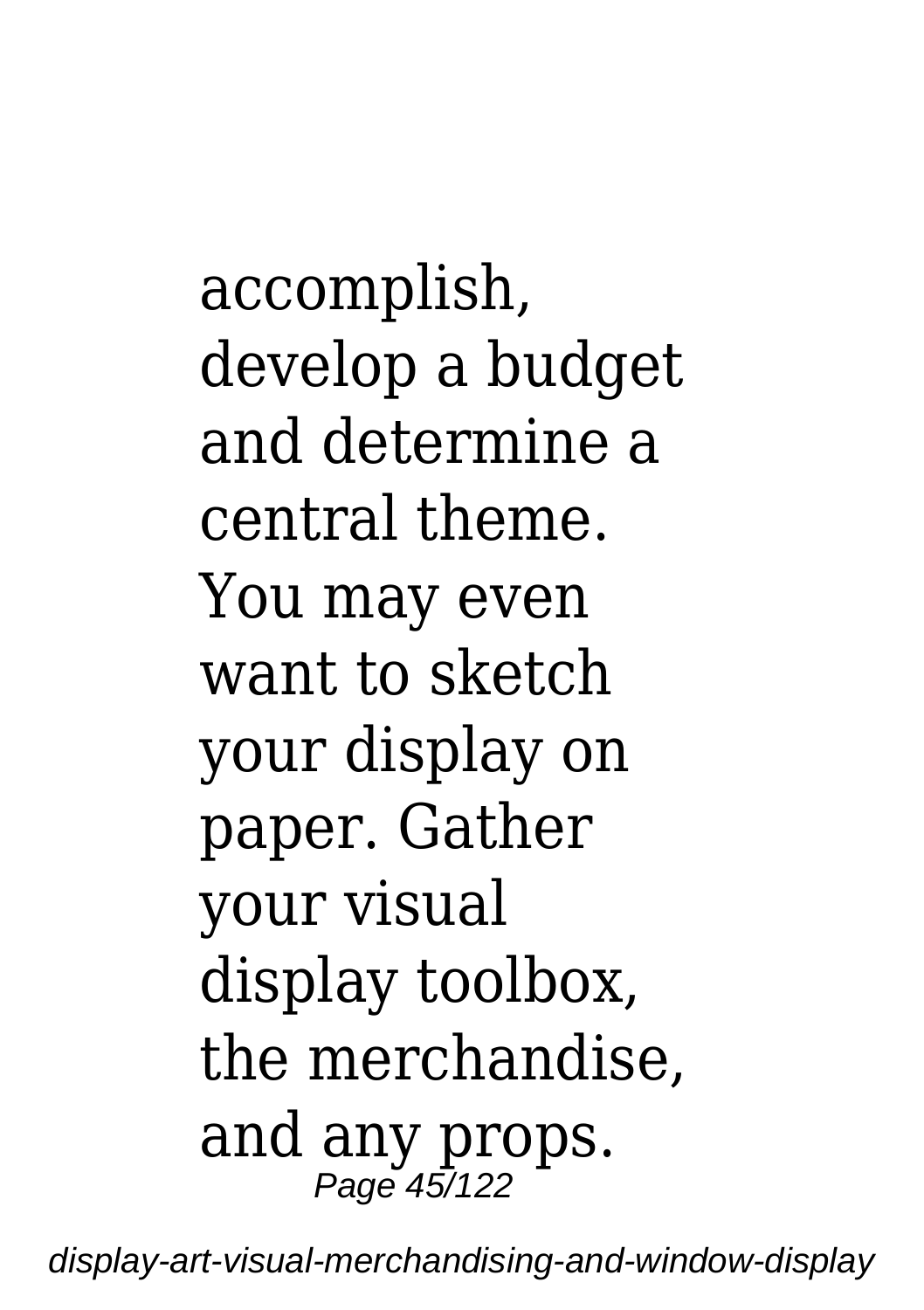Make sure all materials and location (tables, windows, racks) are clean. Choose a slow time of the day or build the display after hours.

#### **How to Create an Attractive** Page 46/122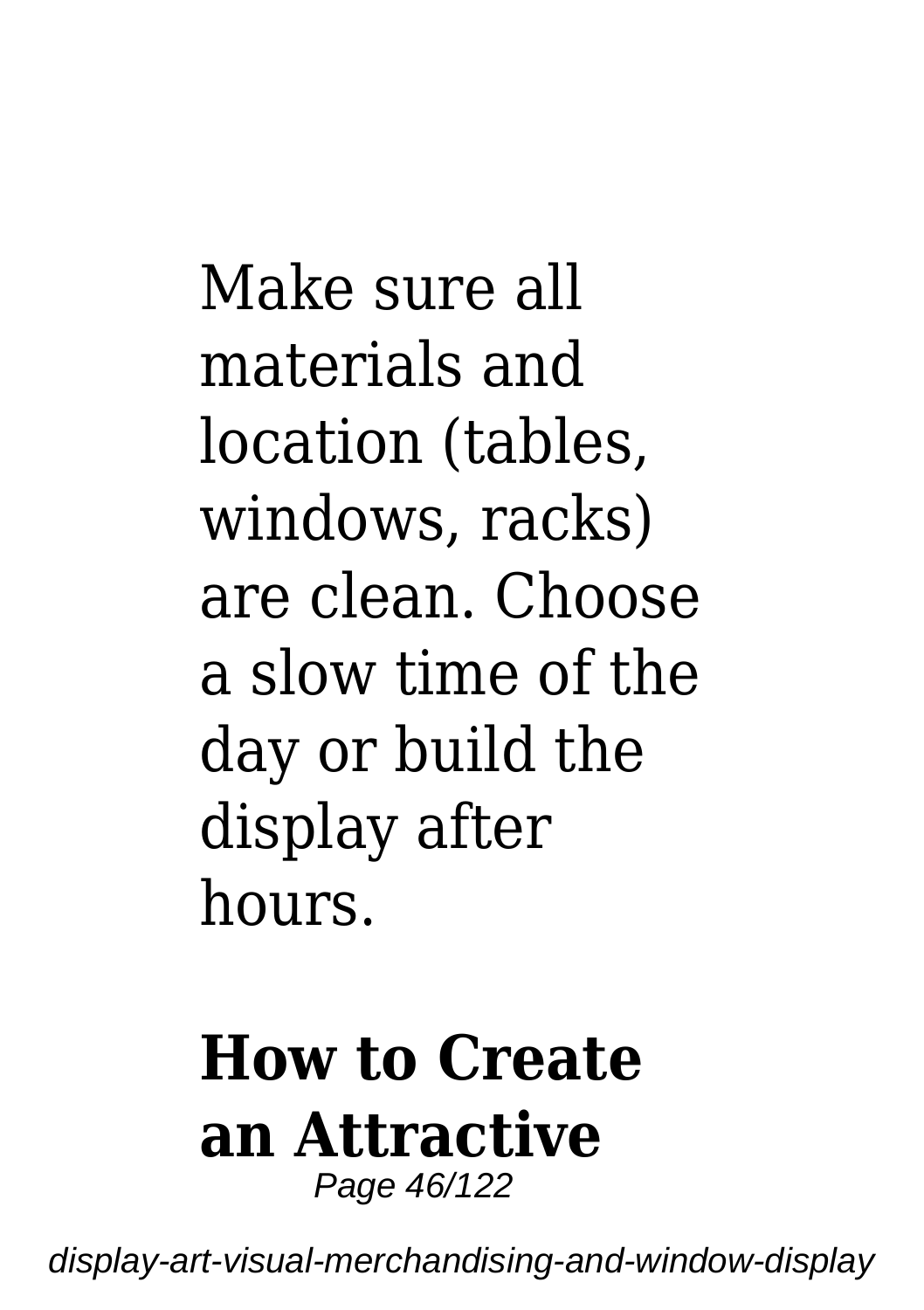**Visual Store Display** Whilst retail design sets the stage, visual merchandising is the key to engaging the customer with great product. It's an art and science that combines Page 47/122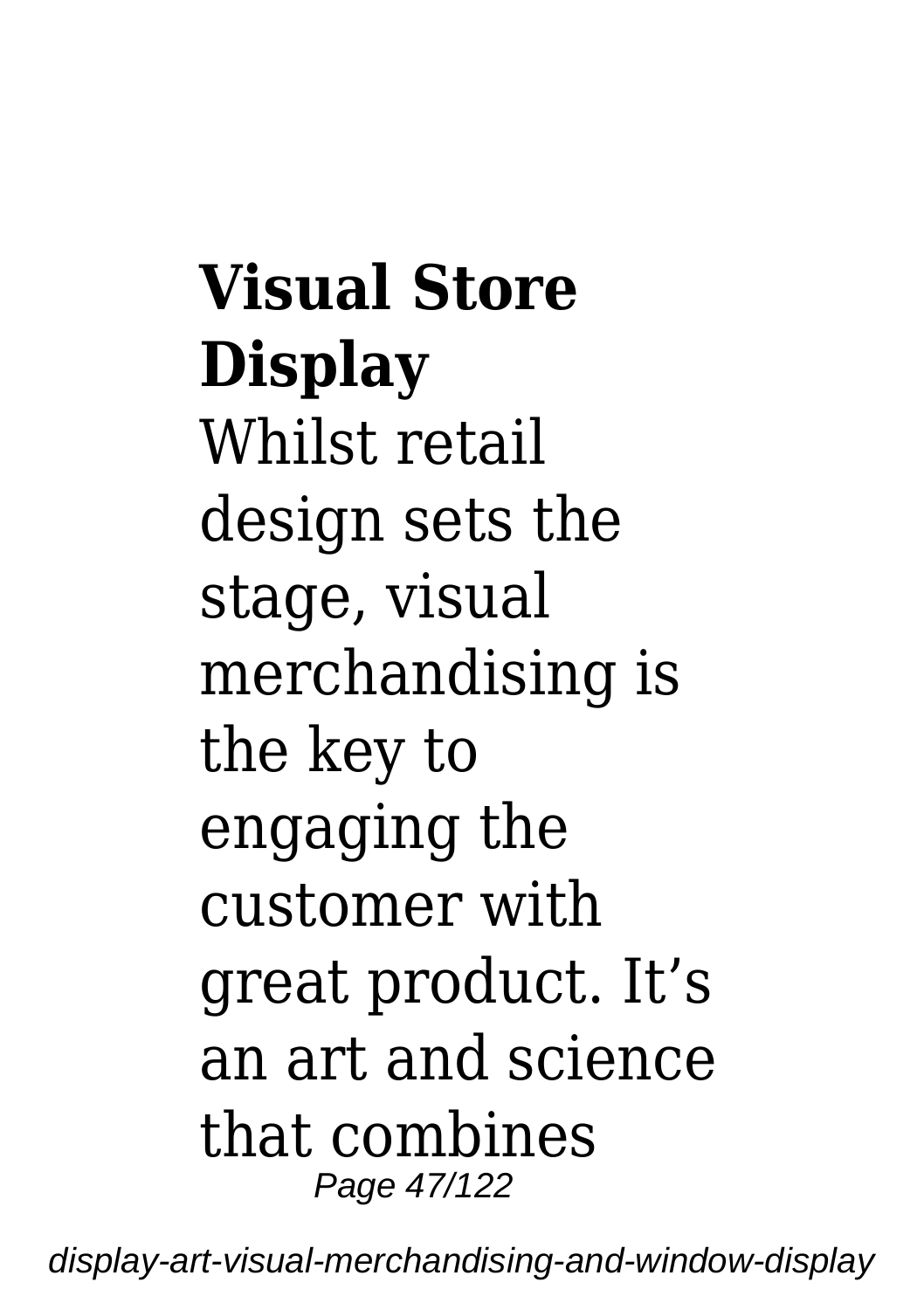ergonomics, lighting, spatial awareness and styling to inspire product handling and upselling. From window displays to instore set-ups, here's ...

Page 48/122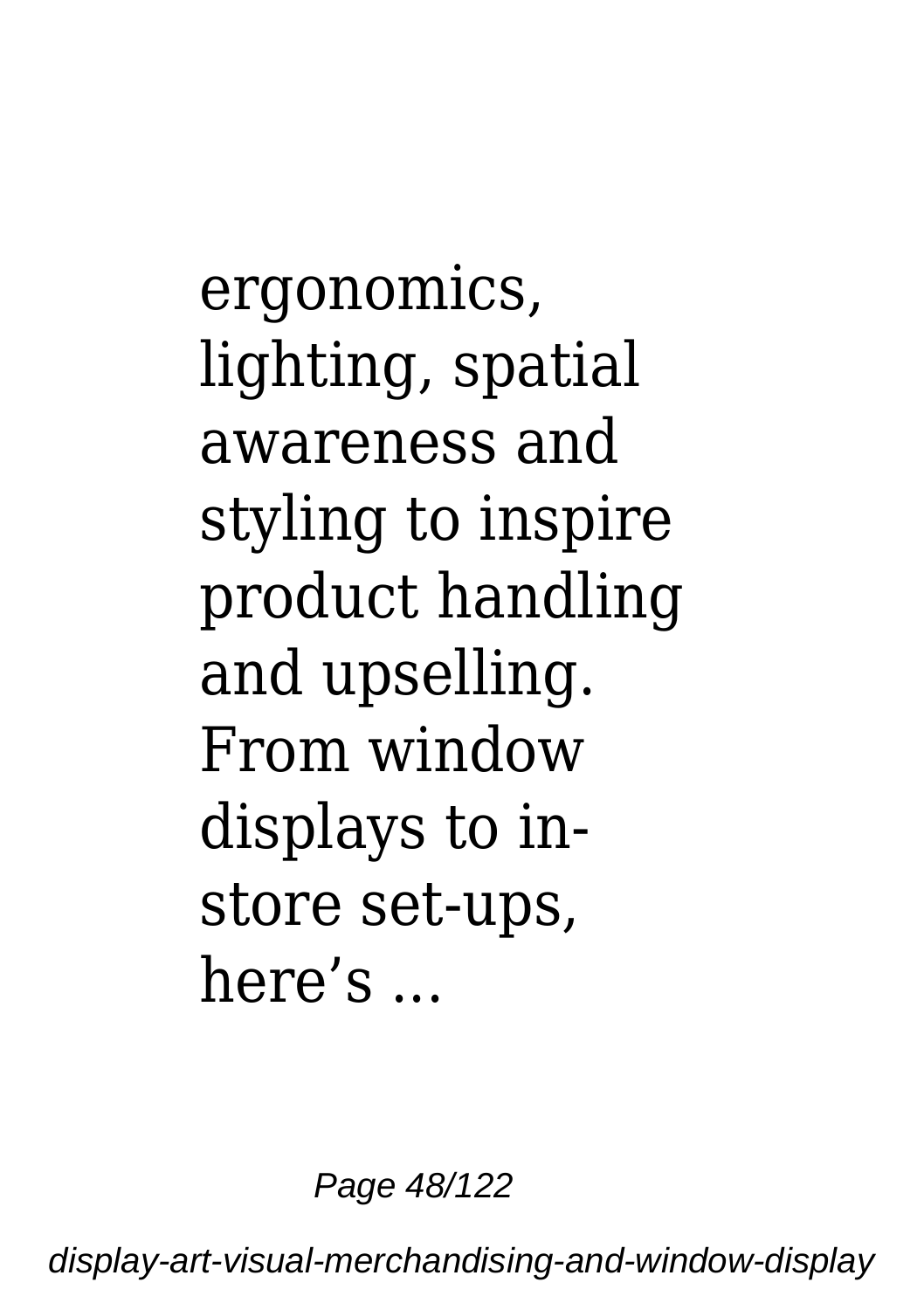**Visual Merchandising Arts - Seneca, Toronto, Canada** Consider what you want to accomplish, develop a budget and determine a central theme. You may even want to sketch your display<br>Page 49/122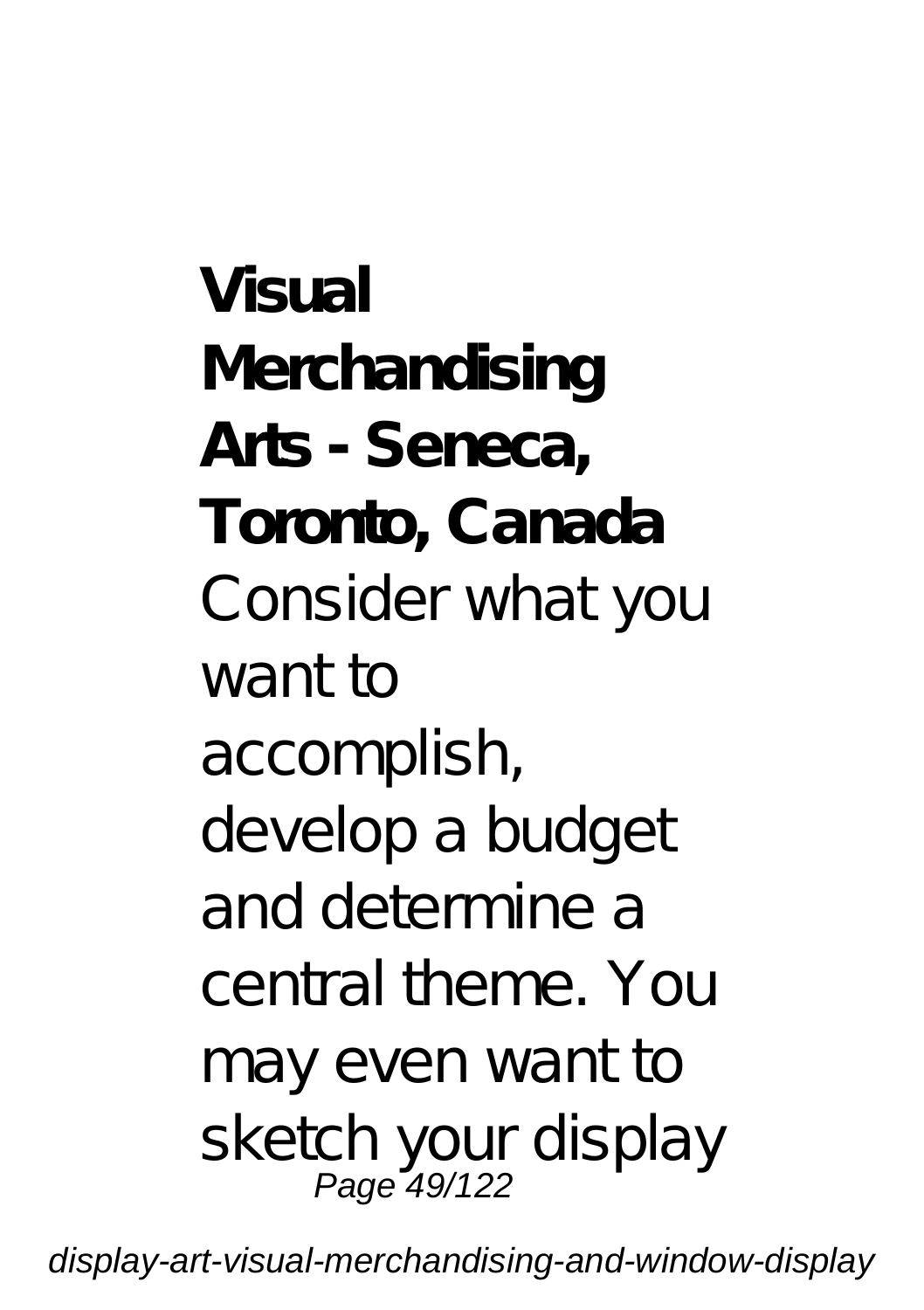on paper. Gather your visual display toolbox, the merchandise, and any props. Make sure all materials and location (tables, windows, racks) are clean. Choose a slow time of the day or build the display Page 50/122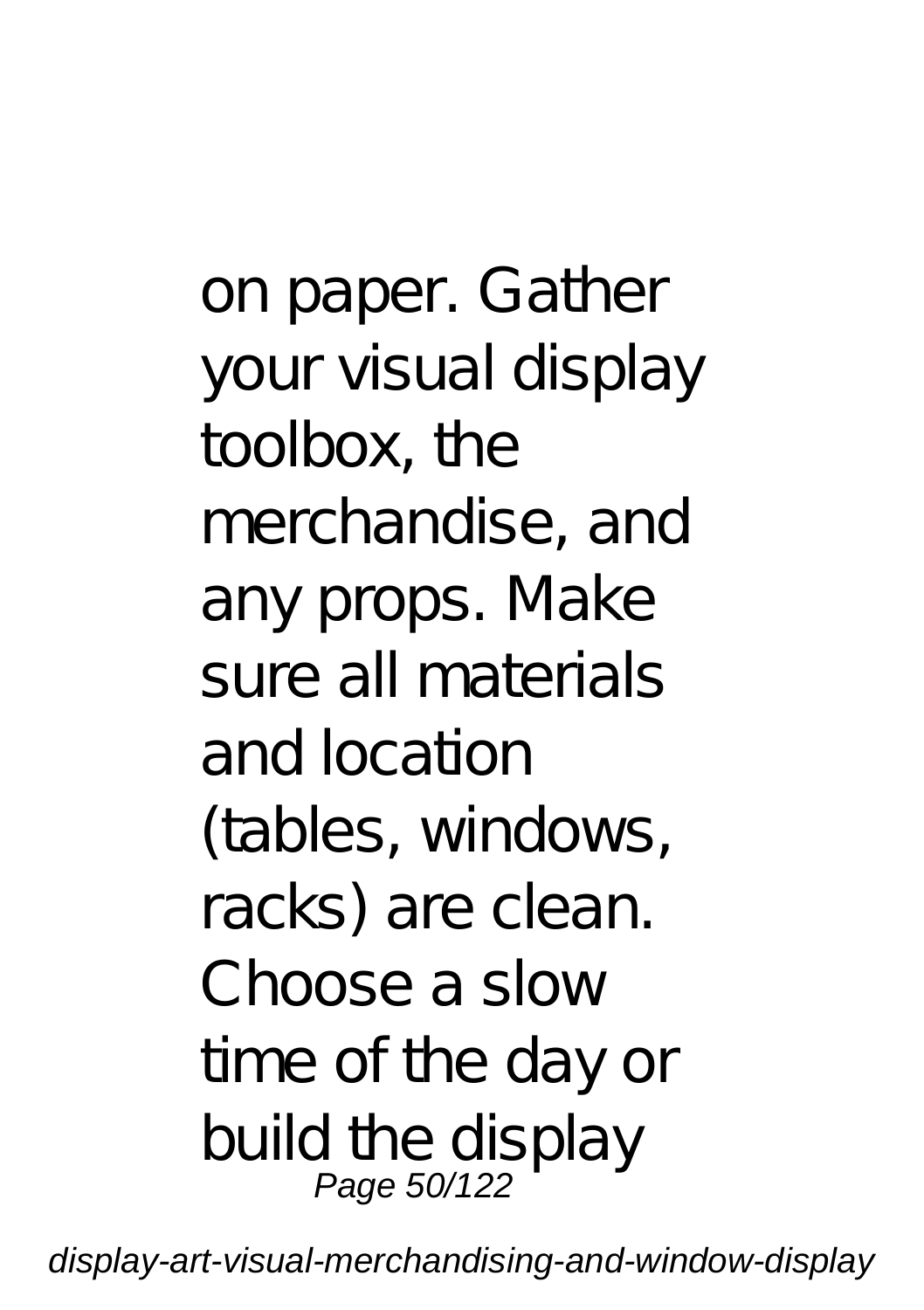after hours. "Customers scan and view the store at about 45 degrees from their own path of walking. So, oftentimes when merchants or owners or even employees are setting or fixing the Page 51/122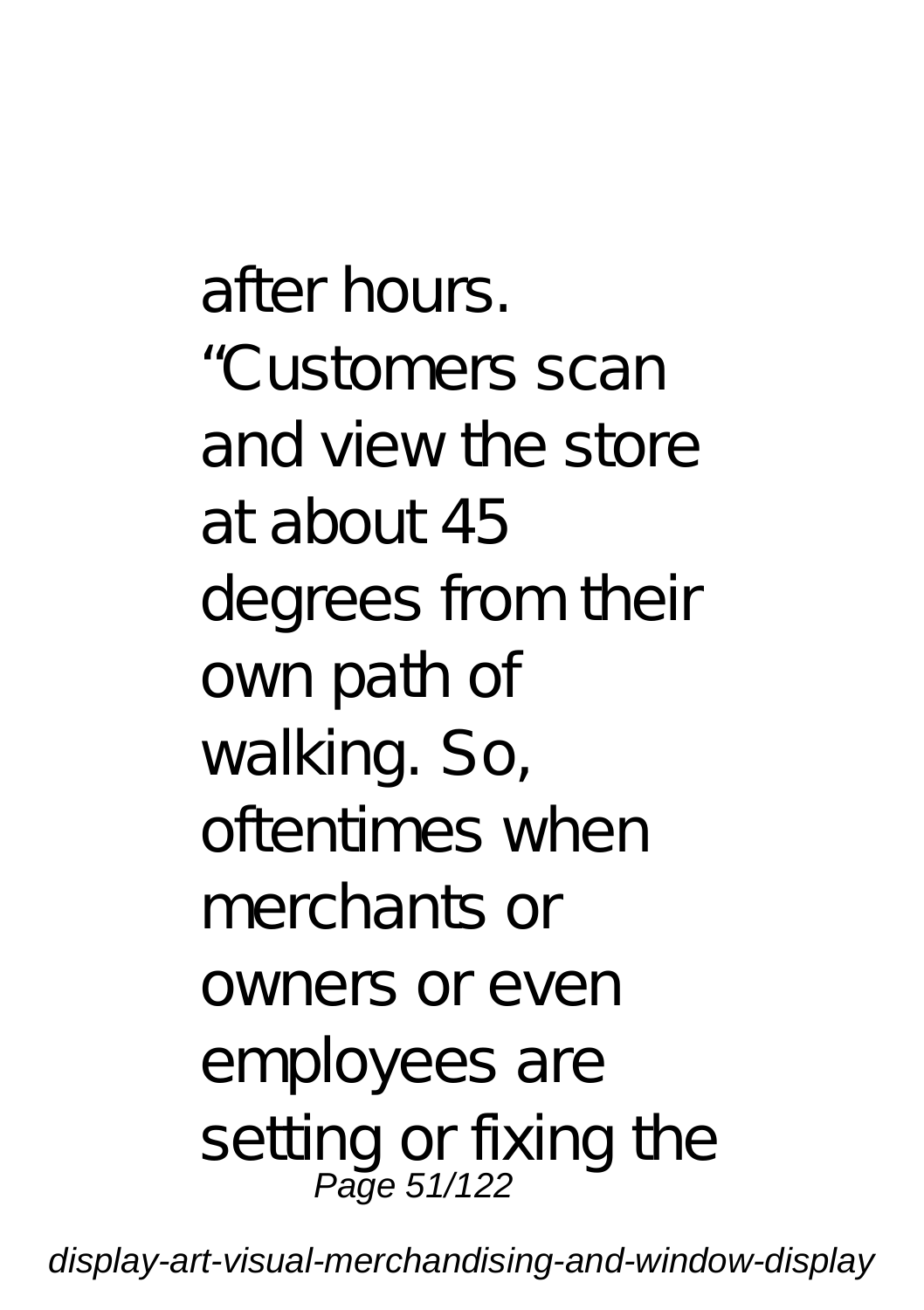visual merchandising display, they're doing it right in front, head on, without respecting how customers are walking around." The answer is visual merchandising. Visual Page 52/122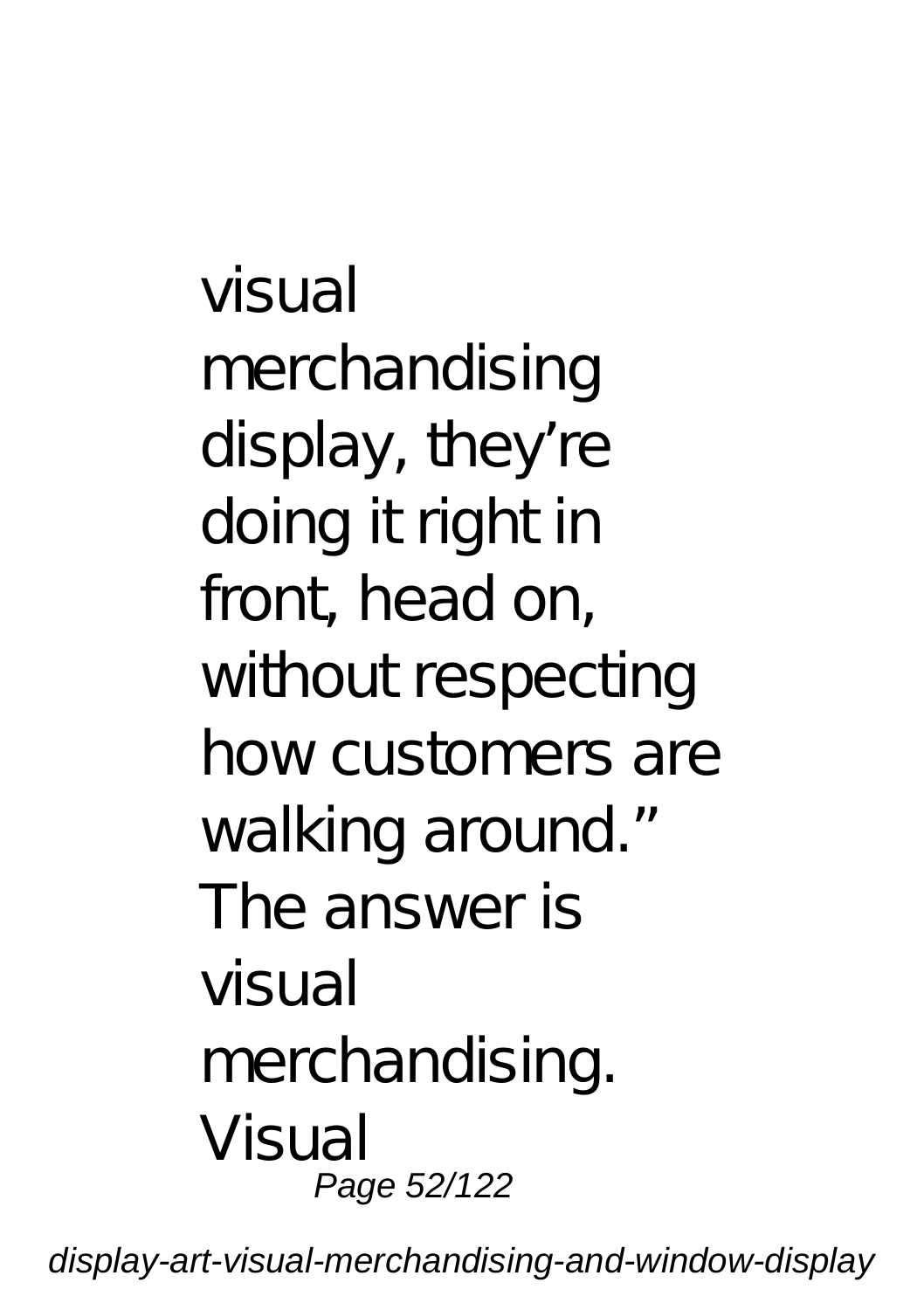merchandising is the retail practice of designing instore displays that will catch the shopper's eye and increase sales. A good visual merchandising strategy involves multiple different components.<br>Page 53/122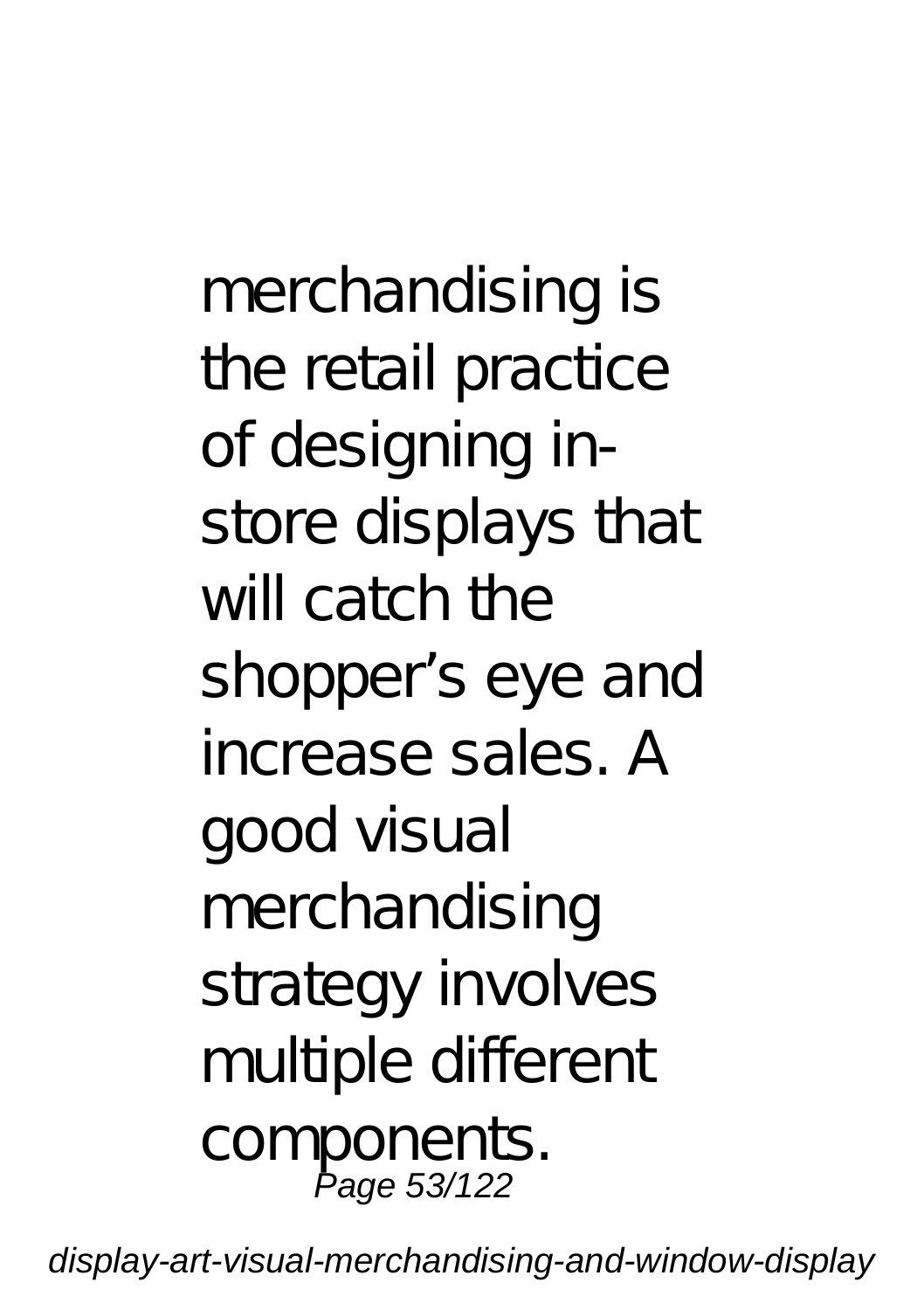**How to Create an Attractive Visual Store Display**

## **The art of visual merchandising - Fibre2Fashion** Display Art—Visual Merchandising and Window Display Display Art features extraordinary

Page 54/122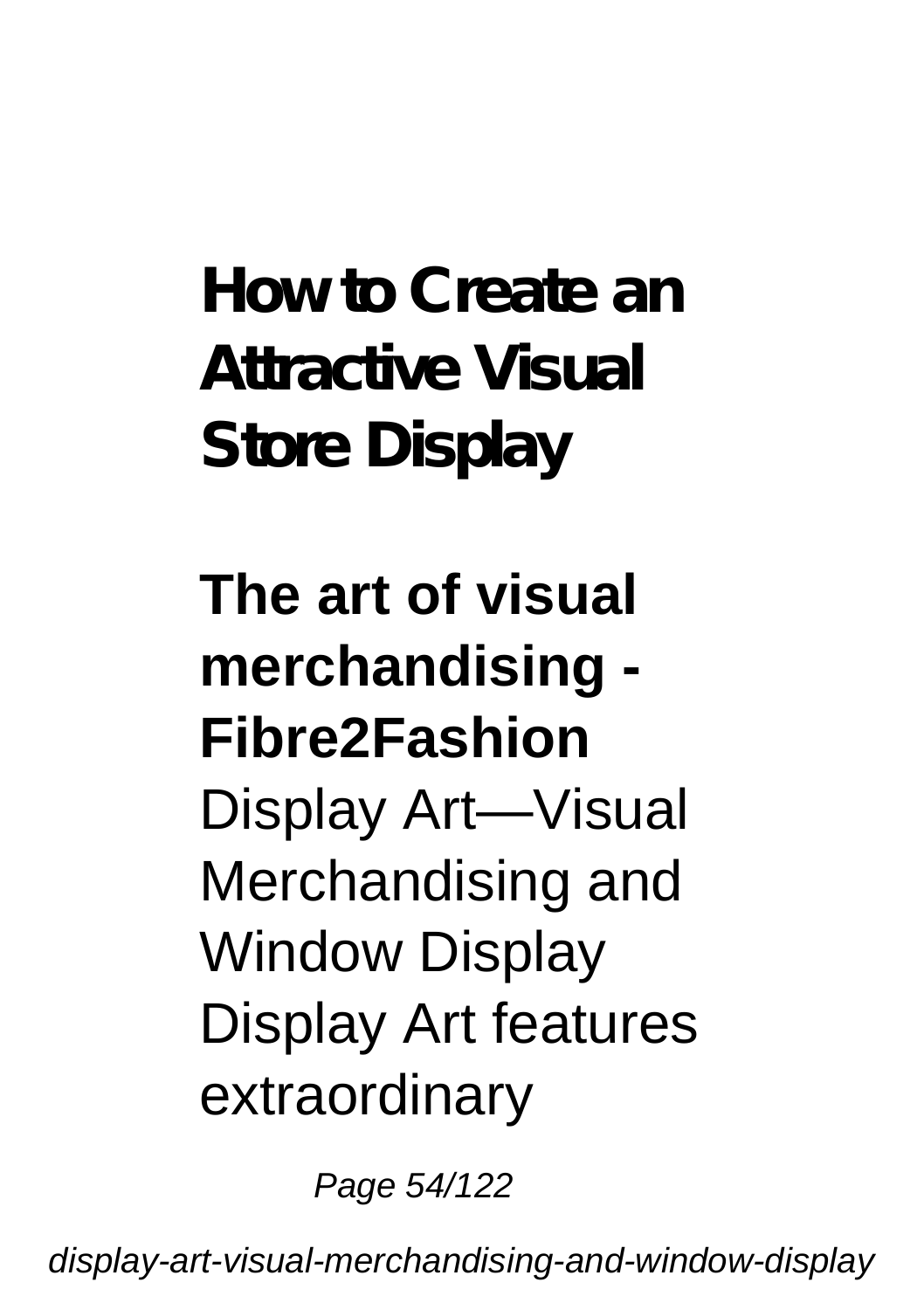examples of window design that are specifically meant to catch the attention of passers-by and to differentiate a retail brand from its competitors. **Visual merchandising - Wikipedia 10 Creative Examples Of Retail** Page 55/122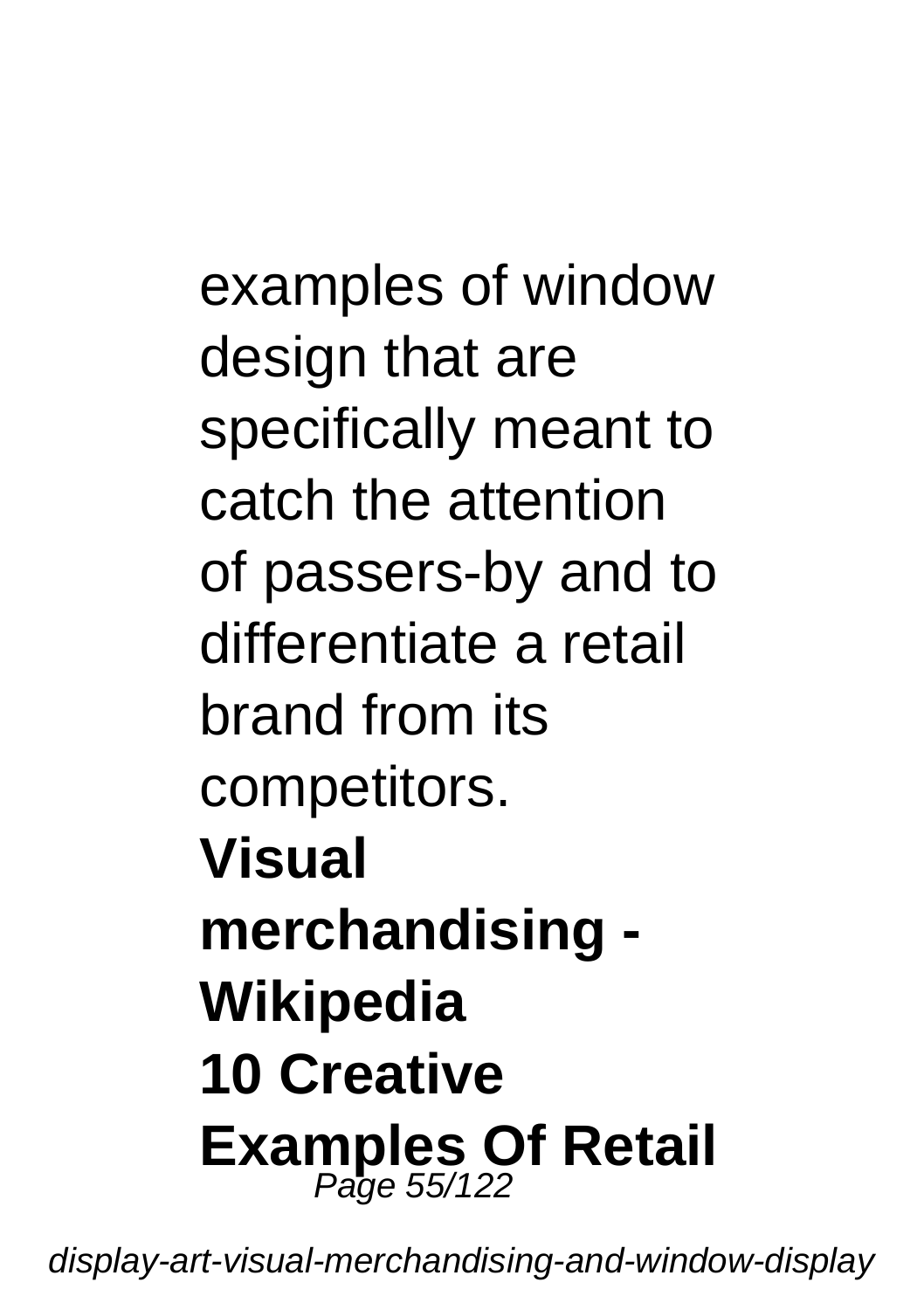**Visual Merchandising | Deputy®** Visual merchandising consists of mainly two techniques; interior and exterior displays, also known as in-store design and window displays. The goal of these two Page 56/122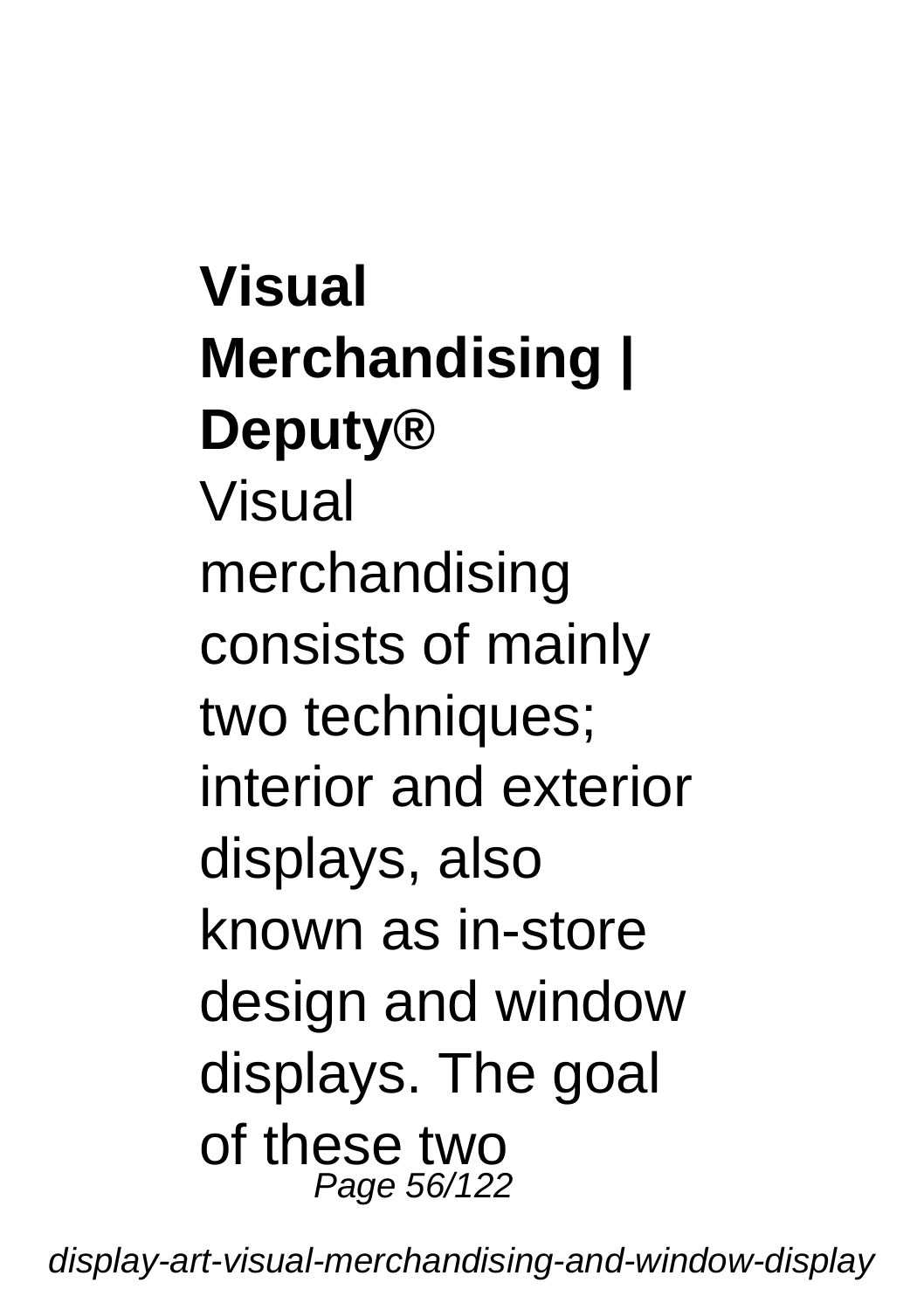techniques is to attract the attention of consumers, entice them into the store, to keep them in the store as long as possible, and influence purchasing decisions.

#### **THE ELEMENTS OF VISUAL** Page 57/122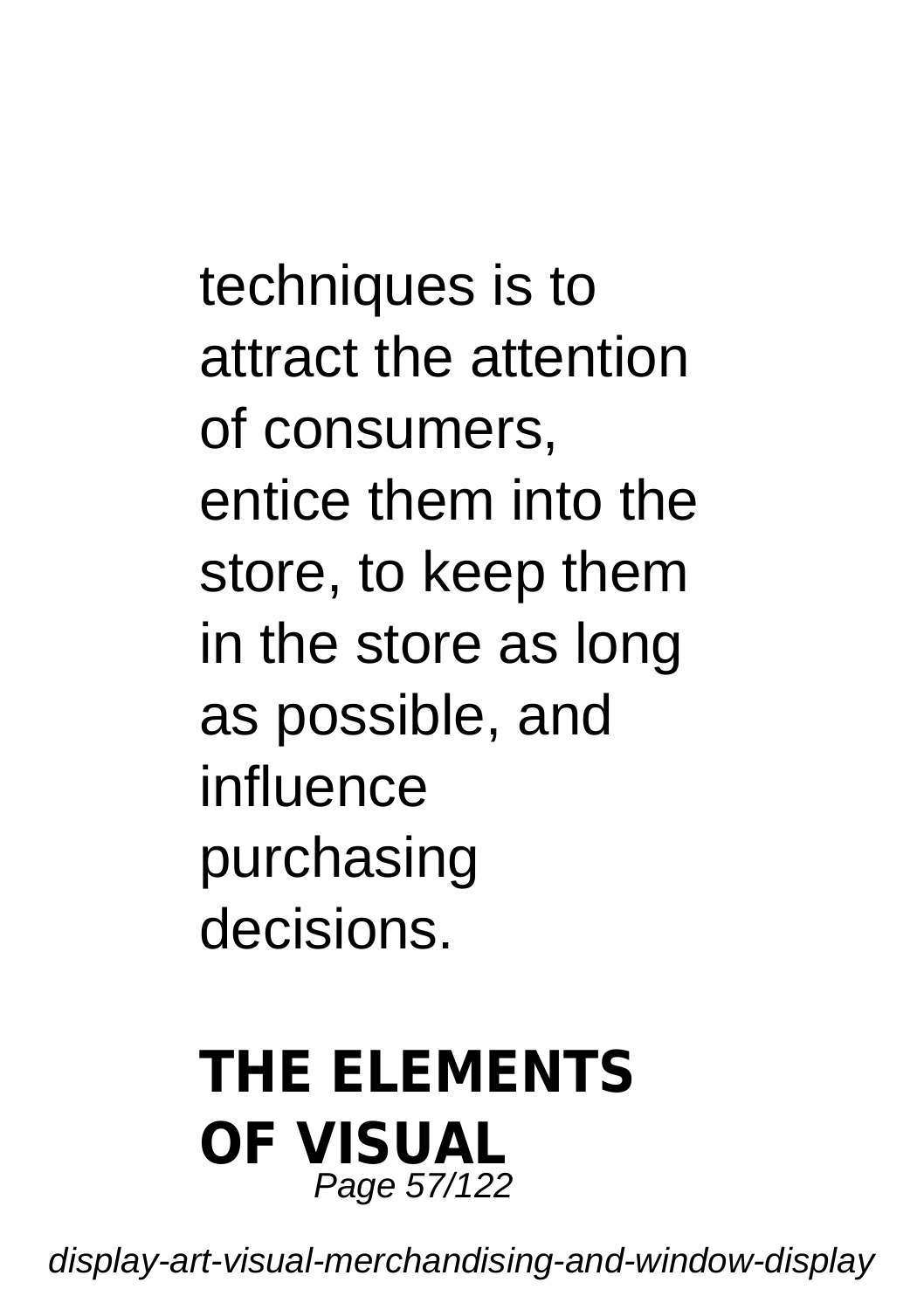**MERCHANDISING The art of visual merchandising: 8 indispensible tips to ... Sheridan Visual Merchandising Chinese New Year Window Display Develop skills for a visual merchandising career, and build** Page 58/122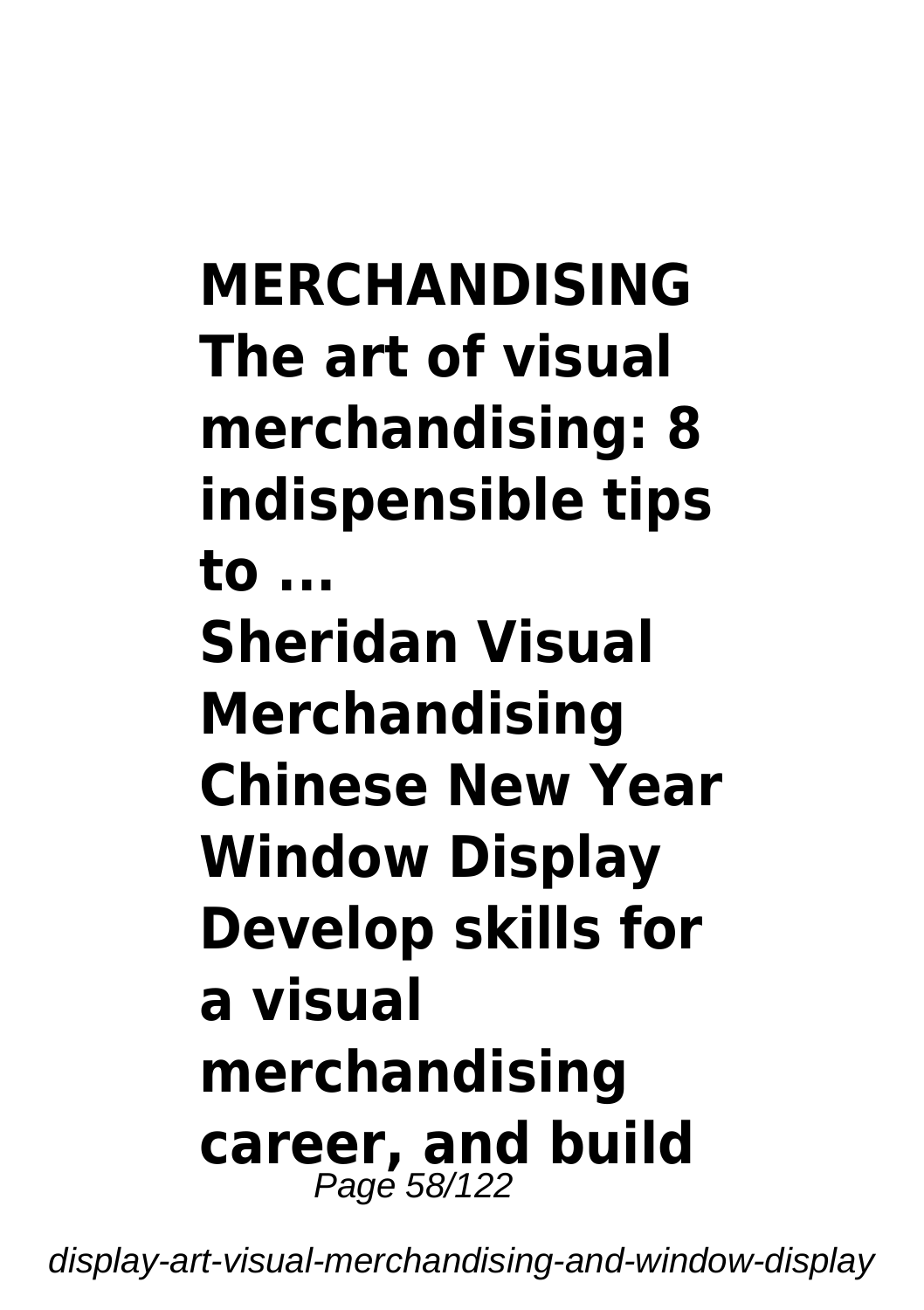**your communication and leadership skills. Master the creation of interactive retail environments Students work in a hands-on and collaborative learning environment that reflects the** Page 59/122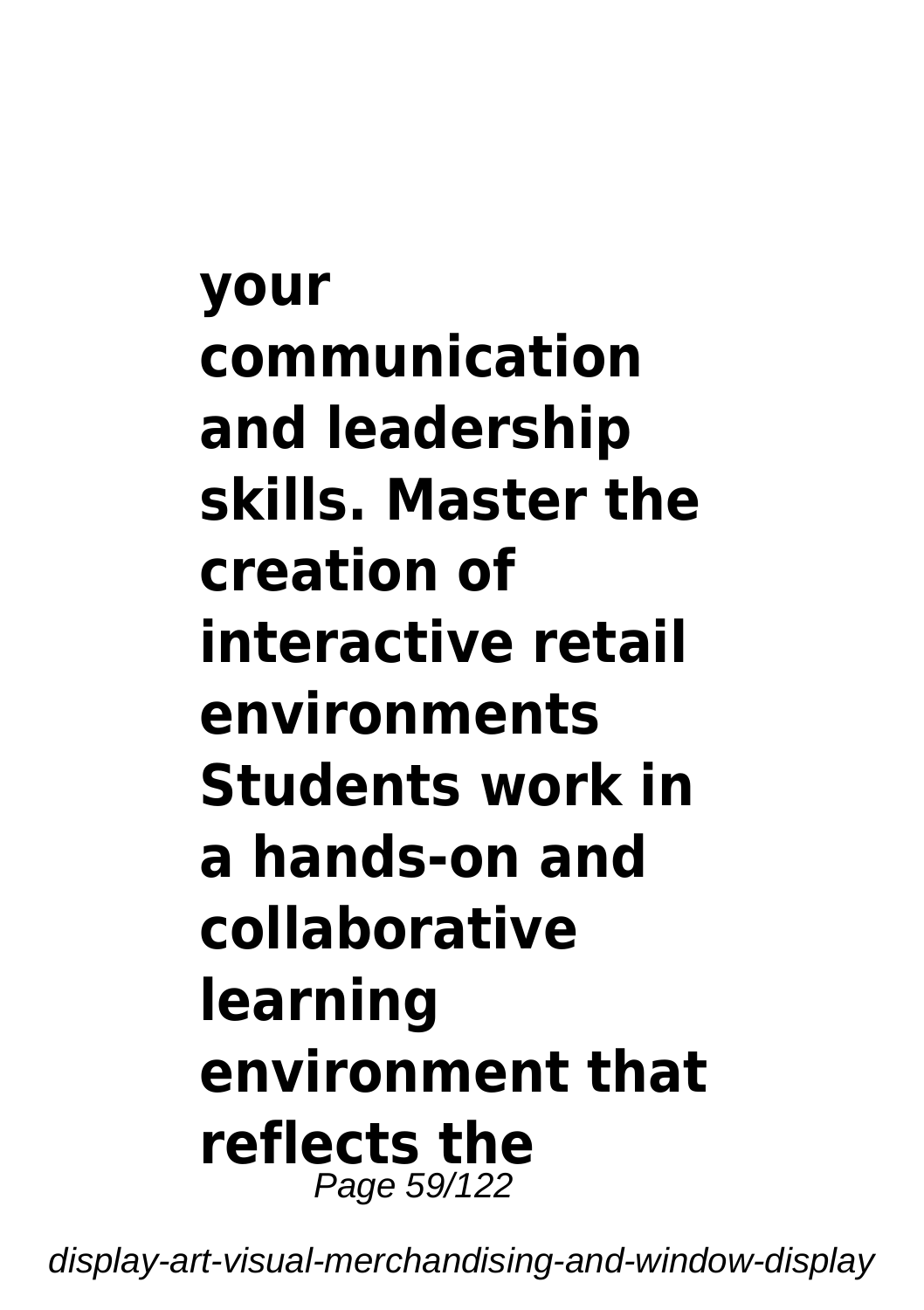**rapidly-changing retail market. Visual Merchandising Arts - Sheridan College Visual merchandising should extend into the retail space to make efficient use of the store layout** Page 60/122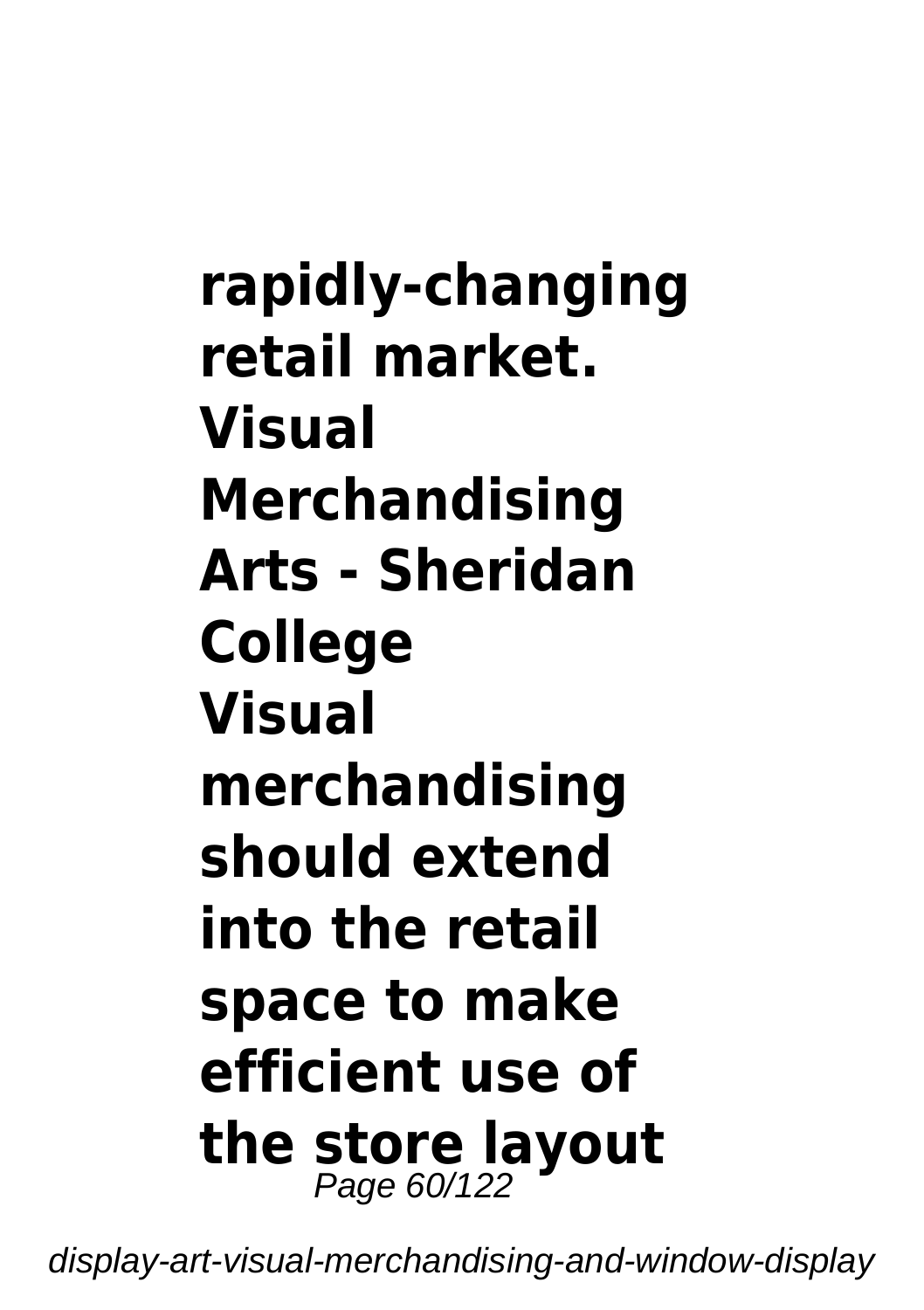**and shelf displays, or – in the case of both a store and, say, a cafe – to help set an appropriate mood or ambience. Visual merchandising is often regarded as a mix of art and science, so it can** Page 61/122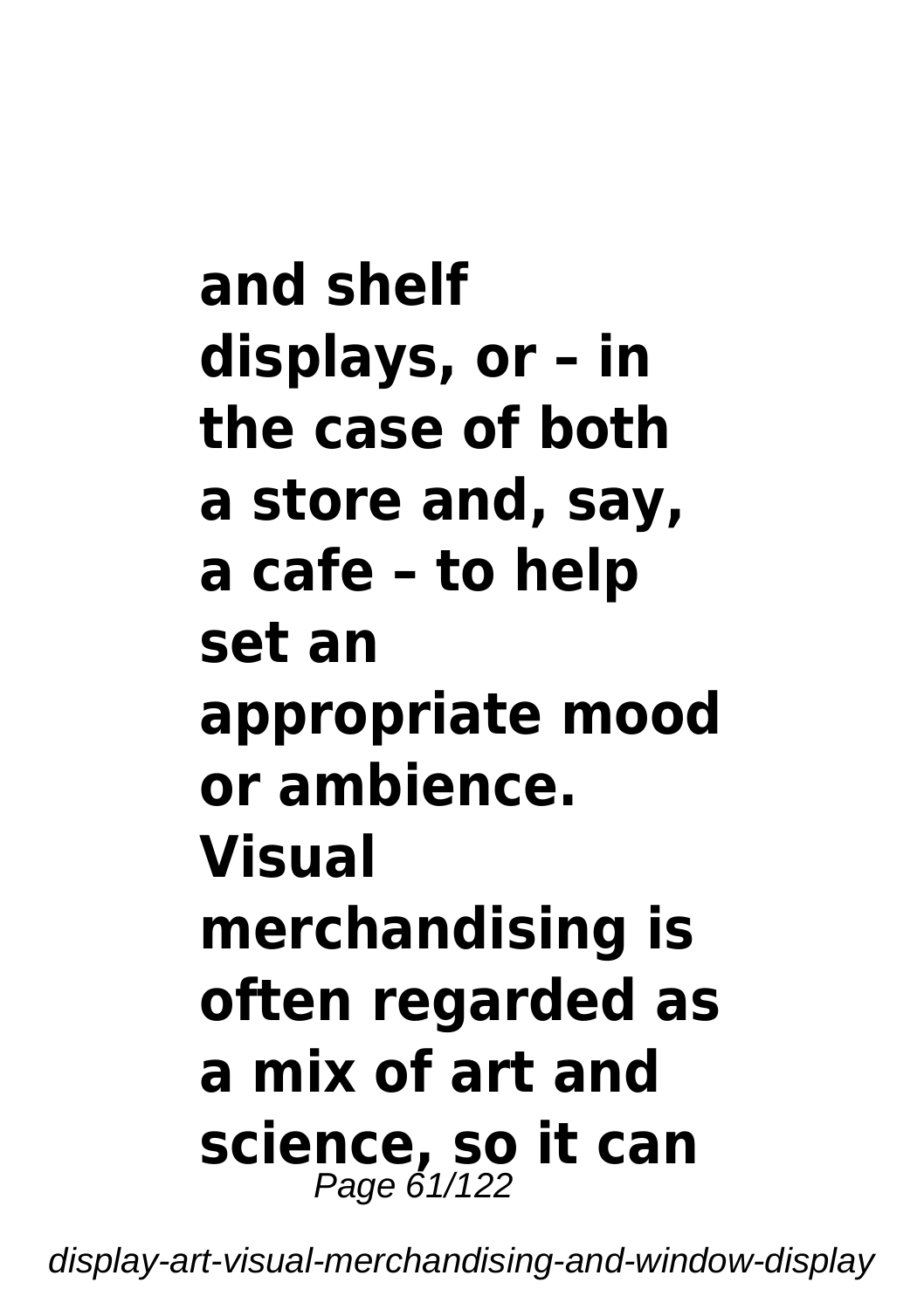### **be a complex task.**

Visual merchandising in retail is the display and promotion of products in a way that encourages Page 62/122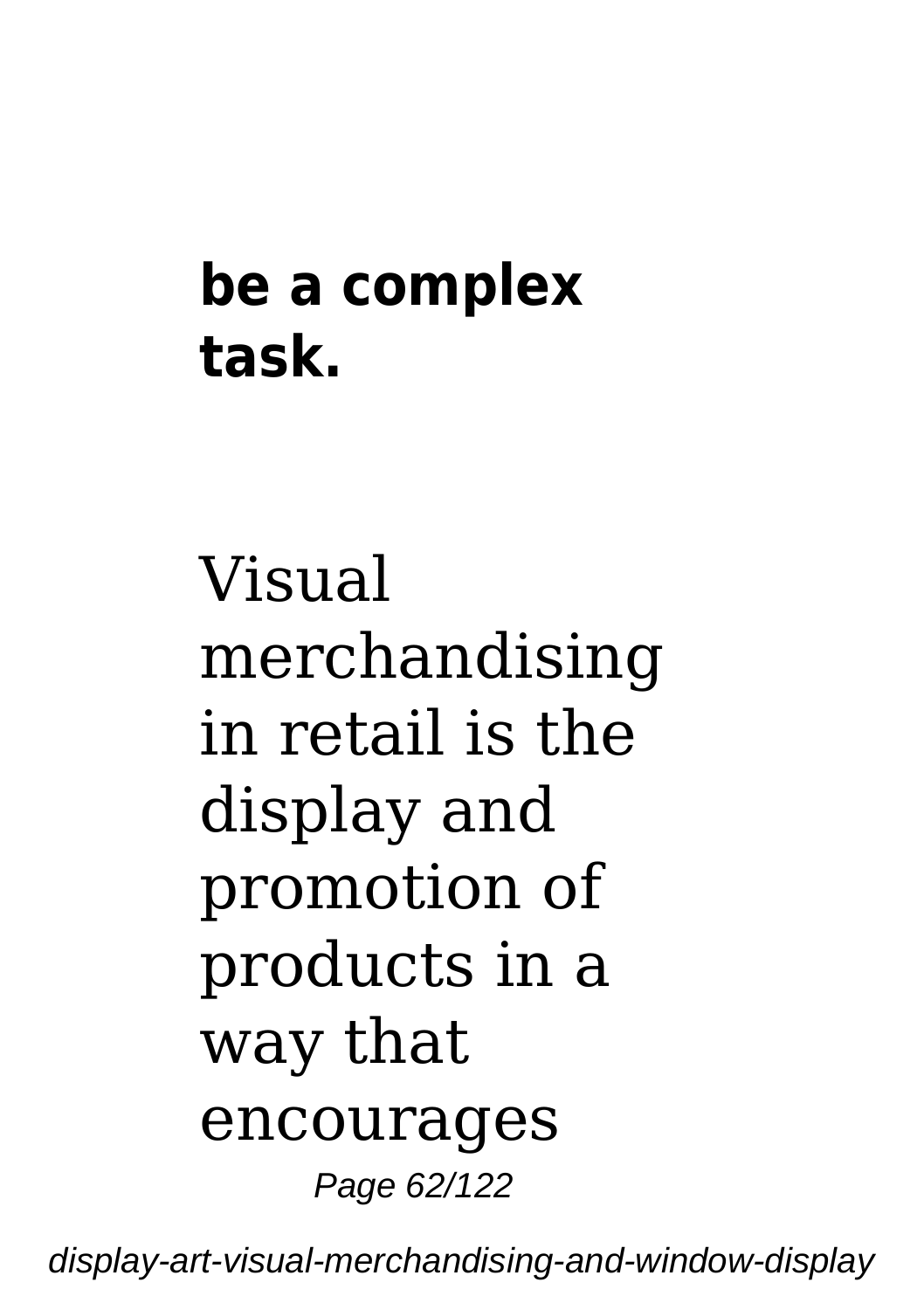sales. Retail visual merchandising also helps customers to find products easier and generally makes the shopping experience more appealing and enjoyable. Page 63/122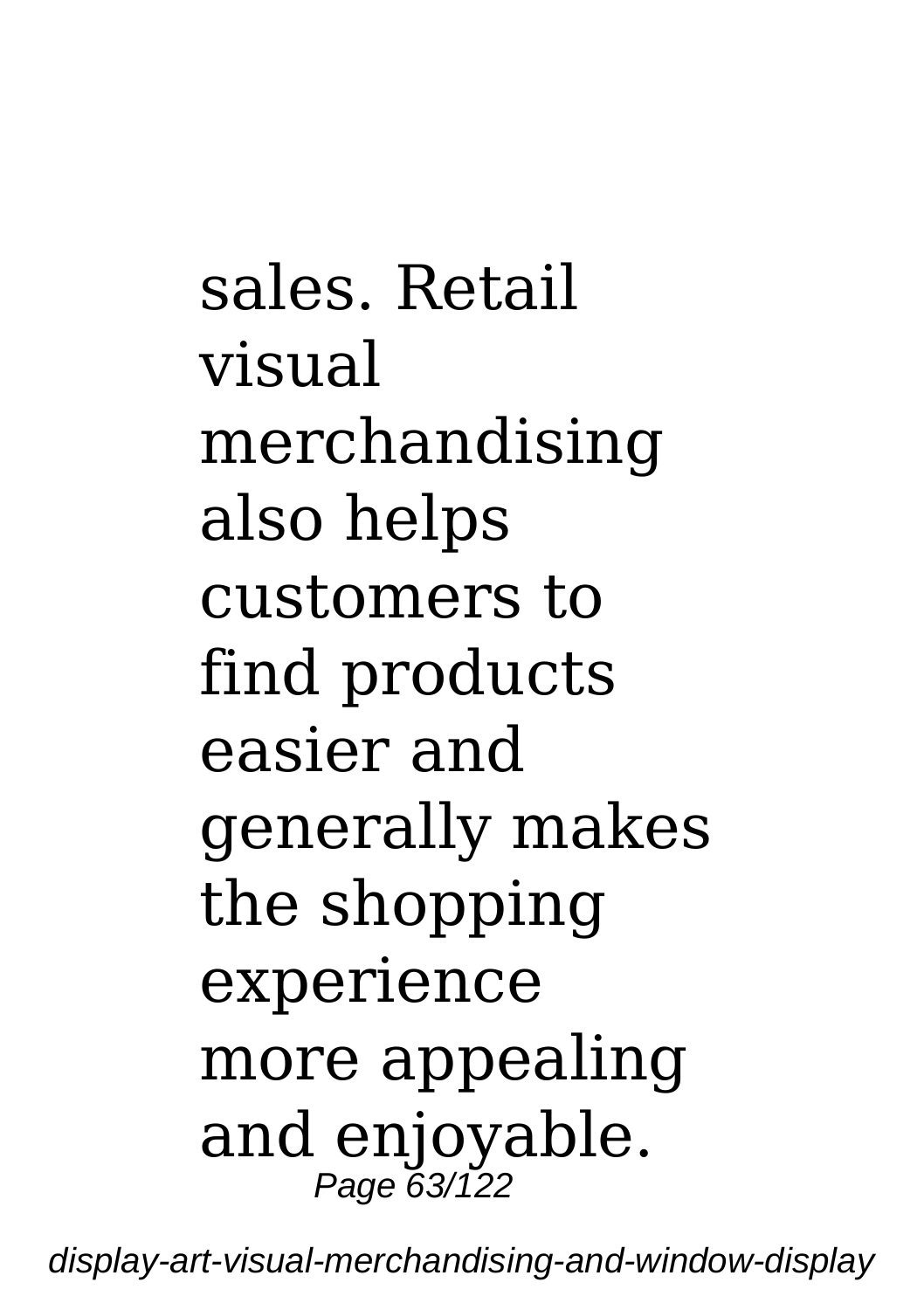It's no wonder it's known as the 'silent salesperson.' **Visual Mercha ndising: Creating High-Converting Product ...** Display designers and visual Page 64/122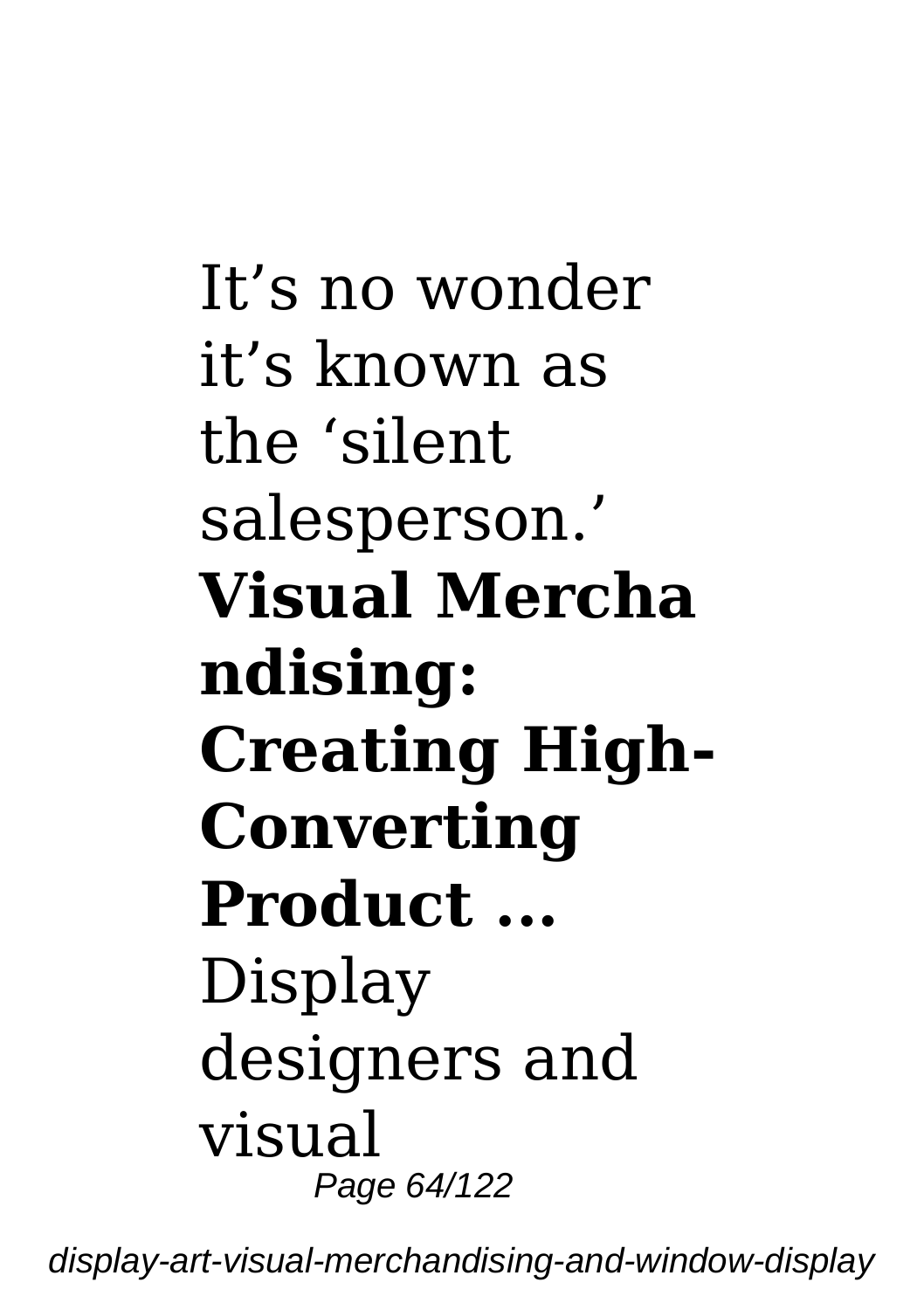merchandisers use their design skills to help promote the image, products and services of businesses and other organisations. To some extent the roles of display Page 65/122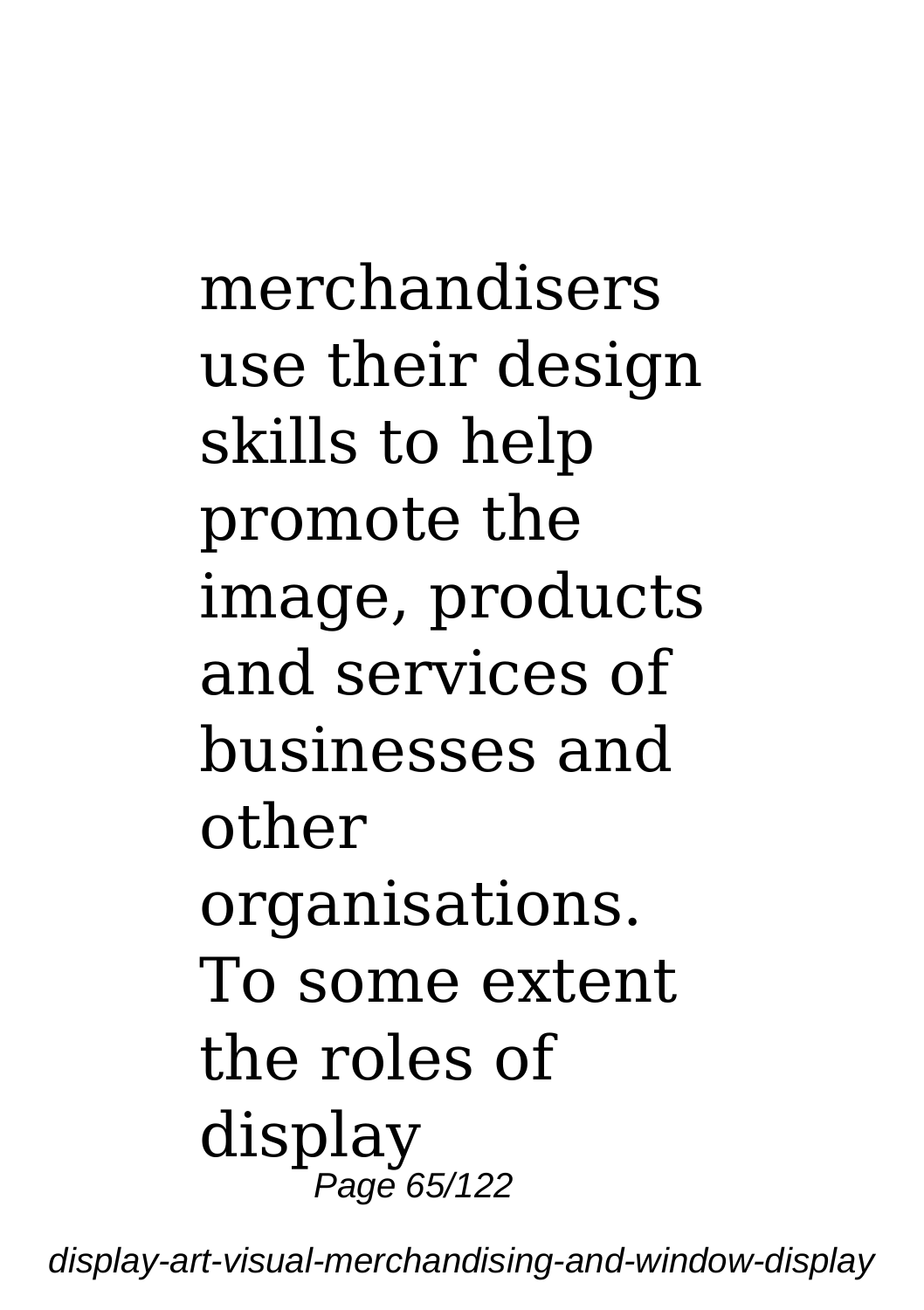designers and visual merchandisers may overlap, but display designers usually focus on designing displays, stands and panels which are used at exhibitions, Page 66/122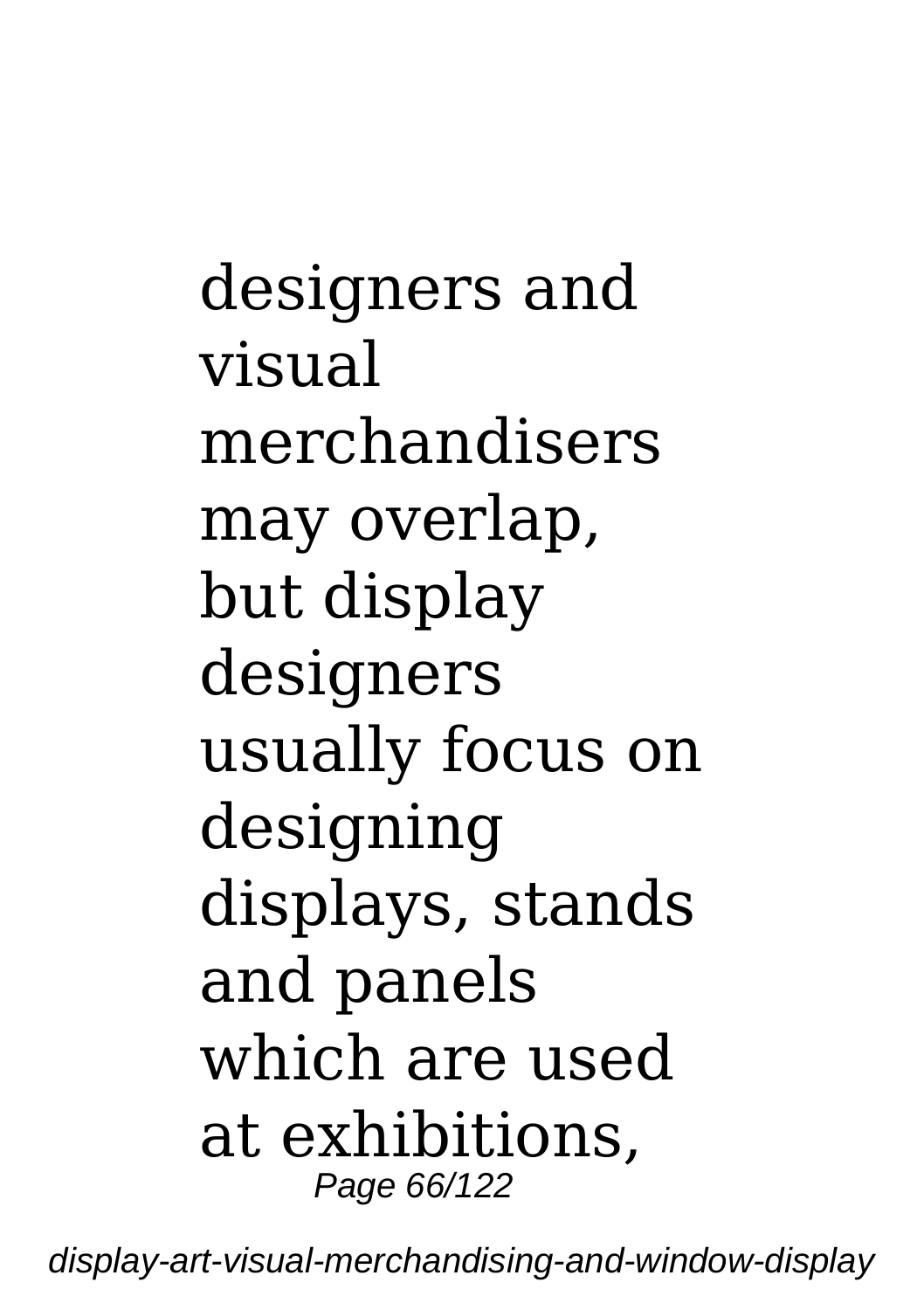conferences and other events. When people hear visual merchandising they typically get nervous and uneasy. They know it's an important retail term, but not sure exactly Page 67/122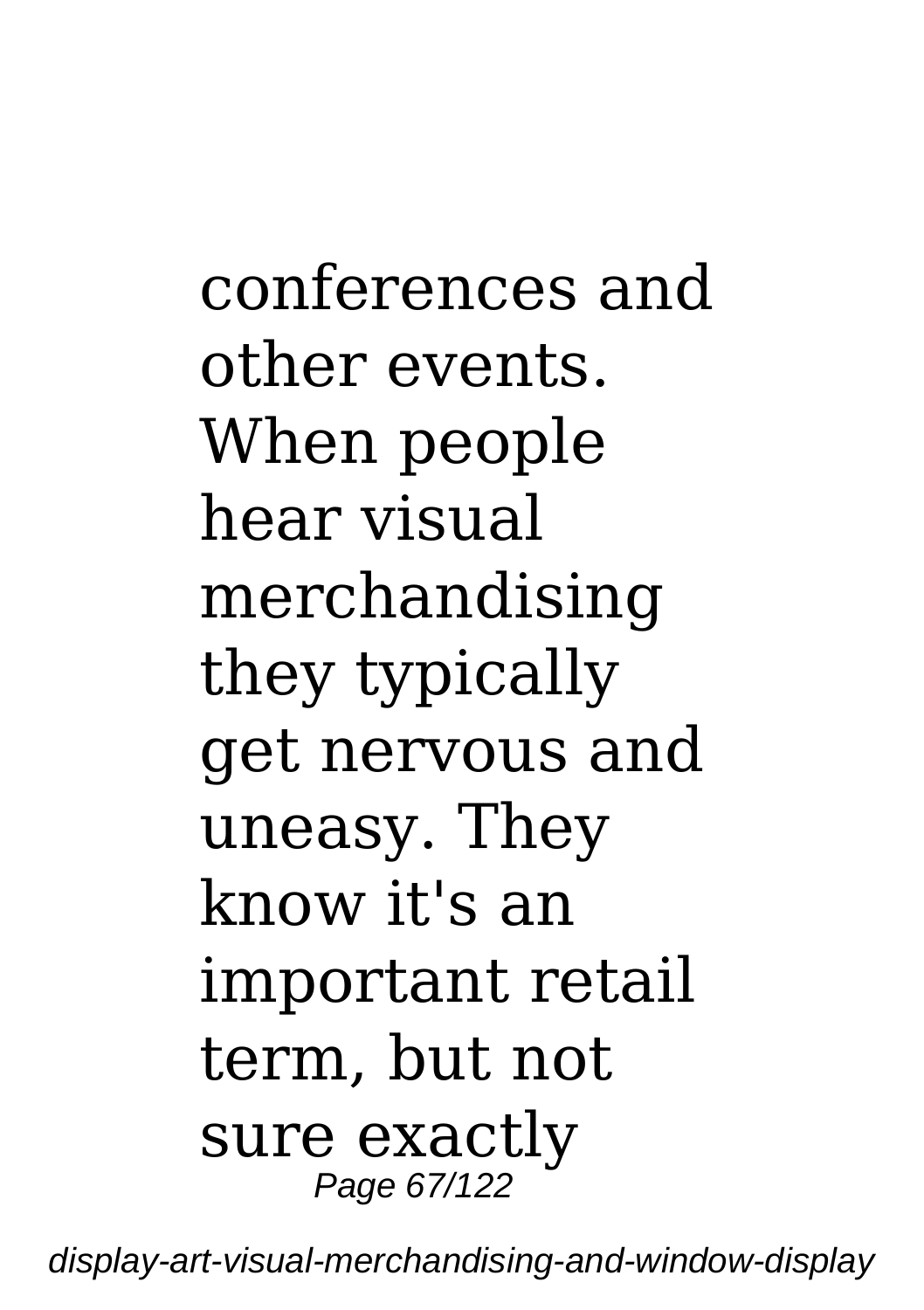what it is or how to do it well. It can create uncertainty about where to start. If you're artistically challenged and financially deprived, creating visual Page 68/122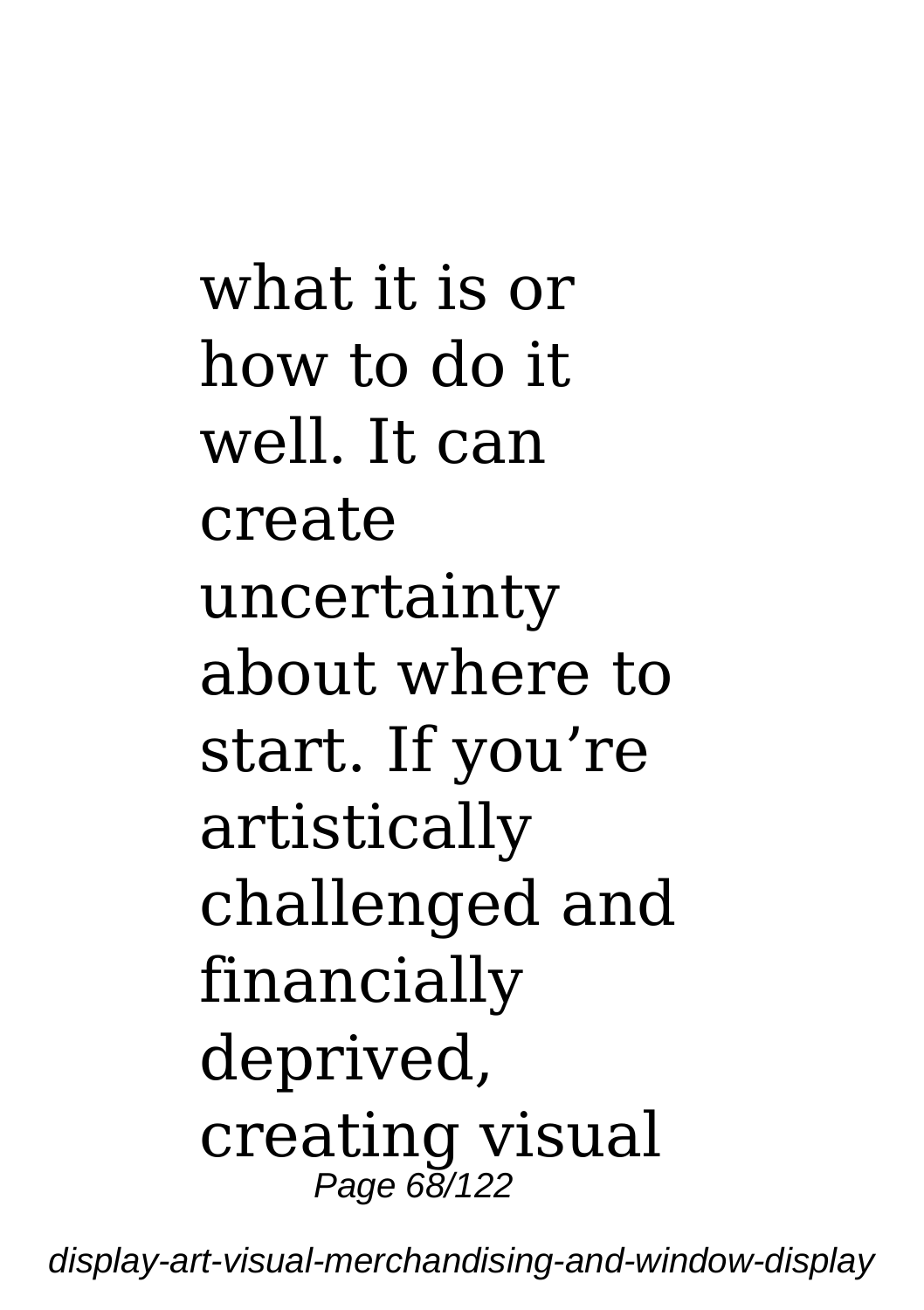# displays can be especially difficult.

**Display Art features examples of visual merchandising and window design by art directors, graphic and** Page 69/122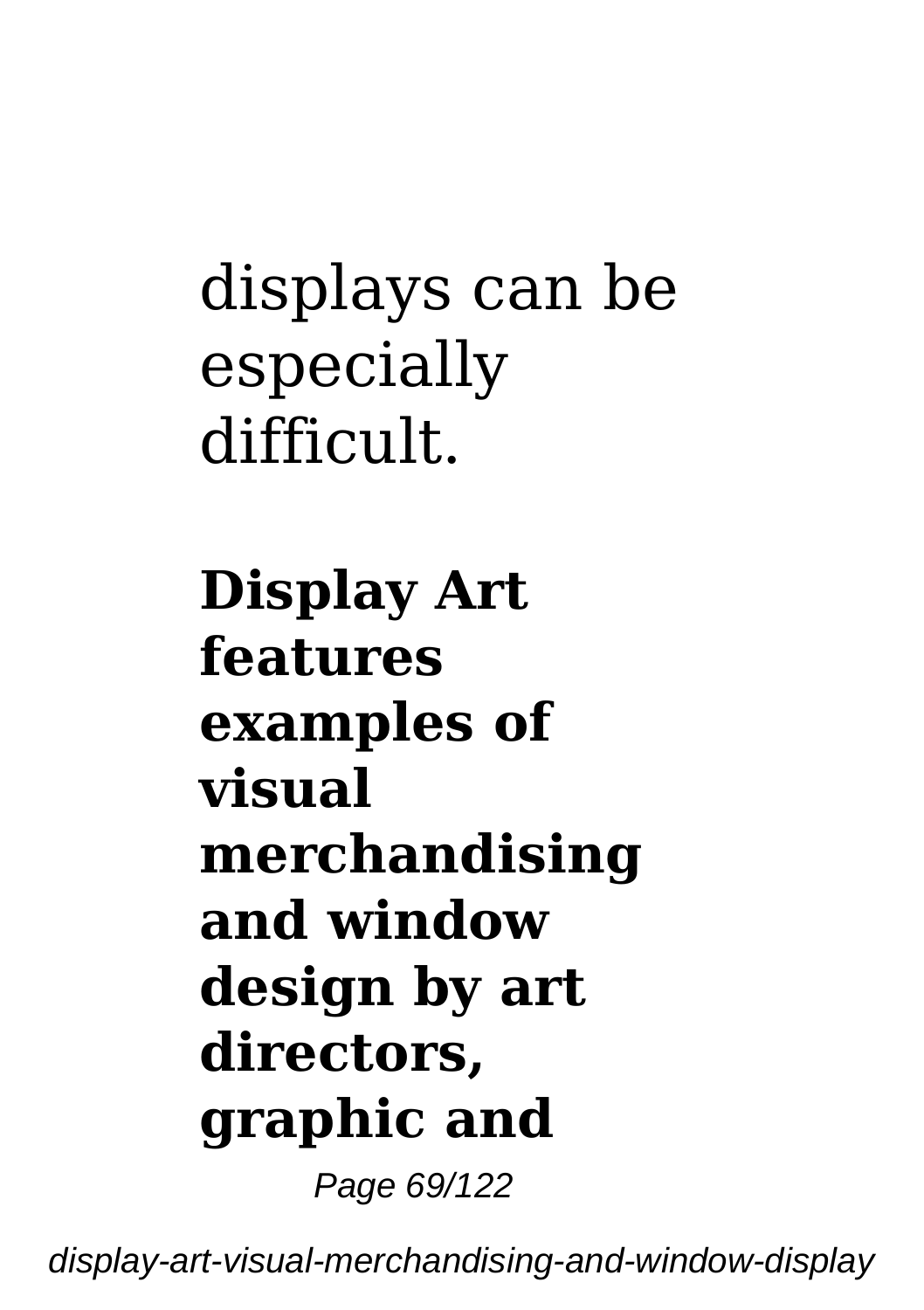**window designers across the globe, in an impressive selection that showcases sophisticated projects and also also simple, minimal and highly creative window displays.The works included** Page 70/122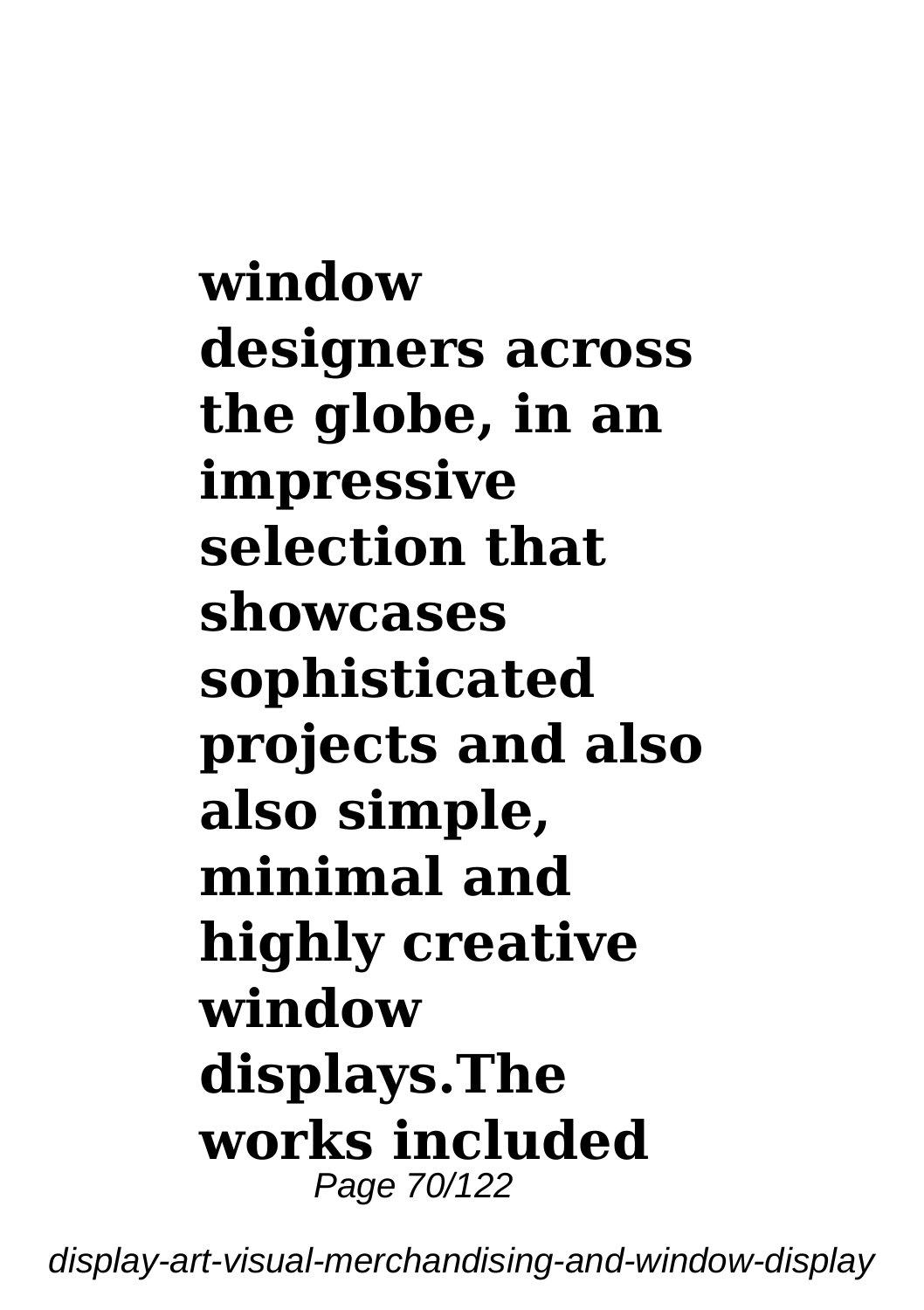**in this volume offer successful ideas concerning aspects such as lighting design, structures, custom lettering, amusing illustrations, delicate paper crafting, textures, or installations made of multi ...** Page 71/122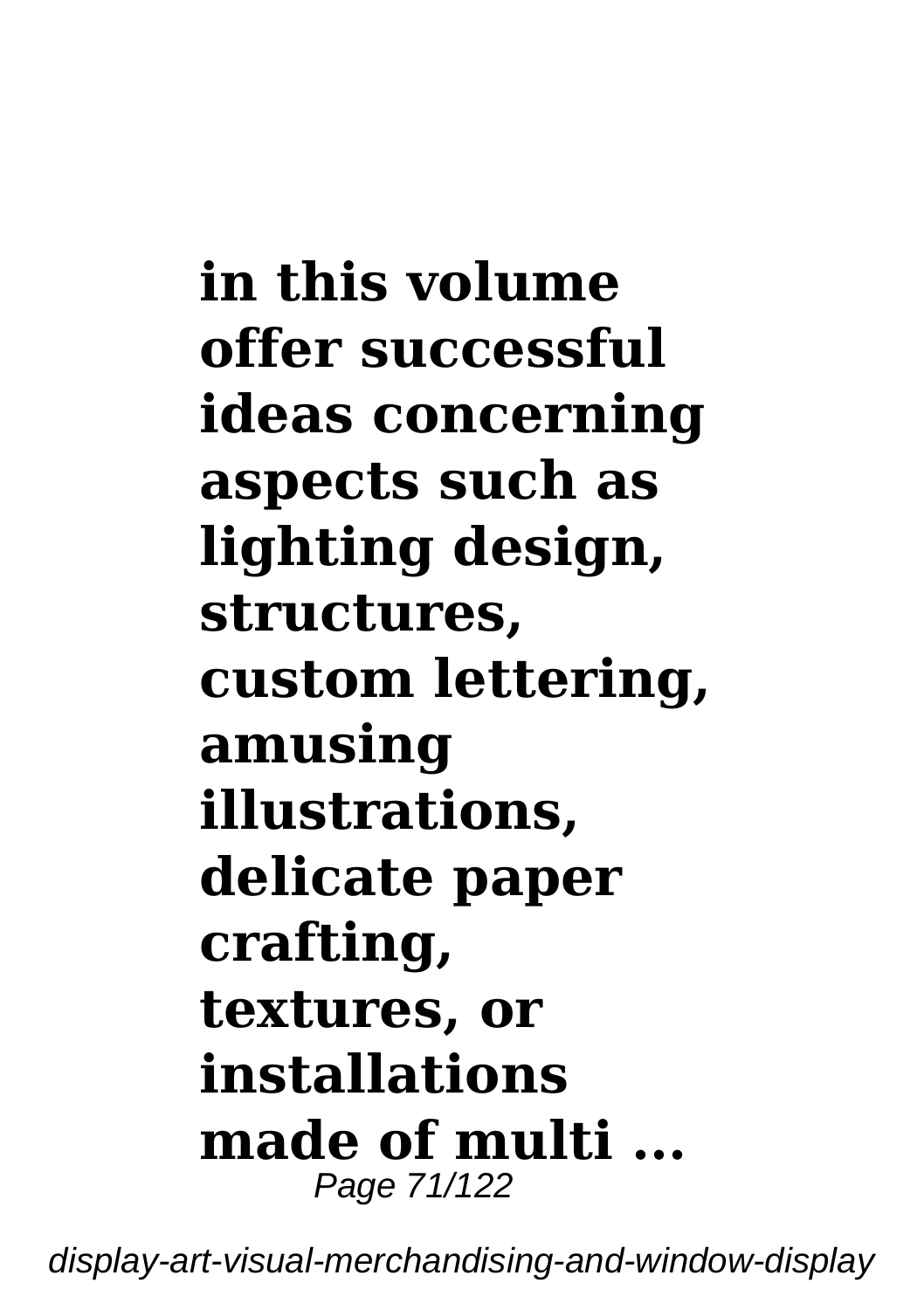**7 Aesthetic Qualities Proving Visual Merchandising is Art 10 Unique Visual Merchandising Ideas You Should Steal — In ... Display / visual merchandising What others are saying A display case presents the** Page 72/122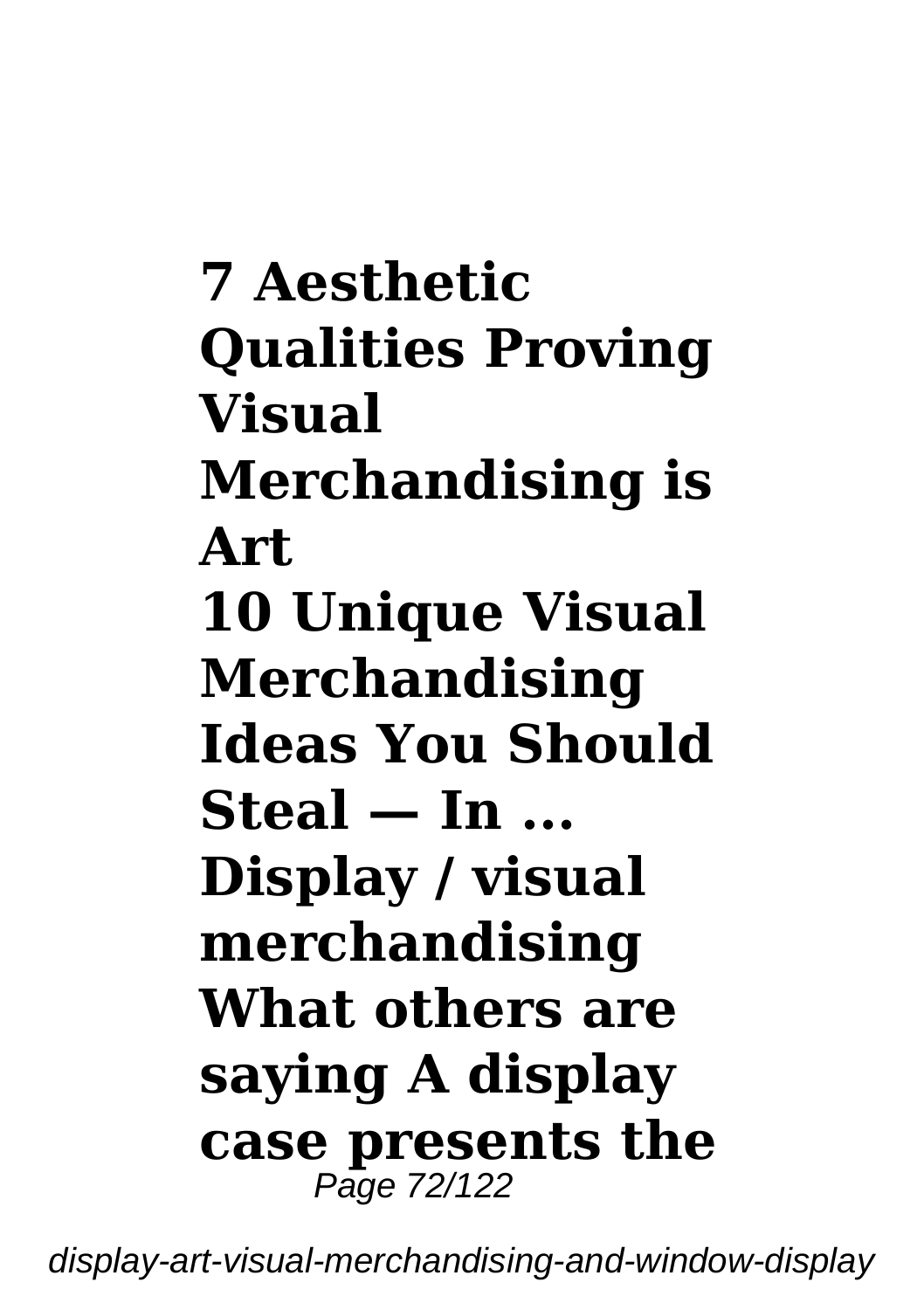#### **inner-self of the creator. With a look at the display case, you can know the person inside. The Ultimate Guide to Visual Merchandising [Examples]**

Whilst retail design sets the stage,

Page 73/122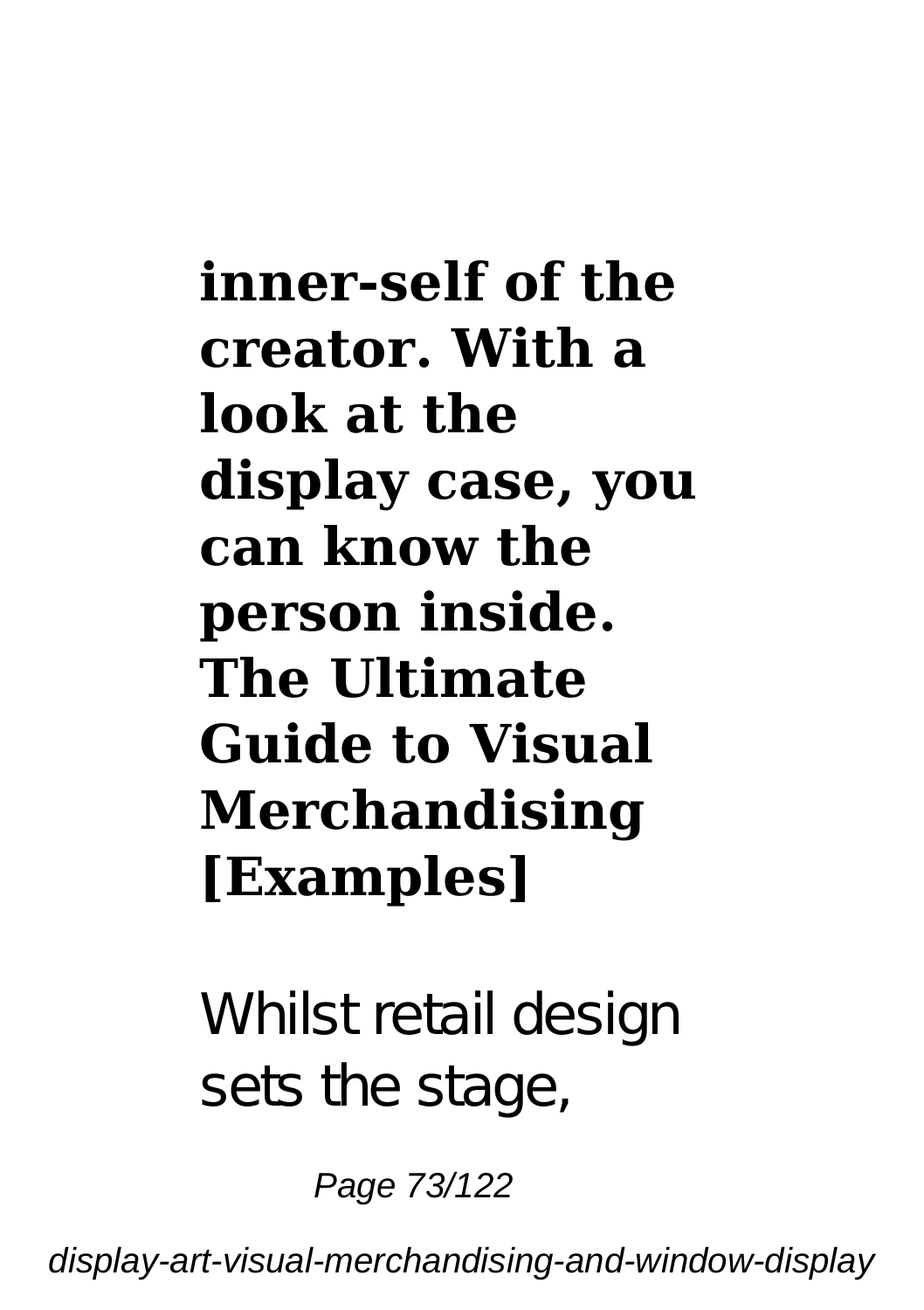visual merchandising is the key to engaging the customer with great product. It's an art and science that combines ergonomics, lighting, spatial awareness and styling to inspire product handling and upselling. From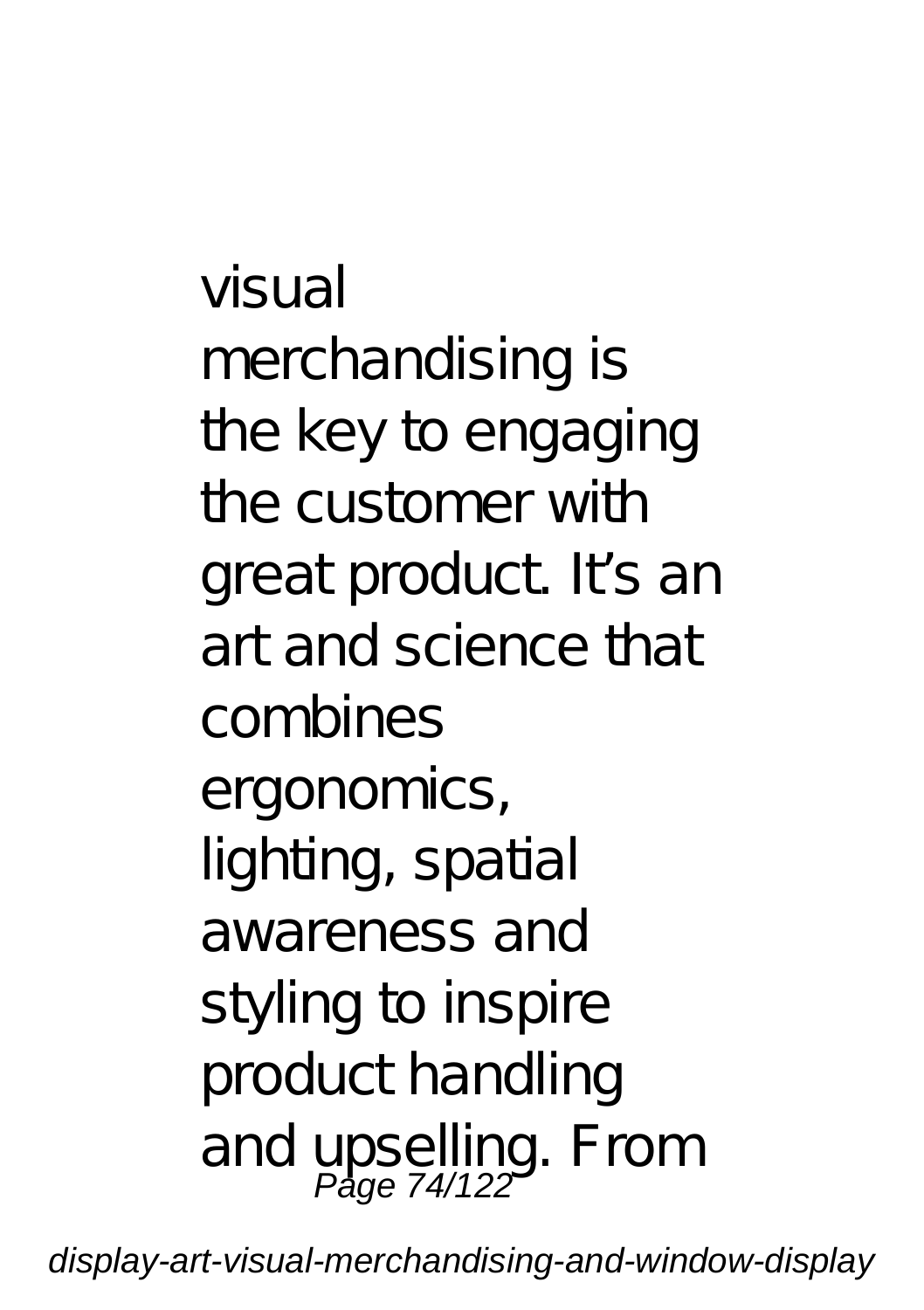window displays to in-store set-ups, here's ... **5 Most Important Elements of Visual Merchandising** Visual merchandising is a profession that involves displaying merchandise and décor in a store in a way that elicits a<br>Page 75/122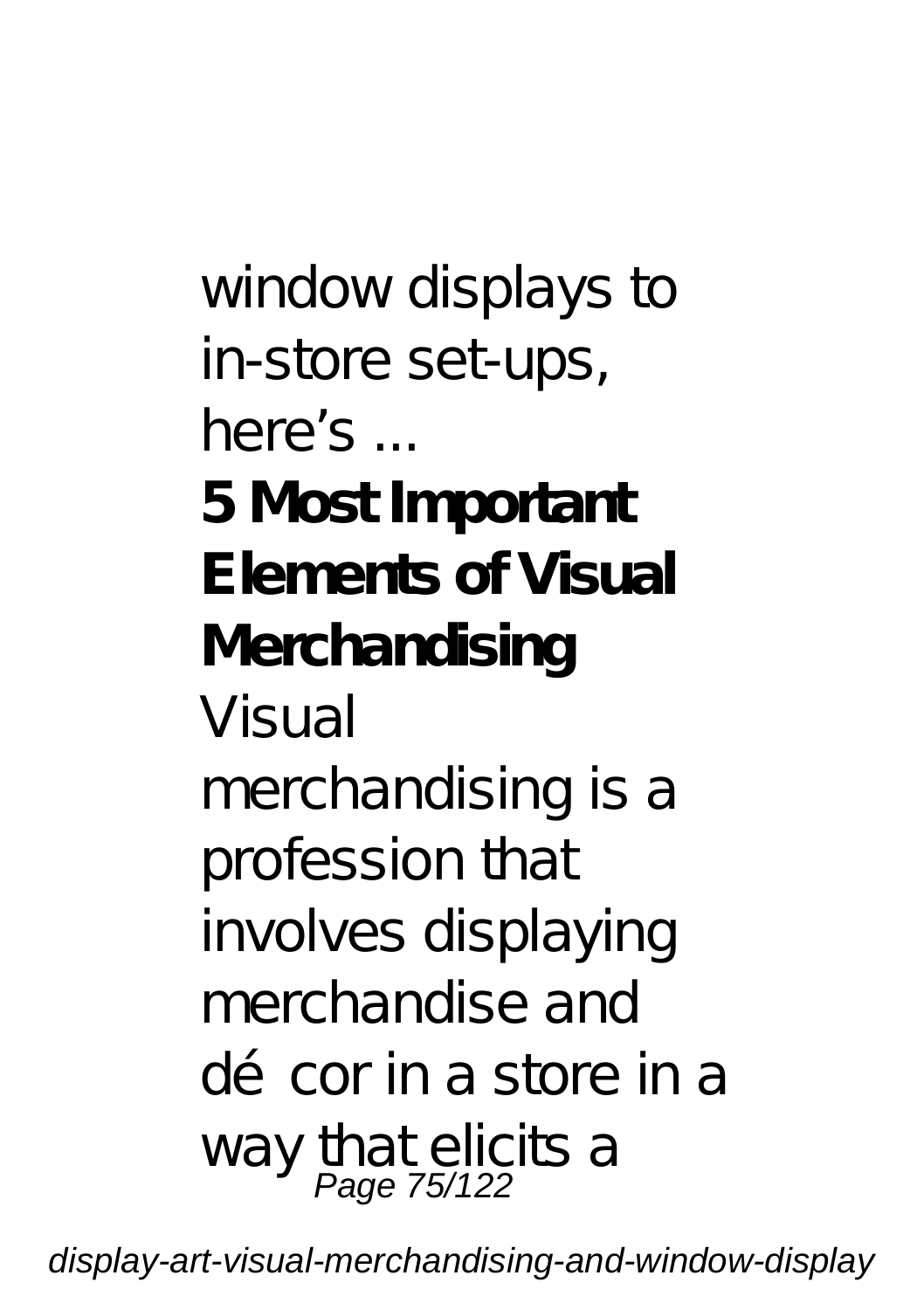positive image of the store, gets customers' attention and entices them to buy. Read on for more details about  $v$ irtual merchandising, and get an overview of education options and the career outlook. **Display Art: Visual** Page 76/122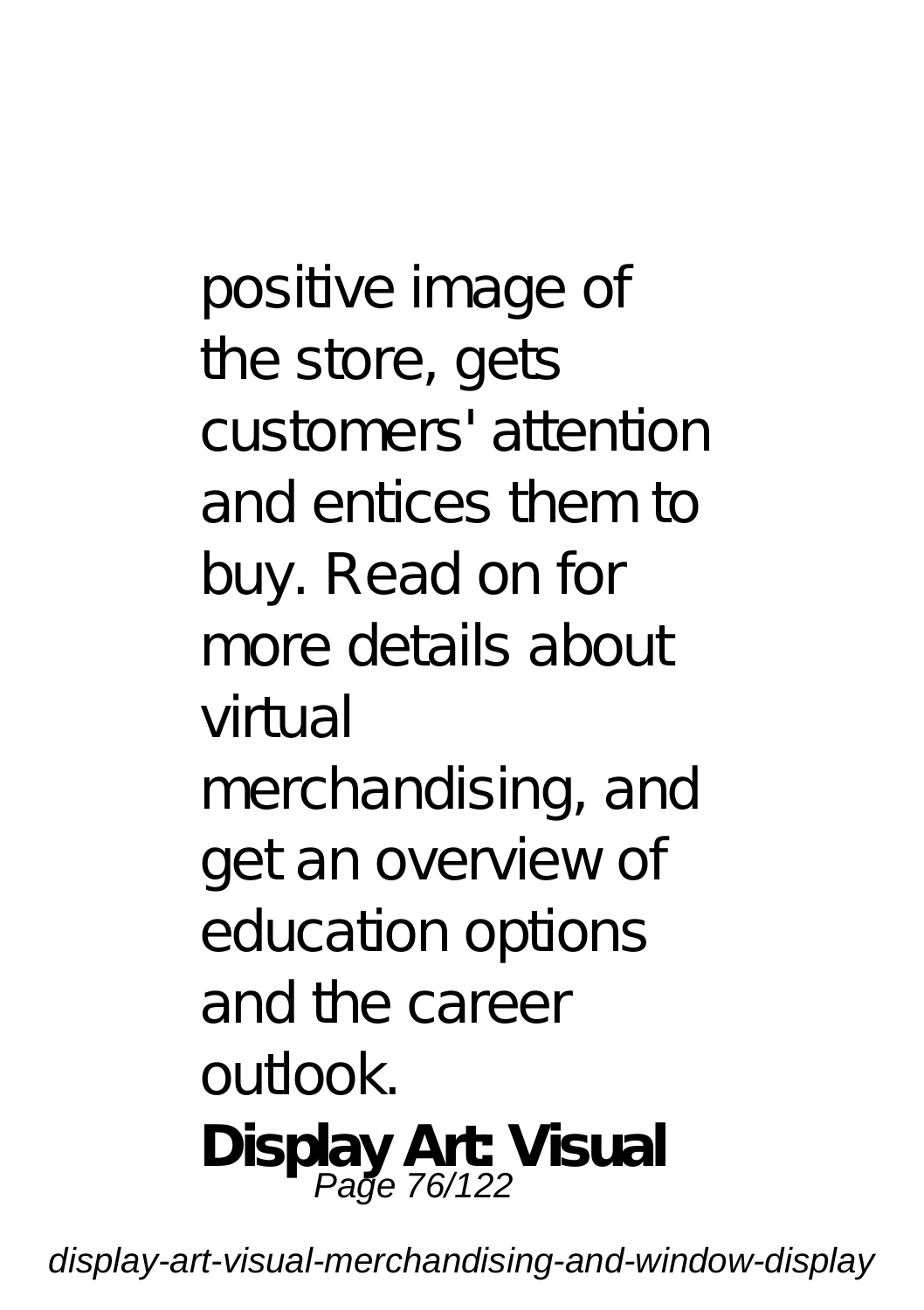## **Merchandising and Window Display ...**

Essentially, your retail space has to be your most productive and most efficient salesperson, and visual merchandising employs the art of Page 77/122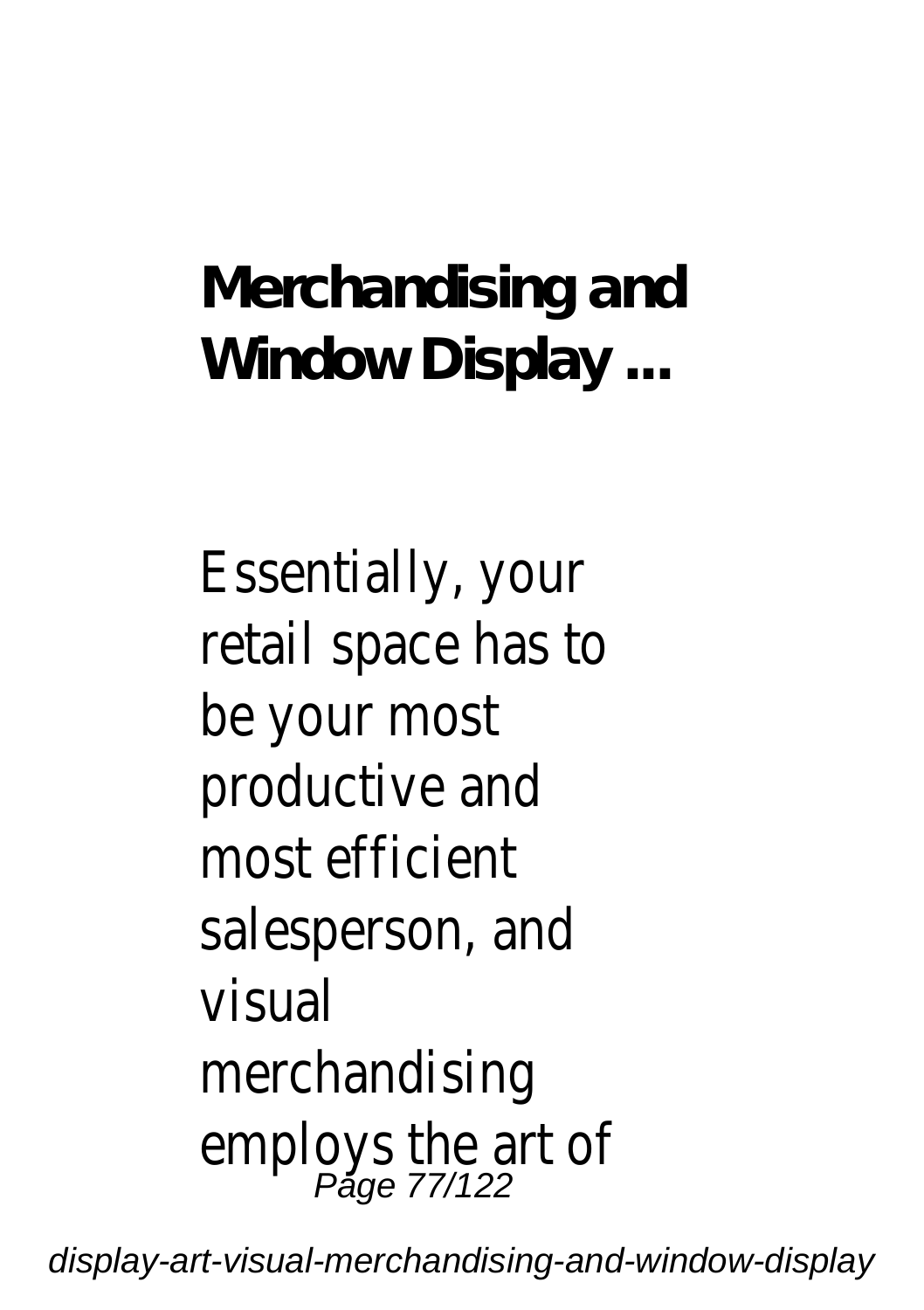optimizing your retail store and product displays for maximum revenue. Job Description: Visual Merchandiser / Display Designer. What is Visual Merchandising? - Learn.org Visual Page 78/122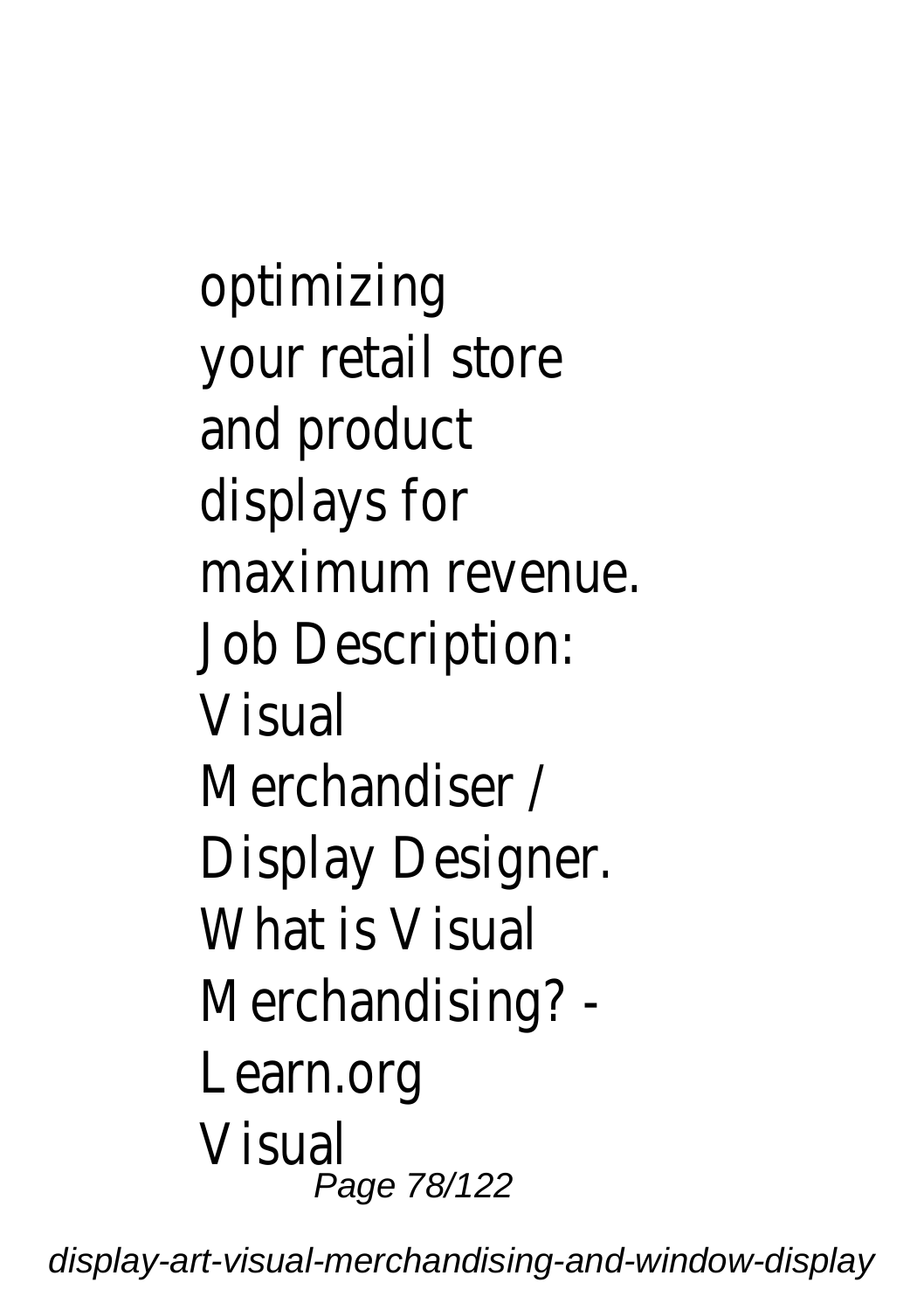merchandising is an art form in itself, and in the right hands it can make that allimportant difference between customer or no customer, profit or loss. True, it's only one component of the... .<br>*Page 79/122*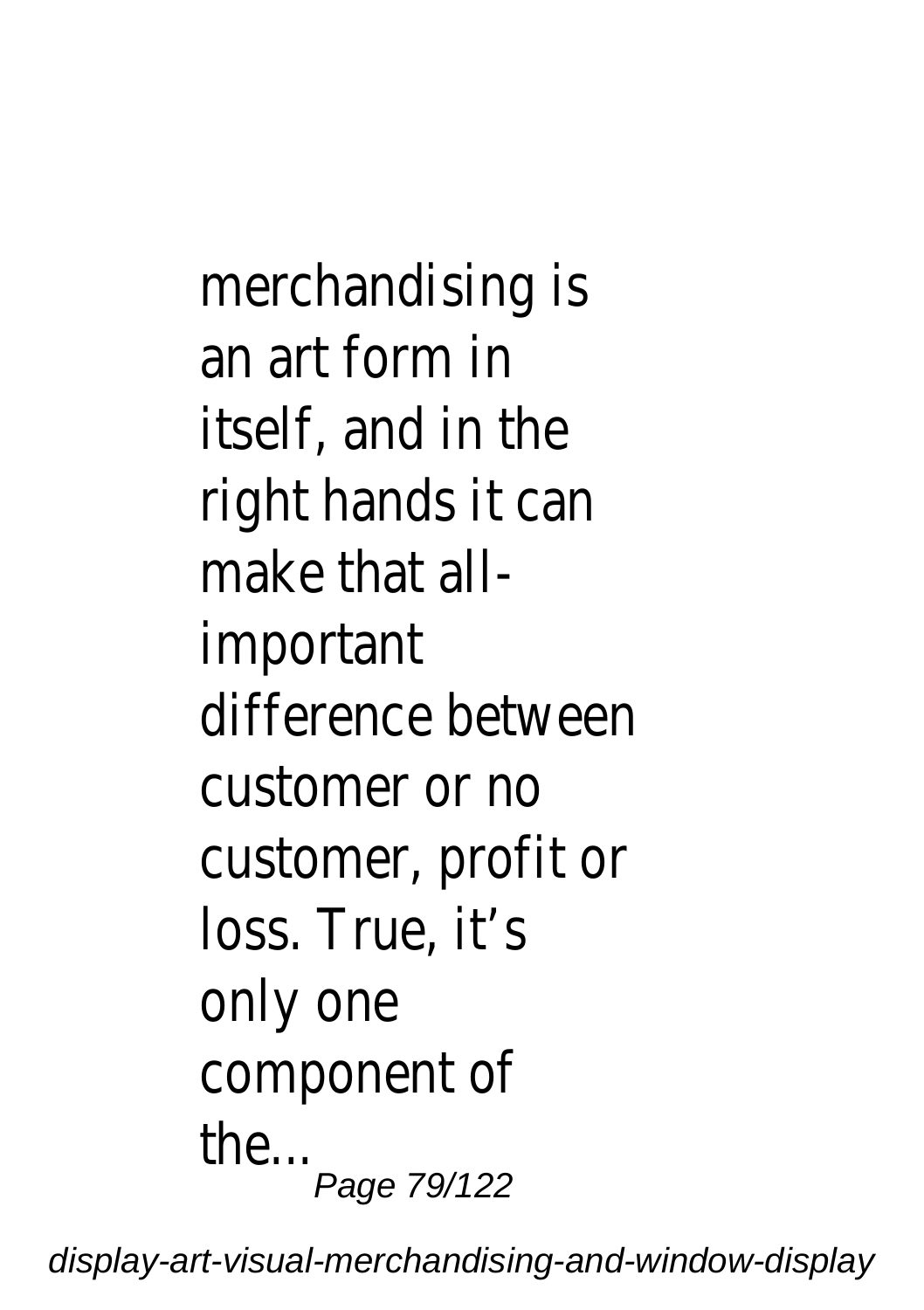THE ELEMENTS OF VISUAL **MERCHANDISING** Visual Merchandising is commonly accepted as a merchandising technique that uses the visual elements effectively. Visual element refers to Page 80/122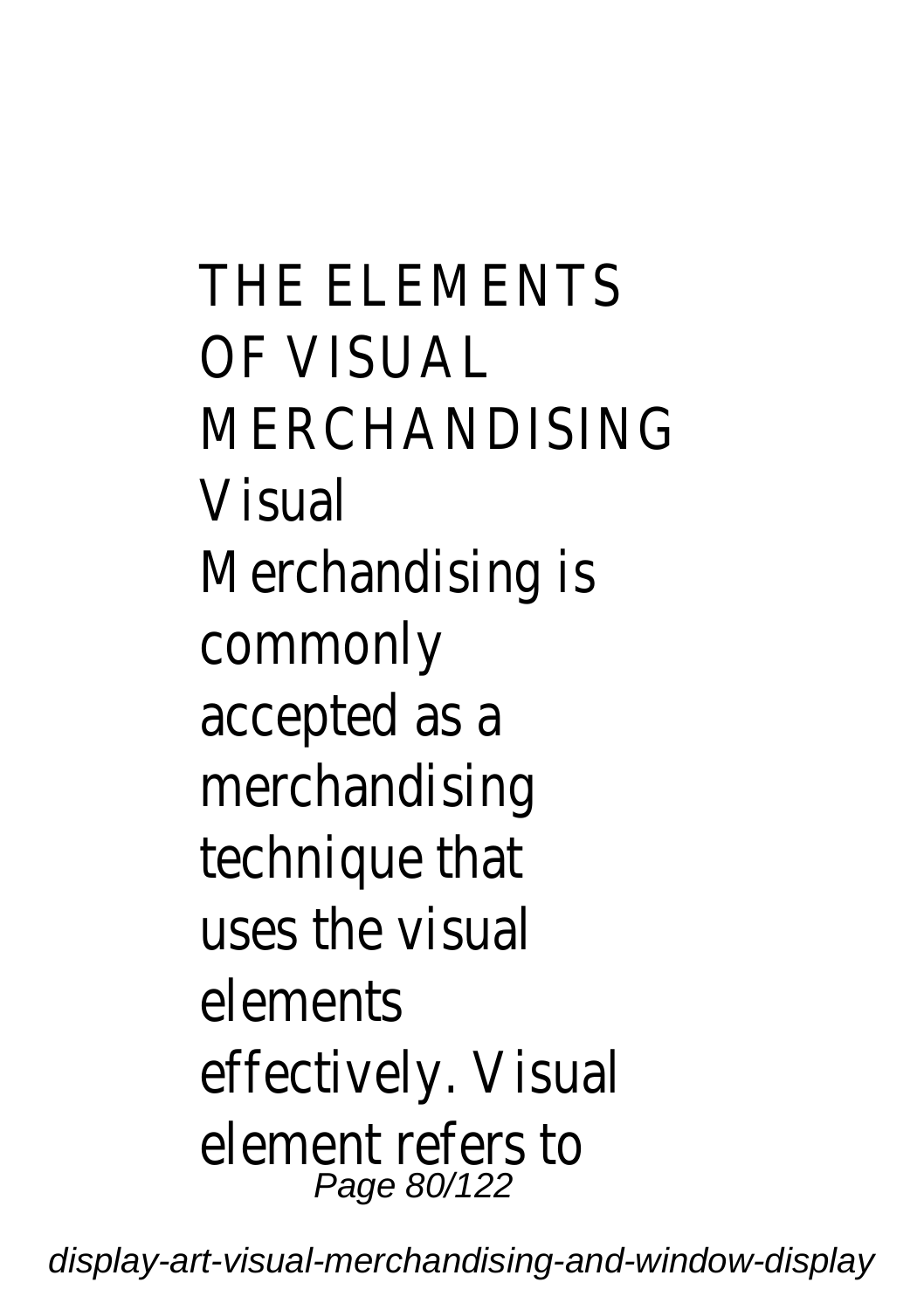lighting, colors and signage. In short, they are the visual communications in the de-signing of an environment. The key elements of visual merchandising are the elements of window display at the same time. Page 81/122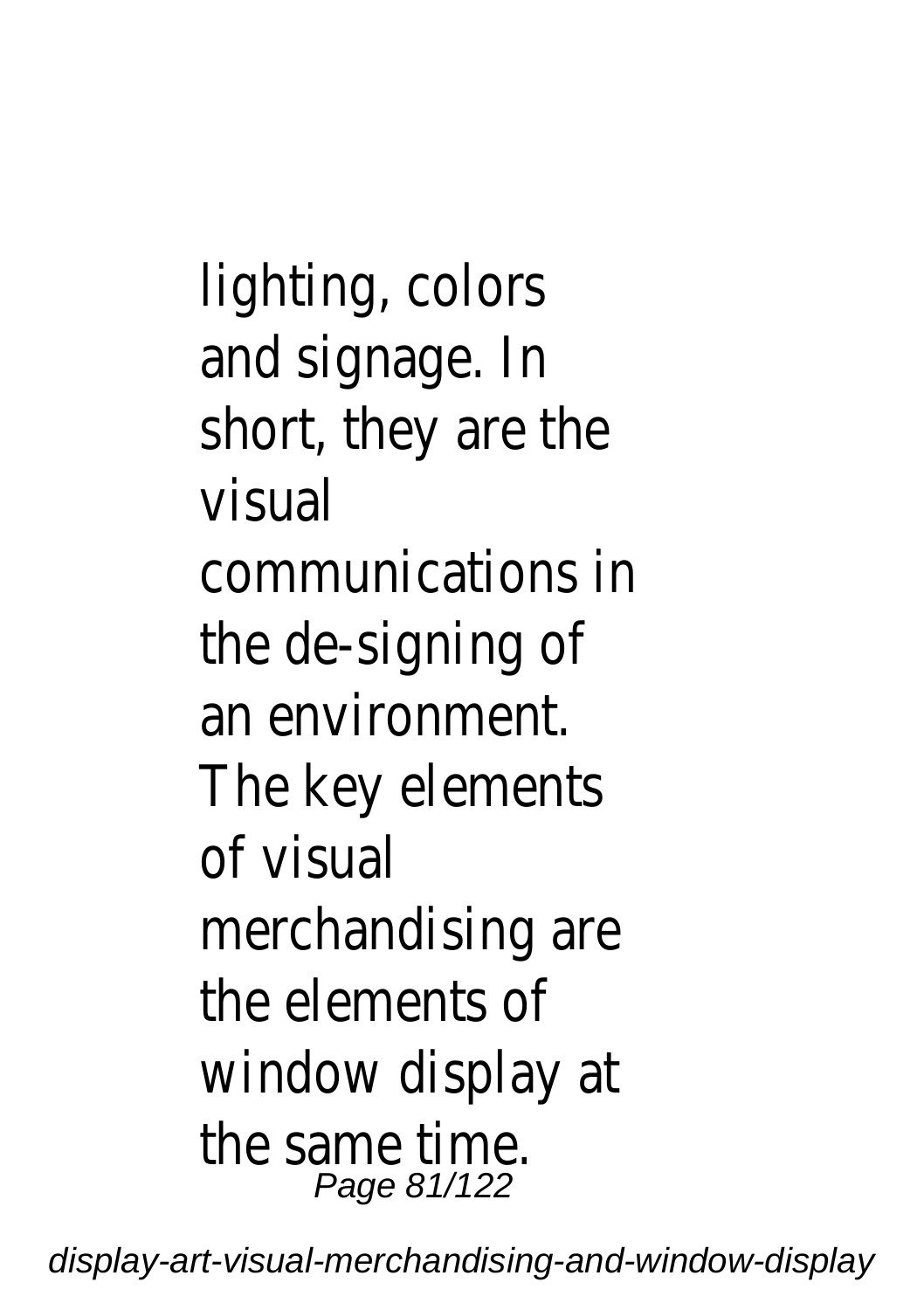**214 Best Display / visual merchandising images in 2019 ...** Visual Merchandising is the art of displaying merchandise in a manner that is appealing to the eyes of the customer. Page 82/122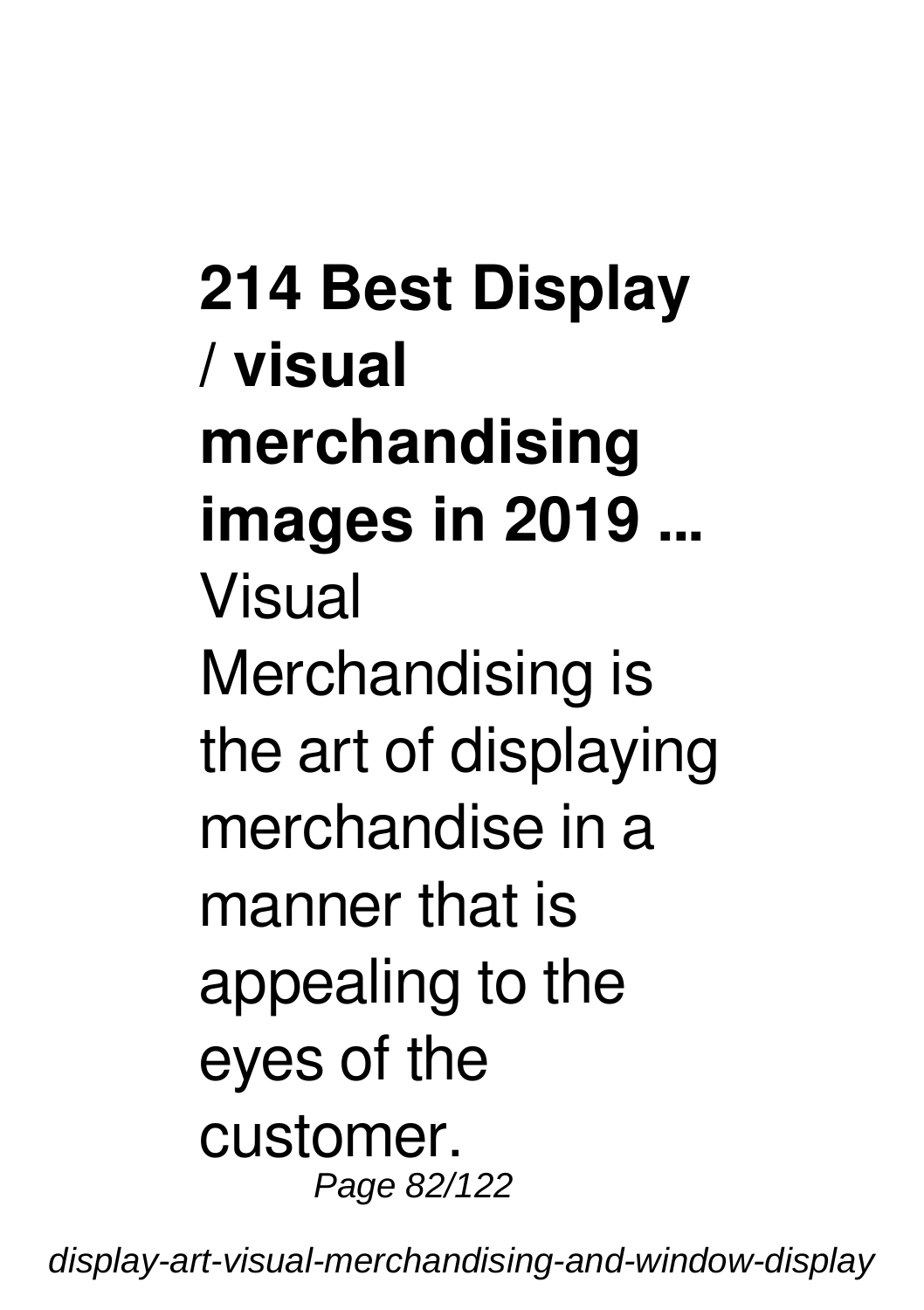# **Display Art Visual Merchandising And** Display Art features examples of visual merchandising and window design by art directors, graphic and window designers Page 83/122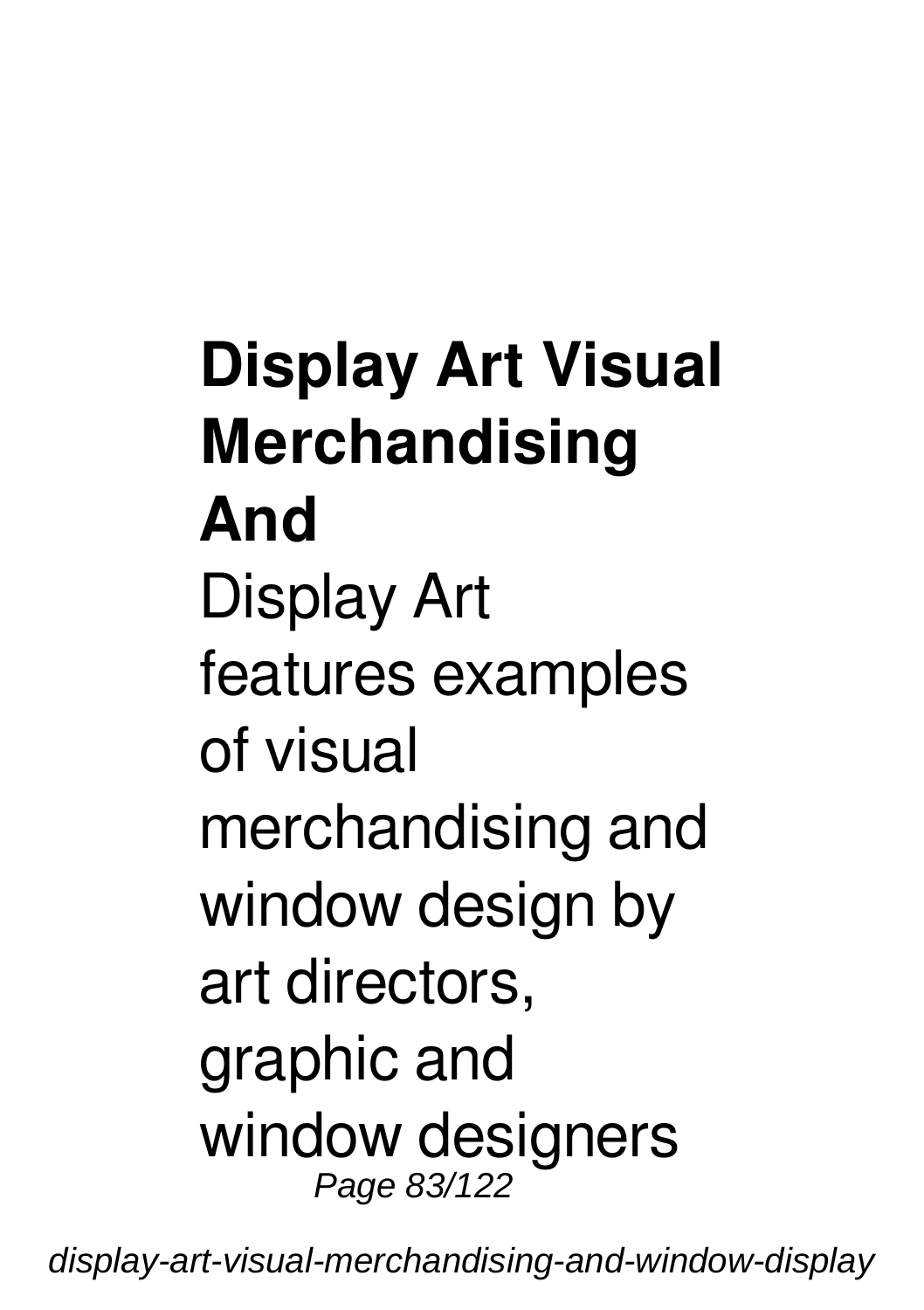across the globe, in an impressive selection that showcases sophisticated projects and also also simple, minimal and highly creative window displays.The works included in this volume offer Page 84/122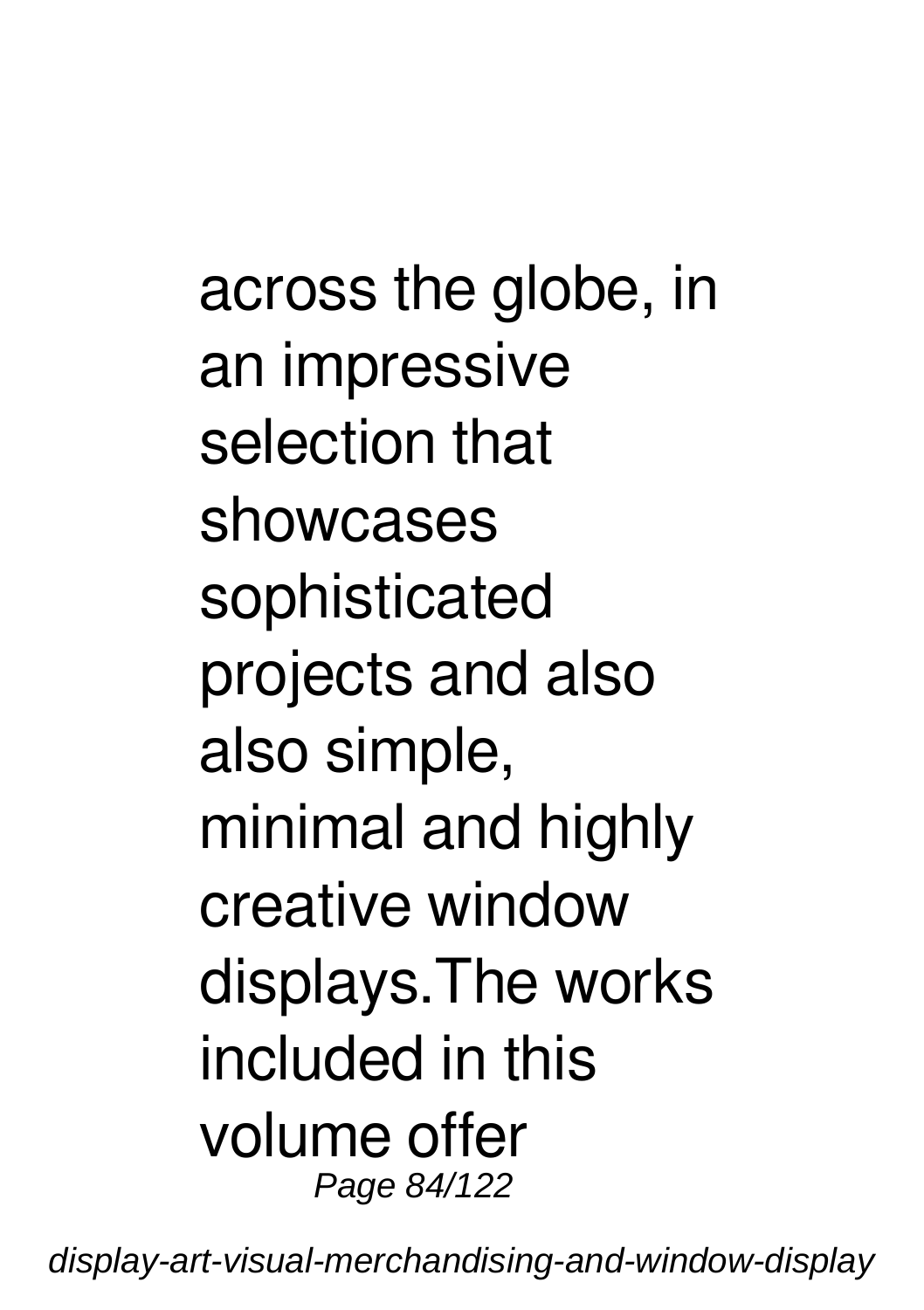successful ideas concerning aspects such as lighting design, structures, custom lettering, amusing illustrations, delicate paper crafting, textures, or installations made of multi

Page 85/122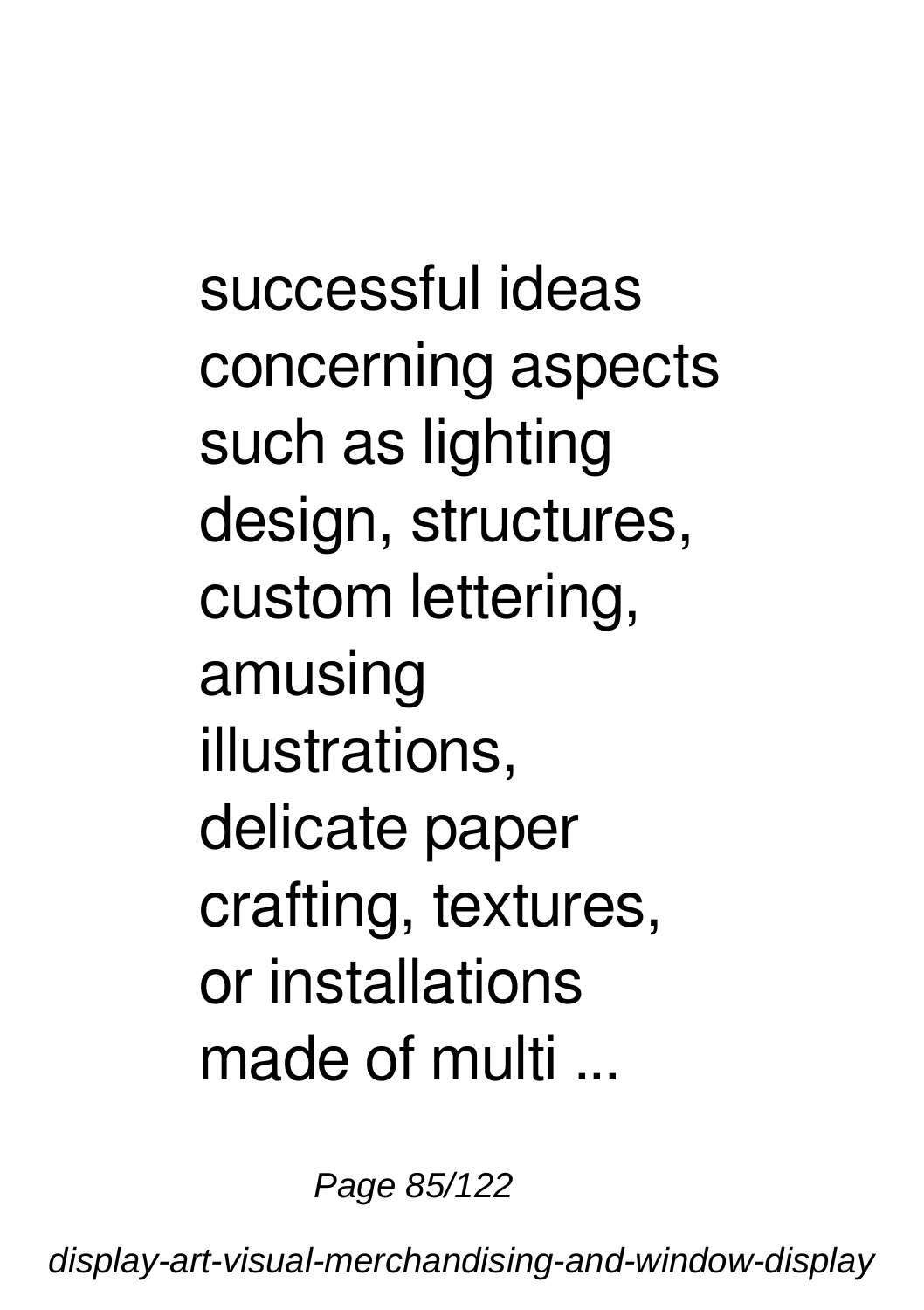**Display Art: Visual Merchandising and Window Display ...** Visual merchandising should extend into the retail space to make efficient use of the store layout and shelf displays, Page 86/122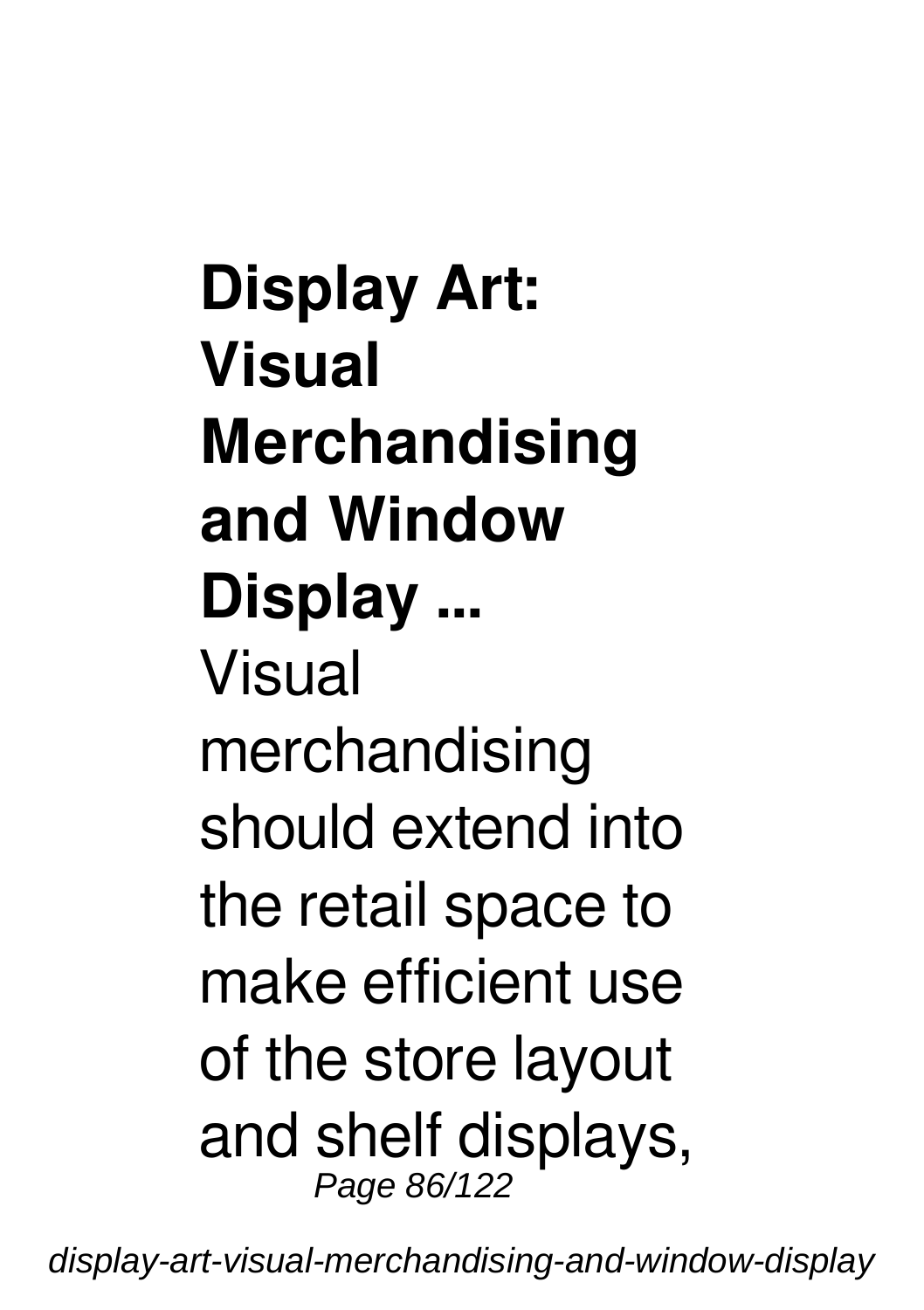or – in the case of both a store and, say, a cafe – to help set an appropriate mood or ambience. Visual merchandising is often regarded as a mix of art and science, so it can be a complex task. Page 87/122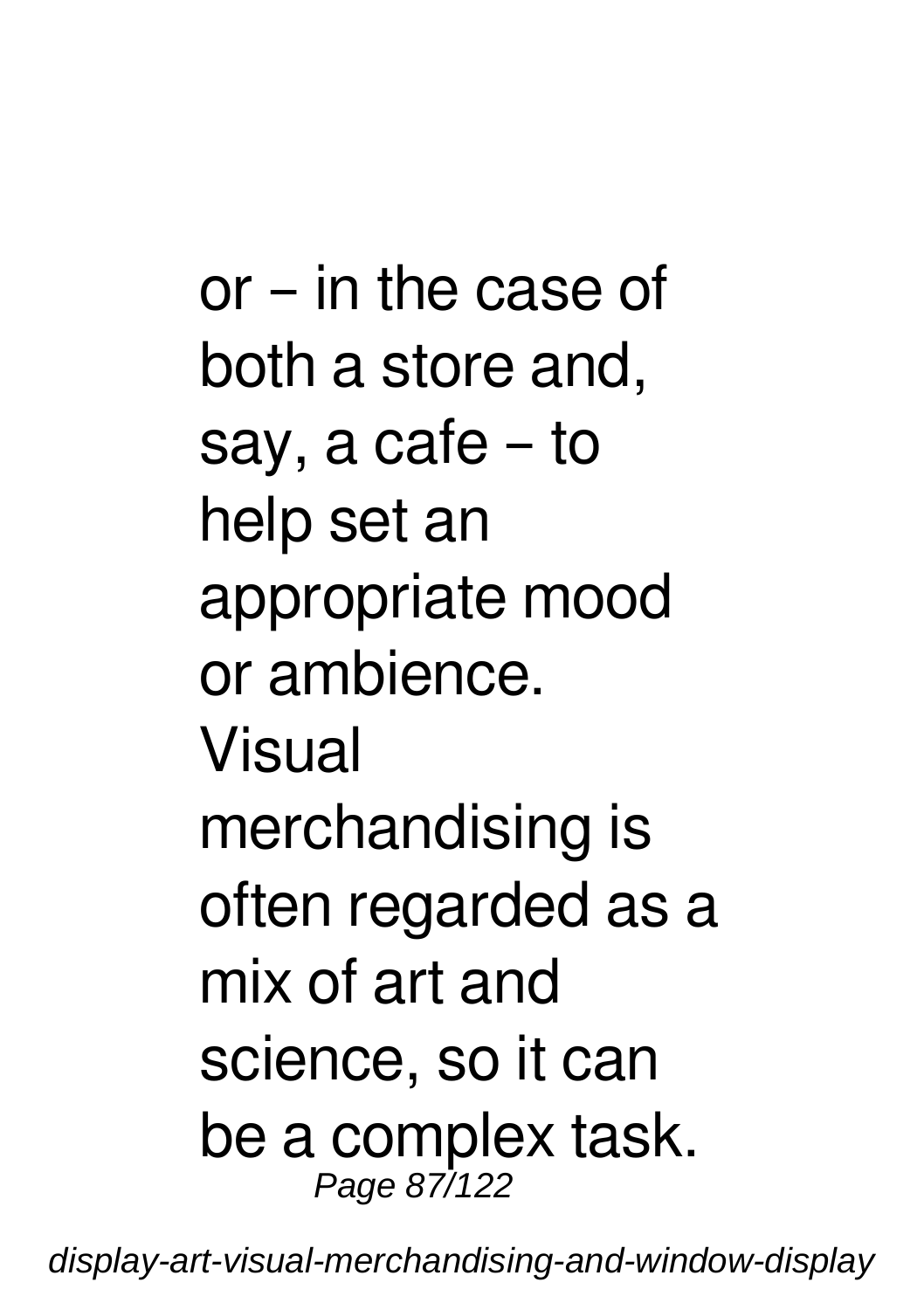**45 Best Ideas Boutique Displays and Visual Merchandising ...** "Customers scan and view the store at about 45 degrees from their own path of walking. So, Page 88/122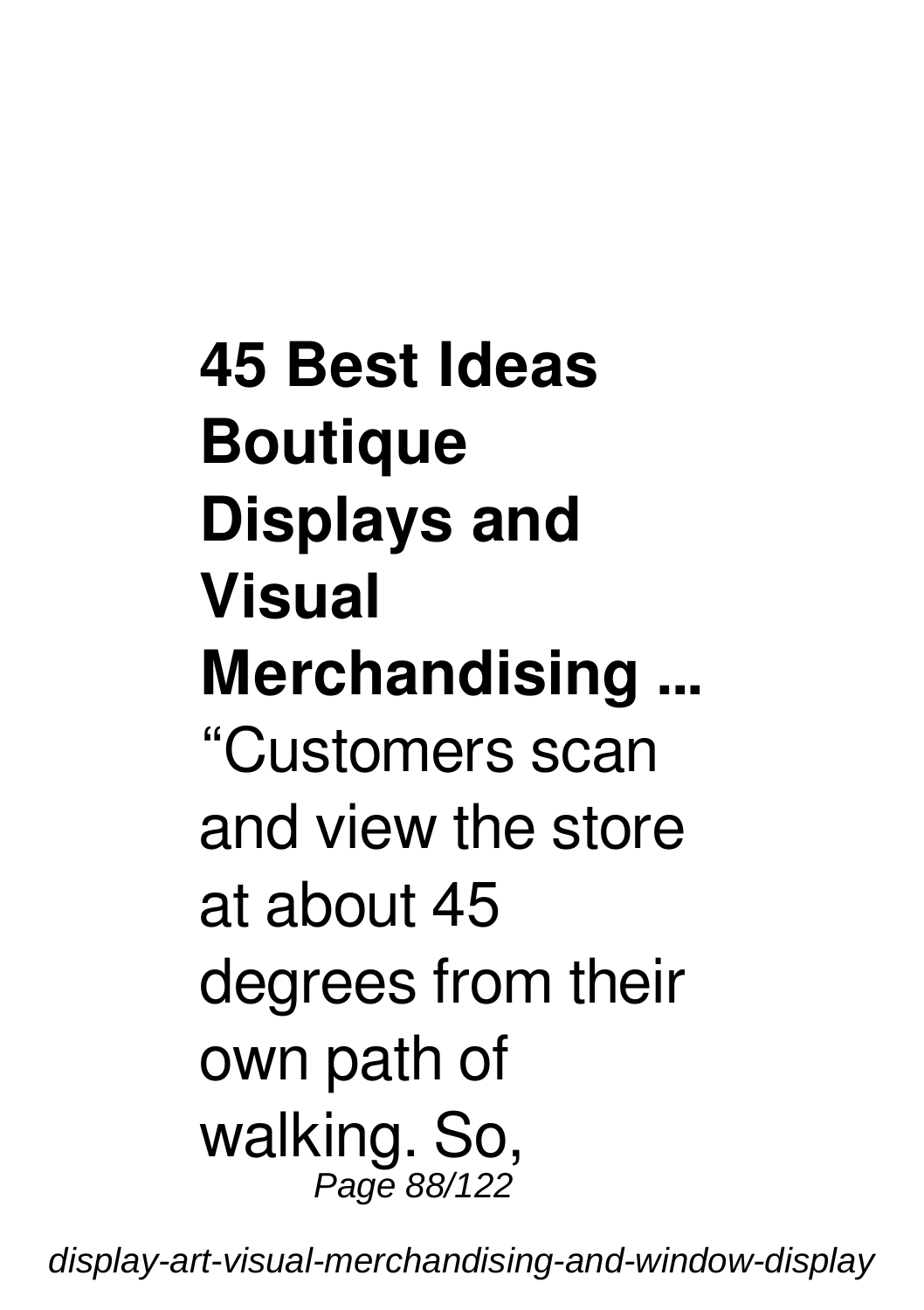oftentimes when merchants or owners or even employees are setting or fixing the visual merchandising display, they're doing it right in front, head on, without respecting how customers are Page 89/122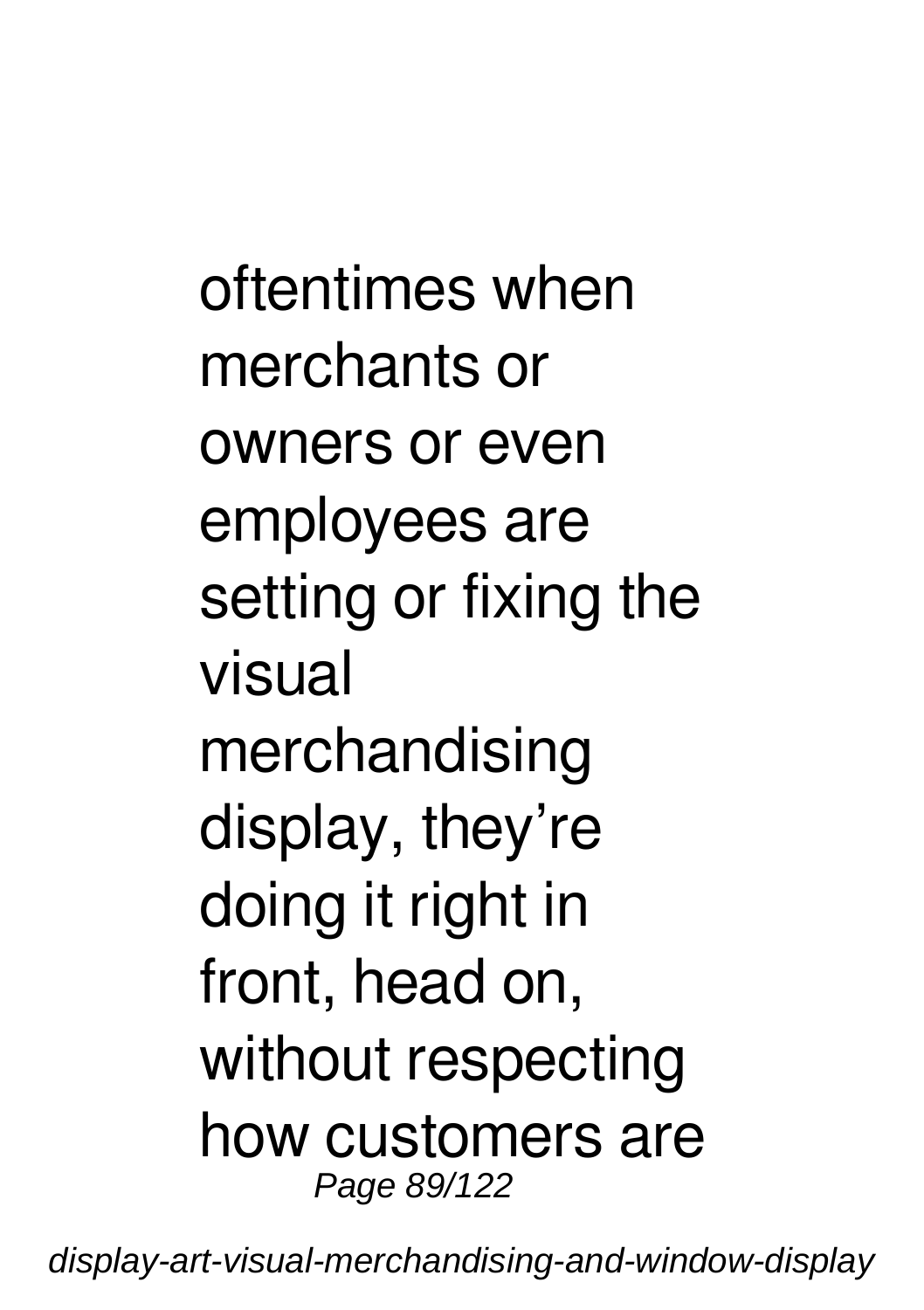# walking around."

# **10 Unique Visual Merchandising Ideas You Should Steal — In ...** Visual merchandising in retail is the display and promotion of products in a way that encourages Page 90/122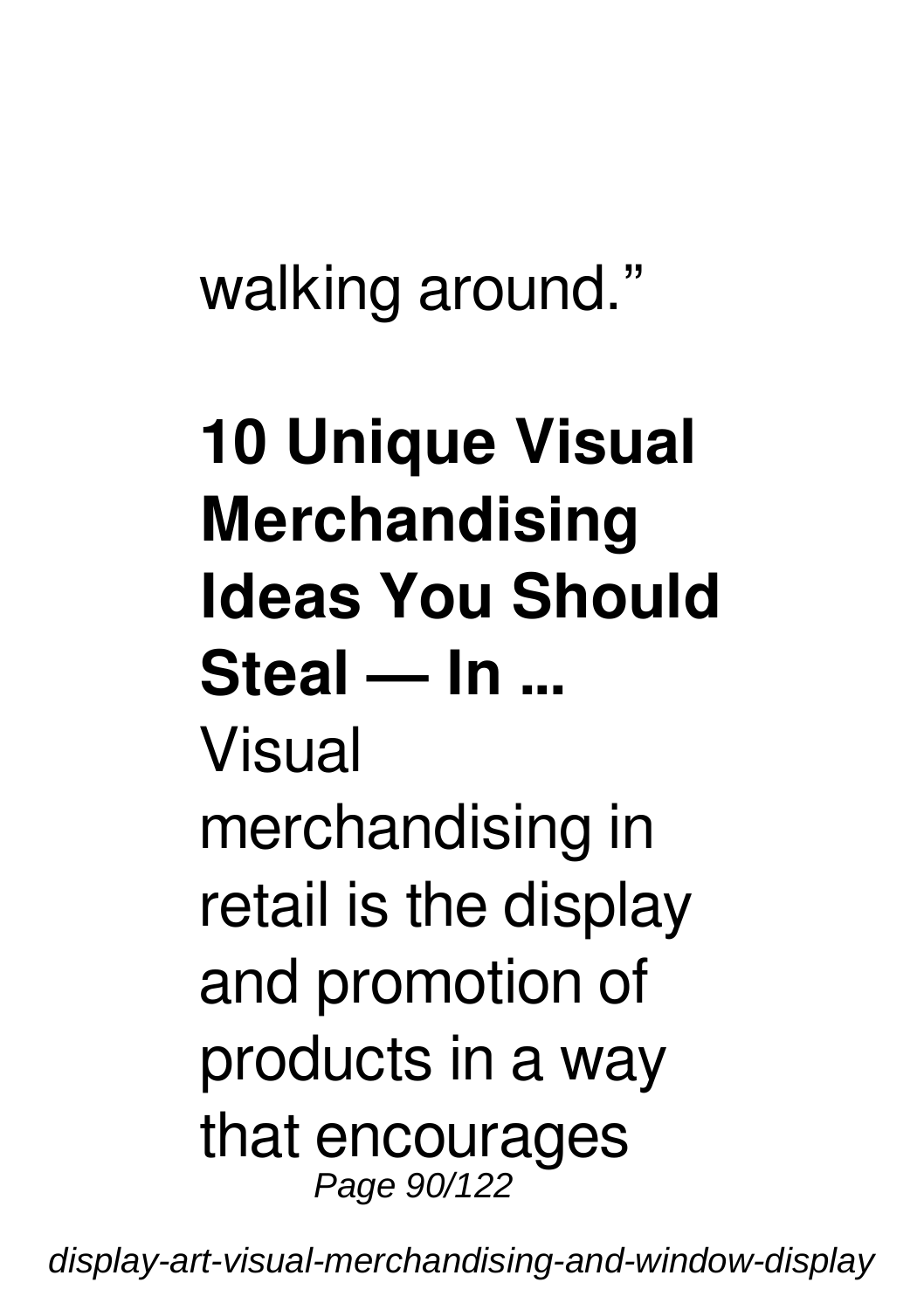sales. Retail visual merchandising also helps customers to find products easier and generally makes the shopping experience more appealing and enjoyable. It's no wonder it's known as the 'silent Page 91/122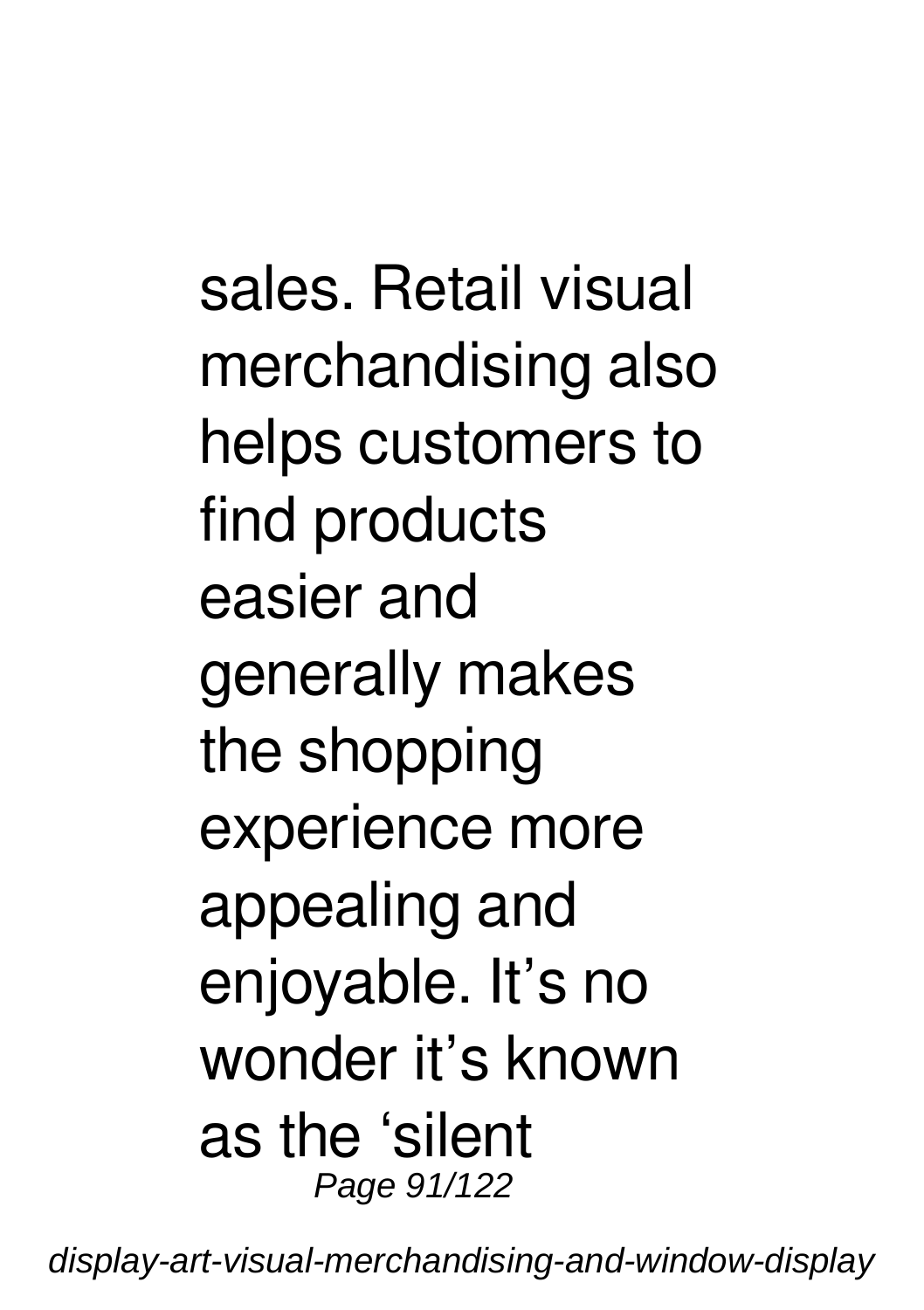salesperson.'

# **10 Creative Examples Of Retail Visual Merchandising | Deputy®** Display Art—Visual Merchandising and Window Display Display Art features Page 92/122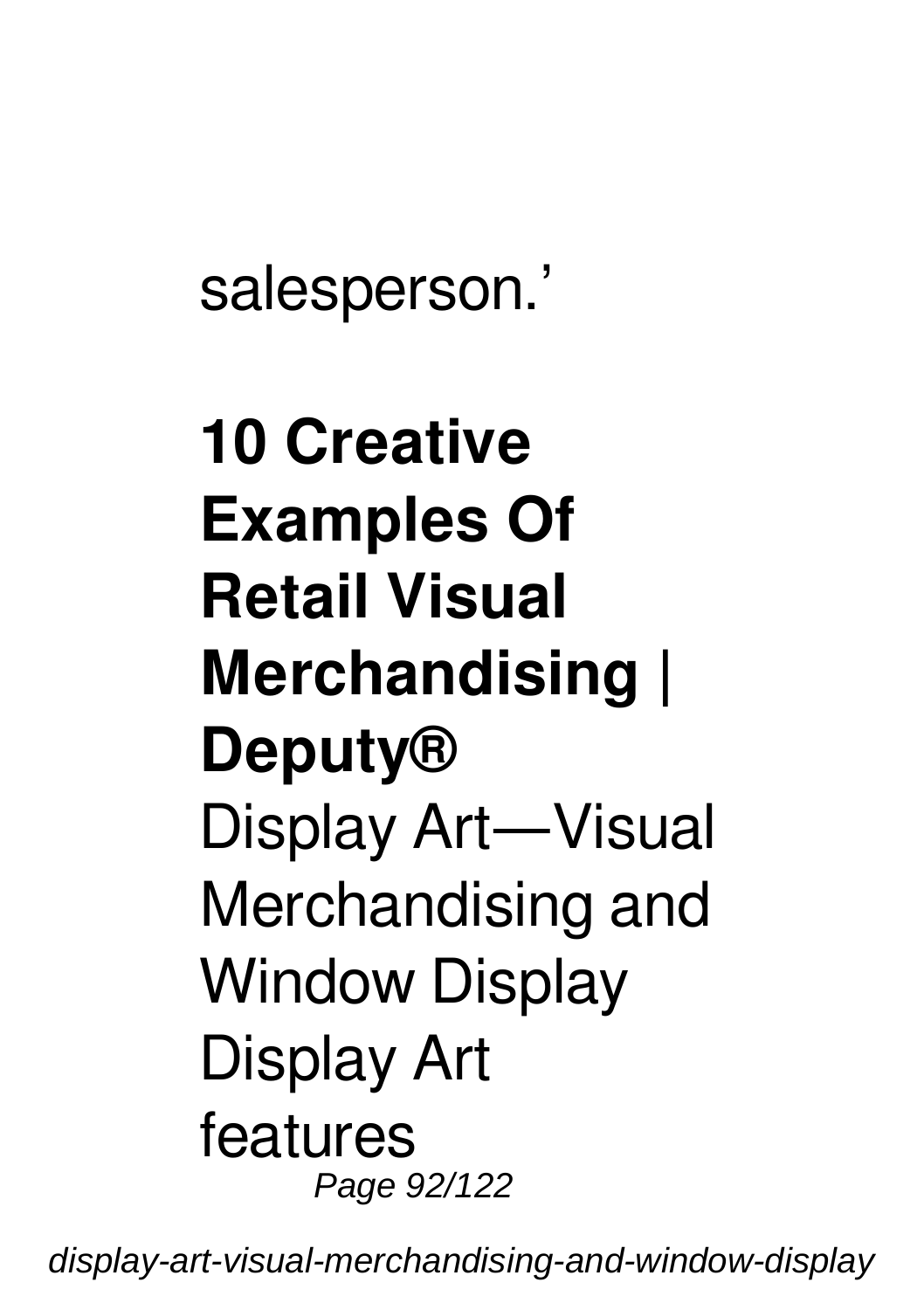extraordinary examples of window design that are specifically meant to catch the attention of passers-by and to differentiate a retail brand from its competitors.

#### **Display** Page 93/122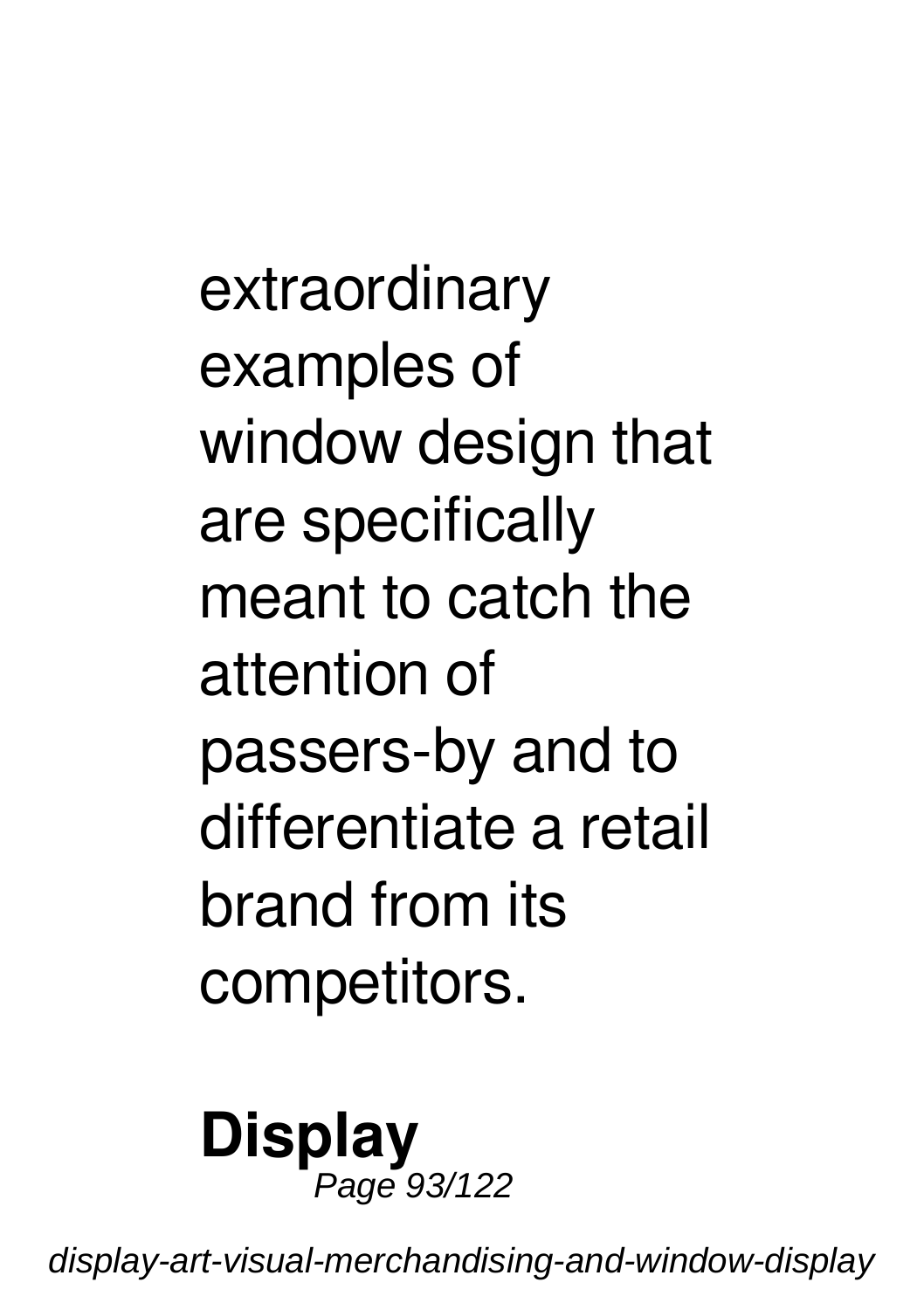**Art—Visual Merchandising and Window Display on Behance** Visual merchandising is an art form in itself, and in the right hands it can make that all-important difference between Page 94/122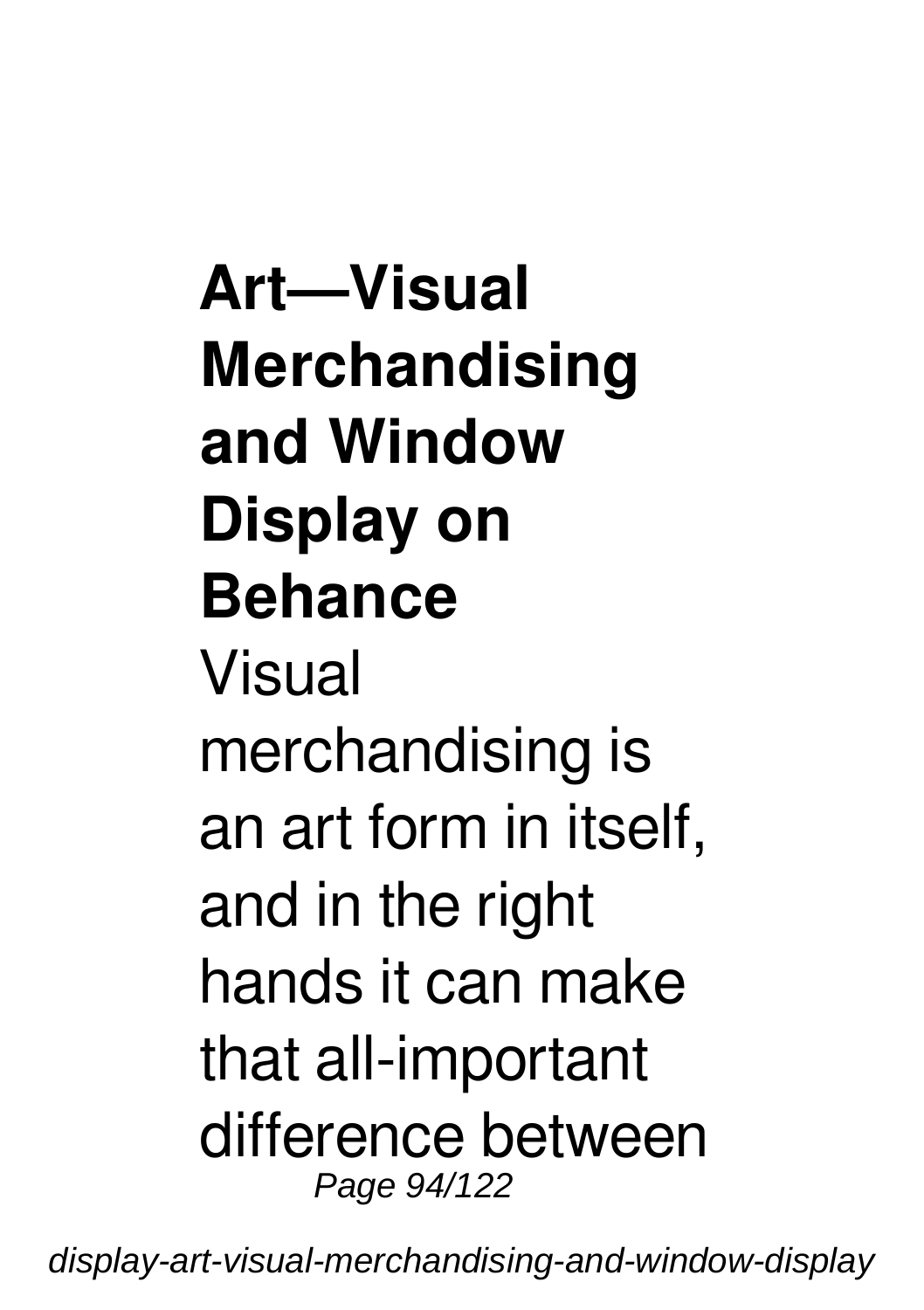customer or no customer, profit or loss. True, it's only one component of the...

## **The art of visual merchandising: 8 indispensible tips to ...** Visual merchandising is a Page 95/122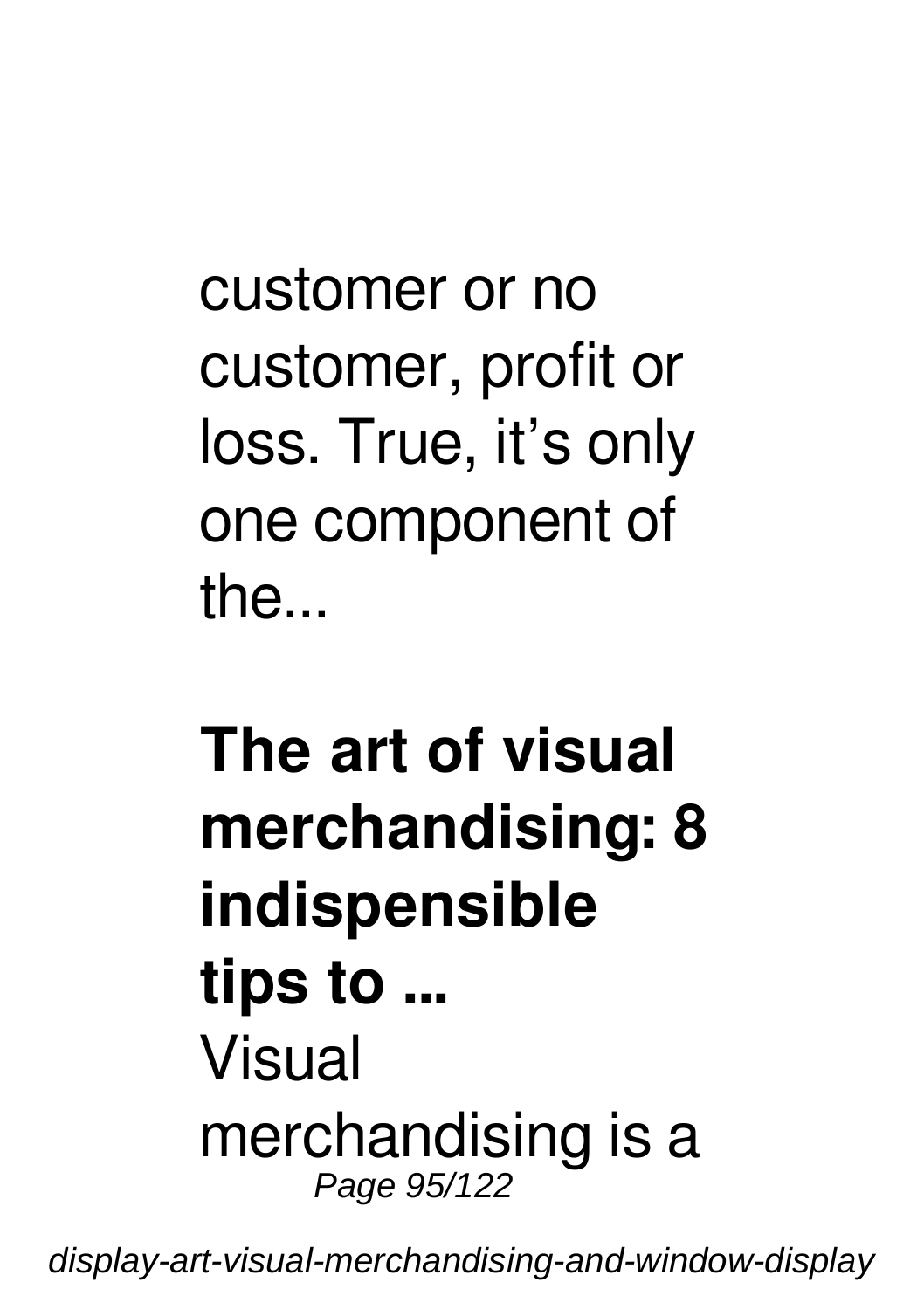profession that involves displaying merchandise and décor in a store in a way that elicits a positive image of the store, gets customers' attention and entices them to buy. Read on for more details about Page 96/122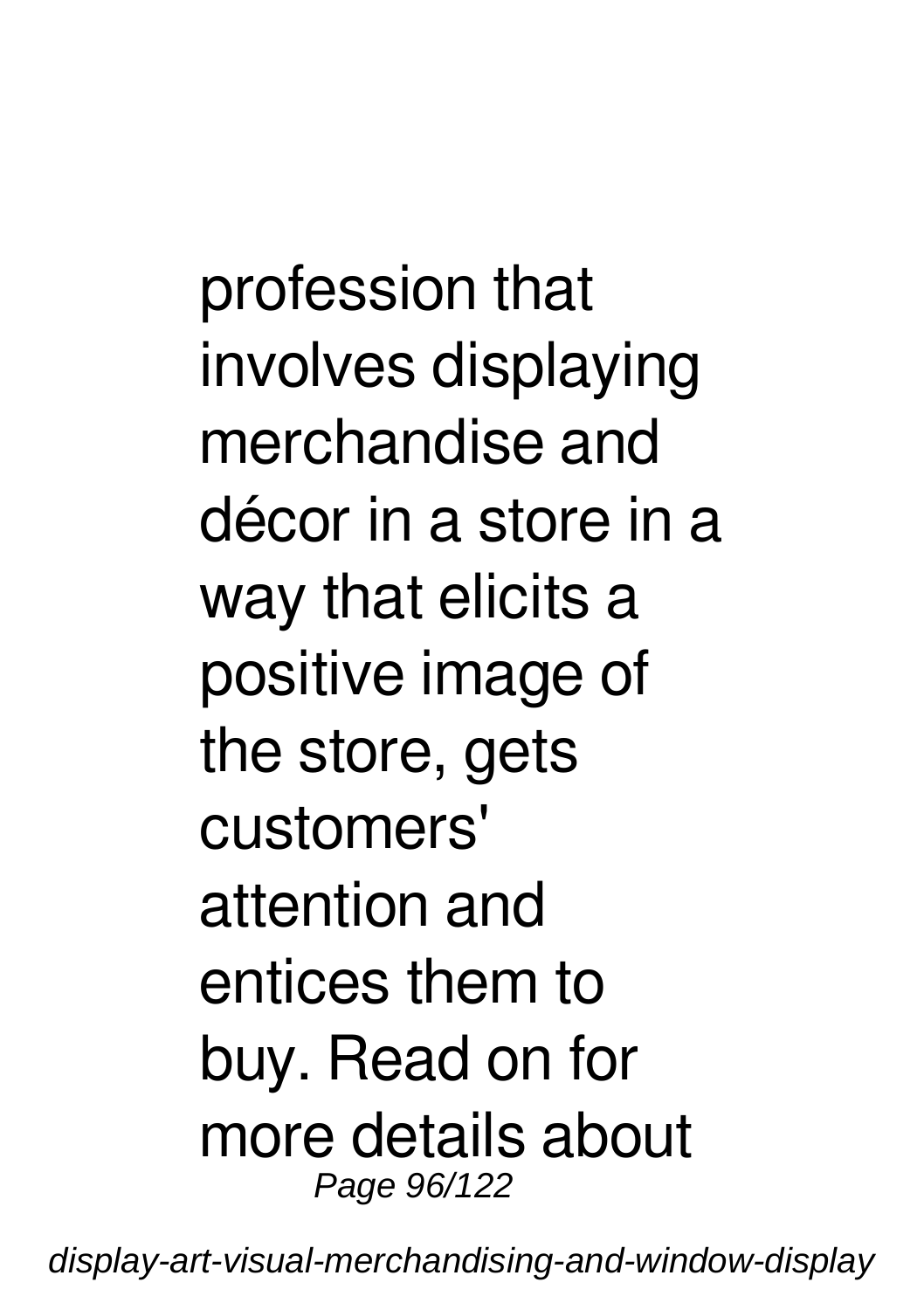virtual merchandising, and get an overview of education options and the career outlook.

## **What is Visual Merchandising? - Learn.org** When people hear Page 97/122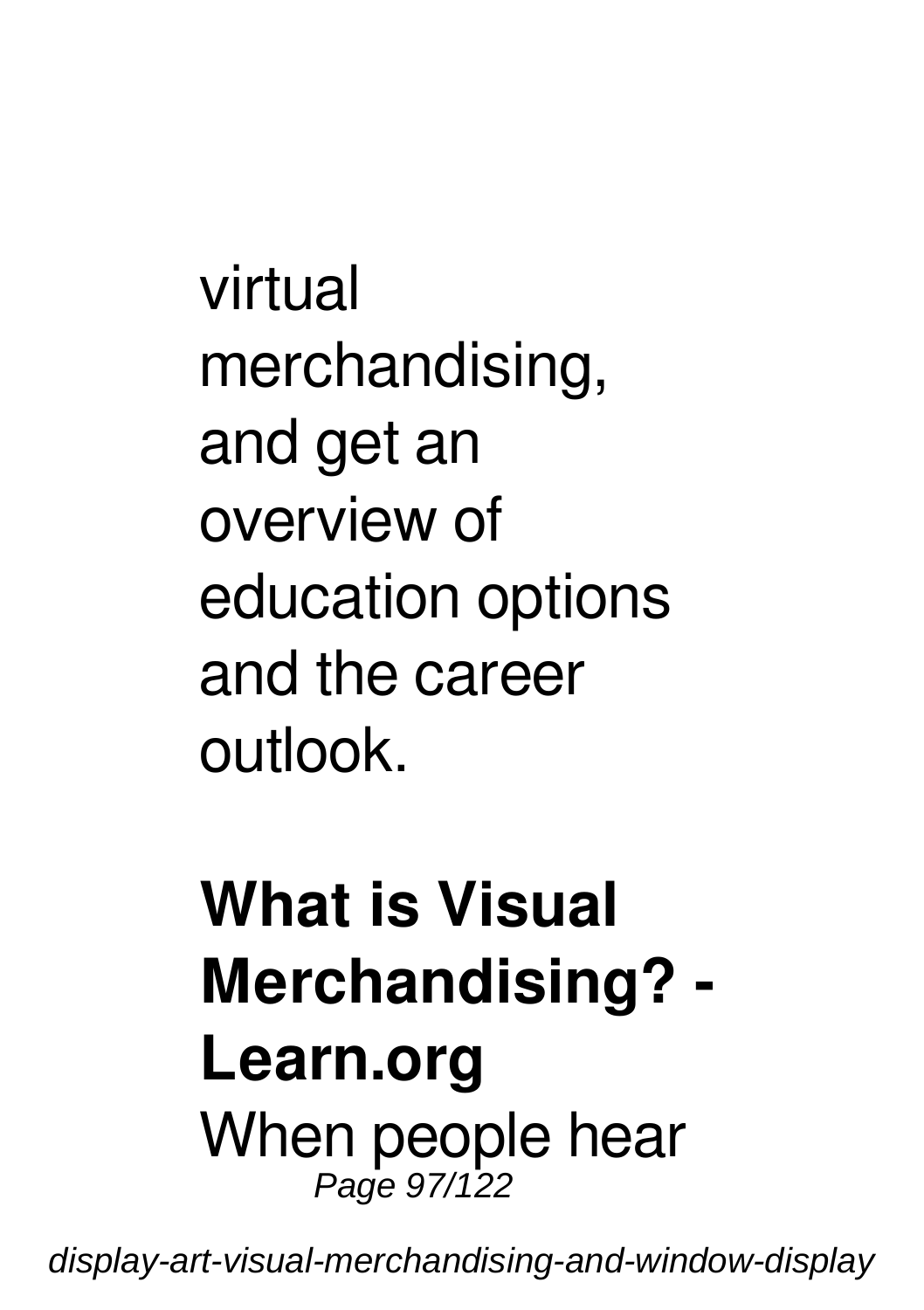visual merchandising they typically get nervous and uneasy. They know it's an important retail term, but not sure exactly what it is or how to do it well. It can create uncertainty about where to start. If Page 98/122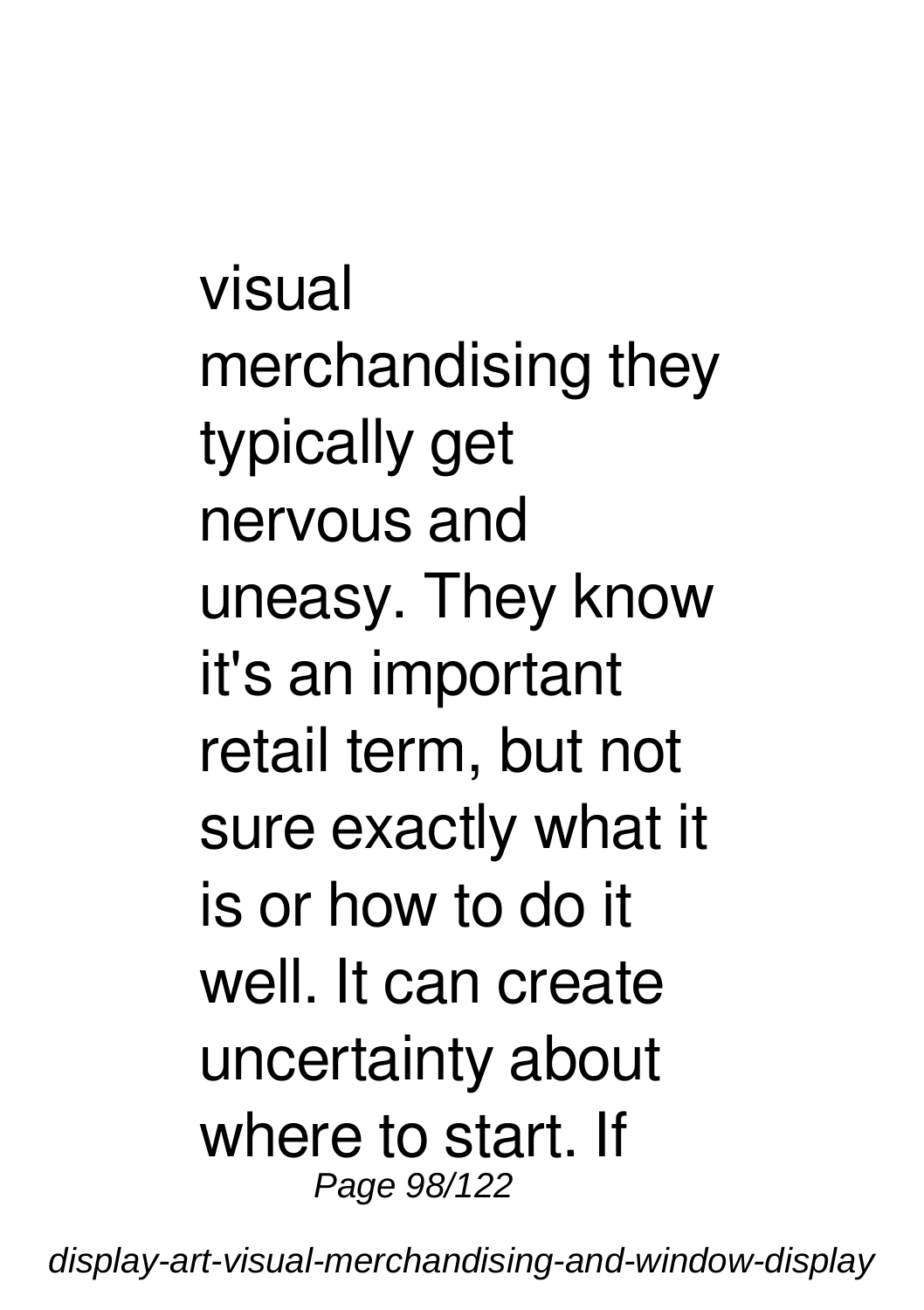you're artistically challenged and financially deprived, creating visual displays can be especially difficult.

## **5 Most Important Elements of Visual Merchandising** Page 99/122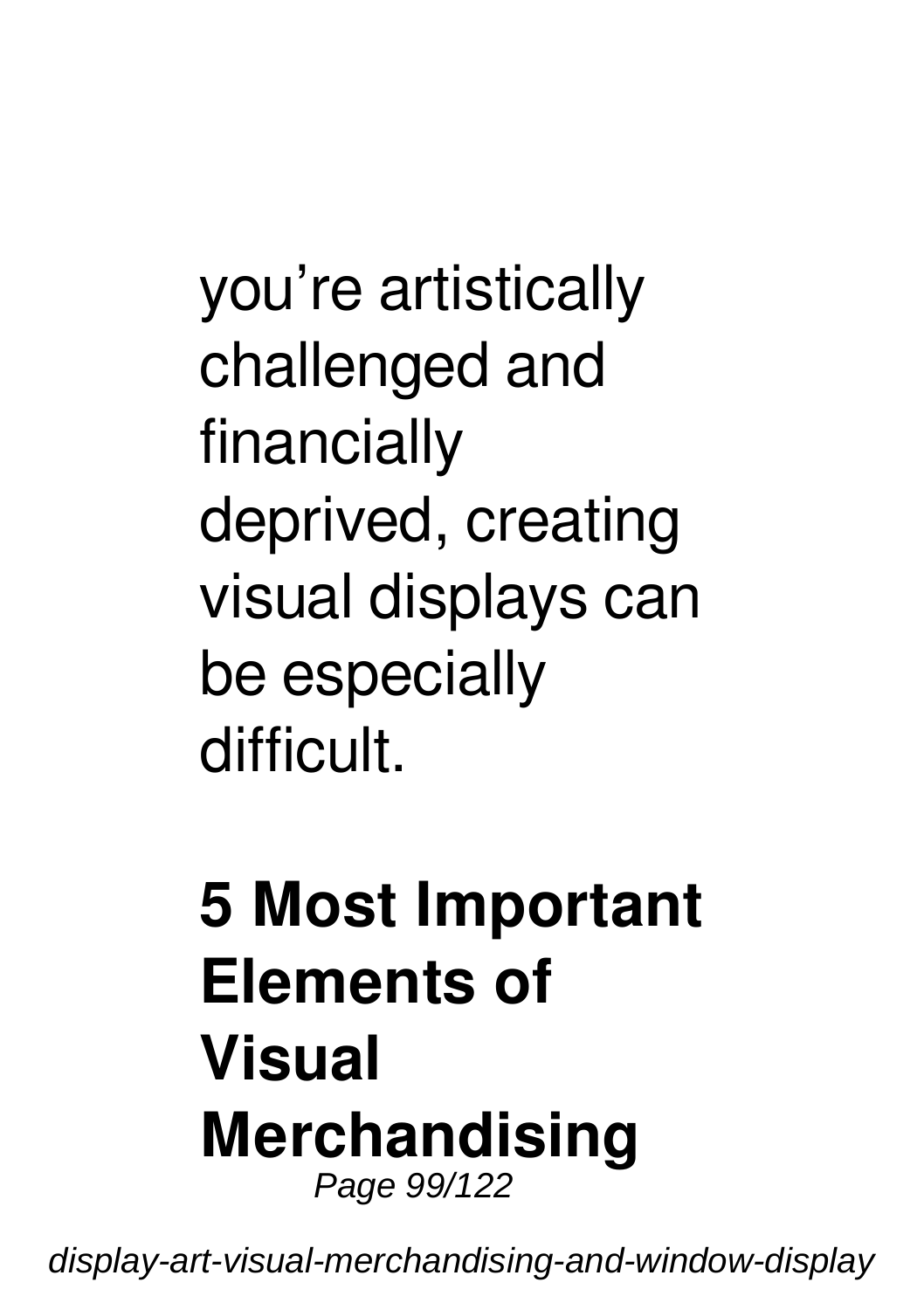Sheridan Visual **Merchandising** Chinese New Year Window Display Develop skills for a visual merchandising career, and build your communication and leadership skills. Master the creation Page 100/122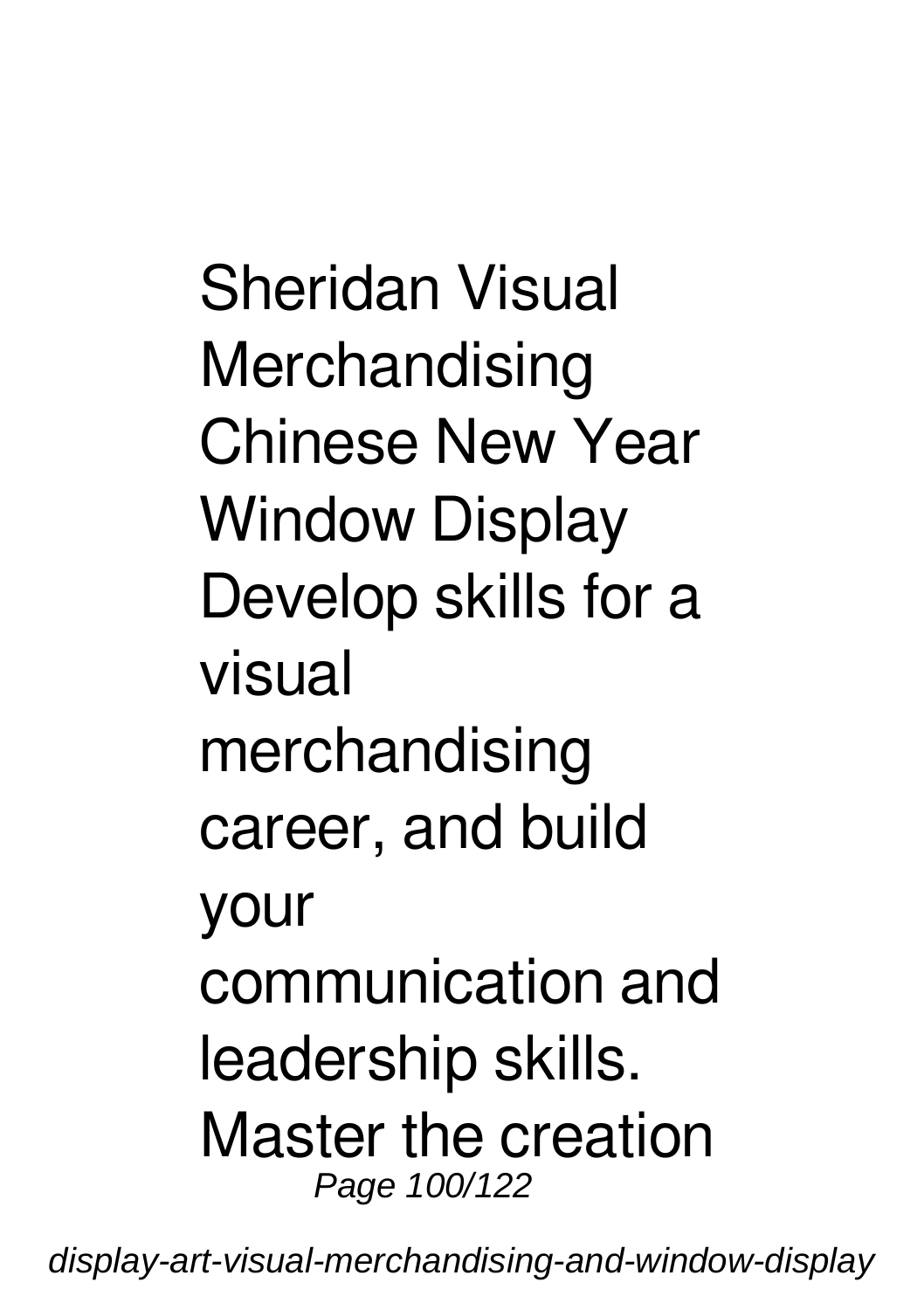of interactive retail environments Students work in a hands-on and collaborative learning environment that reflects the rapidlychanging retail market.

#### **Visual** Page 101/122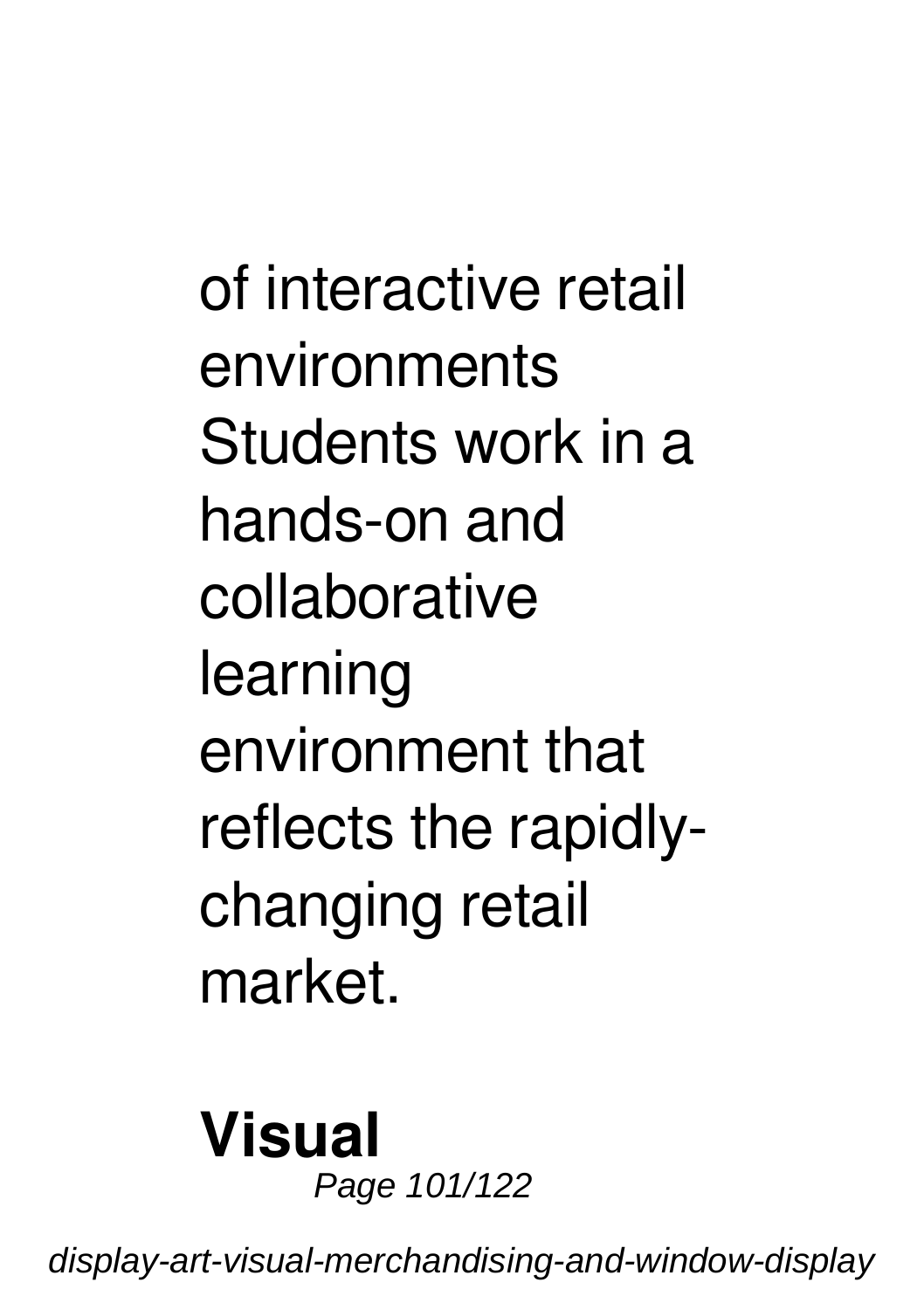**Merchandising Arts - Sheridan College** Display designers and visual merchandisers use their design skills to help promote the image, products and services of businesses and other Page 102/122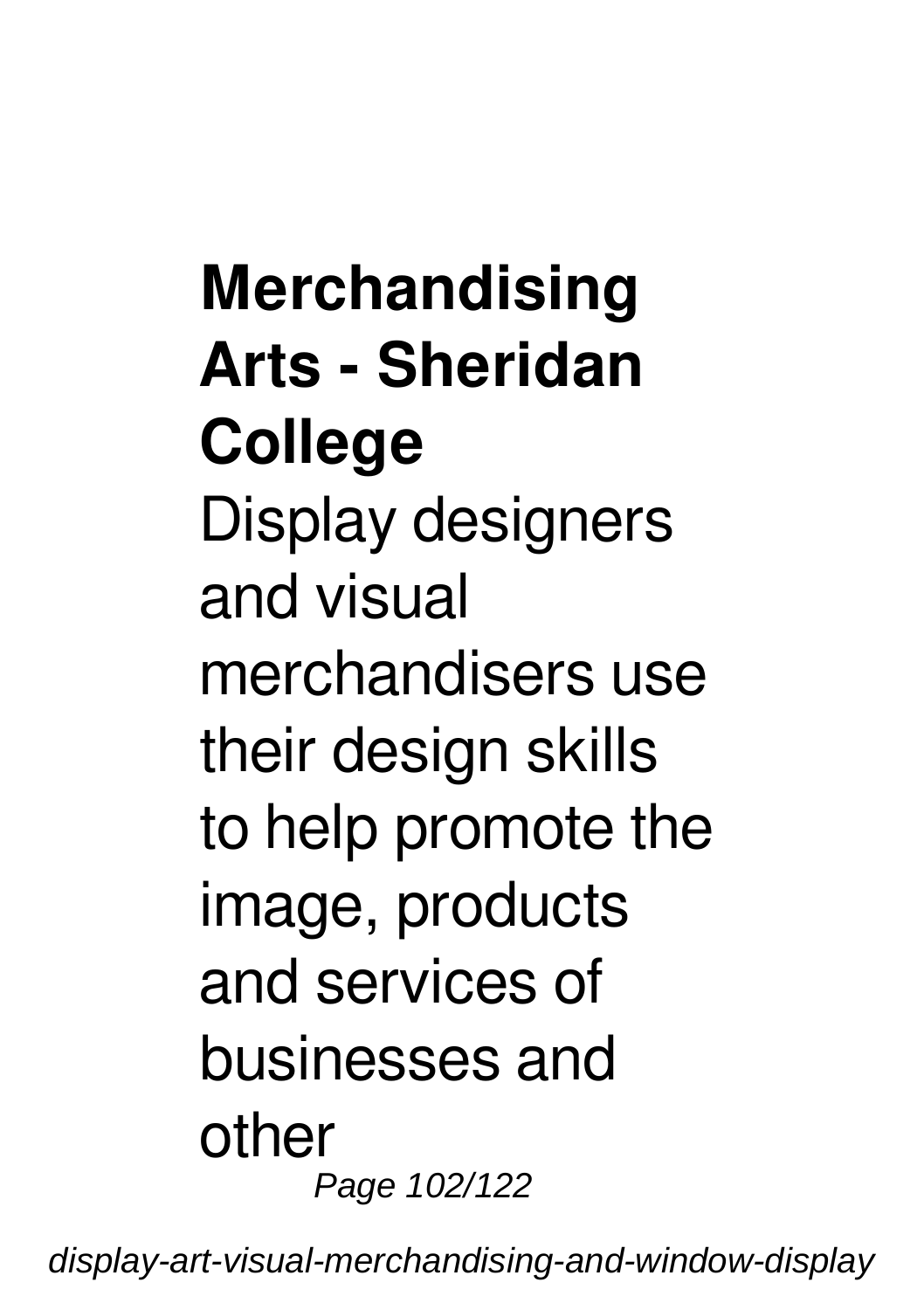organisations. To some extent the roles of display designers and visual merchandisers may overlap, but display designers usually focus on designing displays, stands and panels which are used at Page 103/122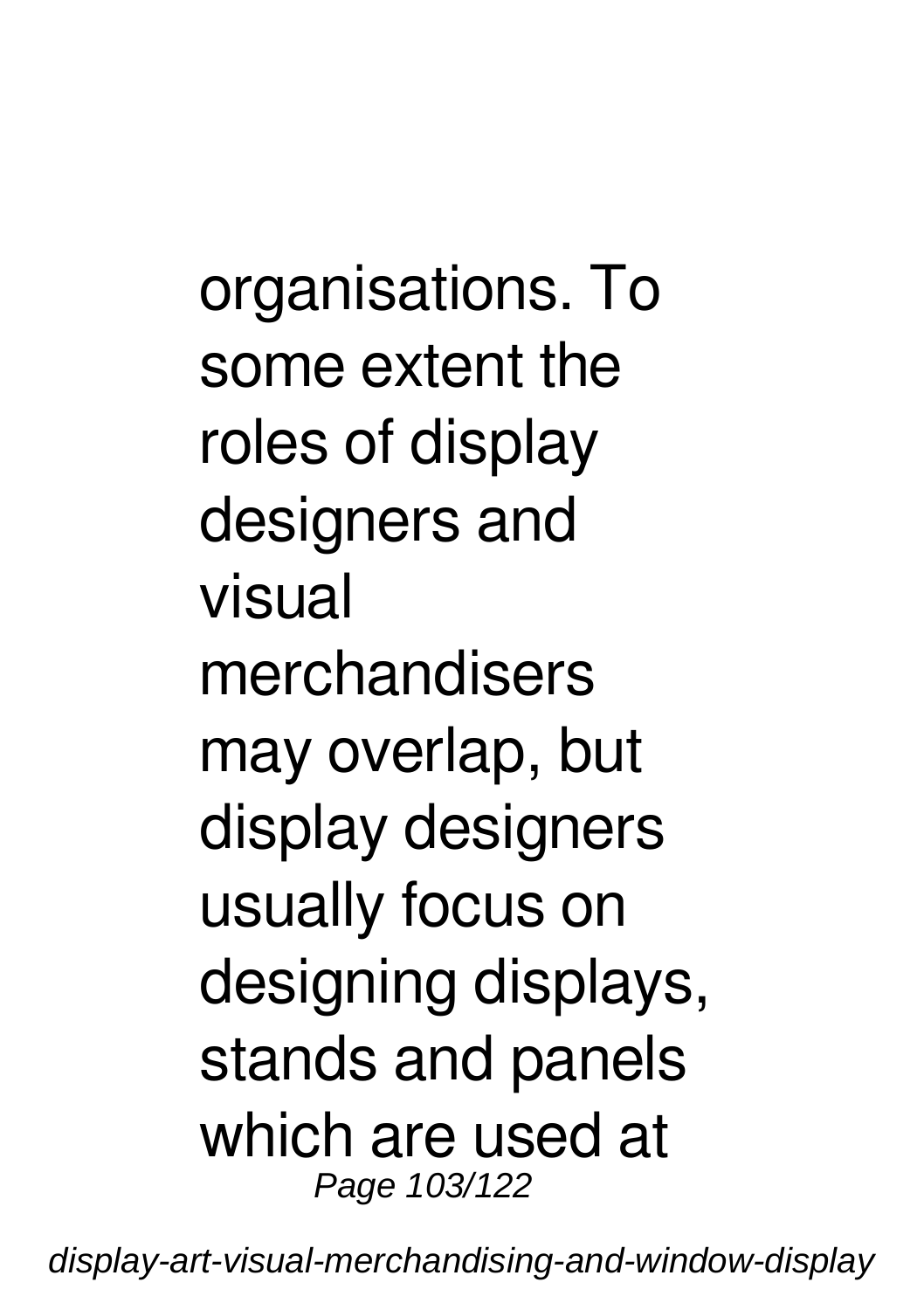exhibitions, conferences and other events.

## **Job Description: Visual Merchandiser / Display Designer.** Visual merchandising consists of mainly two techniques; Page 104/122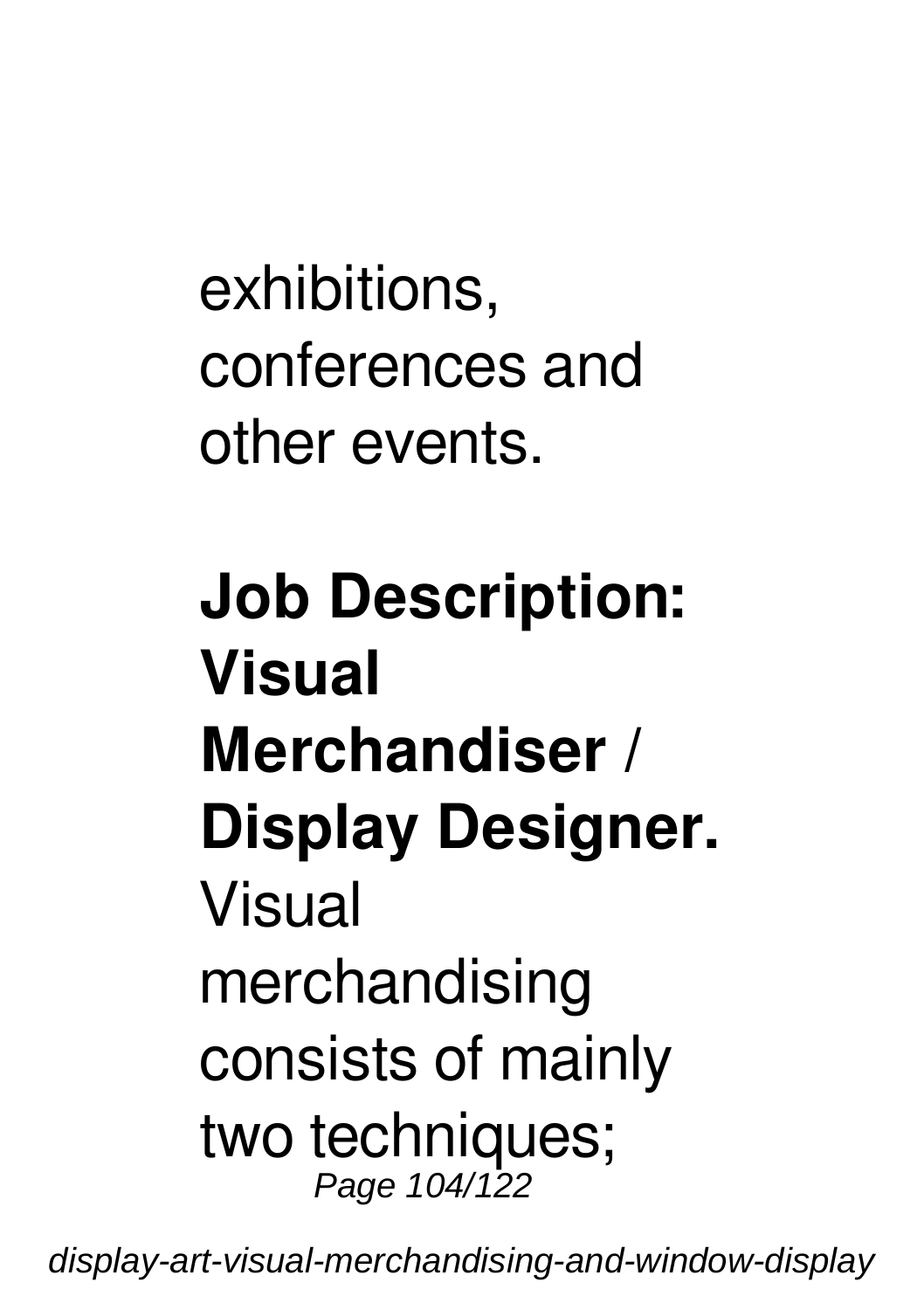interior and exterior displays, also known as in-store design and window displays. The goal of these two techniques is to attract the attention of consumers, entice them into the store, to keep them in the store as long Page 105/122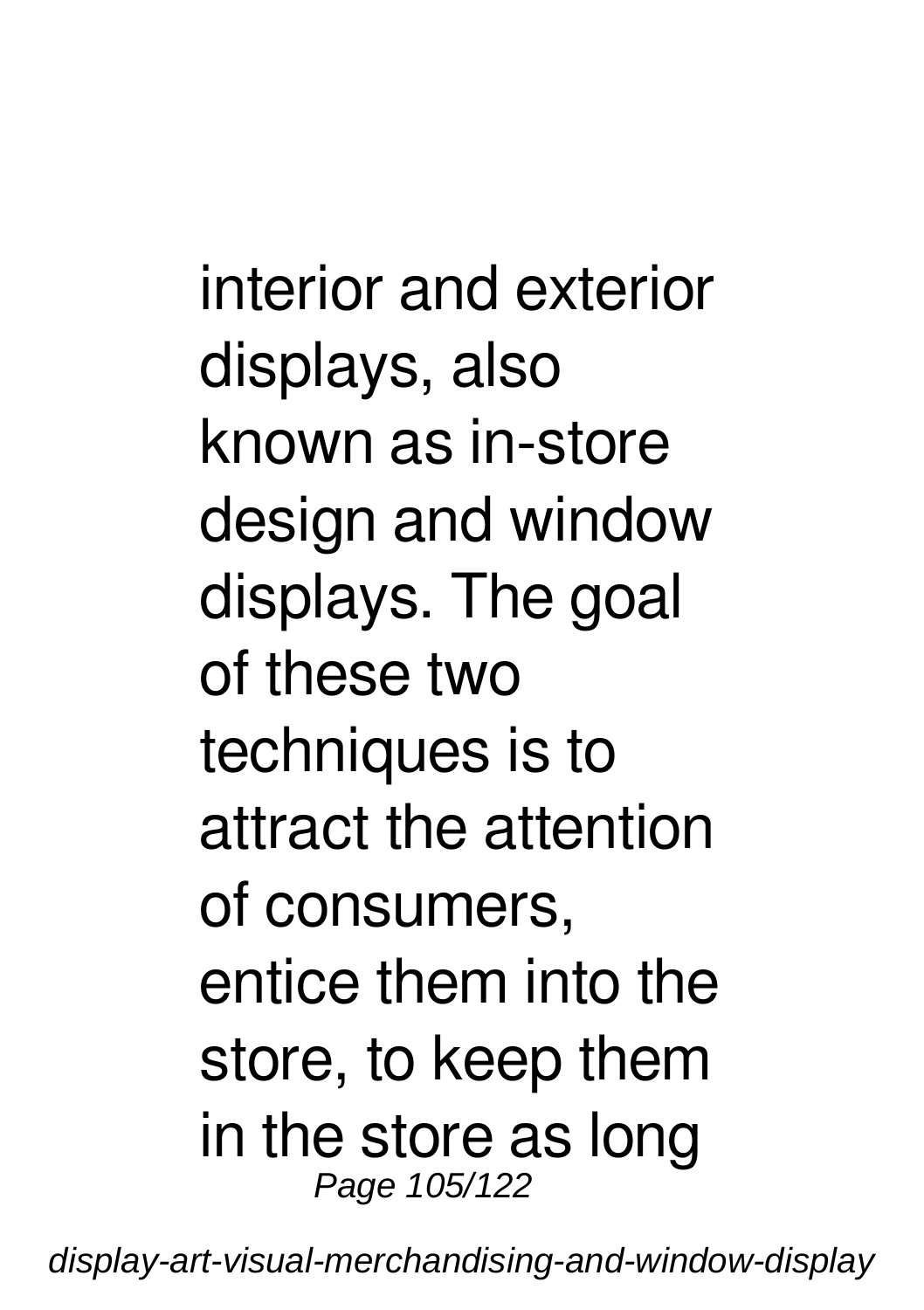as possible, and influence purchasing decisions.

## **Visual merchandising - Wikipedia** The answer is visual merchandising. Visual Page 106/122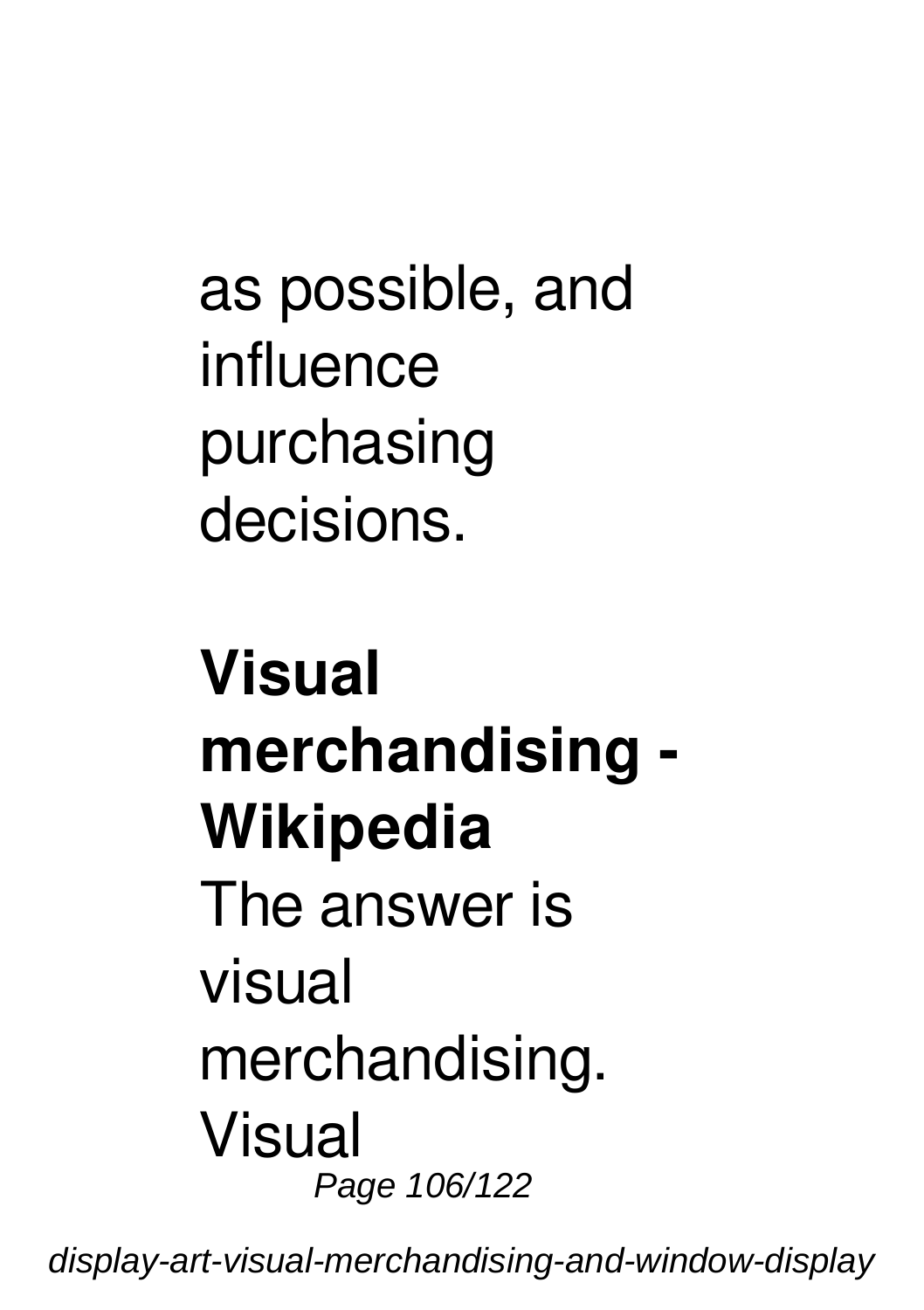merchandising is the retail practice of designing instore displays that will catch the shopper's eye and increase sales. A good visual merchandising strategy involves multiple different components. Page 107/122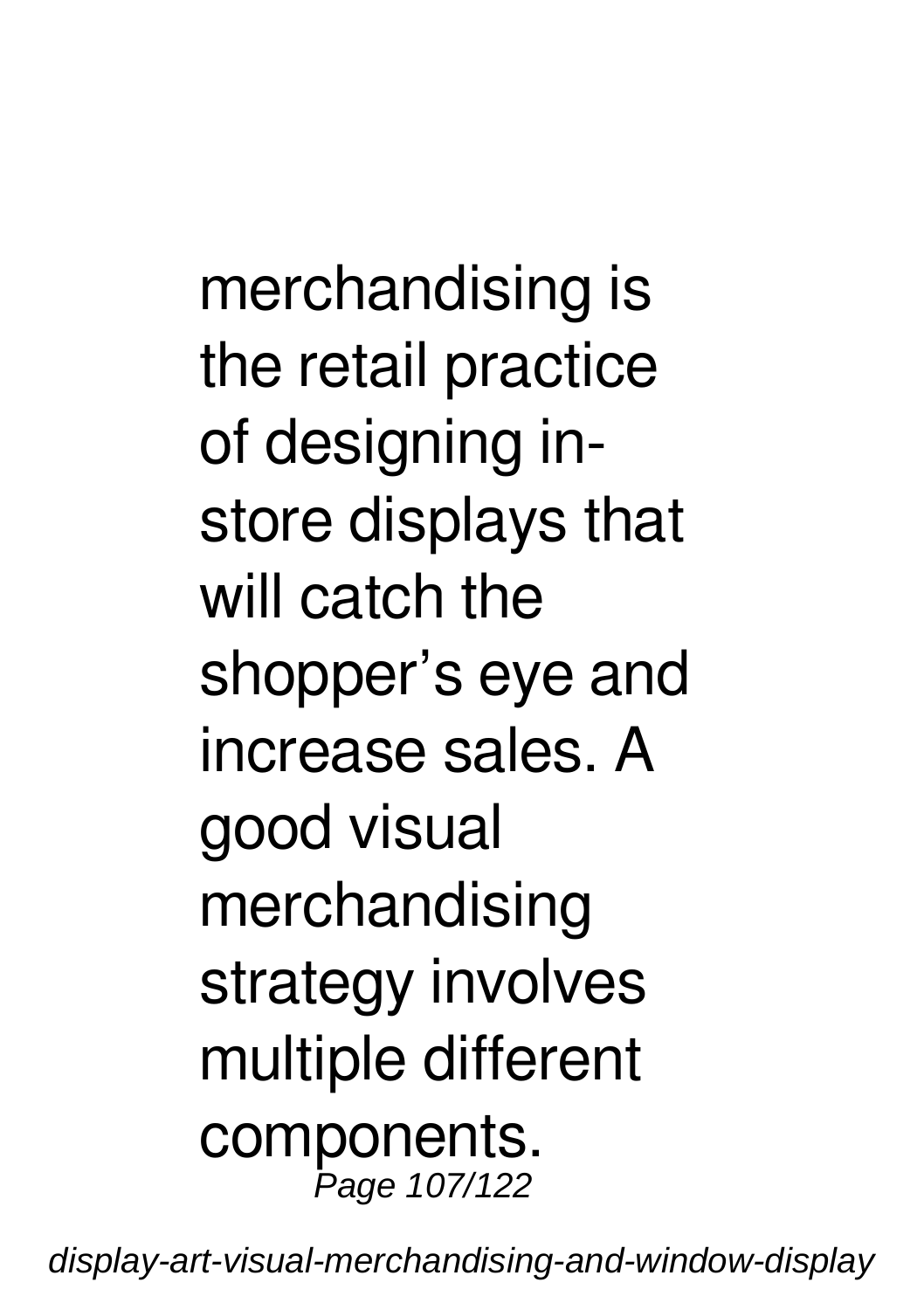# **The Ultimate Guide to Visual Merchandising [Examples]** Visual Merchandising is the art of displaying merchandise in a manner that is appealing to the eyes of the Page 108/122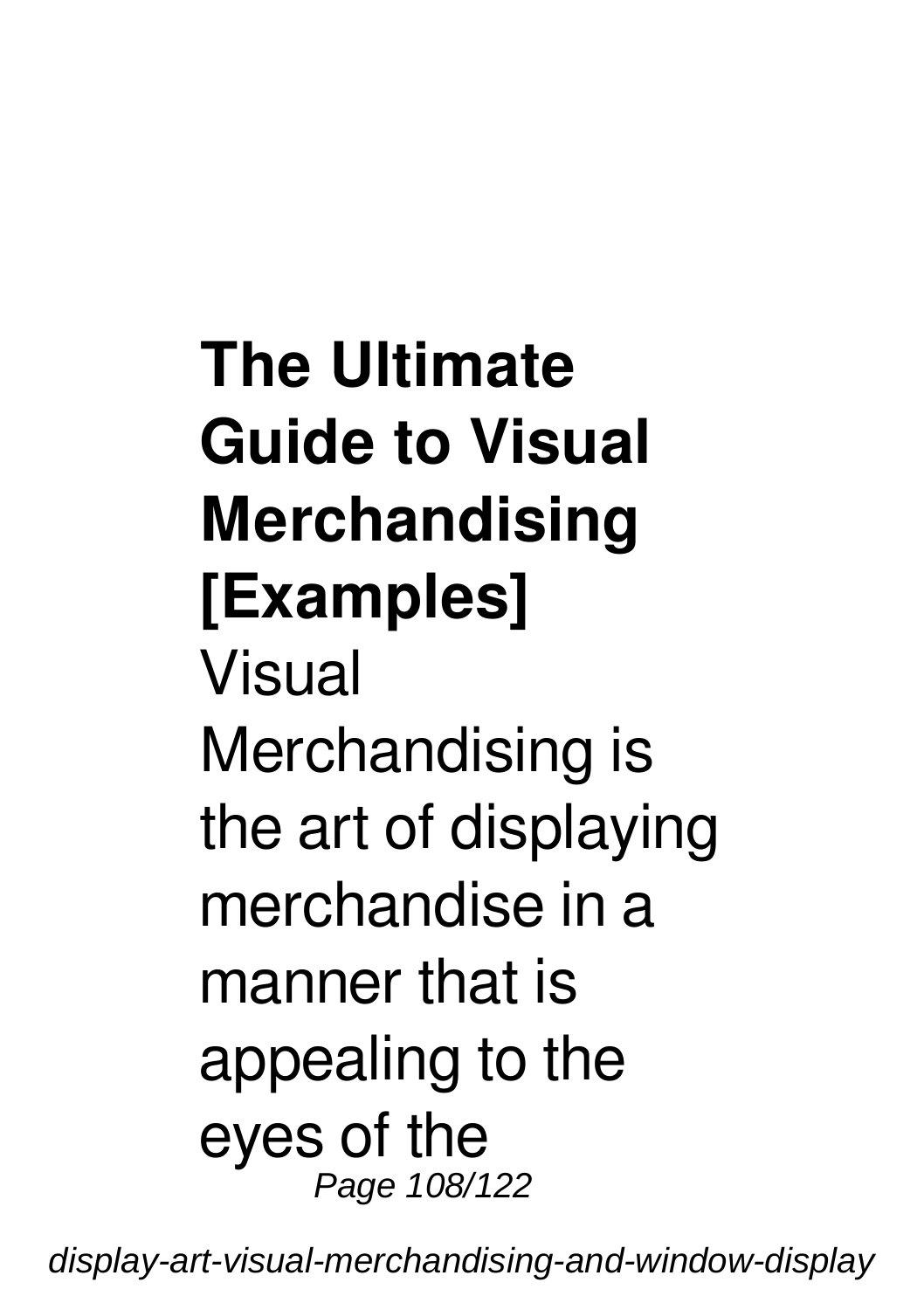customer.

# **The art of visual merchandising - Fibre2Fashion**

Essentially, your retail space has to be your most productive and most efficient salesperson, and visual Page 109/122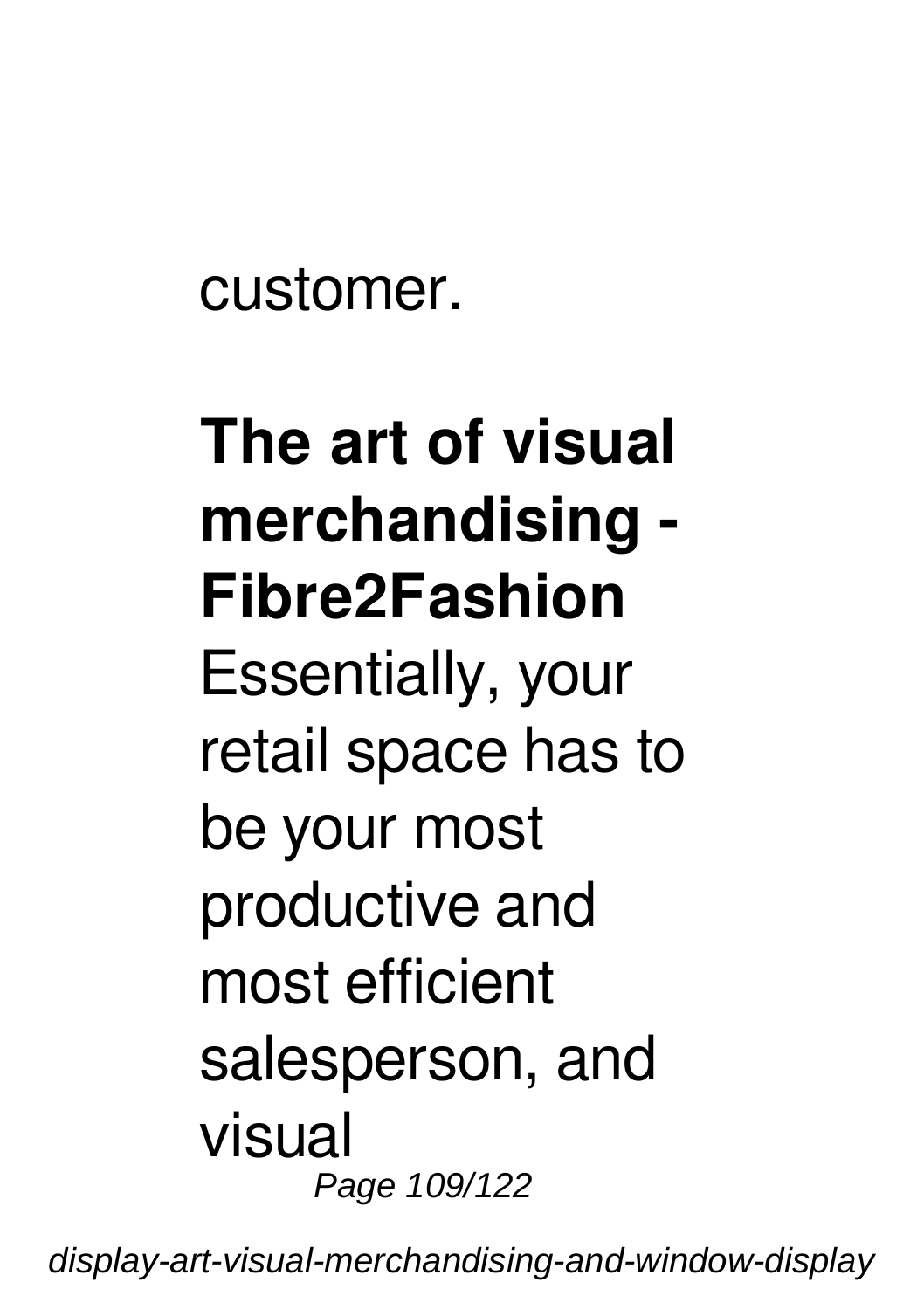merchandising employs the art of optimizing your retail store and product displays for maximum revenue.

#### **Visual Merchandising: Creating High-Converting** Page 110/122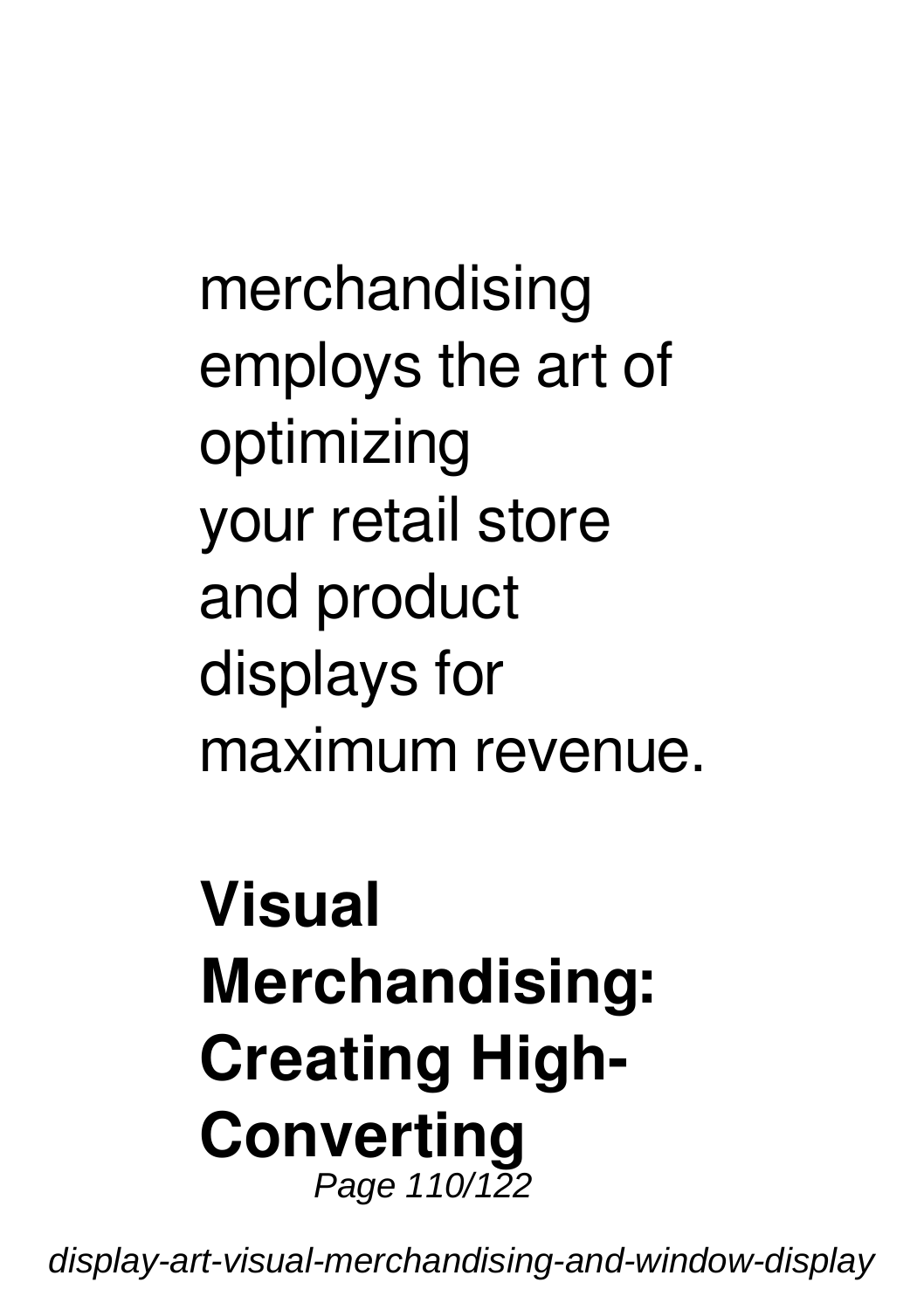**Product ...** Each year, our Visual Merchandising Arts students participate in Redefining Design, an annual showcase and gala event for Seneca's fashion programs. Students create Page 111/122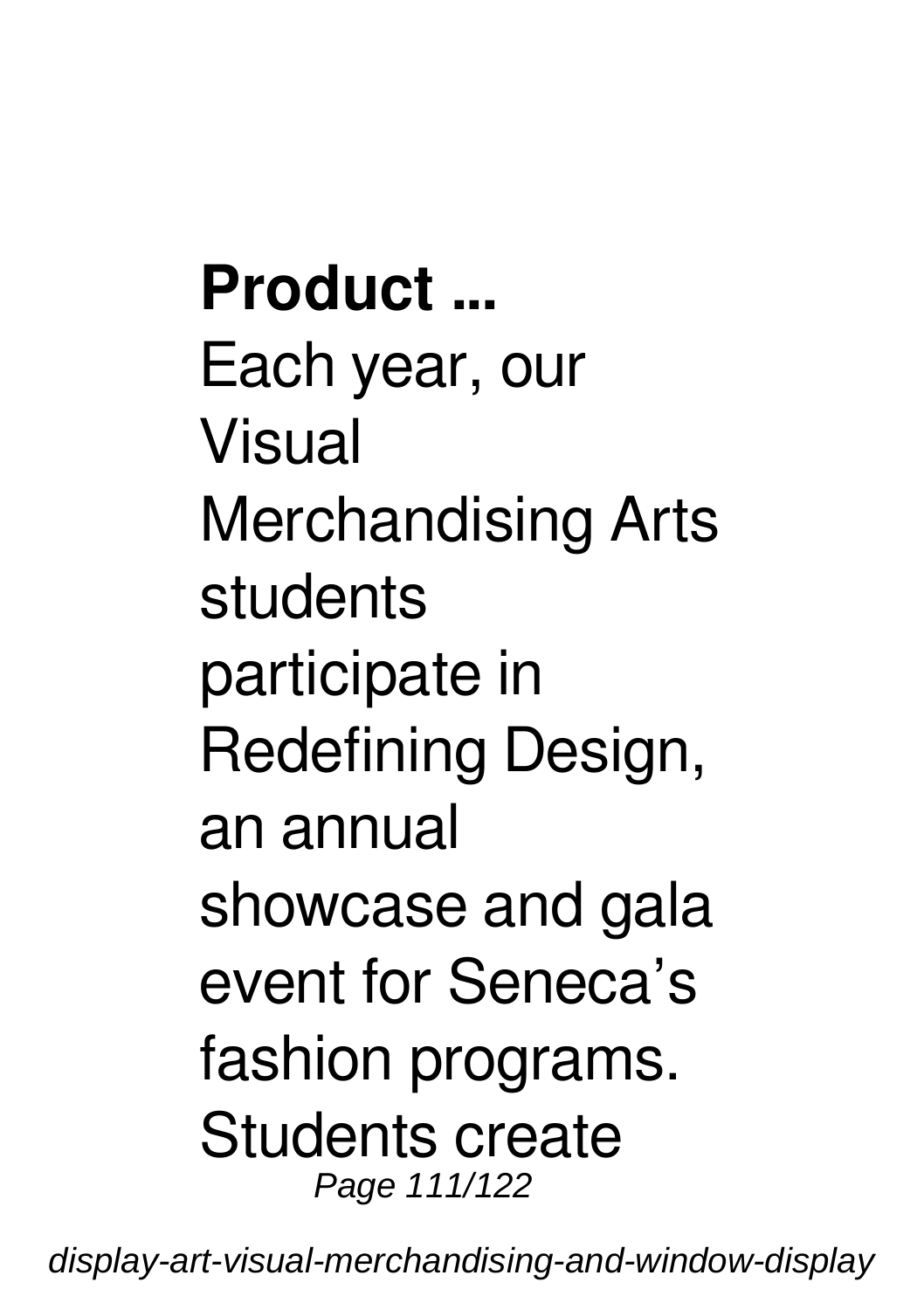"art of display" exhibits that are judged by a panel of industry professionals. Behind the Scenes of Visual Merchandising Arts

#### **Visual Merchandising** Page 112/122

.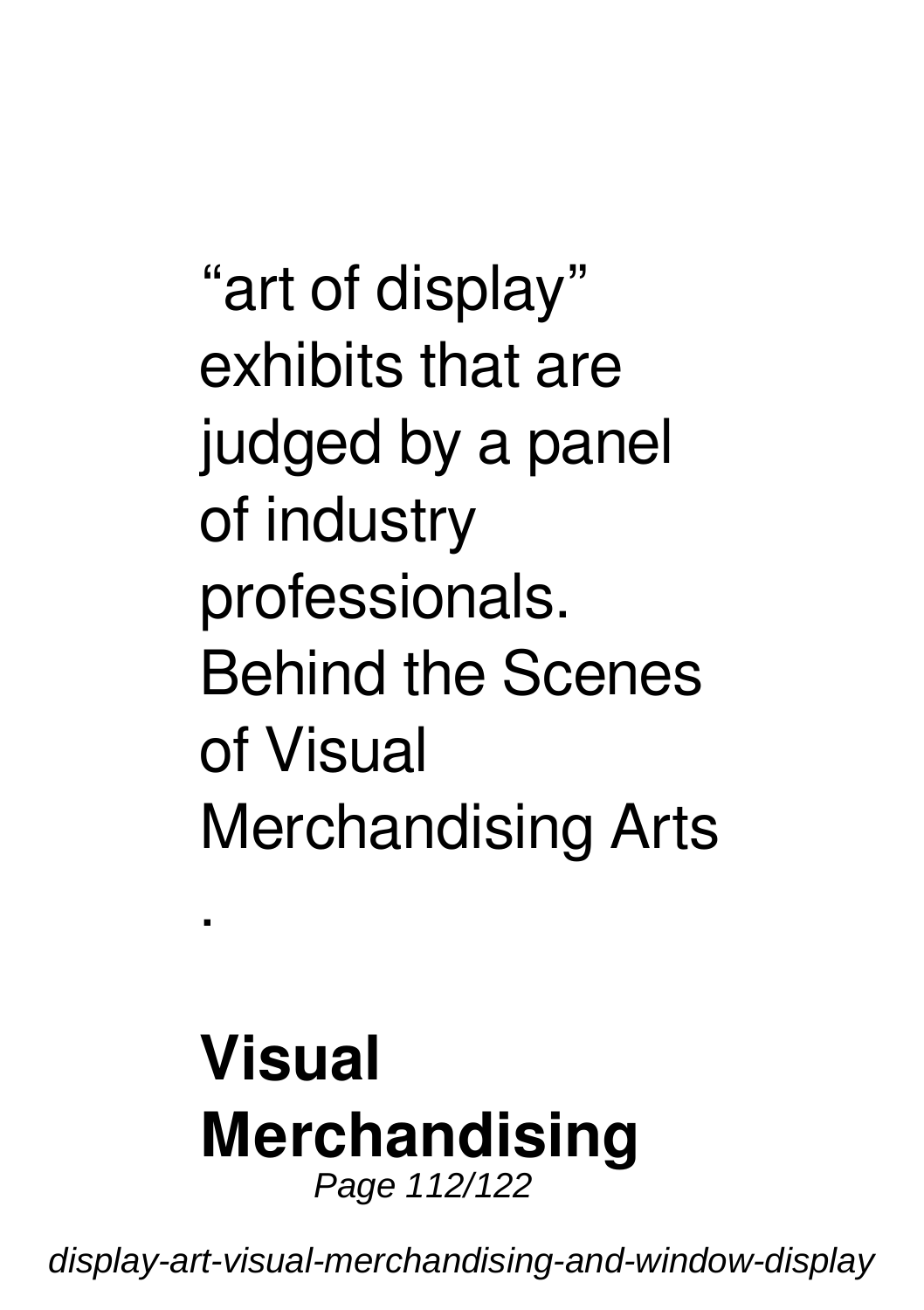**Arts - Seneca, Toronto, Canada** Display / visual merchandising What others are saying A display case presents the inner-self of the creator. With a look at the display case, you can know the person inside. Page 113/122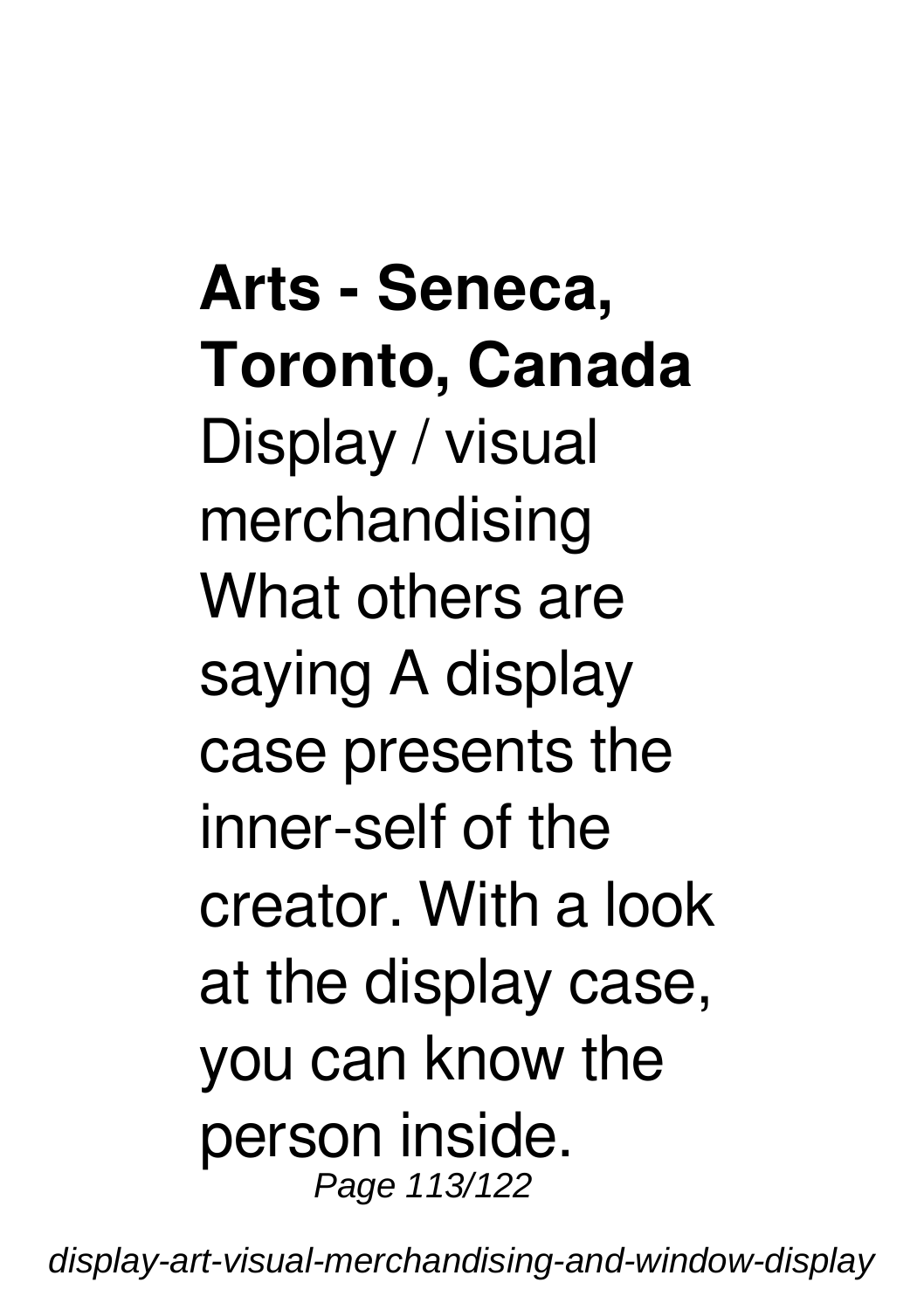**214 Best Display / visual merchandising images in 2019 ...** THE FLEMENTS OF VISUAL MERCHANDISING Visual Merchandising is commonly accepted as a Page 114/122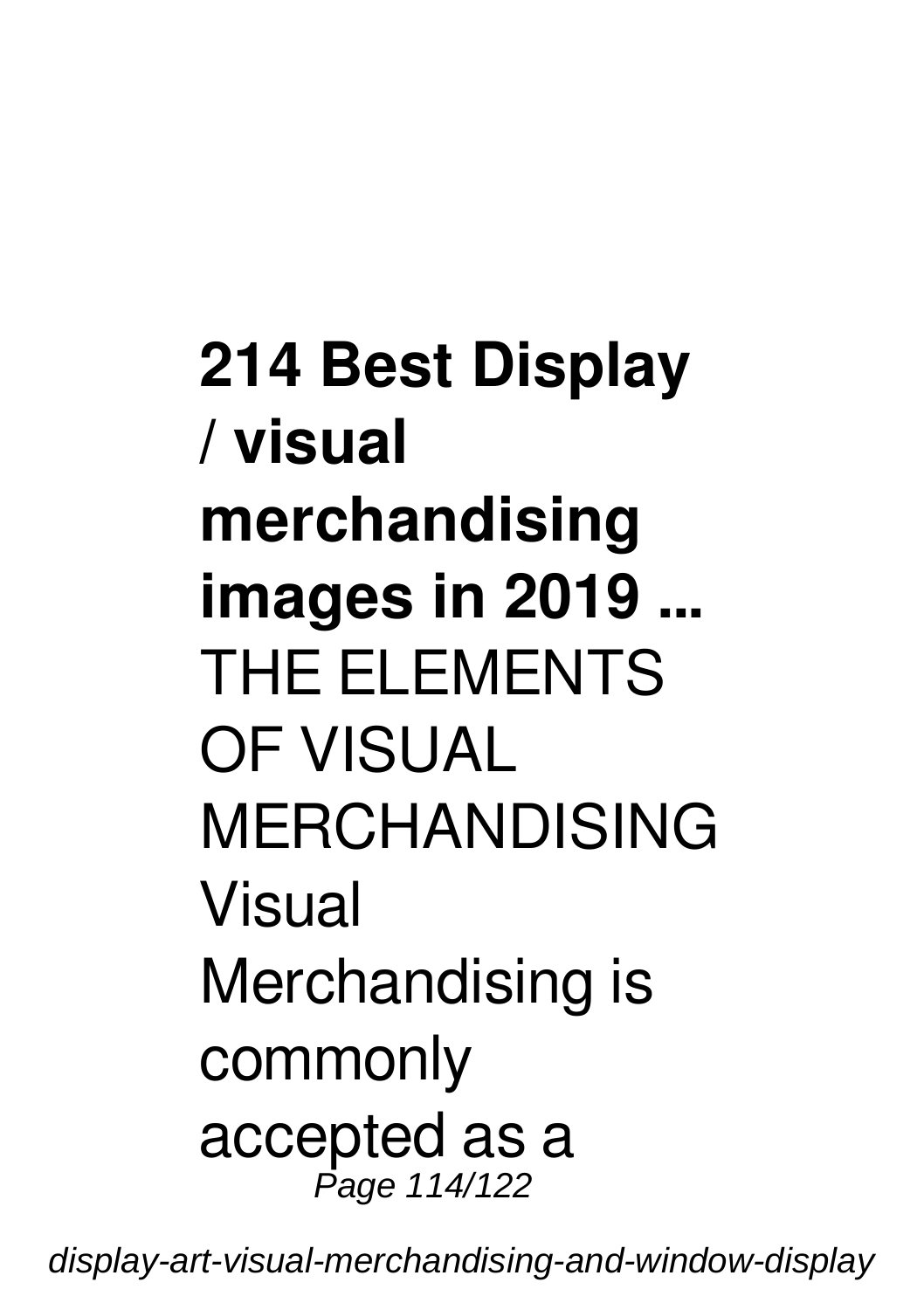merchandising technique that uses the visual elements effectively. Visual element refers to lighting, colors and signage. In short, they are the visual communications in the de-signing of an environment. The key elements Page 115/122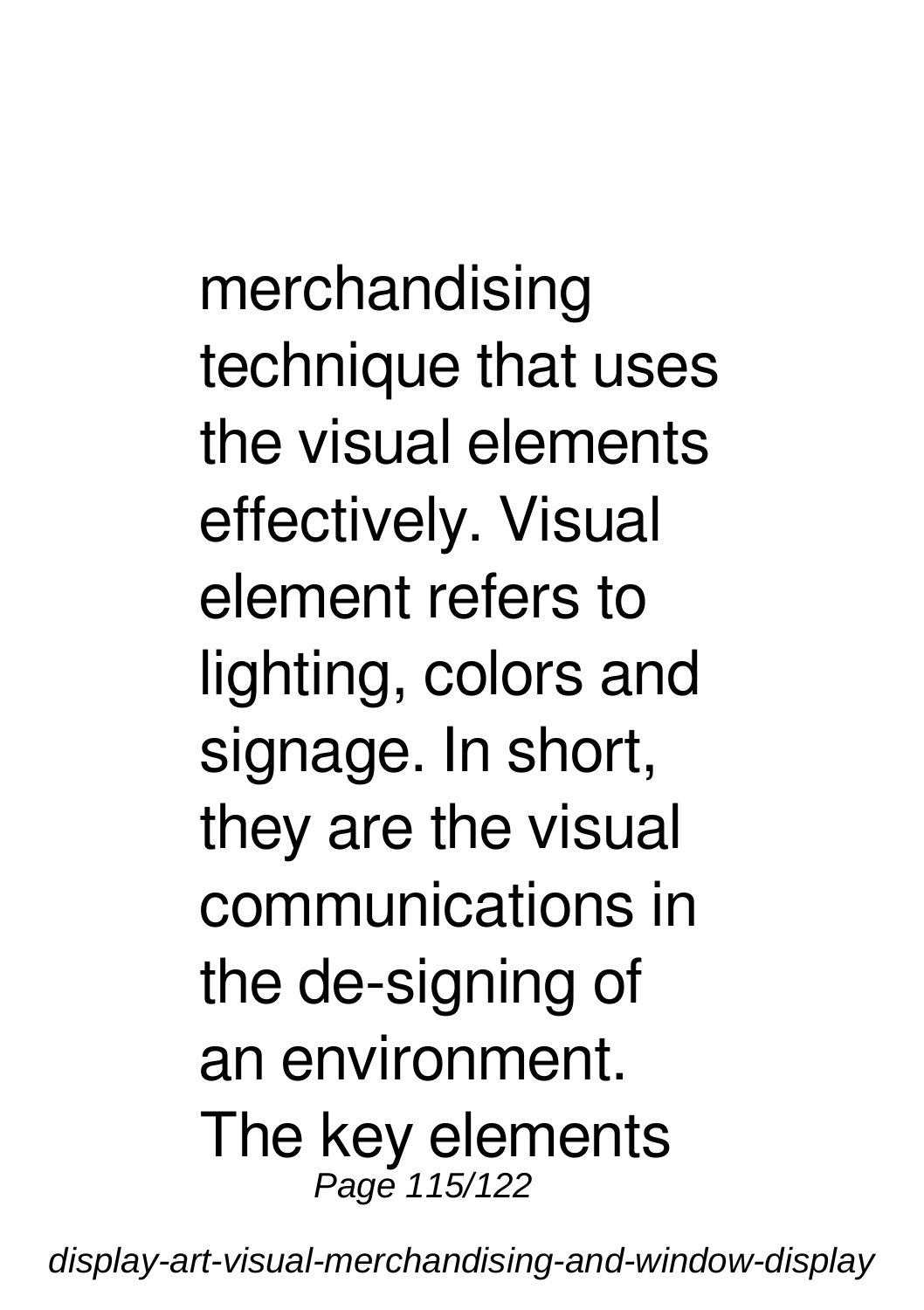of visual merchandising are the elements of window display at the same time.

### **THE ELEMENTS OF VISUAL MER CHANDISING** Visual merchandising sets the context of Page 116/122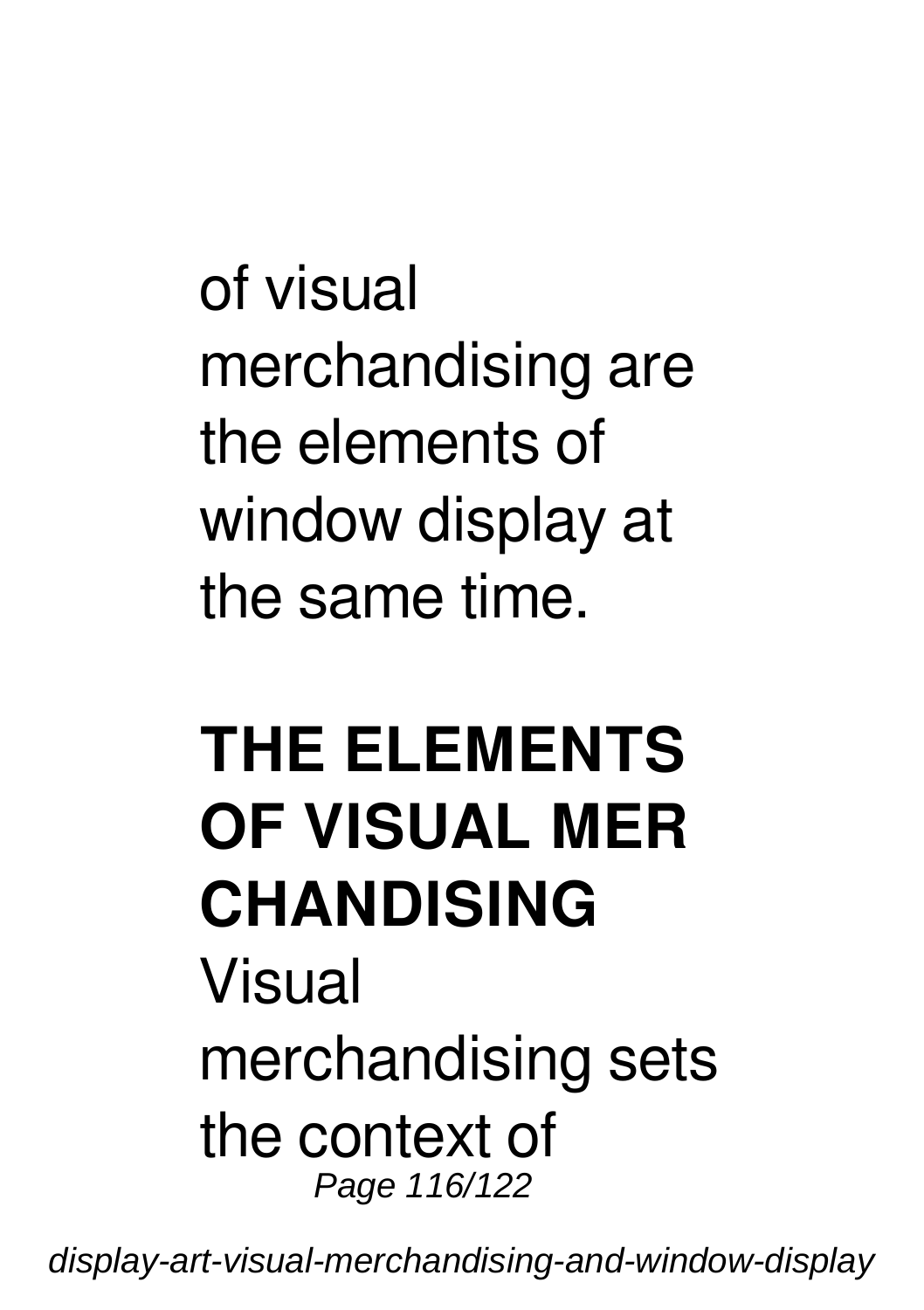merchandise in an aesthetically pleasing fashion, presenting them in a way that converts shoppers into buyers. As a contemporary arts discipline, artistic displays often reflect a particular situation – place Page 117/122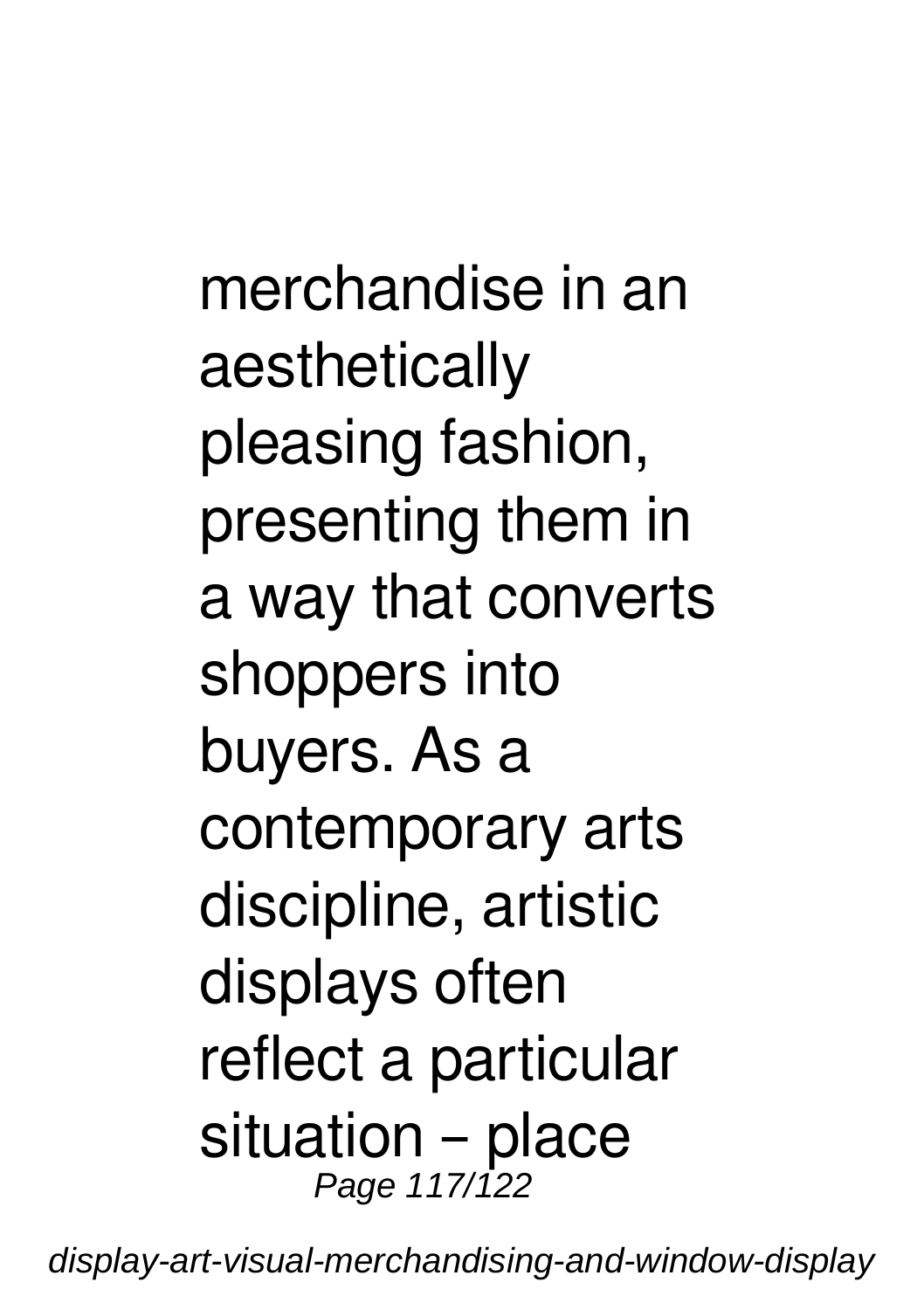and time – in which the merchandiser so chooses.

## **7 Aesthetic Qualities Proving Visual Merchandising is Art** Consider what you want to accomplish, Page 118/122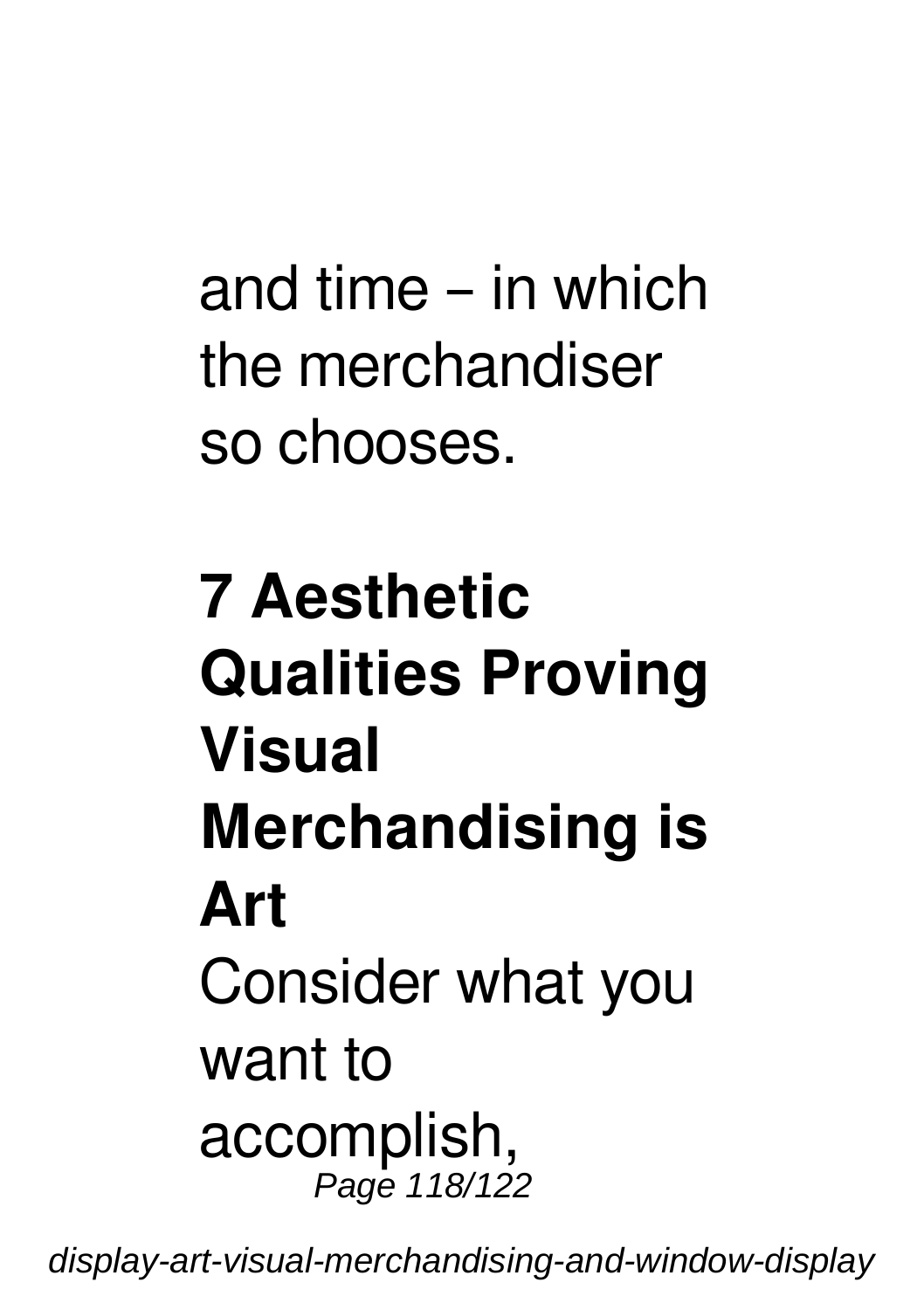develop a budget and determine a central theme. You may even want to sketch your display on paper. Gather your visual display toolbox, the merchandise, and any props. Make sure all materials and location Page 119/122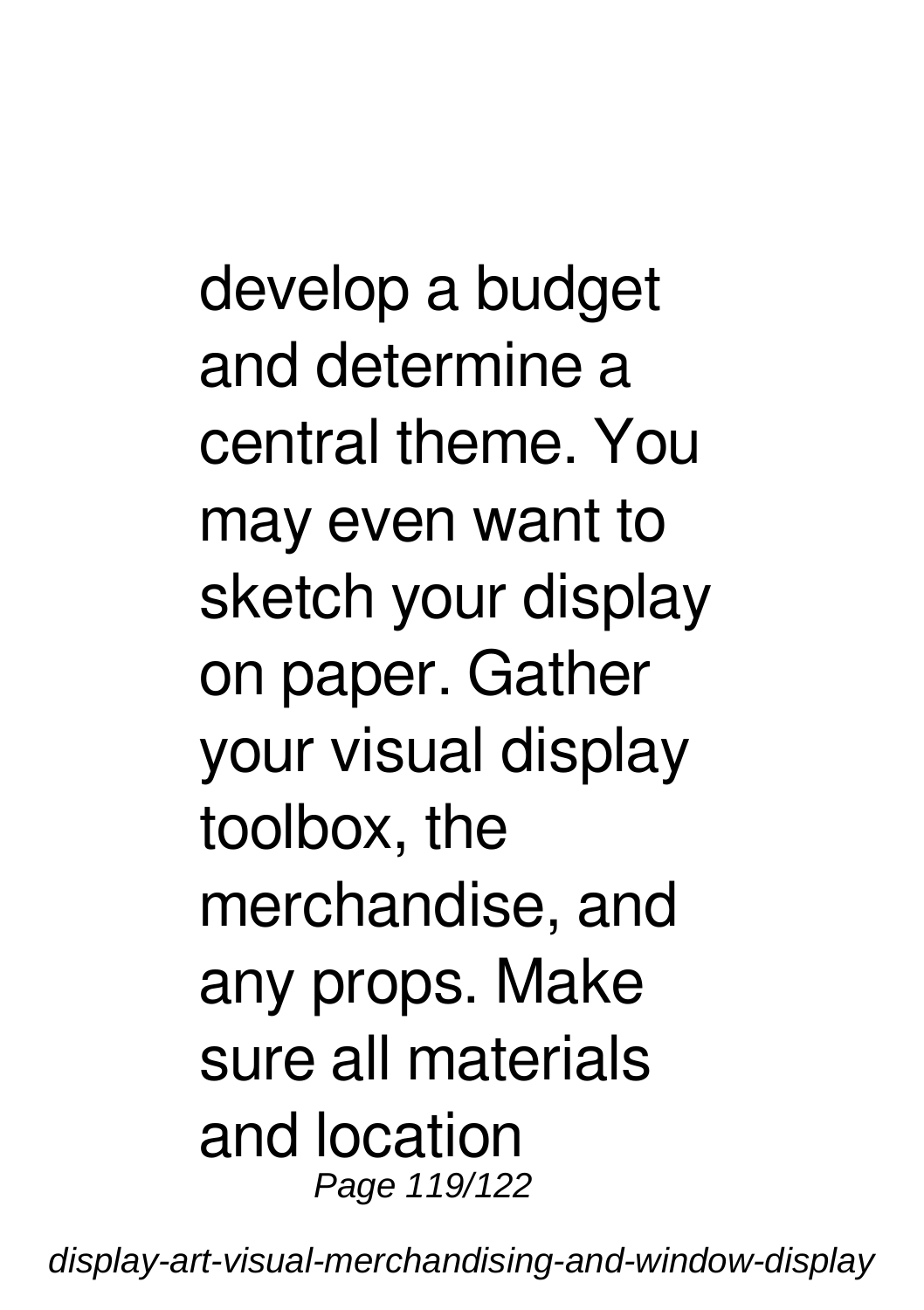(tables, windows, racks) are clean. Choose a slow time of the day or build the display after hours.

#### **How to Create an Attractive Visual Store Display** Whilst retail design sets the stage, Page 120/122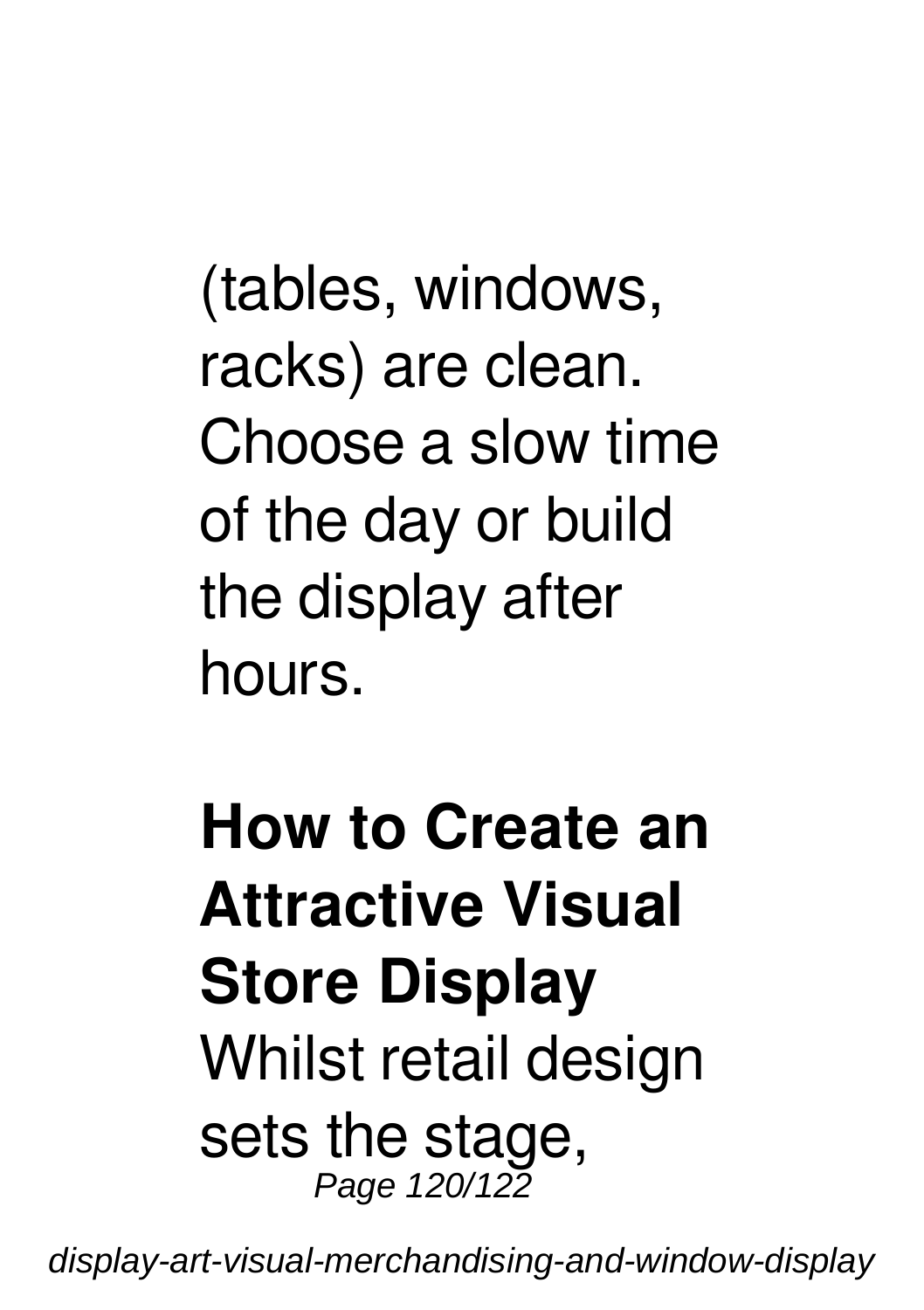visual merchandising is the key to engaging the customer with great product. It's an art and science that combines ergonomics, lighting, spatial awareness and styling to inspire product handling Page 121/122